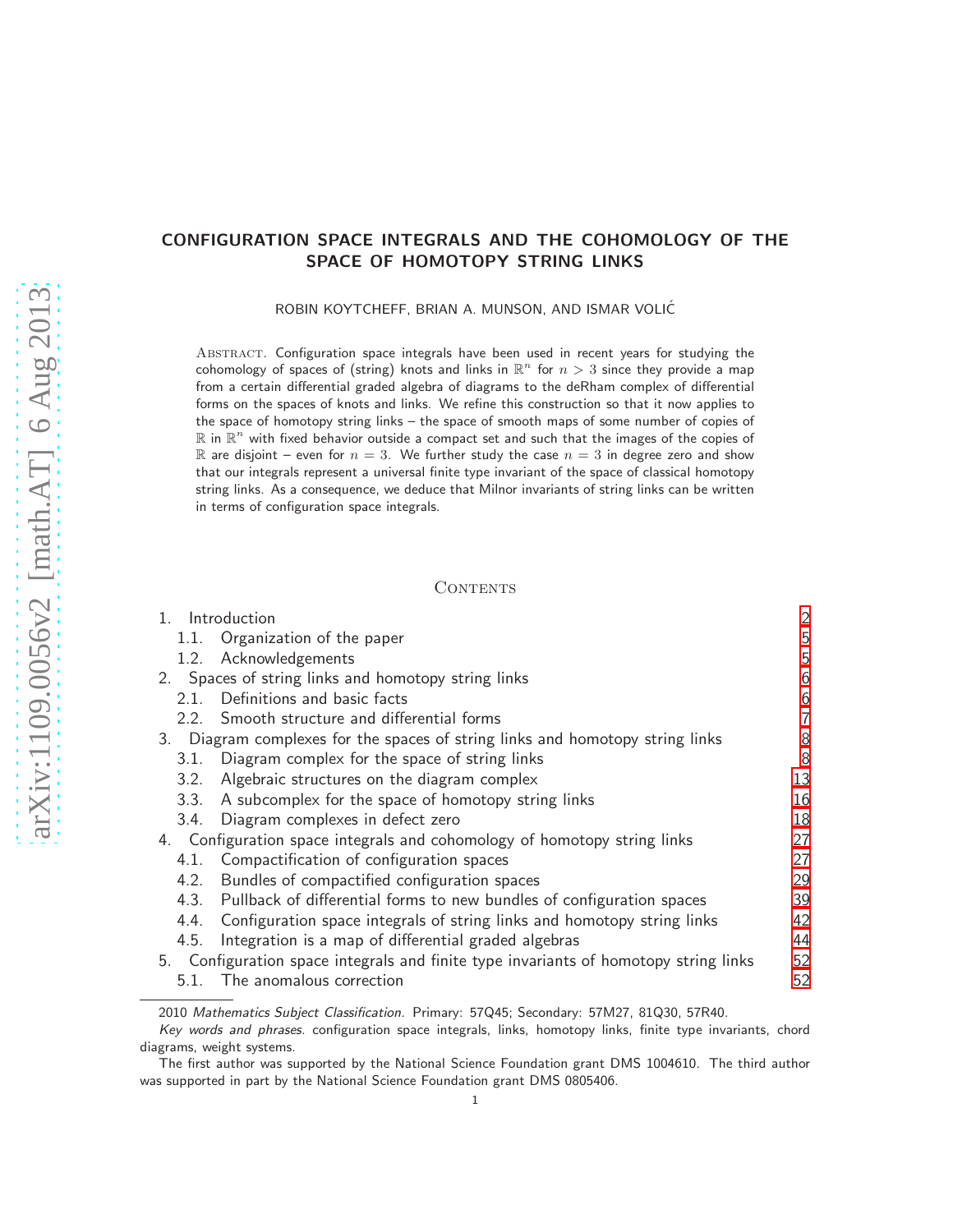|            | 5.2. Finite type invariants and chord diagrams                     | 54 |  |
|------------|--------------------------------------------------------------------|----|--|
|            | 5.3. Integrals and finite type invariants of homotopy string links | 57 |  |
|            | 5.4. Milnor invariants of homotopy string links                    | 63 |  |
| References |                                                                    |    |  |

#### 1. Introduction

<span id="page-1-0"></span>This paper is concerned with the study of the cohomology of the space of homotopy string links (or long homotopy links)  $\mathcal{H}_m^n$  using *configuration space integrals*, also known as *Bott-Taubes* integrals. This is the space of smooth maps of  $m$  copies of  $\mathbb R$  in  $\mathbb R^n$  where the images of the various copies of  $\mathbb R$  are disjoint and where the map is fixed outside some compact set (see Definition [2.3\)](#page-5-2). Our main results are

(i) For  $m\,\geq\,1$  and  $n\,\geq\,4$ , there exists a certain differential algebra of diagrams  $\mathcal{HD}_k^d$ , bigraded by two natural numbers called the defect  $d$  (or degree in the terminology of [\[7\]](#page-63-1)) and order k. There exists a differential algebra map

(1) 
$$
I_{\mathcal{H}}: \mathcal{HD}_{k}^{d} \longrightarrow \Omega^{k(n-3)+d}(\mathcal{H}_{m}^{n}),
$$

<span id="page-1-1"></span>where  $\Omega^*$  stands for the deRham complex of differential forms (Theorem [4.33\)](#page-50-0). Defining the main degree in  $\mathcal{HD}_{k}^{d}$  to be  $k(n\!-\!3)\!+\!d$  makes  $\mathcal{HD}% _{k}^{d}(n)$  into a (singly graded) differential graded algebra and the above map into a map of differential graded algebras. When the defect  $d = 0$ , the induced map in cohomology is injective.

(ii) For  $m \geq 1$  and  $n = 3$ , we get a similar map for defect  $d = 0$  (which coincides with main degree zero when  $n = 3$ ):

(2) 
$$
I_{\mathcal{H}}: \mathcal{HD}_{k}^{0} \longrightarrow \Omega^{0}(\mathcal{H}_{m}^{n}),
$$

which takes closed forms to closed forms and is injective in cohomology. This map produces all finite type invariants of homotopy string links (Theorem [5.8\)](#page-57-0).

(iii) As a consequence of the previous result, we can express Milnor invariants of homotopy string links in  $\mathbb{R}^3$  (Theorem [5.13\)](#page-62-1) completely in terms of configuration space integrals. Using the weight systems for these invariants, we can explicitly write down these formulae up to lower order finite type invariants (which themselves can be expressed as configuration space integrals).

The first two results parallel those for string (i.e. long) knots  $\mathcal{K}^n$ , i.e. embeddings of  $\mathbb R$  in  $\mathbb R^n$ [\[5,](#page-63-2) [7,](#page-63-1) [8,](#page-63-3) [29\]](#page-64-0). More generally, they parallel results for string links  $\mathcal{L}_m^n$ , i.e. embeddings of  $m$  copies of  $\mathbb R$  in  $\mathbb R^n$ , where all maps are always prescribed outside some compact set. In the process of obtaining our results, we provide an erratum to [\[31\]](#page-64-1), which considered the case of string links. At the same time, these results are also very different from the case of string knots/links. To explain, we first briefly review the standard construction of the map

$$
\overline{I}_{\mathcal{L}} \colon \mathcal{L} \mathcal{D} \longrightarrow \Omega^*(\mathcal{L}_m^n)
$$

corresponding to that in [\(1\)](#page-1-1) and is familiar from the literature [\[7,](#page-63-1) [31\]](#page-64-1). In particular,  $\mathcal{LD}$  is a familiar diagram complex associated to the space of string links.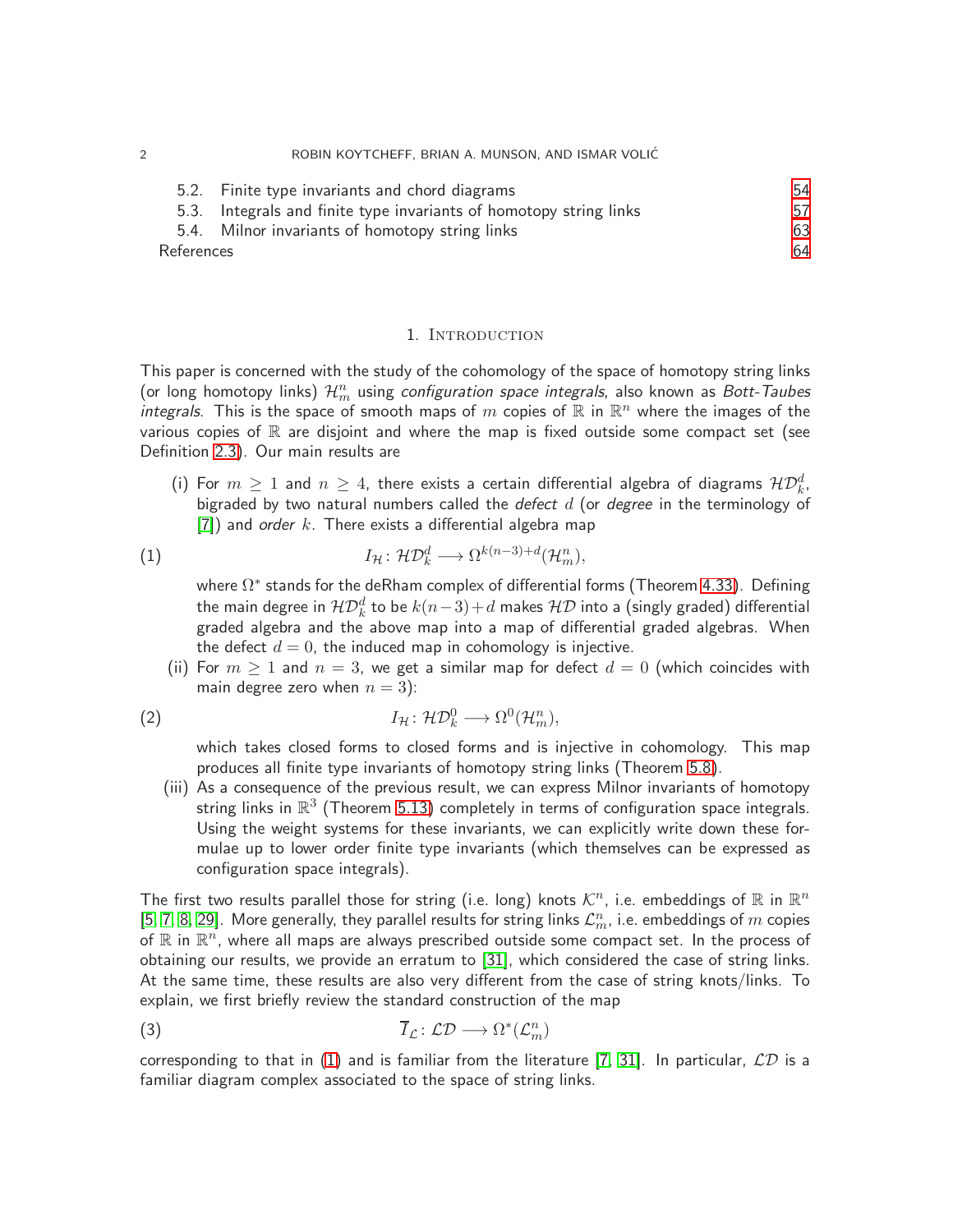To produce forms on  $\mathcal{L}^n_m$ , one first creates fiber bundles of configuration spaces over this space. Each bundle depends on a diagram in  $LD$ . A diagram has vertices that abstractly represent configurations of points on and off a link, and its edges prescribe a way to pull back copies of the volume  $(n-1)$ -form from the sphere  $S^{n-1}$  to the total space of the bundle. We then integrate this pullback form along the fiber, thereby producing a form on  $\mathcal{L}_m^n.$  One of the main reasons this construction works is that ordinary embedded links behave well with respect to restriction, i.e. the restriction map for links is a fibration by the Isotopy Extension Theorem.

The situation is different for  $\mathcal{H}_m^n$  because homotopy links are not embeddings and the restriction map is far from a fibration (see Section [4.2.2\)](#page-32-0). Thus the obvious generalization of the above fails to extend to  $\mathcal{H}_m^n$ . The main contribution of this paper is a refinement of the construction of the fiber bundles which makes it possible to integrate over  $\mathcal{H}_m^n$ . The short explanation of this refinement is that, in the construction of  $\overline{I}_\mathcal{L}$ , only vertices of the diagram determine the bundle, while in our construction, both vertices and edges are relevant. This leads to breaking up the diagram according to its "grafts" (see Definition [4.10](#page-34-0) and Definition [4.13\)](#page-35-0) and the construction of what is essentially a product bundle over the set of graft components. In this fashion we construct a new map

(4) 
$$
I_{\mathcal{L}}: \mathcal{L}\mathcal{D} \longrightarrow \Omega^*(\mathcal{L}_m^n),
$$

identify a subcomplex  $H\mathcal{D} \subset \mathcal{L}\mathcal{D}$ , exhibit the map from equation [\(1\)](#page-1-1), and show that the diagram

<span id="page-2-0"></span>

commutes. After we define  $I_{\mathcal{L}}$  and show how it restricts to the map  $I_{\mathcal{H}}$ , we show in Proposi-tion [4.24](#page-42-0) that the old integration map  $\overline{I}_\mathcal{L}$  and our map  $I_\mathcal{L}$  produce the same form. Thus our construction is indeed a refinement of the one considered by others.

One interesting attribute of our construction of  $I_{\mathcal{H}}$  is that this map can be defined even when  $n = 3$ , which is not the case with  $I_{\mathcal{L}}$ . The reason is that the issue of the vanishing of the integration along a certain part of the boundary of the bundle, the so-called anomalous faces, is not present for homotopy links (see Remark [5.1\)](#page-52-0). This is potentially an exciting feature since it means that the map  $I_H$  might contain interesting information about the topology of the space of classical homotopy string links.

The anomalous face also makes an appearance in the study of finite type invariants of knots and links via configuration space integrals [\[29,](#page-64-0) [30,](#page-64-2) [31\]](#page-64-1). As stated in (ii) above, we extend this study to the case of homotopy string links. The difference is that, for (string) knots and links, these integrals represent a universal finite type invariant only up to an indeterminacy due to the non-vanishing of anomalous faces (see Section [5.1\)](#page-51-1). However, this is not a problem for homotopy string links and in Theorem [5.8](#page-57-0) we give the correspondence between weight systems (functionals on diagrams with defect zero satisfying some relations) and finite type invariants of homotopy string links without any indeterminacy.

Theorem [5.8](#page-57-0) connects to other work that has been done on finite type invariants of homotopy string links. To show that  $I_H$  represents the universal finite type invariant of homotopy string links, we first show that the zeroth cohomology of the complex  $HD$  gives a certain vector space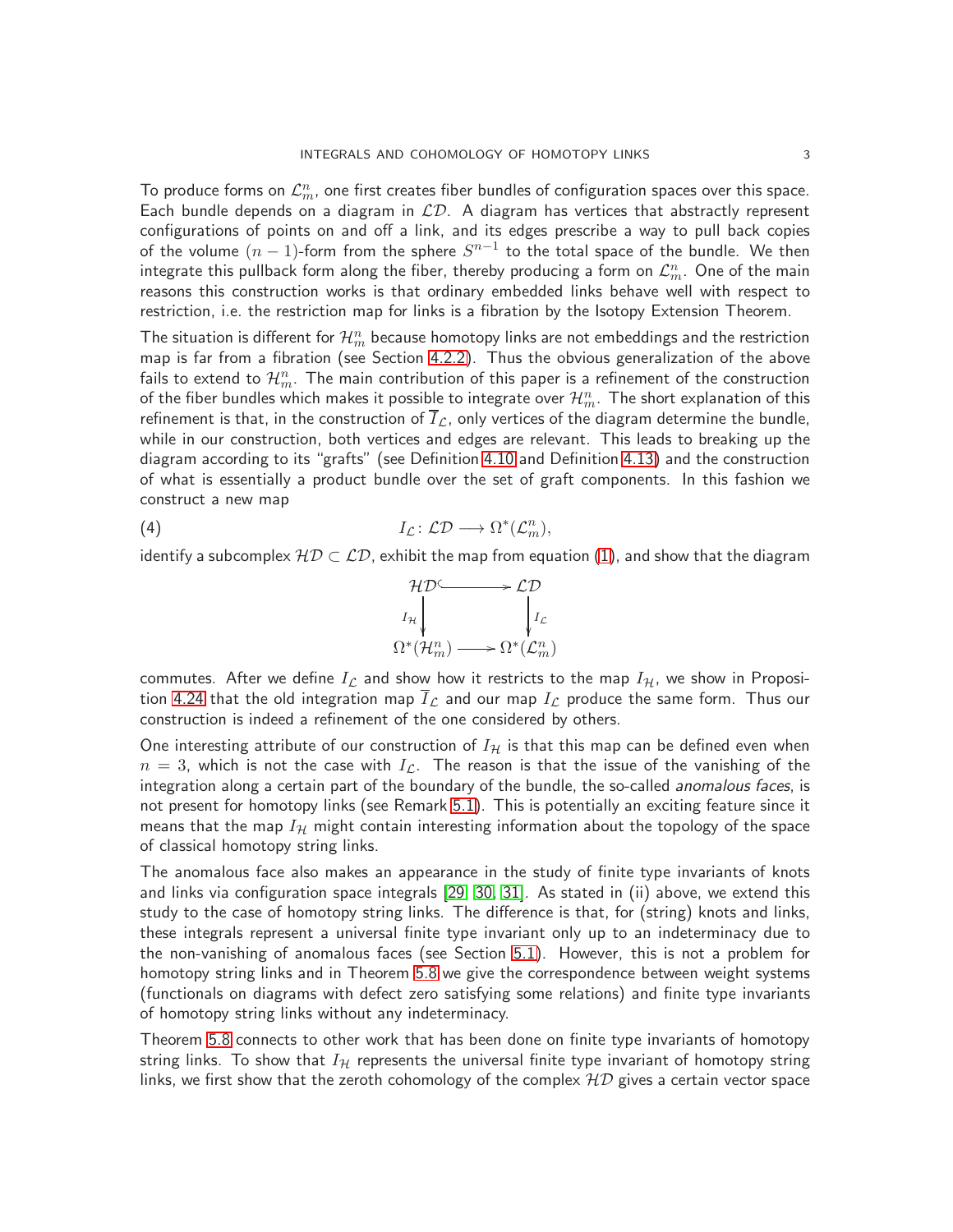of diagrams that has already been studied [\[4,](#page-63-4) [18,](#page-63-5) [20,](#page-63-6) [31\]](#page-64-1). Our construction, however, is dictated by geometry – we have arrived at  $HD$  by looking for spaces we could integrate over to get forms on  $\mathcal{H}_m^n$ . Further, we are concerned with all  $n\geq 3$ , and for  $n=3$  and degree zero (which is also defect zero) we happen to have obtained the "correct" diagrams and relations. This means that our approach is indeed a generalization, with a new perspective, of existing work.

Since Milnor invariants of homotopy string links are known to be finite type, Theorem [5.8](#page-57-0) immediately gives a novel construction for Milnor invariants entirely in terms of configuration space integrals (as mentioned in (iii)). Further, some connections between tree diagrams and Milnor invariants arise naturally from our construction, and this will be pursued in future work. More details about the planned work on Milnor invariants are given in Section [5.4.](#page-62-0)

The philosophy in this paper is thus to reconstruct all the ingredients of the map [\(4\)](#page-2-0), but in an improved and refined fashion, and then show at every important instance of the construction how everything works when one restricts to the case of homotopy string links. Consequently, we have had to be precise and detailed about the definition and structures in the diagram complex  $\mathcal{LD}$ , the fiber bundles mentioned earlier, the defect zero case, etc. This has required us to fill in some of the details that have been missing from the literature. Some instances of this are:

- the graph complex  $\mathcal{LD}$  is now defined purely combinatorially (it had largely been done through pictures before, and mainly for the case of knots);
- the correspondence between the shuffle product on  $\mathcal{LD}$  and the wedge product on  $\Omega^*(\mathcal{L}_m^n)$  is elucidated;
- the STU and IHX relations in defect zero are derived from the graph complex;
- essentially all the details of the proof that configuration space integrals represent a universal finite type invariant of embedded string links and homotopy string links are given (the most complete proof for knots is in [\[30\]](#page-64-2); in particular, our work provides an erratum to [\[31\]](#page-64-1), which treated the string links case);

In addition, the work here unifies and extends many seemingly disparate results in the subject of configuration space integrals (the case  $n > 3$  is in literature usually treated separately from the case  $n = 3$ ). All of this makes for a self-contained and thorough treatment of how configuration space integrals are used in knot and link theory. We hope that in addition to establishing some new and useful results, this paper will serve as a practical and a beneficial introduction to the subject.

Finally, it is worth noting where the results from this paper fit into the larger program of studying homotopy string links (and embedded string links) in the context of *manifold calculus* of functors. To that end, the second and the third author have developed its multivariable version [\[25\]](#page-64-3), as well a cosimplicial model for the functor calculus Taylor tower for homotopy string links [\[24\]](#page-64-4). Using this model, the plan is to show that the map  $I<sub>L</sub>$  factors through the Taylor tower and that this tower classifies finite type invariants. This can hopefully be used to reprove the Habegger-Lin classification of homotopy links [\[11\]](#page-63-7) as well as to extend some of their results to ordinary links. Along the way, the authors plan to study Milnor invariants in the context of manifold calculus, which continues the exploration of the connection between configuration space integrals and Milnor invariants, as well as [\[23\]](#page-64-5), which connects manifold calculus of certain generalizations of homotopy links to generalizations of Milnor invariants.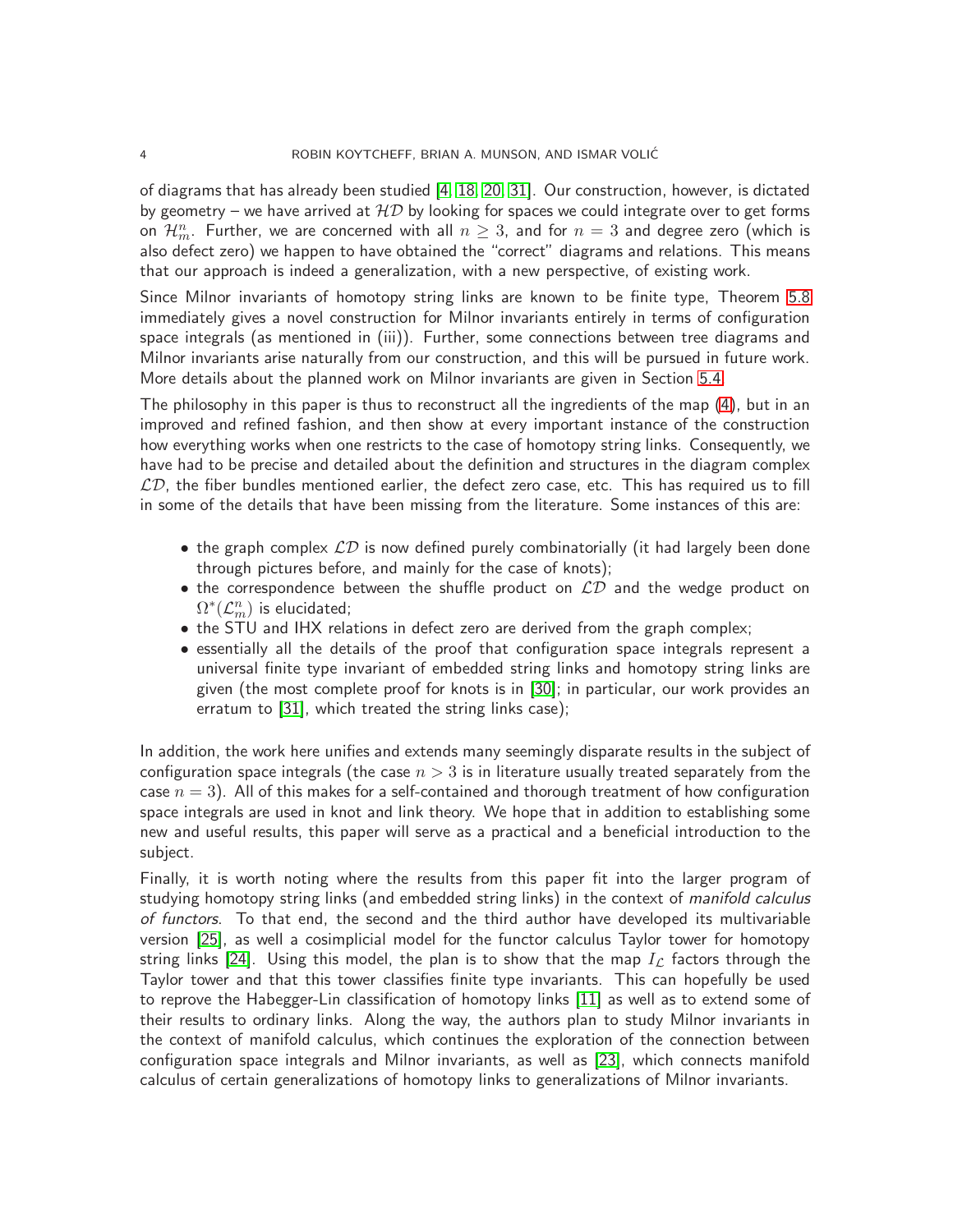### <span id="page-4-0"></span>1.1. Organization of the paper.

- In Section [2,](#page-5-0) we define the spaces of string links and homotopy string links, make some observations about them, and set some notation and conventions.
- In Section [3,](#page-7-0) we define the diagram complex  $LD$  and its subcomplex  $HD$ . Section [3.1](#page-7-1) contains the detailed definition of  $\mathcal{LD}$  and Section [3.2](#page-12-0) discusses the differential and the shuffle product on this graded vector space. The subcomplex  $HD$  is identified in Section [3.3.](#page-15-0) In Section [3.4,](#page-17-0) we show that  $\mathcal{LD}^{0}$  and  $\mathcal{HD}^{0}$  consist of trivalent diagrams modulo STU and IHX relations, plus an extra relation for  ${\cal HD}^0$  (Proposition [3.33\)](#page-24-0). In that section we also describe the correspondence between trivalent and chord diagrams (Theorem [3.38\)](#page-25-0). Many examples are given throughout.
- In Section [4,](#page-26-0) we construct the map  $I_{\mathcal{L}}$  in several steps. After reminding the reader about compactifications of configuration spaces in Section [4.1,](#page-26-1) we first recall in Section [4.2.1](#page-29-0) the standard way of building a bundle of compactified configuration spaces over the space of string links from a diagram  $\Gamma \in \mathcal{LD}$ . In Section [4.2.2,](#page-32-0) we show why this procedure fails to give bundles over the space of homotopy string links. Guided by how this procedure fails, we then go back to the complex  $\mathcal{LD}$ , define the graft components of a diagram in Section [4.2.3,](#page-33-0) and rework the definition of the bundle of configuration spaces based on these components in Section [4.2.4.](#page-35-1) The upshot is that these new bundles can now be defined over the space of links for any  $\Gamma \in \mathcal{LD}$  or over the space of homotopy links for any  $\Gamma \in H\mathcal{D} \subset \mathcal{LD}$ . In Section [4.3,](#page-38-0) we return to the main goal – producing forms on the space of (homotopy) links – and show how the edges of a diagram give a prescription for pulling back the product of volume forms to our bundles. Finally in Section [4.4](#page-41-0) we describe how this pullback form can be pushed forward along the fiber of the bundle to  $\mathcal{L}_m^n$  or  $\mathcal{H}_m^n$  and give some examples. Proposition [4.24](#page-42-0) states that the forms obtained using the standard definition of the bundles over  $\mathcal{L}_m^n$  and using our refined one are the same. This allows us to unify the old configuration space integral approach for string links with a new one for homotopy string links. Our Theorem [4.33](#page-50-0) in Section [4.5](#page-43-0) shows that this integration is compatible with all the structure on  $\mathcal{LD}$ .
- In Section [5,](#page-51-0) we study the case of classical homotopy string links  $(n = 3)$  and prove that configuration space integrals represent a universal finite type invariant for this space (Theorem [5.8\)](#page-57-0). We begin by discussing in Section [5.1](#page-51-1) the anomalous face mentioned above and then review finite type theory and its connection to the combinatorics of chord diagrams in Section [5.2.](#page-53-0) Section [5.3](#page-56-0) is finally devoted to the proof of Theorem [5.8.](#page-57-0) In Section [5.4,](#page-62-0) we deduce some quick consequences of Theorem [5.8](#page-57-0) in regard to Milnor invariants. That section is meant to set the stage for the further study of Milnor invariants using configuration space integrals.

<span id="page-4-1"></span>1.2. **Acknowledgements.** We would like to thank Phil Hirschhorn, Greg Arone, Blake Mellor, and Tom Goodwillie for helpful conversations. We are also indebted to Victor Turchin for his careful reading of an early draft of this paper. We thank the referee for numerous useful comments. The second author would like to thank Wellesley College for their hospitality, as this work was partially completed during his stay there. The third author would like to thank the University of Virginia's Department of Mathematics for its hospitality; this paper was partially written while he was on leave there.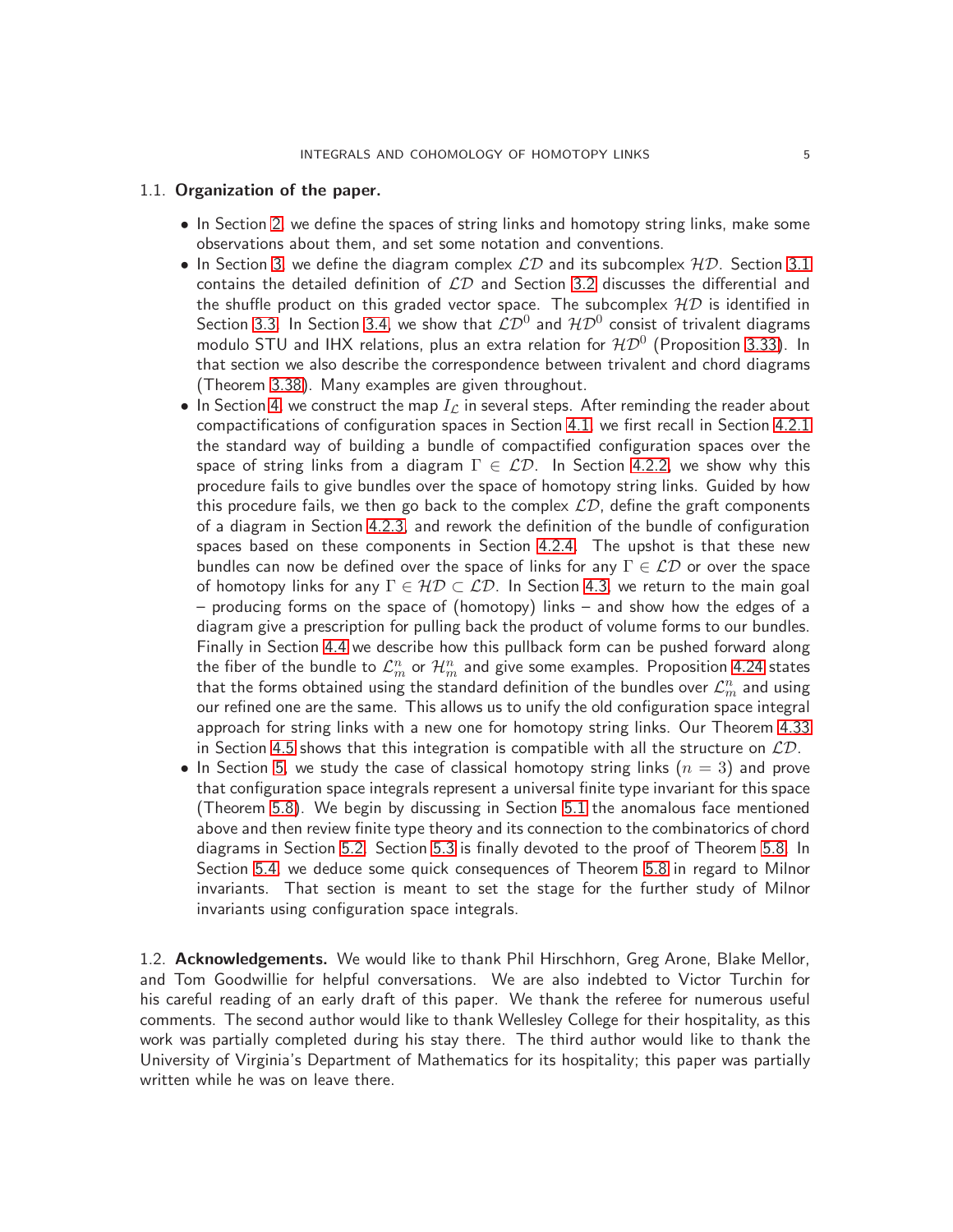#### 2. Spaces of string links and homotopy string links

<span id="page-5-0"></span>In this section, we define the spaces of string links and homotopy string links and set some conventions.

### <span id="page-5-1"></span>2.1. Definitions and basic facts.

<span id="page-5-4"></span>**Definition 2.1.** Let  $m \geq 1$ ,  $n \geq 2$  be integers. Let  $\sqcup_m \mathbb{R}$  denote the disjoint union of m copies of the real line. Let  ${\rm Map}_c(\sqcup_m {\mathbb R},{\mathbb R}^n)$  denote the space of smooth maps  $\sqcup_m {\mathbb R} \to \ {\mathbb R}^n$  which outside some compact subset of  $\sqcup_m \mathbb{R}$  agree with the map which on the *i*th copy of  $\mathbb{R}$  is given by

$$
t \longmapsto \left(t, |t| \left(\frac{m+1}{2} - i\right), 0, 0, \dots, 0\right).
$$

This space is endowed with the  $\mathcal{C}^{\infty}$  topology.

The following is clear.

<span id="page-5-3"></span>**Proposition 2.2.**  $\text{Map}_c(\sqcup_m \mathbb{R}, \mathbb{R}^n)$  is contractible.

# <span id="page-5-2"></span>Definition 2.3.

- $\bullet$  Let  $\mathcal{L}_m^n\subset \mathrm{Map}_c(\sqcup_m\mathbb{R},\mathbb{R}^n)$  denote the space of *string (or long) links in*  $\mathbb{R}^n$  *with*  $m$ strands. It consists of those maps  $L \in \mathrm{Map}_c(\sqcup_m \mathbb{R}, \mathbb{R}^n)$  which are smooth embeddings (one-to-one maps whose derivatives are of maximal rank everywhere). A path in this space is called an *isotopy*.
- $\bullet\,$  Let  $\mathcal{H}_m^n\subset \mathrm{Map}_c(\sqcup_m\mathbb{R},\mathbb{R}^n)$  denote the space of *string (or long) homotopy links in*  $\mathbb{R}^n$ with  $m$  strands. It consists of those maps  $H \in \mathrm{Map}_c(\dot{\sqcup}_m\mathbb{R}, \mathbb{R}^n)$  such that if  $x$  and  $y$ are points in distinct copies of R, then  $H(x) \neq H(y)$ . A path in this space is called a link-homotopy.

Note that  $\mathcal{H}_m^n$  is an example of a space of *link maps*, studied by the second author in [\[10,](#page-63-8) [22,](#page-64-6) [23\]](#page-64-5) from the perspective of the manifold calculus of functors; one motivation for the current work was to continue this thread of inquiry.

Throughout the paper, we will often drop the adjectives "string" and "long", and refer to these objects as "links" and "homotopy links". Each link and homotopy link is oriented in the sense that all copies of  $\mathbb R$  are given the usual orientation. The images of the copies of  $\mathbb R$  will be called strands.

In the literature, a more common picture for string links is to take the *i*th copy of  $\mathbb R$  to  $t \mapsto (t, i, 0, 0, \dots, 0)$  outside the fixed compact set. There is a clear correspondence between these string links and string links under our definition; in particular we think of the unlink as in Figure [1.](#page-6-1) We have chosen our definition for technical reasons related to defining configuration space integrals for string links. This technicality is also related to an error in [\[31\]](#page-64-1) which we will correct.

The following corollary is immediate from Proposition [2.2.](#page-5-3)

<span id="page-5-5"></span>**Corollary 2.4.**  $\mathcal{H}_1^n$  is contractible.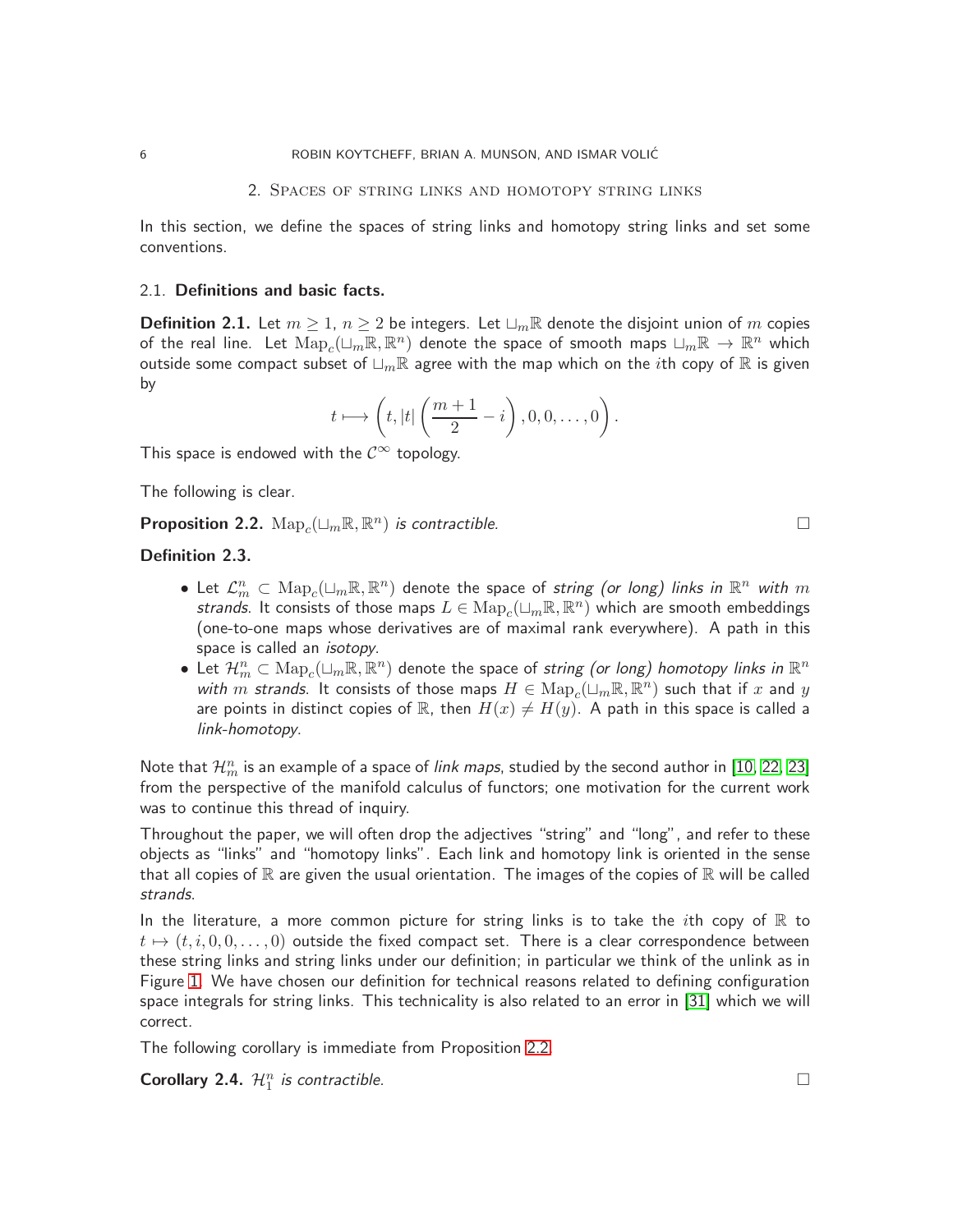INTEGRALS AND COHOMOLOGY OF HOMOTOPY LINKS  $7$ 



<span id="page-6-1"></span>FIGURE 1. The string unlink with three strands.

In Section [5](#page-51-0) we will be interested in  $\mathrm{H}^0(\mathcal{H}_m^3)$ , i.e. the space of real-valued invariants of  $m$ -strand homotopy links in  $\mathbb{R}^3$ , so we discuss deRham forms on link spaces below. First we make an observation which will be useful in Section [5.](#page-51-0)

Remark 2.5. By general position, every homotopy link is link-homotopic to an embedded link. Moreover, by the remark following Definition 1.5 in [\[11\]](#page-63-7), we can approximate a link-homotopy between embedded links by one which consists of isotopies and "crossing changes" of a strand with itself. A crossing change is a homotopy which takes place in the interior of a ball containing only two segments of a single strand, and the two segments cross during the homotopy. To check that something is an invariant of  $\mathcal{H}_m^3$ , it thus suffices to check that it is an invariant of  ${\cal L}_m^3$  and that it remains unchanged under such crossing changes. This observation will be used in the proof of Proposition [5.10](#page-57-1) and will also allow us to connect the main results of Section [5](#page-51-0) to Milnor invariants since these are in fact invariants of embedded links that are also invariant under such crossing changes.

<span id="page-6-0"></span>2.2. Smooth structure and differential forms. In this subsection, we give a brief sketch of the smooth structure and differential forms on spaces of links. The space  ${\rm Map}_c(\sqcup_m {\mathbb R},{\mathbb R}^n)$  can be given the structure of a smooth paracompact infinite-dimensional manifold (see section 3.1 of [\[6\]](#page-63-9) as well as [\[27\]](#page-64-7); strictly speaking, these references treat the case of maps of  $S^1$ , but the local  $\widetilde{\mathsf{p}}$ icture is the same in our case). Both  $\mathcal{L}_m^n$  and  $\mathcal{H}_m^n$  are open subsets of  $\mathrm{Map}_c(\sqcup_m\mathbb{R},\mathbb{R}^n)$ , as the latter space has the  $C^{\infty}$  topology. Using similar ideas to the ones in the references mentioned, one can (with some effort) give each of these spaces the structure of a paracompact smooth infinite-dimensional manifold.

Another useful perspective on the smooth structure is via a diffeology on a space  $X$ , which consists of a collection of maps to  $X$  from open subsets  $U \subset \mathbb{R}^k$ ,  $k \geq 0$ , called plots, which must satisfy certain conditions. When  $X$  is a smooth manifold, one can take the plots to be precisely all the smooth maps into X [\[13\]](#page-63-10). We are interested in the case where X is the infinitedimensional manifold of smooth maps from a compact manifold  $K$  to a manifold  $M$ . In this case, this diffeology coincides with the diffeology where a plot  $U \to X$  is precisely a smooth map  $U\times K\to M$  (see Lemma A.1.7 of [\[32\]](#page-64-8)). In particular, for  $X=\mathcal{L}_m^n$ , a plot  $U\to\mathcal{L}_m^n$  is a smooth map  $U\times (\sqcup_m\mathbb{R})\to \mathbb{R}^n$  such that each slice  $\{u\}\times (\sqcup_m\mathbb{R})\to \mathbb{R}^n$  is a string link. A diffeology on  $\mathcal{H}_m^n$  can be defined similarly.

For any manifold  $M$ , we let  $\Omega^*(M)$  denote the deRham cochain complex of differential forms on  $M$ . It is a differential graded algebra where the algebra structure is given by the wedge product of forms. The ground ring for all cohomology groups will be  $\mathbb{R}$ . This complex can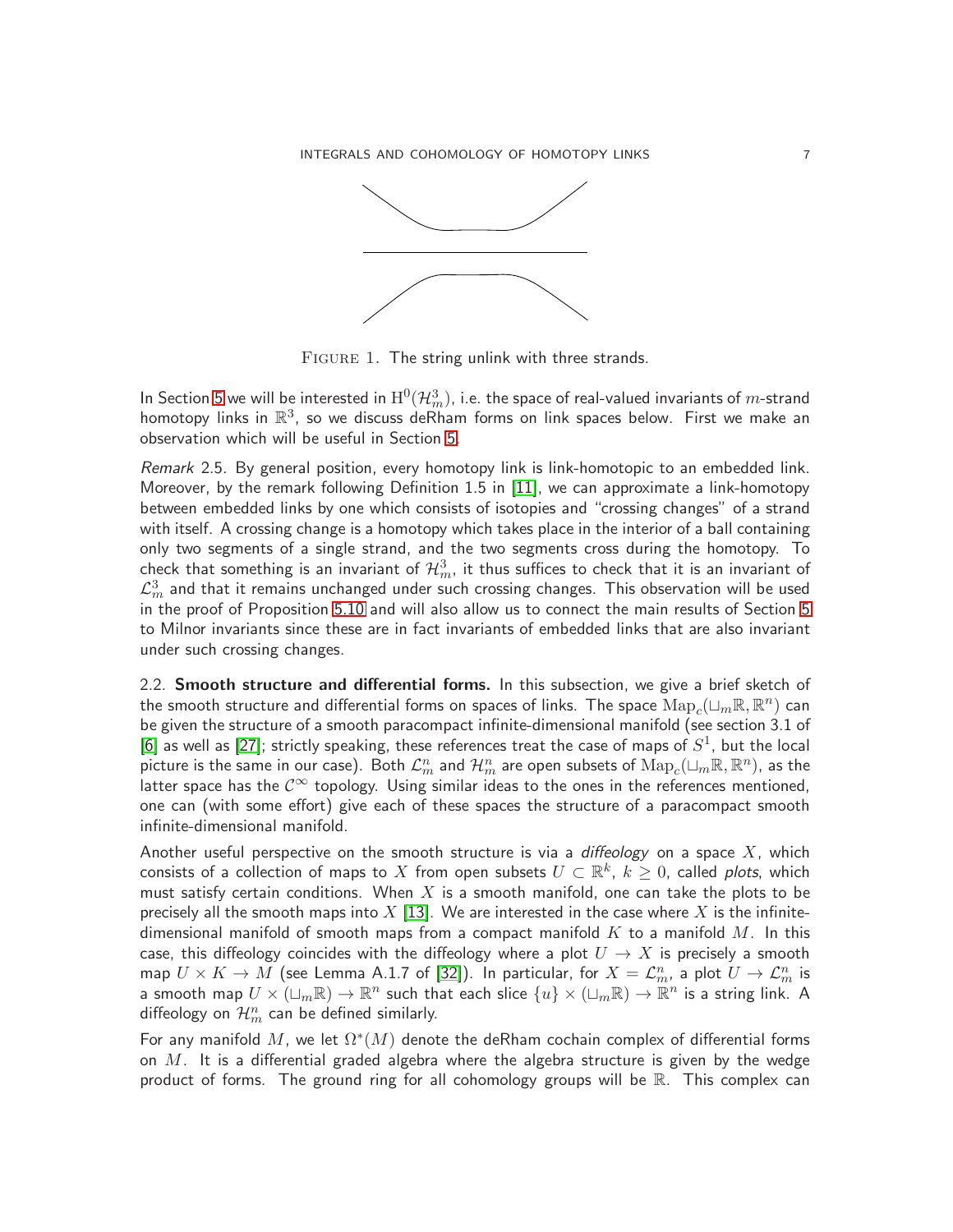be defined even when  $M$  is an infinite-dimensional manifold. For example, one can consider forms on open subsets of the topological vector space on which  $M$  is locally modeled and then impose the sheaf condition to construct forms on all of  $M$ . Under certain conditions on  $M$ (such as paracompactness), which are satisfied by loopspaces and hence by  $\mathcal{L}_m^n$  and  $\mathcal{H}_m^n$ , the cohomology of this complex computes the cohomology of  $M$ . See section 1.4 of [\[6\]](#page-63-9) for details.

Using the perspective of diffeology, we could equivalently define forms on  $M$  using the open sets  $U\subset \mathbb{R}^k$  mapping into  $M.$  Specifically, a form  $\omega$  is an assigment of a form  $\omega_\psi$  on  $U$  to each  $\psi: U \to M$  such that the assignment to a plot arising from a smooth map  $h: V \to U$ is  $h^*\omega_\psi$ . A form  $\omega$  in the sense of [\[6\]](#page-63-9) mentioned above gives rise to a form in diffeology by taking  $\omega_\psi = \psi^*\omega.$  Conversely, one can reconstruct a form on an infinite-dimensional manifold from its behavior on every finite-dimensional open set mapped into it. At some point it will be convenient to think of forms on  $\mathcal{L}_m^n$  and  $\mathcal{H}_m^n$  in this way, namely as determined by their behaviors on finite-dimensional manifolds mapped into them.

## <span id="page-7-0"></span>3. Diagram complexes for the spaces of string links and homotopy string links

In this section we construct a diagram complex  $\mathcal{LD}$  and a subcomplex  $\mathcal{HD}$  that will serve as combinatorial prescriptions for producing cohomology classes on spaces of links and homotopy links. The complex  $\mathcal{LD}$  has been considered before [\[7,](#page-63-1) [31\]](#page-64-1), but the definition of  $\mathcal{HD}$  appears to be new. As mentioned in the Introduction, in this section we also fill in some details in the definition and properties of  $\mathcal{LD}$ .

<span id="page-7-1"></span>3.1. Diagram complex for the space of string links. While reading this section, the reader is encouraged to refer to Figure [2.](#page-10-0)

For a set S, we let  $SP<sub>2</sub>(S)$  be the 2-fold symmetric product,

$$
SP_2(S) = (S \times S)/\Sigma_2,
$$

where  $\Sigma_2$  acts on the product  $S \times S$  by permuting the coordinates. We think of  $SP_2(S)$  as the set of nonemtpy subsets of S of cardinality at most two. We denote points in  $SP_2(S)$  as sets  $\{s_1, s_2\}$  where  $s_1, s_2 \in S$ , with the understanding that the cardinality of this set is one when  $s_1 = s_2.$ 

**Definition 3.1.** A diagram  $\Gamma$  is a triple

$$
\Gamma = (V(\Gamma), E(\Gamma), b_{\Gamma})
$$

where

- $V(\Gamma)$  is a finite ordered set called the vertices of  $\Gamma$ ;
- $E(\Gamma)$  is a finite set called the *edges* of  $\Gamma$ ; and
- $b_{\Gamma}: E(\Gamma) \rightarrow SP_2(V(\Gamma))$  is a map.

For an edge  $e \in E(\Gamma)$  with  $b(e) = \{v, w\}$ , we say that e joins v with w. When it is clear which diagram  $\Gamma$  we are speaking of we will write  $(V, E, b)$  in place of  $(V(\Gamma), E(\Gamma), b_{\Gamma})$ .

The particular diagrams we study have a significant amount of extra structure. As we do not wish to impose cumbersome notation on the reader, we will continue to denote a diagram  $\Gamma$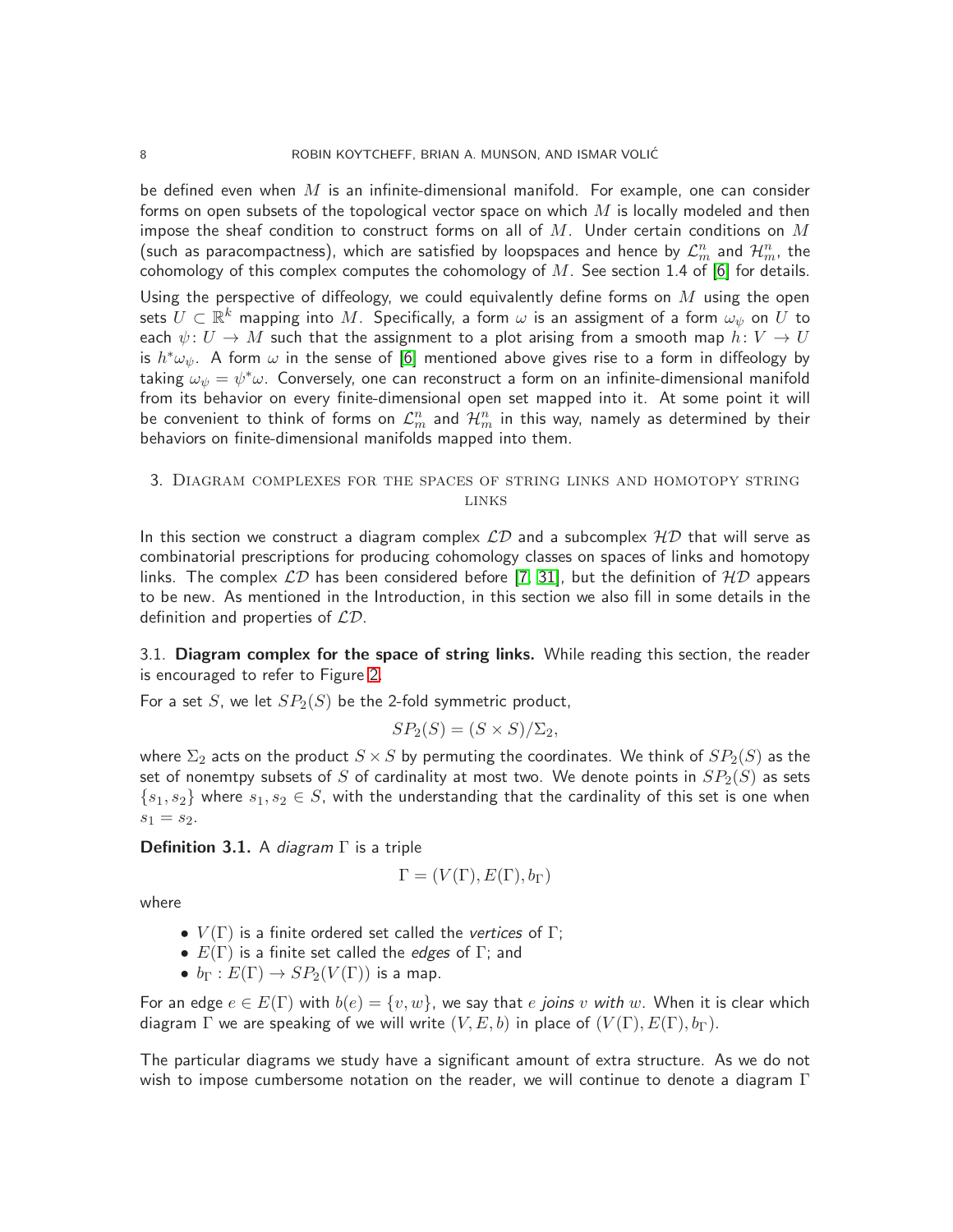with extra structure as a triple  $(V, E, b)$ , despite the possible ambiguity. Before describing the extra structures, we need some definitions and terminology.

**Definition 3.2.** For a diagram  $\Gamma = (V, E, b)$  and an edge  $e \in E$ , an orientation of e is a choice of injective map  $b(e) \rightarrow \{-1, 1\}$ .

Note that for an edge e such that  $b(e)$  consists of a single vertex, there are still two possible orientations, just as there are in the case where  $b(e)$  consists of two distinct vertices.

**Definition 3.3.** Let  $v, w$  be vertices in a diagram  $\Gamma = (V, E, b)$ . A path between v and w is a sequence  $\{e_i\}_{i=1}^k$  of edges  $e_i$  such that  $v\in b(e_1), w\in b(e_k)$  and  $b(e_i)\cap b(e_{i+1})\neq\emptyset$  for all  $i.$ The *length* of a path  $\{e_i\}_{i=1}^k$  is equal to  $k$ , the number elements in the sequence of edges.

Thus the orientations of edges, if they are present, are ignored for the purposes of defining a path.

One other definition we will have use for later is that of a connected component.

<span id="page-8-1"></span>**Definition 3.4.** Let v be a vertex in a diagram  $\Gamma = (V, E, b)$ . The connected component of  $\Gamma$  *containing*  $v$  is the subdiagram  $(V',E',b')$ , where  $V'$  is the set of all vertices  $w$  that can be connected by a path to  $v,\,E'$  is the set of all edges that can appear in such paths, and  $b'$  is the restriction of b. A diagram is called *connected* if it has a single connected component.

Fix integers  $m \geq 1$ ,  $n \geq 3$ , and let  $I_1, \ldots, I_m$  be copies of the unit interval, each of which we will call a *segment* for short. The space  $\sqcup_i I_i$  is an ordered set according to the natural ordering of  $\{1,\ldots,m\}$  and the natural ordering of  $I.$  Thus for  $x,y\in \sqcup_i I_i$ ,  $x\leq y$  whenever  $x\in I_i$  and  $y \in I_j$  and  $i < j$ , and when  $i = j$ ,  $x \le y$  if this inequality holds under the usual ordering of  $I = [0, 1].$ 

<span id="page-8-0"></span>**Definition 3.5.** Given integers  $m > 1$ ,  $n > 3$  as above, a link diagram is a diagram  $\Gamma = (V, E, b)$ together with the following extra structure. For the set  $V$  of vertices, we have

• A decomposition

$$
V = V_{seg} \sqcup V_{free}
$$

into ordered (possibly empty) sets, the elements of which are called *segment* and *free* vertices respectively. In addition, we require that the induced ordering of  $(V_{sea}, V_{free})$ as an ordered pair of ordered sets agrees with the ordering of  $V$ .

• A decomposition of

$$
V_{seg} = V_{seg,1} \sqcup \cdots \sqcup V_{seg,m}
$$

into disjoint sets determined by the equivalence class of an injective function  $seg$ :  $V_{seg}$   $\rightarrow$   $\sqcup_i(I_i - \partial I_i)$  where  $V_{seg,k} = seg^{-1}(I_k - \partial I_k)$ , and which gives rise to the ordering of  $V_{seg}$  according to the ordering of  $\Box_i I_i$  described above. Two such injections  $s, s^\prime$  are equivalent if they give rise to the same decomposition of  $V_{seg}$  and the same ordering on each of the sets in this decomposition according to the natural ordering of  $\sqcup_i I_i.$ 

For the set  $E$  of edges, we have a decomposition

$$
E = E_{chord} \sqcup E_{mixed} \sqcup E_{free} \sqcup E_{loop}
$$

into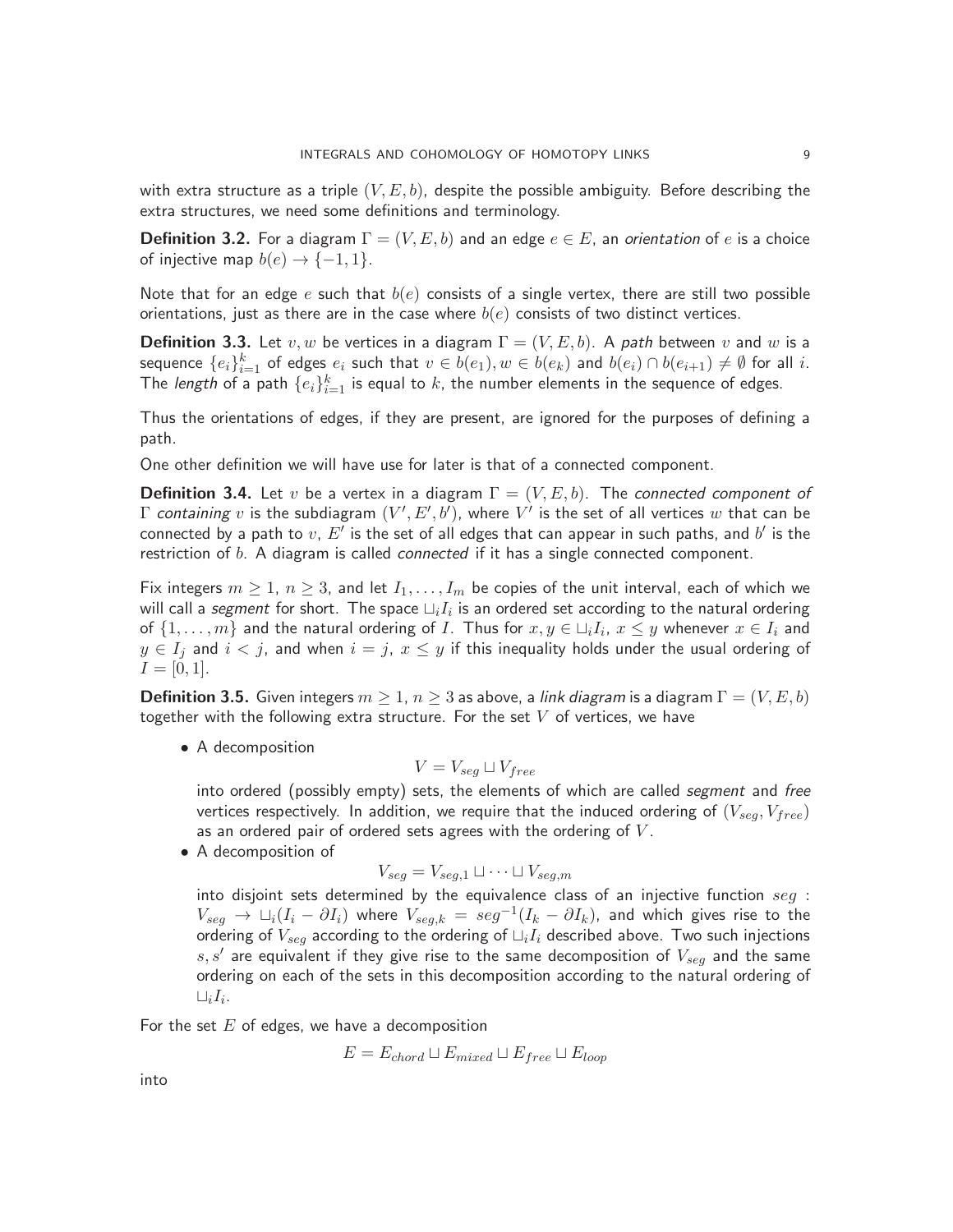- *chords*, joining distinct segment vertices;
- *mixed edges*, joining a free vertex with a segment vertex;
- free edges, joining distinct free vertices; and
- loops, joining a segment vertex with itself,

respectively. Moreover, each free vertex must have a path to a segment vertex.

The valence of a vertex v is defined as follows. If v is a free vertex, its valence is the number of edges joining v to another vertex. If v is a segment vertex, it is the number of edges joining  $v$  to a vertex other than itself, plus twice the number of loops joining  $v$  to itself, plus two. The valence of each vertex in a link diagram is required to be at least three. In addition,

- If n is even, the set  $E$  of edges is ordered.
- If n is odd, each edge  $e \in E$  is oriented.

Remark 3.6. Another terminology for segment and free vertices is "external" and "internal", respectively. This is because, in the case of knots, one has diagrams consisting of only one segment and if one is working with closed knots rather than long ones, the segment is drawn as a circle and free vertices are drawn inside it – hence "internal". The vertices on the circle are then "external". We decided that this terminology is misleading for our situation and prefer to call the vertices "segment" (those represented as lying on the  $m$  segments) and "free" (those not lying on the segments; these abstractly correspond to configuration points that are free to move in  $\mathbb{R}^n$ ).

We will also distinguish "arcs" of a link diagram, which will be important when we define the differential, and should explain our seemingly strange definition of the valence of a segment vertex, as arcs contribute to the valence without counting as edges themselves.

**Definition 3.7.** For a link diagram Γ, an arc of Γ is a pair  $(v_1, v_2)$  of distinct segment vertices with  $v_1 < v_2$  whose images under the injection  $seg : V_{seq} \rightarrow \sqcup_i (I_i - \partial I_i)$  lie in the same segment, and such that the image of no other segment vertex lies between them.

We assume all possible arcs are present in any link diagram. Although arcs are not edges, it is useful to treat them as such at times, and so for an arc  $a = (v_1, v_2)$  we define  $b(a) = \{v_1, v_2\}$ .

We pictorially represent a diagram in the plane with the intervals drawn as horizontal line segments, appearing in order from left to right and oriented from left to right, and each vertex as a point and each edge as an arc between vertices. Segment vertices are drawn on the intervals, and we think of arcs as segments in the intervals which lie between adjacent segment vertices. See Figure [2](#page-10-0) below.

<span id="page-9-0"></span>**Definition 3.8.** Link diagrams  $\Gamma = (V(\Gamma), E(\Gamma), b_{\Gamma})$  and  $\Gamma = (V(\Gamma'), E(\Gamma'), b_{\Gamma'})$  are *isomor*phic if there are order-preserving bijections  $\phi_V:V(\Gamma)\to V(\Gamma')$  and  $\phi_E:E(\Gamma)\to E(\Gamma')$ respecting the decomposition of the vertex set such that if  $\phi_V^*: SP_2(V(\Gamma)) \to SP_2(V(\Gamma'))$ denotes the induced map, then the diagram

$$
E(\Gamma) \xrightarrow{b_{\Gamma}} SP_2(V(\Gamma))
$$
  
\n
$$
\phi_E \downarrow \qquad \qquad \downarrow \phi_V^*
$$
  
\n
$$
E(\Gamma') \xrightarrow{b_{\Gamma'}} SP_2(V(\Gamma'))
$$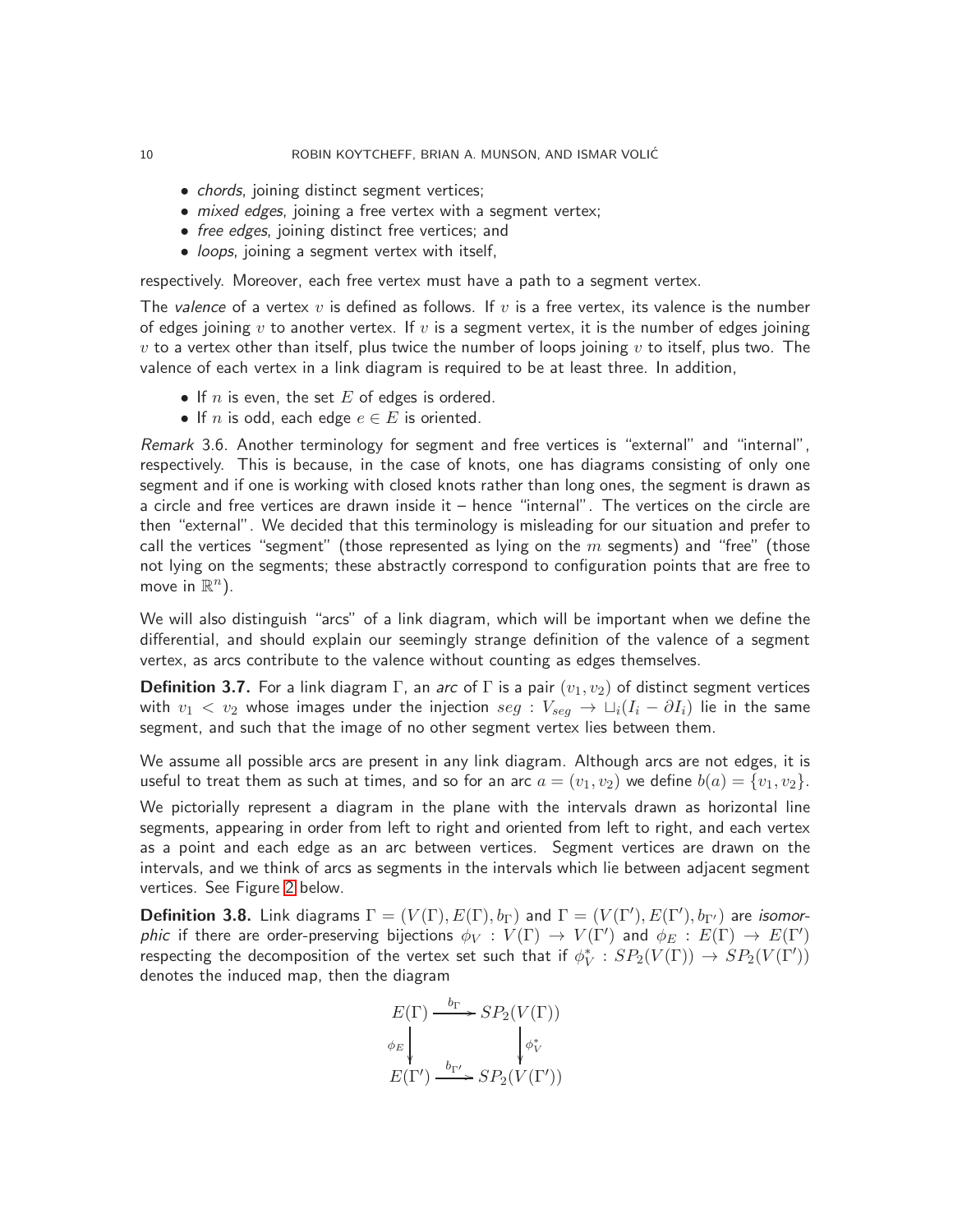

<span id="page-10-0"></span>Figure 2. A diagram with four segments. Its edges may be labeled or oriented. Each vertex is at least trivalent (the valence of, say, vertex  $z_2$ , is five).

commutes. In addition, if n is odd (so that each edge is oriented), for each edge  $e \in \Gamma$ , the injections  $o_{\Gamma,e}:b_\Gamma(e)\to\{-1,1\}$  and  $o_{\Gamma',\phi_E(e)}:b_{\Gamma'}(\phi(e))\to\{-1,1\}$  must satisfy  $o_{\Gamma',\phi_E(e)}\circ$  $\phi_V^* = o_{\Gamma,e}$ . In this case we say the pair  $(\phi_V, \phi_E)$  is an *isomorphism*.

If a pair  $(\phi_V, \phi_E)$  are simply bijections (i.e., not necessarily order-preserving) satisfying all of the subsequent properties in addition to  $\phi_V$  being order-preserving on the segment vertices, then we say that the pair  $(\phi_V, \phi_E)$  is an *isomorphism of unlabeled diagrams*.

Note that "order-preserving" for edges is only relevant when the edge set is ordered.

**Definition 3.9.** Define defect of a link diagram  $\Gamma = (V, E, b)$  to be

<span id="page-10-1"></span>(5)  $\det(\Gamma) = 2|E| - 3|V_{free}| - |V_{sea}|.$ 

This is the first of the two gradings we will have in our bigraded complex.

Notice that, because we require the valence of each vertex in a link diagram to be at least three, the defect is nonnegative (there are no free vertices whose valence is less than three and there are no segment vertices whose valence is zero; if it were otherwise, the defect could be made arbitrarily negative). Thus we can think of the defect as a measure of the failure of  $\Gamma$  to be trivalent. Indeed, when  $\text{def}(\Gamma) = 0$ , the segment and free vertices are precisely trivalent (in particular, Γ cannot contain loops). We will revisit such diagrams in Section [3.4.](#page-17-0)

Remark 3.10. The reader acquainted with the work in [\[7\]](#page-63-1) knows that Cattaneo, Cotta-Ramusino, and Longoni call this number the *degree* of a diagram. We use the term "defect" instead, to avoid confusion with the degree of the differential form on the space of links which a diagram gives rise to via the integration map. Then, as suggested by the referee, we can take this latter degree to be the main degree (Definition [3.15\)](#page-12-1) in our bigraded complex, which will make the integration map a map of differential graded algebras.

<span id="page-10-2"></span>**Definition 3.11.** When  $n$  is even (resp. odd), define  $\mathcal{LD}_{even}^d$  (resp.  $\mathcal{LD}_{odd}^d$ ) to be real vector spaces generated by isomorphism classes of link diagrams  $\Gamma$  of defect  $d$  modulo subspaces generated by the relations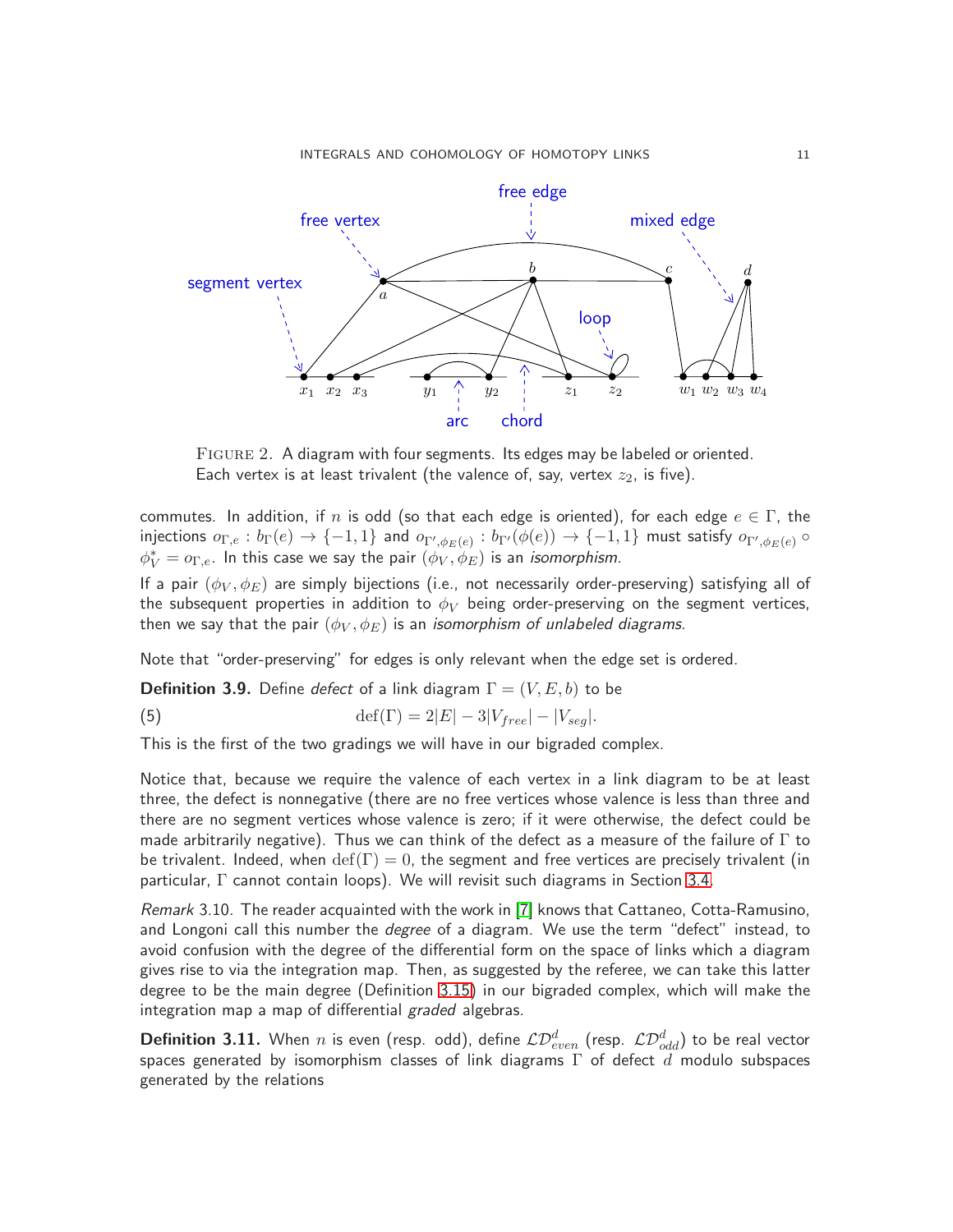- (1) If  $\Gamma$  contains more than one edge joining two vertices, then  $\Gamma = 0$ ;
- (2) If n is odd and  $\Gamma$  and  $\Gamma'$  are link diagrams such that a permutation of the vertices of  $\Gamma'$  results in a link diagram isomorphic to  $\Gamma$ , then

$$
\Gamma = (-1)^{\sigma} \Gamma',
$$

where

 $\sigma$  = (order of the permutation vertices)

+(number of edges with different orientation);

(3) If  $n$  is even and  $\Gamma$  and  $\Gamma'$  are link diagrams such that a permutation of the vertex and edge sets of  $\Gamma'$  result in a link diagram isomorphic to  $\Gamma$ , then

$$
\Gamma = (-1)^{\sigma} \Gamma',
$$

where

 $\sigma$  = (order of the permutation of segment vertices)  $+$ (order of the permutation of the edges).

Finally define the graded vector spaces

$$
\mathcal{L}\mathcal{D}_{even} = \bigoplus_d \mathcal{L}\mathcal{D}_{even}^d \ \ \text{and} \ \ \mathcal{L}\mathcal{D}_{odd} = \bigoplus_d \mathcal{L}\mathcal{D}_{odd}^d.
$$

When there is no danger of confusion, i.e. when  $n$  is understood, we will refer to both  $\mathcal{LD}^d_{even}$  and  $\mathcal{LD}^d_{odd}$  as  $\mathcal{LD}^d$  and to both  $\mathcal{LD}_{even}$  and  $\mathcal{LD}_{odd}$  as  $\mathcal{LD}.$ 

Remark 3.12. The reader might argue that we should simply disallow multiple edges between a given pair of vertices rather than mod out by the subspace of such diagrams, but the differential, defined below, can introduce such edges.

Remark 3.13. Even in a fixed degree and after all the relations are imposed,  $\mathcal{LD}^d$  is still an infinite dimensional vector space: Consider for example the diagram consisting of three segments with one segment vertex on each segment, and a single free vertex with three edges which join it to the segment vertices. This is a diagram of degree zero. Overlaying copies of this diagram (that is, introducing new segment and free vertices and edges in a similar fashion ) gives an infinite list of degree zero diagrams which are clearly independent in the vector space structure.

**Definition 3.14.** Define the *order* of a diagram  $\Gamma$  to be

$$
\mathrm{ord}(\Gamma) = |E(\Gamma)| - |V(\Gamma)_{free}|.
$$

This will be the second grading in our bigraded complex.

Thus for each  $d=\text{def}(\Gamma)$  and each  $k=\text{ord}(\Gamma)$ , we have subspaces  $\mathcal{LD}_k^d\subset\mathcal{LD}^d$  and  $\mathcal{HD}_k^d\subset$  $\mathcal{HD}^d.$ 

Note that in the case of defect zero, we also necessarily have

$$
\text{ord}(\Gamma) = \frac{1}{2}(|V(\Gamma)_{seg}| + |V(\Gamma)_{free}|).
$$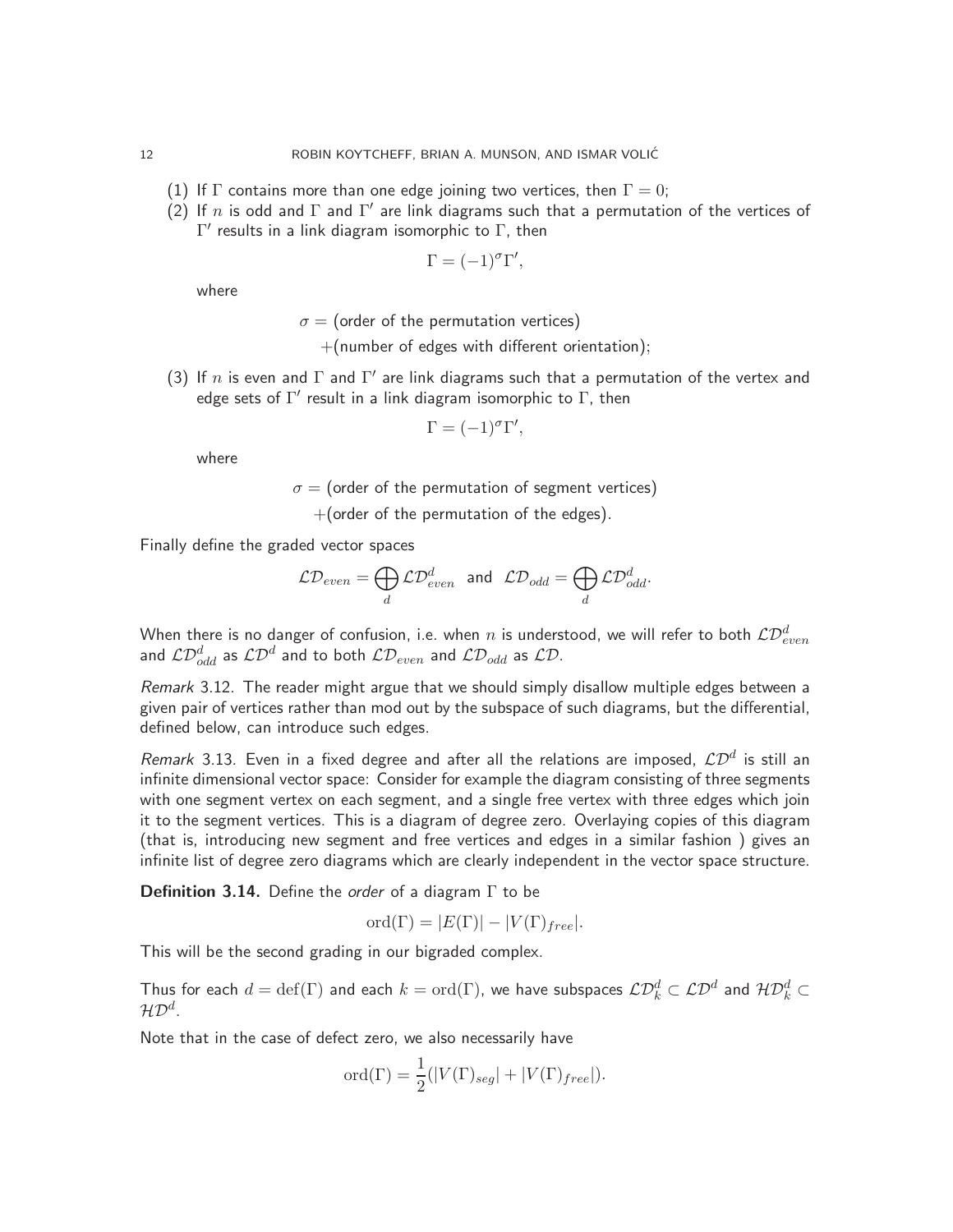In general, a diagram  $\Gamma$  of defect d and order k satisfies  $|V(\Gamma)_{seg}| + |V(\Gamma)_{free}| = 2k - d$  and  $|E(\Gamma)| = |V(\Gamma)|_{free} + k$ . Hence the number of vertices of such a diagram is fixed, and the number of edges is bounded. This means that  $\mathcal{LD}_k^d$  and  $\mathcal{HD}_k^d$  are finite-dimensional for any  $d, k$ .

The following definition of degree of a diagram was suggested by the referee and motivated by the fact it coincides with the degree of the differential form on the link space resulting from applying the integration map to the diagram.

<span id="page-12-1"></span>**Definition 3.15.** Define the (main) degree of a diagram  $\Gamma$  to be

$$
|\Gamma| = (n-1)|E(\Gamma)| - n|V(\Gamma)_{free}| - |V(\Gamma)_{seg}|.
$$

Equivalently, for a diagram  $\Gamma$  of defect d and order k,

$$
|\Gamma| = k(n-3) + d.
$$

We will use this definition to make (singly) graded complexes out of the bigraded complexes  $\mathcal{LD}_{*}^{*}$  and  $\mathcal{HD}_{*}^{*}$ .

<span id="page-12-0"></span>Note that for  $n = 3$  the degree coincides exactly with the defect.

3.2. Algebraic structures on the diagram complex. We now discuss the differential and the product on the space of diagrams which will make it into a differential graded algebra.

3.2.1. The differential. The differential of a diagram will be a signed sum of diagrams obtained from the original by "contracting" certain edges or arcs. We begin with some terminology and conventions.

**Definition 3.16.** Let S be a nonempty set, and let  $s, t \in S$ . Define

$$
R_{t \to s} : SP_2(S) \longrightarrow SP_2(S)
$$

by

$$
R_{t \to s}(T) = \begin{cases} T, & \text{if } t \notin T; \\ (T - \{t\}) \cup \{s\}, & \text{if } t \in T. \end{cases}
$$

Thus the map  $R_{t\to s}$  replaces t with s. Let  $\Gamma = (V, E, b)$  be a link diagram and e be a mixed or free edge of Γ, or one of its arcs, and suppose  $b(e) = \{v, w\}$ , where  $v < w$  in the ordering of the vertices. In case e is an arc, we suppose it is represented by the pair  $(v, w)$ . Note that e necessarily joins distinct vertices.

**Definition 3.17.** With  $\Gamma$  and e as above, define  $\Gamma/e = (V', E', b')$  to be the link diagram such that

- $V' = V \{w\}$  with the induced ordering of vertices,
- $E' = E \{e\}$  with the induced ordering/orientation of edges (if applicable), and
- $b'=R_{w\to v}\circ b$ , restricted to  $E'.$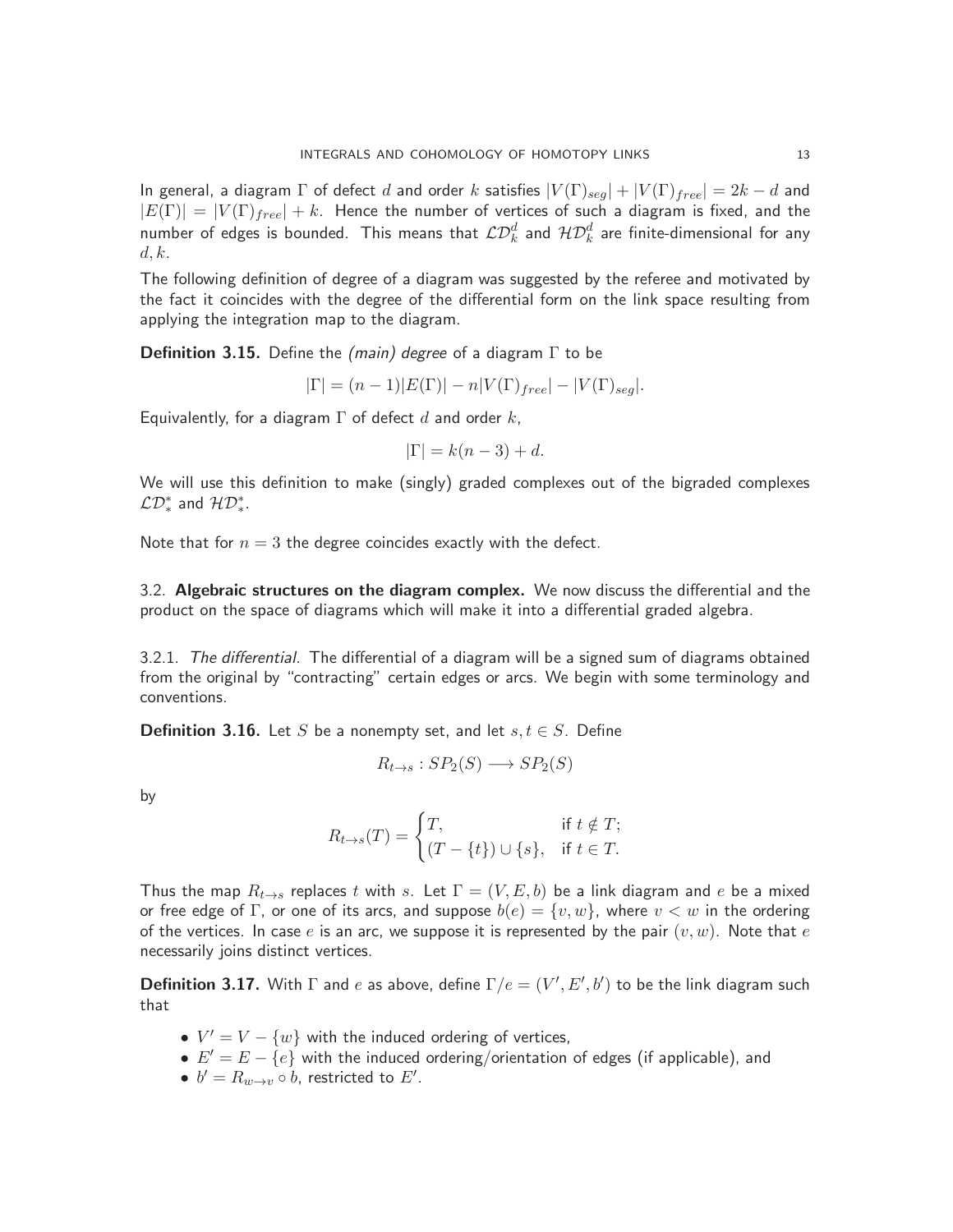We often refer to  $\Gamma/e$  as the diagram  $\Gamma$  with the edge/arc e contracted. The function  $R_{w\to v}$ above simply replaces an edge joining w with a vertex u with the edge which joins  $v$  to u instead. This can create a loop in the case of a chord between adjacent segment vertices when the arc between them is contracted. Note that the degree is increased by contraction of a mixed/free edge or arc: if  $\Gamma$  has degree d, then  $\Gamma/e$  has degree  $d+1$ . The differential is a signed sum of diagrams made from  $\Gamma$  by contracting all possible edges and arcs. We will use the "position" function to help keep track of these signs.

**Definition 3.18.** Suppose S is a finite ordered set. Define the *position function* to be the unique order-preserving bijection

$$
pos: S \to \{1, 2, \ldots, |S|\}.
$$

When  $x \in S$ , we write  $pos(x)$  for the value of this function at  $x \in S$ , or  $pos(x : S)$  when we wish to emphasize the underlying ordered set  $S$ .

Definition 3.19. The differential

$$
\delta \colon \mathcal{LD}_{k}^{d} \longrightarrow \mathcal{LD}_{k}^{d+1}
$$

is the unique linear extension to  $\mathcal{LD}_k^d$  of the map defined on a diagram  $\Gamma$  by

(7) 
$$
\delta(\Gamma) = \sum_{\text{free edges, mixed edges, and arcs } e \text{ of } \Gamma} \epsilon(e)\Gamma/e.
$$

The number  $\epsilon(e)$  is equal to  $\pm 1$  depending on the parity of n and on the orderings of vertices and edges in the following way: Suppose the free/mixed edge or arc  $e$  connects vertices  $v$  and  $w$ .

• If n is odd and e in an edge or an arc oriented so the edge joins  $v$  to  $w$ , then

(8) 
$$
\epsilon(e) = \begin{cases} (-1)^{\text{pos}(w:V)}, & v < w, \\ -(-1)^{\text{pos}(v:V)}, & w < v. \end{cases}
$$

• If  $n$  is even and  $e$  is a free edge or a mixed edge, then

$$
\epsilon(e) = (-1)^{\text{pos}(e:E) + |V_{free}| + 1}
$$

and if  $e$  is an arc, then

(10) 
$$
\epsilon(e) = (-1)^{\text{pos}(\max\{v,w\})}.
$$

An example of the differential is given in Figure [3.](#page-14-0)

It is easy to see that  $\delta$  does indeed raise the defect by 1 and leaves the order unchanged. This implies that the main degree of  $\delta\Gamma$  is  $|\delta\Gamma|=|\Gamma|+1.$  Thus we can turn  $\mathcal{LD}_*^*$  into a singly-graded complex (or differential graded algebra) where the term in grading  $q$  is given by

,

$$
\bigoplus_{d,k: k(n-3)+d=g} \mathcal{L} \mathcal{D}_k^d
$$

(and similarly for  ${\cal HD}^*_{*}$ ). Since each  $\mathcal{LD}^d_k$  is finite-dimensional, each term as above is finitedimensional.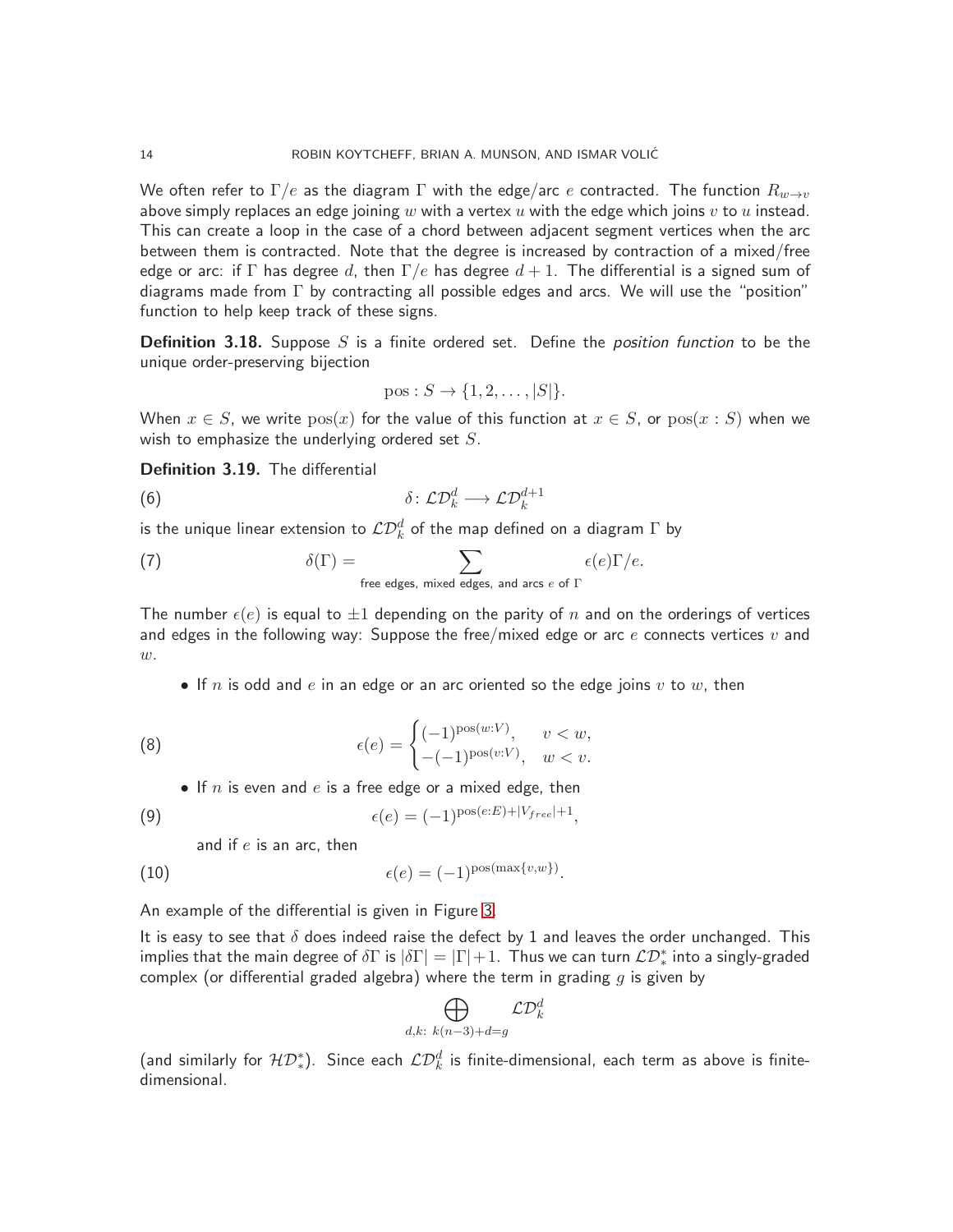

<span id="page-14-0"></span>FIGURE 3. An example of the differential. The signs depend on the parity of  $n$ .

3.2.2. The shuffle product. The shuffle product on the space of diagrams associated to knots was first considered in [\[8\]](#page-63-3). Here we extend it to link diagrams as well as provide more details about its construction.

Consider two link diagrams  $\Gamma_1=(V(\Gamma_1),E(\Gamma_1),b_{\Gamma_1})$  and  $\Gamma_2=(V(\Gamma_2),E(\Gamma_2),b_{\Gamma_2})$ . Let

$$
seg_i: V(\Gamma_i)_{seg} \longrightarrow \sqcup_i (I_i - \partial I_i)
$$

be representatives of the equivalence class of the partition function for the segment vertices. Moreover, choose isomorphism class representatives for each diagram so that their vertex and edge sets are disjoint. Call an injective map

$$
j: V(\Gamma_1)_{seg} \sqcup V(\Gamma_2)_{seg} \longrightarrow \sqcup_i (I_i - \partial I_i)
$$

*admissible* if its restriction to  $V(\Gamma_i)_{seg}$  is in the same equivalence class as  $seg_i$  for  $i=1,2.$ 

**Definition 3.20.** With  $\Gamma_1$  and  $\Gamma_2$  and an admissible map j as above, define

$$
\Gamma_1 \cdot_j \Gamma_2 = (V(\Gamma_1 \cdot_j \Gamma_2), E(\Gamma_1 \cdot_j \Gamma_2), b_{\Gamma_1 \cdot_j \Gamma_2})
$$

to be the diagram such that

- The set  $V(\Gamma_1 \cdot_i \Gamma_2) = V(\Gamma_1) \sqcup V(\Gamma_2)$ ;
- The set  $E(\Gamma_1 \cdot_i \Gamma_2) = E(\Gamma_1) \sqcup E(\Gamma_2)$ , and the orientations (if applicable) for edges are those induced by the orientations of elements of  $E(\Gamma_1)$  and  $E(\Gamma_2)$ ;
- $\bullet\,$  The map  $b_{\Gamma_1\cdot {}_j\Gamma_2} = b_{\Gamma_1}\sqcup b_{\Gamma_2};$
- The set  $V(\Gamma_1 \cdot_i \Gamma_2)$  is decomposed as

$$
V(\Gamma_1 \cdot_j \Gamma_2)_{seg} \sqcup V(\Gamma_1 \cdot_j \Gamma_2)_{free}
$$

where

- $-V(\Gamma_1 \cdot_j \Gamma_2)_{seg} = V(\Gamma_1)_{seg} \sqcup V(\Gamma_2)_{seg}$ , with ordering induced by the injection j,  $-V(\Gamma_1\cdot_j\Gamma_2)_{free}=V(\Gamma_1)_{free}\sqcup V(\Gamma_2)_{free}$ , with ordering induced by the ordered pair  $(V(\Gamma_1)_{free}, V(\Gamma_2)_{free})$ , and hence
- $-V(\Gamma_1 \cdot_i \Gamma_2)$  is ordered by the ordered pair of ordered sets  $(V(\Gamma_1 \cdot_i \Gamma_2)_{seq}, V(\Gamma_1 \cdot_i$  $\Gamma_2$ )<sub>free</sub>);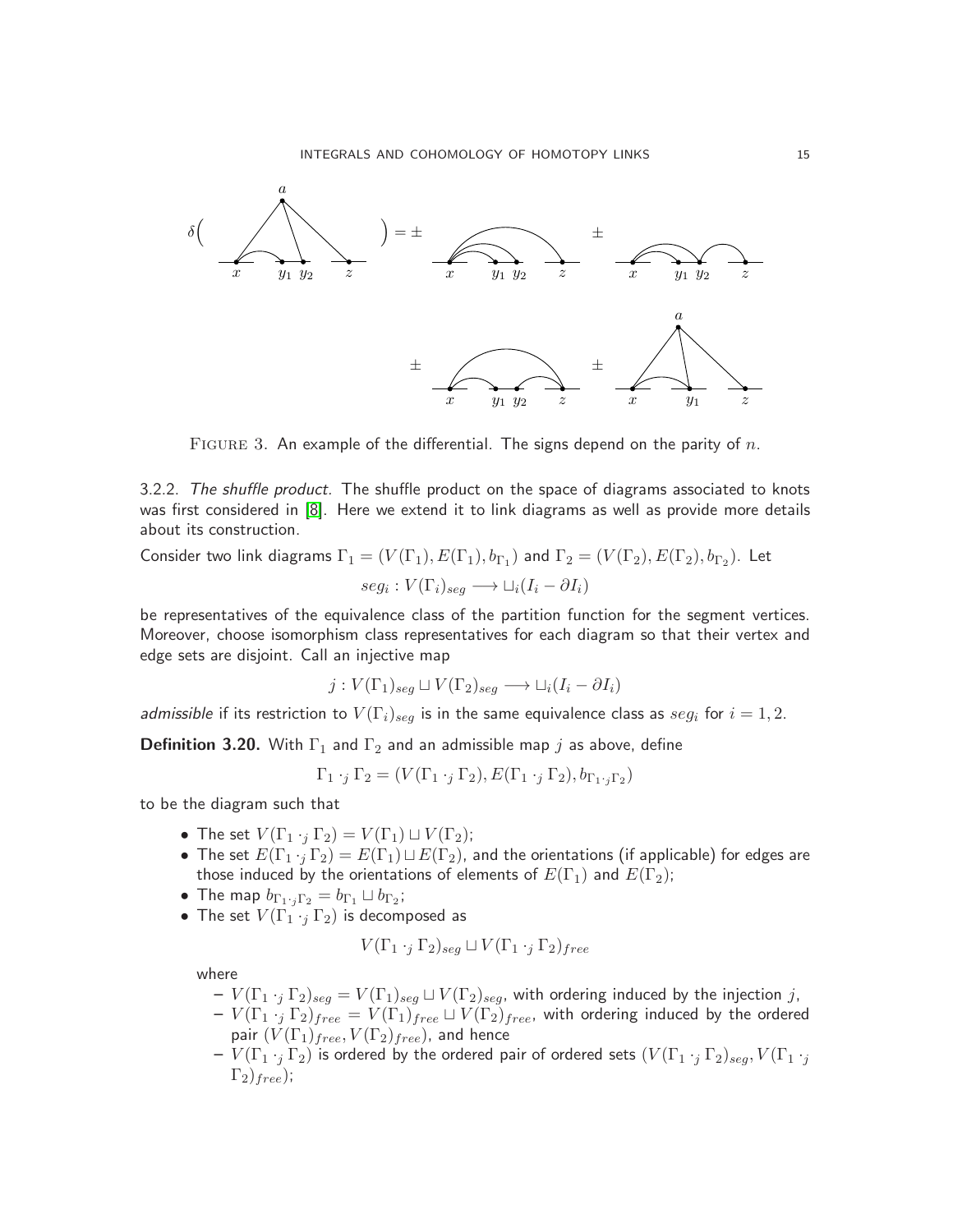• The ordering of  $E(\Gamma_1 \cdot_i \Gamma_2)$  is that induced by the ordered pair  $(E(\Gamma_1), E(\Gamma_2))$  of ordered sets.

<span id="page-15-2"></span>**Definition 3.21.** For link diagrams  $\Gamma_1$  and  $\Gamma_2$ , define their *shuffle product*  $\Gamma_1 \bullet \Gamma_2$  by

(11) 
$$
\Gamma_1 \bullet \Gamma_2 = \sum_{[\text{admissible } j]} \epsilon(\Gamma_1, \Gamma_2) \Gamma_1 \cdot_j \Gamma_2
$$

where the sum is over equivalence classes of admissible maps, and where

$$
\epsilon(\Gamma_1, \Gamma_2) = \begin{cases} (-1)^{|E(\Gamma_1)| |V(\Gamma_2)_{seg}|}, & n \text{ even;} \\ 1, & n \text{ odd.} \end{cases}
$$

From the definition of the main degree  $|\Gamma|$ , it is easy to see that  $|\Gamma_1 \bullet \Gamma_2| = |\Gamma_1| + |\Gamma_2|$ . Moreover, from straightforward unravellings of the definitions, one can prove the following propositions.

Proposition 3.22. The shuffle product is graded-commutative; that is,

$$
\Gamma_1 \bullet \Gamma_2 = (-1)^{|\Gamma_1||\Gamma_2|} \Gamma_2 \bullet \Gamma_1
$$

**Proposition 3.23.** The differential  $\delta$  is a derivation with respect to the shuffle product. That is,

$$
\delta(\Gamma_1 \bullet \Gamma_2) = \delta(\Gamma_1) \bullet \Gamma_2 + (-1)^{|\Gamma_1|} \Gamma_1 \bullet \delta(\Gamma_2).
$$

Hence

**Proposition 3.24.** The diagram complex  $(\mathcal{LD}, \delta, \bullet)$  is a commutative differential graded algebra (CDGA) with unit and its cohomology  $H^*(\mathcal{LD})$  is thus a commutative graded algebra.

Remark 3.25. The authors of [\[8\]](#page-63-3) use a different grading to make the shuffle product gradedcommutative. It is easy to check that  $|\Gamma|$  (which is the degree of the form  $\Gamma$  produces) agrees with their grading mod 2.

Remark 3.26. There is also a coproduct on  $\mathcal{LD}$ , analogous to the one given in [\[8\]](#page-63-3). Since we will not use this structure (shuffle product, on the other hand, will be needed in future work), we will only remark that this should give  $LD$  the structure of a Hopf algebra, and the map appearing in Theorem [4.33](#page-50-0) induces a map of Hopf algebras in (co)homology.

<span id="page-15-0"></span>3.3. A subcomplex for the space of homotopy string links. A homotopy string link need not be an embedding. As such, integration over  $\mathcal{H}_m^n$  will not be possible in as general a way as prescribed on the complex  $\mathcal{LD}$  (see Section [4.2](#page-28-0) for more details) due to possible self-intersections of the components of the link. In this section we will identify a subcomplex  $HD$  of  $LD$  for which it will be possible to carry out the integration and construct elements of  $\Omega^*(\mathcal{H}_m^n).$ 

<span id="page-15-1"></span>**Definition 3.27.** Define the space of *homotopy link diagrams*, denoted  $HD$ , to be the subspace of  $\mathcal{LD}$  generated by diagrams  $\Gamma$  which

- (1) contain no loops; and
- (2) satisfy the condition that if there exists a path between distinct vertices on a given segment, then it must pass through a vertex on another segment.

Some examples of homotopy link diagrams are given in Figure [4.](#page-16-0)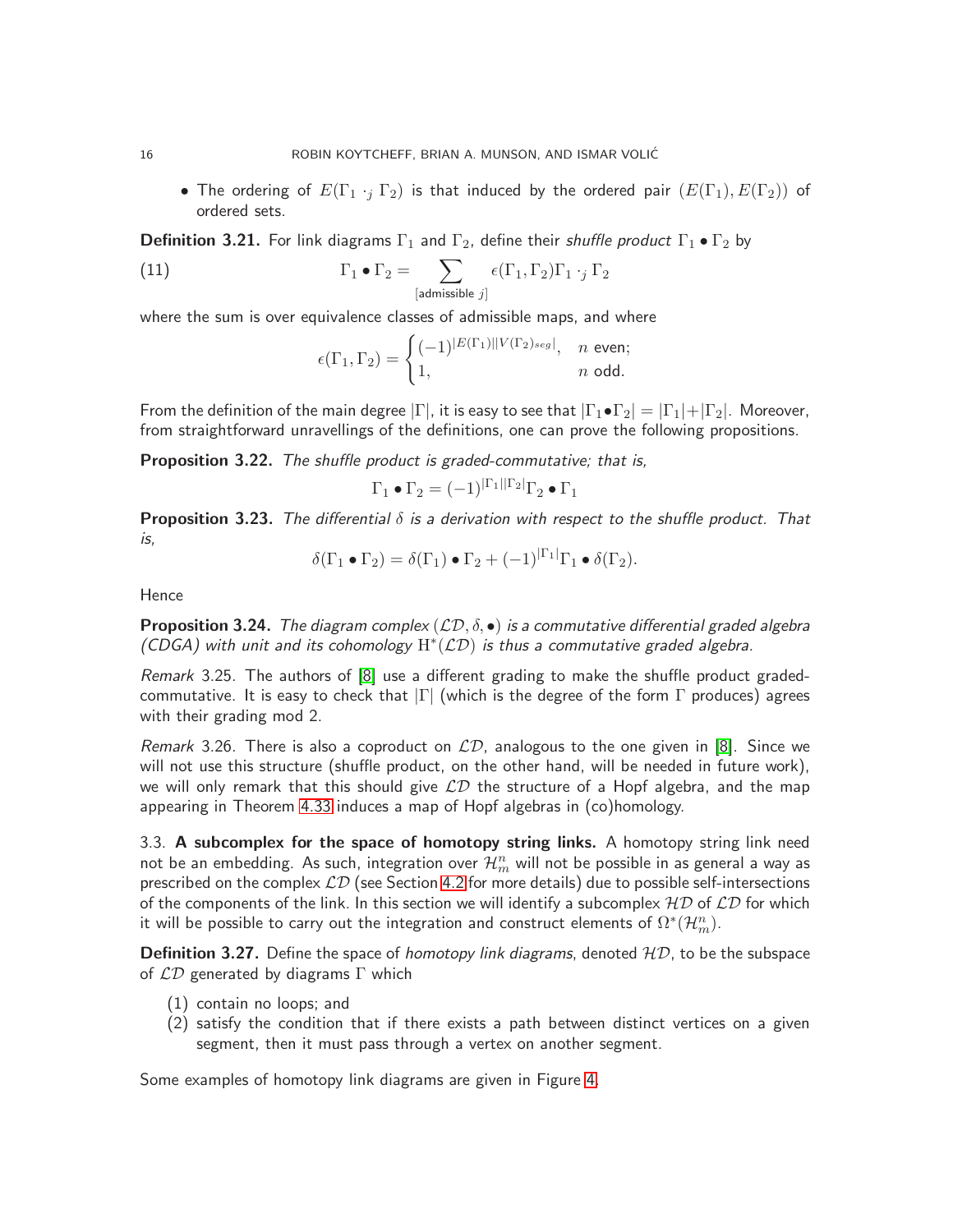

<span id="page-16-0"></span>Figure 4. Some examples of homotopy link diagrams (without decorations). The bottom one is a tree of the sort that will give rise to finite type invariants in Section [5.](#page-51-0)

#### **Proposition 3.28.**  $HD$  is a differential subalgebra of  $LD$ .

Proof. To show HD is a subcomplex of LD, we must show that  $\delta(HD) \subset HD$ . Write  $\Gamma =$  $(V, E, b)$  and  $\Gamma/e = (V', E', b')$ , where  $e = \{v, w\}$  with  $v < w$ . Suppose  $\Gamma \in \mathcal{HD}$ . We want to show each term  $\Gamma/e$  appearing in  $\delta(\Gamma)$  is in  $\mathcal{HD}$ . Suppose to the contrary that  $\Gamma/e$  is not an element of  $HD$ . There are two cases. The first case is that  $\Gamma/e$  has a loop. Then either (a) Γ itself has a loop or (b) Γ has a chord joining adjacent vertices on a segment or (c) Γ has multiple edges between a pair of vertices. Situations (a) and (b) are impossible since  $\Gamma \in HLD$ . In situation (c),  $\Gamma$  is set to zero, so  $\delta(\Gamma)$  is also set to zero (so no terms  $\Gamma/e$  appear in  $\delta(\Gamma)$ ). This covers the first case.

The second case is that  $v_1, v_2$  are distinct segment vertices lying on the same segment of  $\Gamma/e$ , and there is a path  $\alpha=\{e_i\}_{i=1}^k$  of edges from  $v_1$  to  $v_2$  which does not pass through a vertex on a different segment than the one on which  $v_1$  and  $v_2$  lie. In this case it is enough to show that there is a path between vertices on the same segment in  $\Gamma$  which also does not pass through a vertex lying on a different segment.

Let  $\alpha=\{e_i\}_{i=1}^k$  be a path in  $\Gamma/e$  as above, of minimal length. We have  $v_1\in b'(e_1), v_2\in b'(e_k)$ and  $b'(e_i) \cap b'(e_{i+1}) \neq \emptyset$  for all  $i.$  We may assume that  $v_1,v_2$  are segment vertices in  $\Gamma,$  for otherwise e joins  $v_1$  or  $v_2$  to a segment vertex, and then  $\{e, e_1, \ldots, e_k\}$  or  $\{e_1, \ldots, e_k, e\}$  is a path in  $\Gamma$  joining vertices on the same segment without passing through another segment. Now if  $\alpha$  has the property that  $b(e_i) \cap b(e_{i+1}) \neq \emptyset$  for all i, then  $\alpha$  itself is a path between  $v_1$  and  $v_2$  in  $\Gamma$ , contradicting the fact that  $\Gamma \in \mathcal{HD}$ . So let j be the smallest integer such that  $b(e_j) \cap b(e_{j+1}) = \emptyset$ . We have  $b'(e_j) \cap b'(e_{j+1}) \neq \emptyset$ , and  $b' = R_{w \to v} \circ b$  for some  $v, w$ , so necessarily  $w \in b(e_j)$  or  $w \in b(e_{j+1})$ . Without loss of generality assume  $w \in b(e_j)$ . Then it must be that  $v \in b(e_{i+1})$ , and in this case the edge e satisfies  $b(e_i) \cap b(e) \neq \emptyset$  and  $b(e_{j+1})\cap b(e)\neq\emptyset$ . Since  $\alpha$  has minimal length,  $\{e_1,\ldots,e_j,e,e_{j+1},\ldots,e_k\}$  forms a path  $\alpha'$  in Γ between  $v_1$  and  $v_2$  in Γ. We will be done if we can argue that w cannot be a segment vertex lying on a segment different from  $v_1$  and  $v_2$  But this is clear: if w is such a vertex, then  $v$  is such a vertex in  $\Gamma/e$ , and the original path  $\alpha$  passes through this segment, a contradiction.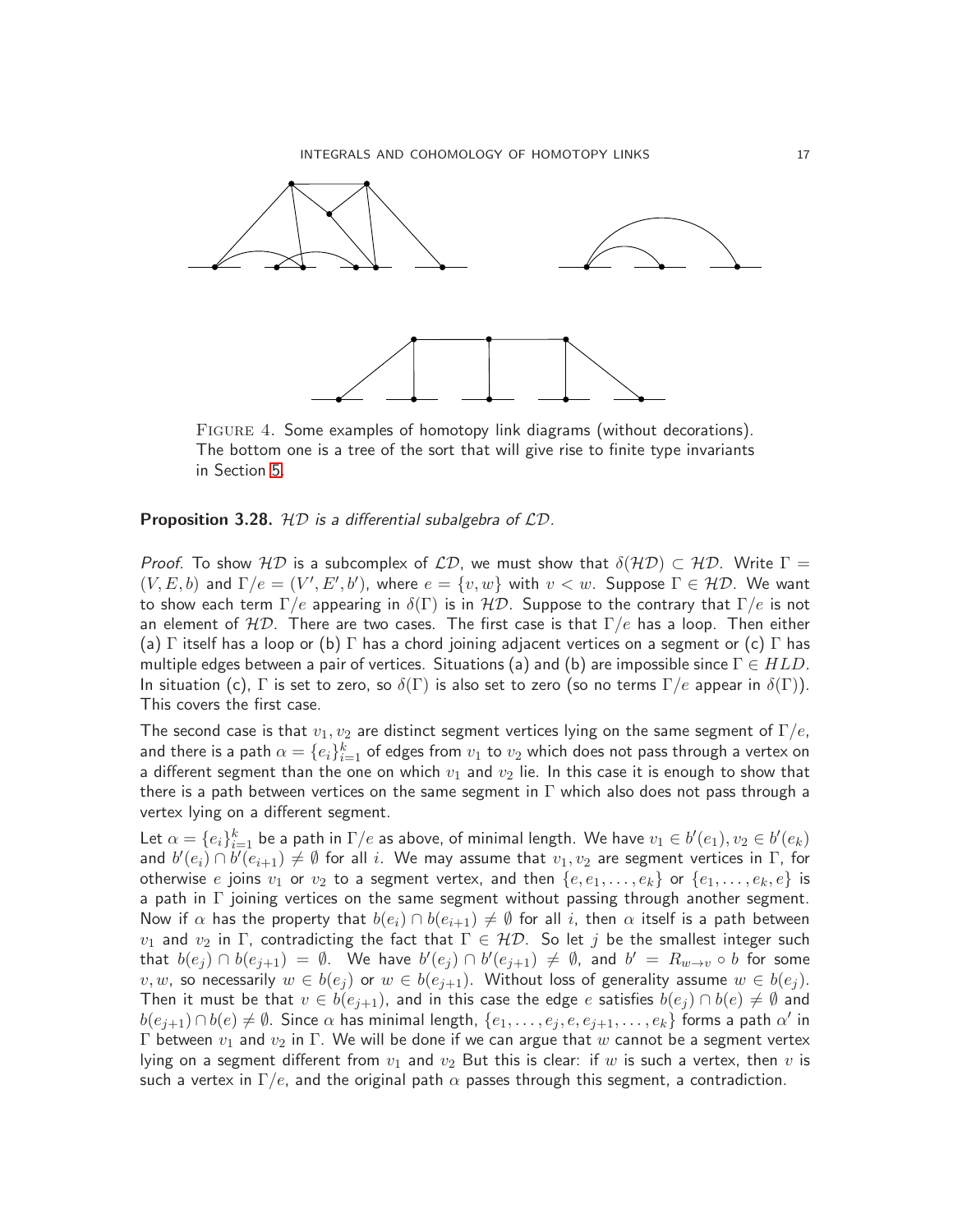That  $HD$  is closed under the shuffle product is clear since this product does not create new paths of edges.  $\Box$ 

A few words of clarification and justification for Definition [3.27](#page-15-1) are in order. Our definition of  $HD$  excludes diagrams which contain a chord connecting two vertices on a single segment. It also excludes all possible diagrams which, via contractions of edges, might produce such a chord. What we are trying to capture geometrically are linking phenomena which "ignore" the knotting of each strand. The reason for this is simple: there is no knotting of individual strands in  $\mathcal{H}_m^n$ , as they may pass through themselves. Once integration over diagrams is defined in Section [4.4,](#page-41-0) it will be clear that a chord between segment vertices captures something about linking between those segments. So when the segment vertices lie on the same segment, this means a chord between them captures something about self-linking, or knotting, of that segment. Similarly, integrals that correspond to loops will also only contain information about single strands.

<span id="page-17-0"></span>3.4. Diagram complexes in defect zero. In Section [5](#page-51-0) we will focus on the case  $n = 3$  of classical links to see which link invariants (elements of  $\mathrm{H}^0(\mathcal{L}^3_m)$  and  $\mathrm{H}^0(\mathcal{H}^3_m))$  can be obtained via configuration space integrals from our diagram complexes. As we will see in Section [4.4,](#page-41-0) when  $n = 3$ , defect zero diagrams will correspond to degree zero forms (although in general the degree of forms corresponds to the main degree, not the defect), so we want

(12) 
$$
0 = 2|E(\Gamma)| - 3|V(\Gamma)_{free}| - |V(\Gamma)_{seg}|.
$$

It was already noted in the discussion following equation [\(5\)](#page-10-1) in Section [3.1](#page-7-1) that these are precisely the trivalent diagrams.

Let

$$
\mathrm{H}^0(\mathcal{L}\mathcal{D}_k^*) := Z^0(\mathcal{L}\mathcal{D}_k^*) := \ker(\delta : \mathcal{L}\mathcal{D}_k^0 \to \mathcal{L}\mathcal{D}_k^1)
$$

denote the subspace of degree zero cocycles (i.e. degree zero cohomology classes) in the complex  $\mathcal{LD}_k^*.$  Similarly, let  $\mathrm{H}^0(\mathcal{HD}_k^*)$  denote the subspace of degree zero cocycles (i.e. degree zero cohomology classes) in the complex  $\mathcal{HD}_k^*$ . (Note that in either case, for  $n>3$  this is not the same as the degree zero cocycles of the singly graded complex graded by  $|\Gamma|$ .)

To understand the kernel of the differential  $\delta: \mathcal{LD}_k^0 \to \mathcal{LD}_k^1$ , we will examine the cokernel of its adjoint (i.e. dual)  $\delta^*:(\mathcal{LD}_k^1)^*\rightarrow(\mathcal{LD}_k^0)^*.$  Let

$$
H_0(\mathcal{LD}_k^*) := \mathrm{coker}(\delta^* : (\mathcal{LD}_k^1)^* \to (\mathcal{LD}_k^0)^*)
$$

and similarly, let  $\mathrm{H}_0(\mathcal{HD}_k^*)$  denote the corresponding cokernel in the complex  $\mathcal{HD}_k^*.$ 

Let  $|\text{Aut}(\Gamma)|$  denote the size of the group of automorphisms of  $\Gamma$  as an unlabeled diagram. As defined at the end of Definition [3.8,](#page-9-0) these are automorphisms of graphs without any labels or edge orientations, but they must fix the segment vertices pointwise. Consider the inner product  $\mathcal{L} \overline{\mathcal{D}^d_k} \otimes \mathcal{L} \mathcal{D}^d_k \to \mathbb{R}$  which on diagrams is given by

$$
\langle \Gamma_1, \Gamma_2 \rangle = \delta_{\Gamma_1, \Gamma_2} |\operatorname{Aut}(\Gamma_1)| \ (= \delta_{\Gamma_1, \Gamma_2} |\operatorname{Aut}(\Gamma_2)|),
$$

where  $\delta$  here is the Kronecker  $\delta$ . This gives an isomorphism  $\ \mathcal L \mathcal D_k^d \stackrel{\cong}{\longrightarrow} (\mathcal L \mathcal D_k^d)^* \ \$ via  $\Gamma \mapsto \langle \Gamma,-\rangle.$ Thus we can represent elements of  $(\mathcal{L}\mathcal{D}_k^d)^*$  by linear combinations of diagrams. We will write  $\Gamma^*$  for the element of  $(\mathcal{L}\mathcal{D}_k^d)^*$  which is the image of the diagram  $\Gamma$  under this isomorphism. For the rest of Section [3,](#page-7-0) a drawing of a diagram  $\Gamma$  will often mean the element  $\Gamma^*.$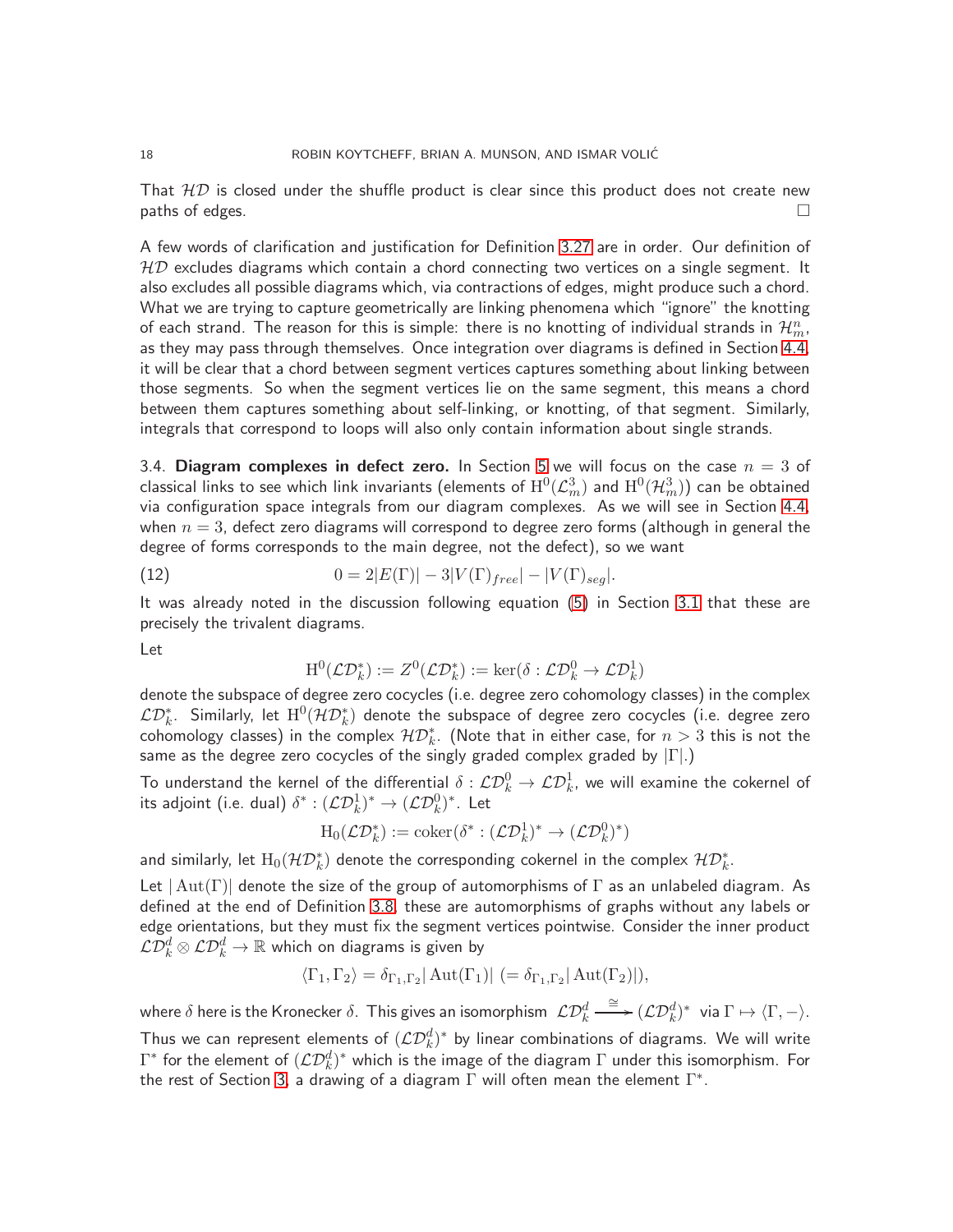To understand  $\delta^*:(\mathcal{LD}_k^1)^*\to(\mathcal{LD}_k^0)^*$ , note that any diagram in  $\mathcal{LD}_k^1$  has precisely one 4-valent vertex, as shown in the top of Figures [5,](#page-18-0) [6,](#page-18-1) and [7.](#page-19-0) In Figures [5](#page-18-0) and [7,](#page-19-0)  $i$  is a segment vertex, and in Figure [6](#page-18-1) it is a free vertex. It is not hard to see that the adjoint  $\delta^*$  "blows up" four-valent vertices in all possible ways, as shown in these three figures. In the first two figures, there are  $\binom{4}{2}$  $\binom{4}{2}/2 = 3$  possibilities, corresponding to the possible ways of pairing four vertices. The image of  $\delta^*$  is generated by three types of (linear combinations of) diagrams. Each type of generator is a sum of the diagrams shown in one of the figures with certain coefficients to be determined. The signs arise from the labeling conventions associated to edge contractions (in particular recall that free vertices always have higher labels than segment ones, so  $i < j$  in the left picture on the bottom of of Figure [5\)](#page-18-0). In the first two of these figures, each diagram resulting from the blowup of a vertex is the same outside of the pictured portions as the other two diagrams in the triple.



<span id="page-18-0"></span>Figure 5. Blowups giving rise to the STU relation.



<span id="page-18-1"></span>FIGURE 6. Blowups giving rise to the IHX relation.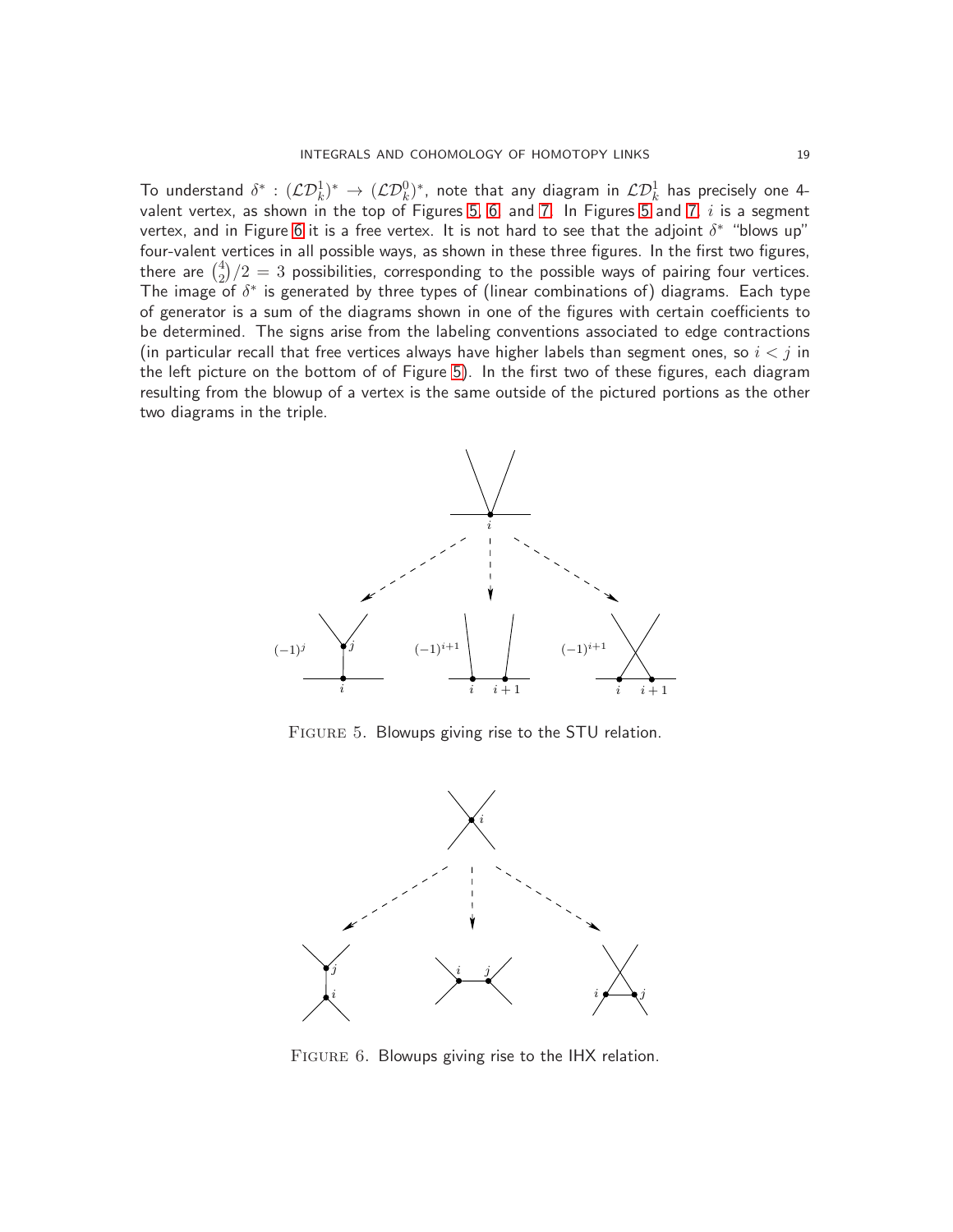

<span id="page-19-0"></span>FIGURE 7. Blowup giving rise to the 1T relation.

Now we determine the coefficients in each sum that gives a generator of the image of  $\delta^*$ . Call the three diagrams in Figure [5](#page-18-0) (with the indicated signs)  $S, T$ , and U. Call the three diagrams in Figure [6](#page-18-1) (with all signs  $+1$ ) I, H, and X. Call the diagram in Figure [7](#page-19-0) 1T.

<span id="page-19-1"></span>**Proposition 3.29.** The image of  $\delta^*$  is generated by elements of the form

- $S^* + T^* + U^*$ ,
- $I^* + H^* + X^*$ , and

$$
\bullet
$$
  $(1T)^{*}$ .

The statement of this Proposition is certainly not new. For example, it appears in [\[17,](#page-63-11) Section 3]. It is a consequence of the following folklore result: Given a graph complex whose differential  $\delta$  is a signed sum of edge contractions, the image of  $\delta^*$  in the dual complex is the signed sum of edge expansions (i.e. with all coefficients  $\pm 1$ ), provided the duality is given by  $\langle \Gamma,\Gamma'\rangle=\delta_{\Gamma,\Gamma'}|\mathrm{Aut}(\Gamma)|.$ (For the  $1T$  term, note that, by Definition [3.8,](#page-9-0) the diagram with the loop has the same number of automorphisms as the diagram with the isolated chord, i.e. for the parts pictured, there are no nontrivial automorphisms.) We could not find a proof of either this more general statement or the statement of Proposition [3.29](#page-19-1) (the"unitrivalent case"), so we prove the Proposition here.

Proof of Proposition [3.29.](#page-19-1) The proof amounts to checking that the linear combination we get from blowing up the 4-valent vertices in Figures [5](#page-18-0) (the STU case), [6](#page-18-1) (the IHX case), and [7](#page-19-0) (the 1T case) is in fact the one with all coefficients equal to 1.

The 1T case: Let L denote the 4-valent diagram in the top of Figure [7.](#page-19-0) Here the diagram  $1T$ with the isolated chord is the only diagram whose image under  $\delta$  contains L. (The only other potential such diagram is not in the complex, since by Definition [3.5,](#page-8-0) loops can only occur at segment vertices.) Thus

(13) 
$$
\langle \delta^* L^*, \Gamma \rangle = \langle L, \delta \Gamma \rangle = \begin{cases} |\operatorname{Aut}(L)| & \text{if } \Gamma = 1T \\ 0 & \text{for all other } \Gamma, \end{cases}
$$

recalling that we take the pairing given by  $\langle \Gamma_i, \Gamma_j \rangle = \delta_{ij} |\text{Aut}(\Gamma_i)|$ . Since  $\text{Aut}(L) \cong \text{Aut}(1T)$ , this implies that  $\delta^* L^* = (1T)^*$ .

The STU case: Let V denote the 4-valent diagram in the top of Figure [5.](#page-18-0) Note that  $\delta$  of any of the three diagrams  $S, T, U$  contains precisely one diagram V, and that these are the only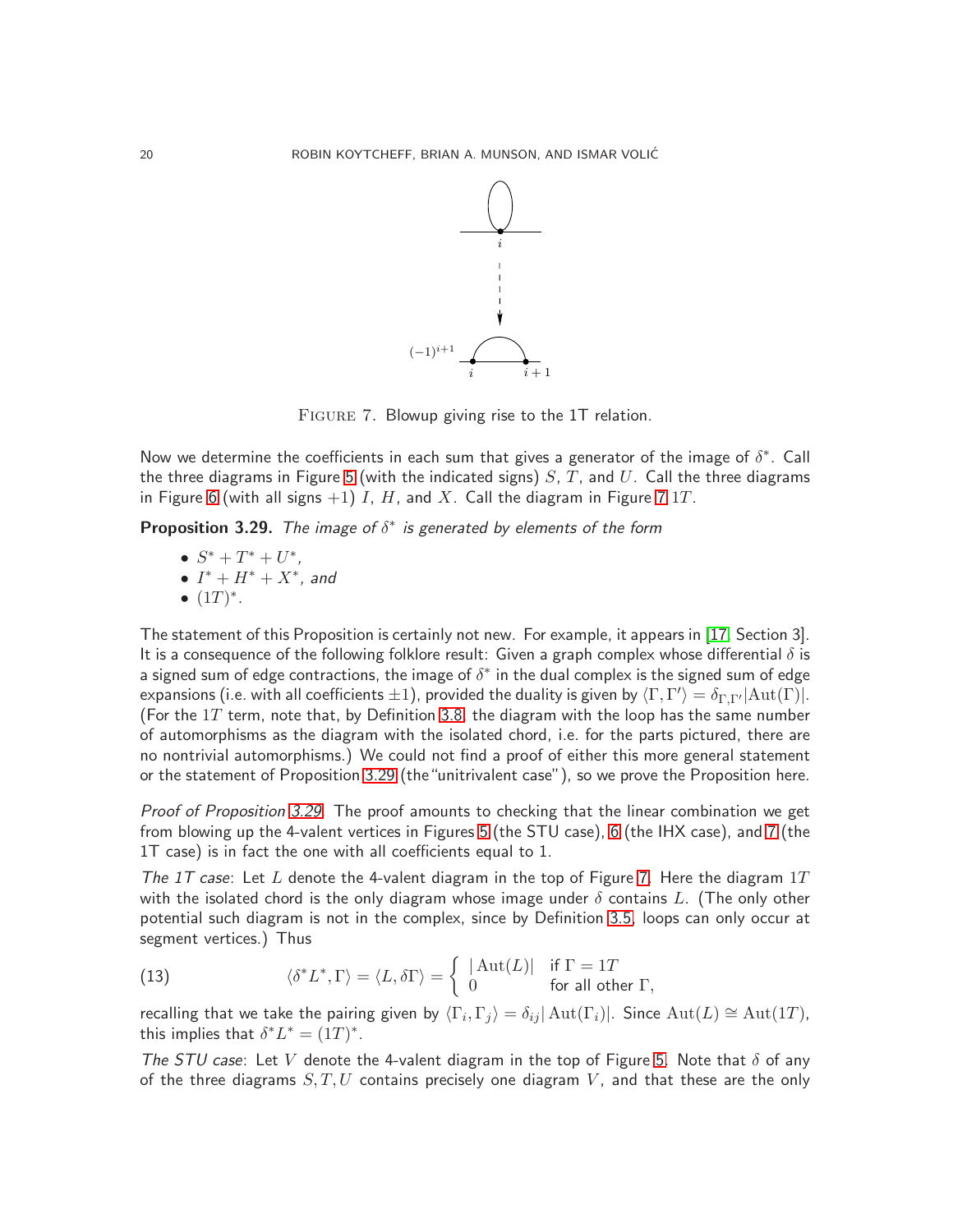diagrams whose image under  $\delta$  can have such a term. Thus

<span id="page-20-0"></span>(14) 
$$
\langle \delta^* V^*, \Gamma \rangle = \langle V, \delta \Gamma \rangle = \begin{cases} |\operatorname{Aut}(V)| & \text{for all } \Gamma \in \{S, T, U\} \\ 0 & \text{for all other } \Gamma, \end{cases}
$$

There are two cases:

- (1) All three diagrams  $S, T, U$  are in distinct isomorphism classes;
- (2)  $T$  is isomorphic to  $U$ .

Now note that in either case,  $Aut(T) \cong Aut(U)$ , since any automorphism must fix the free vertices attached to i and  $i + 1$ , and the diagrams agree outside of the pictured part. Similarly, in either case,  $Aut(S) \cong Aut(V)$  since an automorphism of S must fix the edge from i to j, and since S and V agree outside of that edge. We next analyze  $Aut(S)$ . Under automorphisms of  $S$ , the vertices attached to j must either have singleton orbits or be in the same 2-point orbit. Note that the case of singleton orbits corresponds precisely to case (1) above, while a 2-point orbit corresponds to case (2). In case (1),  ${\rm Aut}(S) \cong {\rm Aut}(T)$  ( $\cong {\rm Aut}(U)$ ), for the same reason that  ${\rm Aut}(T) \cong {\rm Aut}(U)$ . Hence  $|{\rm Aut}(V)| = |{\rm Aut}(\Gamma)|$  for all  $\Gamma \in \{S, T, U\}$ . Thus equation [\(14\)](#page-20-0) implies that in this case  $\delta^*V^* = S^* + T^* + U^*$ .

In case (2), the index  $[\text{Aut}(S) : \text{Aut}(S)_k] = 2$ , where k is one of the vertices attached to j and where  ${\rm Aut}(S)_k$  denotes the subgroup of  ${\rm Aut}(S)$  fixing  $k$ . But  ${\rm Aut}(S)_k \cong {\rm Aut}(T)$  . So in this case  $|\text{Aut}(V)| = |\text{Aut}(S)| = 2|\text{Aut}(T)| = 2|\text{Aut}(U)|$ . So in this case, we conclude  $\delta^* V^* = S^* + 2T^* = S^* + 2U^* = S^* + T^* + U^*.$ 

The IHX case: Let F be the 4-valent diagram in the top of Figure [6.](#page-18-1) Let  $e$  be the edge pictured in any of the three diagrams  $I, H, X$  (by abuse of notation). In this IHX case, it is possible that δ of any of the diagrams  $\Gamma = I, H, X$  has more than one term isomorphic to F. In fact, the number of such terms in  $\delta\Gamma$  is given by the size of the orbit of e (considered as an unordered pair) under the automorphism group of  $\Gamma$ . This number is  $[\text{Aut}(\Gamma): \text{Aut}(\Gamma)_e]$ , where  $\text{Aut}(\Gamma)_e$ is the subgroup of automorphisms taking e to itself (the subgroup of  $Aut(Γ)$  which fixes  $\Delta$ setwise). Thus we have

<span id="page-20-1"></span>(15) 
$$
\langle \delta^* F^*, \Gamma \rangle = \langle F, \delta \Gamma \rangle = \begin{cases} [\text{Aut}(\Gamma) : \text{Aut}(\Gamma)_e] |\, \text{Aut}(F)| & \text{for all } \Gamma \in \{I, H, X\} \\ 0 & \text{for all other } \Gamma \end{cases}
$$

This equation tells us that if we write  $\delta^*F^* = \sum_{\Gamma} c_{\Gamma} \Gamma^*$ , then we have

$$
c_{\Gamma}|\operatorname{Aut}(\Gamma)| = [\operatorname{Aut}(\Gamma):\operatorname{Aut}(\Gamma)_{e}]|\operatorname{Aut}(F)|.
$$

We now analyze the index above using another subgroup of  $|\text{Aut}(\Gamma)|$ . Let  $\Delta$  be the subgraph of  $\Gamma = I, H$ , or X (again abusing notation) consisting of e, the edge joining i and j, and the edges incident to the endpoints of e. Let  ${\rm Aut}(\Gamma)_{\Delta}$  denote the subgroup of  ${\rm Aut}(\Gamma)$  which fixes every vertex of  $\Delta$ . Clearly  $Aut(\Gamma)_{\Delta} < Aut(\Gamma)_{e}$  since  $Aut(\Gamma)_{\Delta}$  fixes e (even as an ordered pair). So we can consider the index  $[\text{Aut}(\Gamma)_e : \text{Aut}(\Gamma)_\Delta]$ . This index is the order of the group  $\mathrm{Aut}(\Gamma)_e|_{\Delta}$  of automorphisms in  $\mathrm{Aut}(\Gamma)_e$  restricted to automorphisms of  $\Delta$ ; in other words, it is the group of restrictions to  $\Delta$  of automorphisms of  $\Gamma$  that fix  $\Delta$  setwise. Abbreviate this group  $G_{\Gamma}$ . Since  $G_{\Gamma}$  is a subgroup of

$$
Aut(\Delta) \cong \Sigma_2 \wr \mathbb{Z}/2 = \mathbb{Z}/2 \times (\mathbb{Z}/2 \times \mathbb{Z}/2) \cong D_4
$$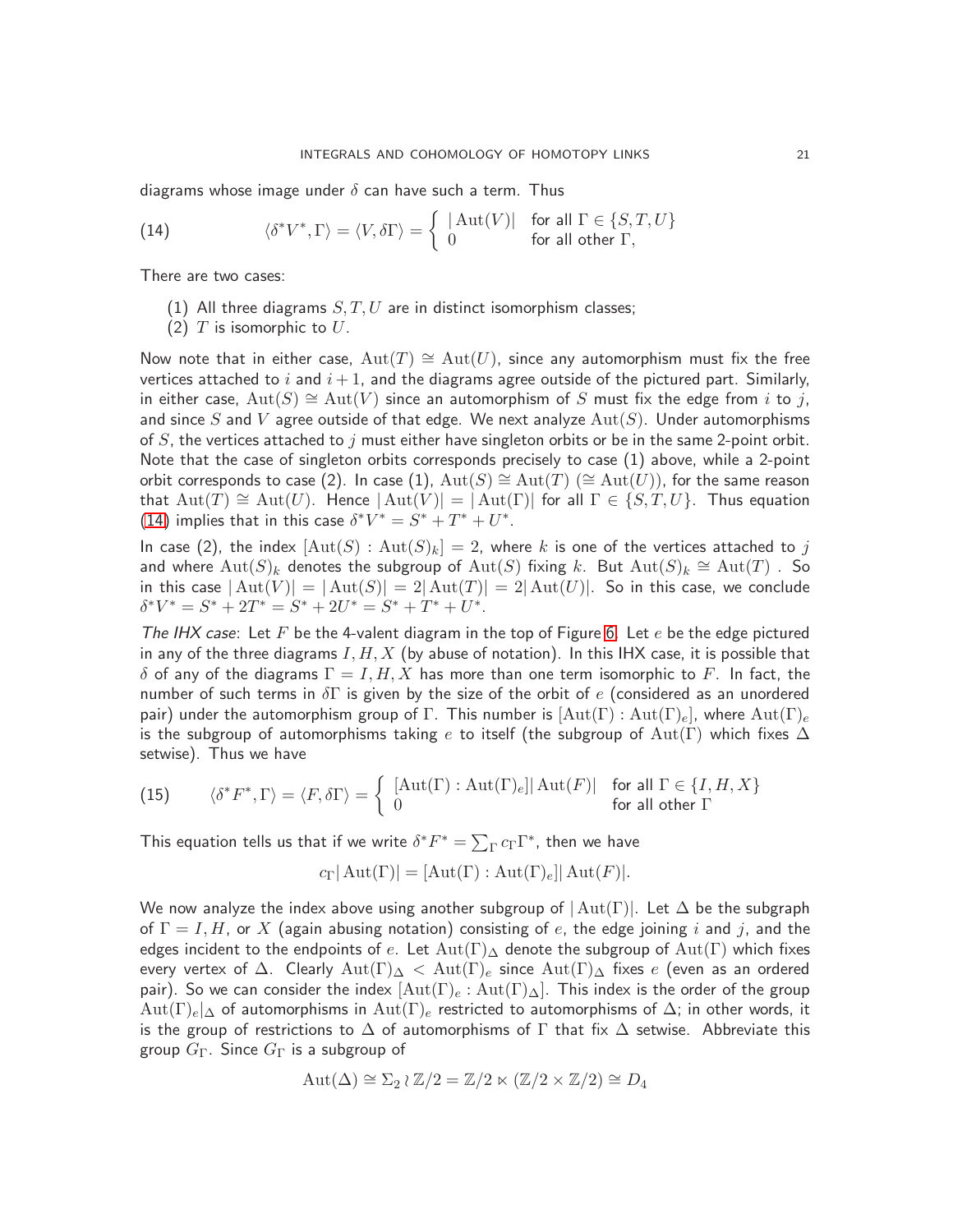(the group of symmetries of a square), the index in question is either 1,2,4, or 8.

We divide our argument into two cases:

- (1) all of  $I, H, X$  are distinct isomorphism classes;
- (2) at least two of  $I, H, X$  are isomorphic.

Claim: for  $\Gamma \in \{I, H, X\}$ , the indices  $[\text{Aut}(\Gamma)_e : \text{Aut}(\Gamma)_\Delta] = |G_\Gamma|$  are all equal in case (1); in case (2), two of the diagrams are isomorphic, and this index is twice as large for the third diagram as for either of the two isomorphic ones.

Proof of claim: Let  $\sigma, \tau \in D_4$  denote the two elements that only swap two vertices (which as vertices of I, H, or X must be adjacent to the same endpoint of e). Let  $\rho \in D_4$  be be a rotation $^1$  $^1$  by  $\pi/2$ . Identify  $D_4$  with  $\mathrm{Aut}(\Delta)$  via an embedding of  $\Delta$  as shown in  $I.$ 

First notice that  $H \cong X$  if and only if at least one of  $\sigma, \tau, \rho$  (or  $\rho^{-1})$  is in  $G_I$ . One can also check that for any other element  $\alpha\in D_4$  (meaning for  $\alpha\in\{\rho^2,\rho\sigma,\sigma\rho\}),$  we always have

<span id="page-21-1"></span>(16) 
$$
\alpha \in G_I \iff \alpha \in G_H \iff \alpha \in G_X.
$$

Thus in case (1), none of  $\sigma, \tau, \rho, \rho^{-1}$  is in  $G_I$ , and whatever remaining elements are in  $G_I$  are also in  $G_H$  and  $G_X$ . Interchaging the roles of  $I,H,X$ , we get that  $\overline{G_I}\cong G_H\cong G_X$ , which is what we wanted to show.

To finish case (2), suppose  $H \cong X$ . Note first that none of  $\sigma, \tau, \rho, \rho^{-1}$  can be an element of  $G_H$  or  $G_X$ ; thus in this case,  $|G_I| \geq 2|G_H|$   $(= 2|G_X|)$ . However, if both  $\sigma$  and  $\tau$  are elements of  $G_I$ , then their product  $\sigma\tau(=\tau\sigma=\rho^2)$  is in both  $G_H$  and  $G_X.$  This together with  $(16)$ implies  $|G_I| \leq 2|G_H| (= 2|G_X|)$ . So in this case  $|G_I| = 2|G_H| = 2|G_X|$ . Interchanging the roles of  $I, H, X$  finishes the proof of the Claim in case (2).

The right-hand side of equation [\(15\)](#page-20-1) can be rewritten:

$$
[\text{Aut}(\Gamma) : \text{Aut}(\Gamma)_e] | \text{Aut}(F)| = |\text{Aut}(\Gamma)|| \text{Aut}(F)| / |\text{Aut}(\Gamma)_e|
$$
  
= |\text{Aut}(\Gamma)|| \text{Aut}(F)| |\text{Aut}(\Gamma)\_\Delta| / |G\_{\Gamma}|

So the coefficient  $c_{\Gamma}$  of  $\Gamma^*$  in  $\delta^*F^*$  is equal to  $(|\operatorname{Aut}(F)||\operatorname{Aut}(\Gamma)_\Delta|)\, / |G_{\Gamma}|.$  Note that the groups  ${\rm Aut}(\Gamma)_{\Delta}$  are isomorphic for all  $\Gamma \in \{I, H, X\}$  since the diagrams agree outside of the pictures. Thus the quantity in parentheses is independent of  $\Gamma$ .

By the Claim, we see that in case (1), the coefficients  $c_{\Gamma}$  are the same for all  $\Gamma \in \{I, H, X\}$ . Since we are working over  $\mathbb R$ , we can F divide by this number to get an equivalent generator with all  $c_{\Gamma}$  equal to 1. In case (2), we may suppose again without loss of generality that  $H \cong X$ . In this case, we showed that  $|G_I| = 2|G_H| = 2|G_X|$ . Thus  $2c_I = c_H = c_X$ . So an appropriate multiple of  $\delta^* F^*$  is equal to  $I^* + 2H^* = I^* + 2X^* = I^* + H^* + X^*$ .

Proposition [3.29](#page-19-1) implies that  ${\rm H}_0({\mathcal L}{\mathcal D}_k^*)$  is the quotient of  ${\mathcal L}{\mathcal D}_k^0$  by all diagrams of the three types listed in its statement. Equivalently,  $\mathrm{H}^0(\mathcal{L}\mathcal{D}_k^*)=\ker\delta$  is for each  $k$  generated by trivalent diagrams such that the pairing with any of these three types of diagrams gives zero. The three types of relations by which we quotient to get  ${\rm H}_0(\mathcal{L} \mathcal{D}_k^*)$  are called the  $STU$  *relation*, the IHX

<span id="page-21-0"></span><sup>&</sup>lt;sup>1</sup>Note that this does not correspond to a rotation of any of the pictures of  $\Delta$  in Figure [6.](#page-18-1)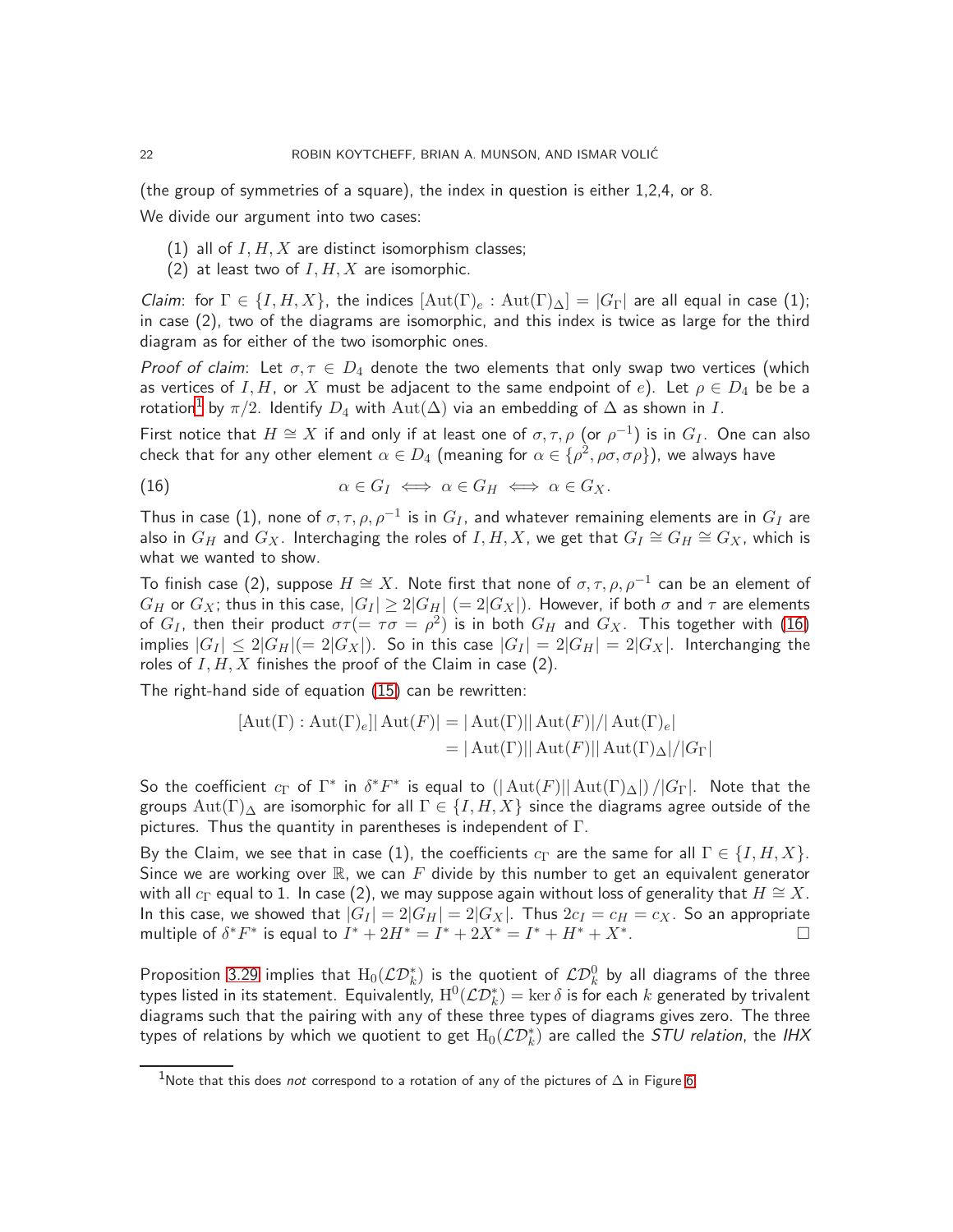relation, and the  $1T$  relation. We will sometimes also use this terminology to describe the conditions that diagrams in  $\mathrm{H}^{0}(\mathcal{L}\mathcal{D}_{k}^{\ast})$  must satisfy (see also Remark [3.34\)](#page-24-1).

Remark 3.30. Bar-Natan [\[3\]](#page-63-12) has shown that the IHX relation follows from the STU relation.

We now consider the case of  $\mathrm{H}^0(\mathcal{HD}_k^*)$ , where there are some additional observations to be made. First, the 1T relation is now vacuous since  $HD$  contains no diagrams with chords connecting vertices on the same segment. Second, suppose that the two loose edges in the top diagram of Figure [5](#page-18-0) belong to a loop of edges with all vertices except  $i$  free. This is depicted in Figure [8.](#page-22-0)



<span id="page-22-0"></span>Figure 8.

Then blowing up vertex i can only result in one diagram, namely the (leftmost) diagram  $S^*$ from the STU relation. The other two would correspond to diagrams with paths between two segment vertices on the same segment that only go through free vertices, and such diagrams are not elements of  $\mathcal{HD}.$  We thus reduce the STU relation in  $\mathrm{H}^0(\mathcal{HD}_k^*)$  to the condition that the diagram in Figure [9](#page-23-0) pairs to zero with any diagram in  $\mathrm{H}^{0}(\mathcal{HD}_{k}^{\ast}).$ 

This relation extends to all diagrams with loops of free edges and not just those that are separated from a segment by a single mixed edge. Namely, the STU relation can be applied repeatedly to any path between the loop of free edges and a segment (there are always such paths since every free vertex must have a path to a segment vertex) and the situation can be reduced to that of Figure [9.](#page-23-0) An example is given in Figure [10,](#page-23-1) where "=  $0$ " again means that this diagram pairs to 0 with any diagram.

Remark 3.31. At first glance, it might seem that the diagram from Figure [8](#page-22-0) should not be permitted in  $HD$  since repeated contractions of its edges would eventually produce a loop at vertex i, and loops have been excluded from  $H\mathcal{D}$ . However, such contractions would first produce a double edge between vertex  $i$  and another free vertex, and a diagram with a double edge would already be zero by definition of  $LD$ .

*Remark* 3.32. There is another interesting consequence of the STU relation in  $\mathcal{HD}_k^0$  which we will have use for in future work when we study Milnor Invariants in more detail. Namely, suppose that the same two loose edges in the top diagram of Figure [5](#page-18-0) end on the same segment. In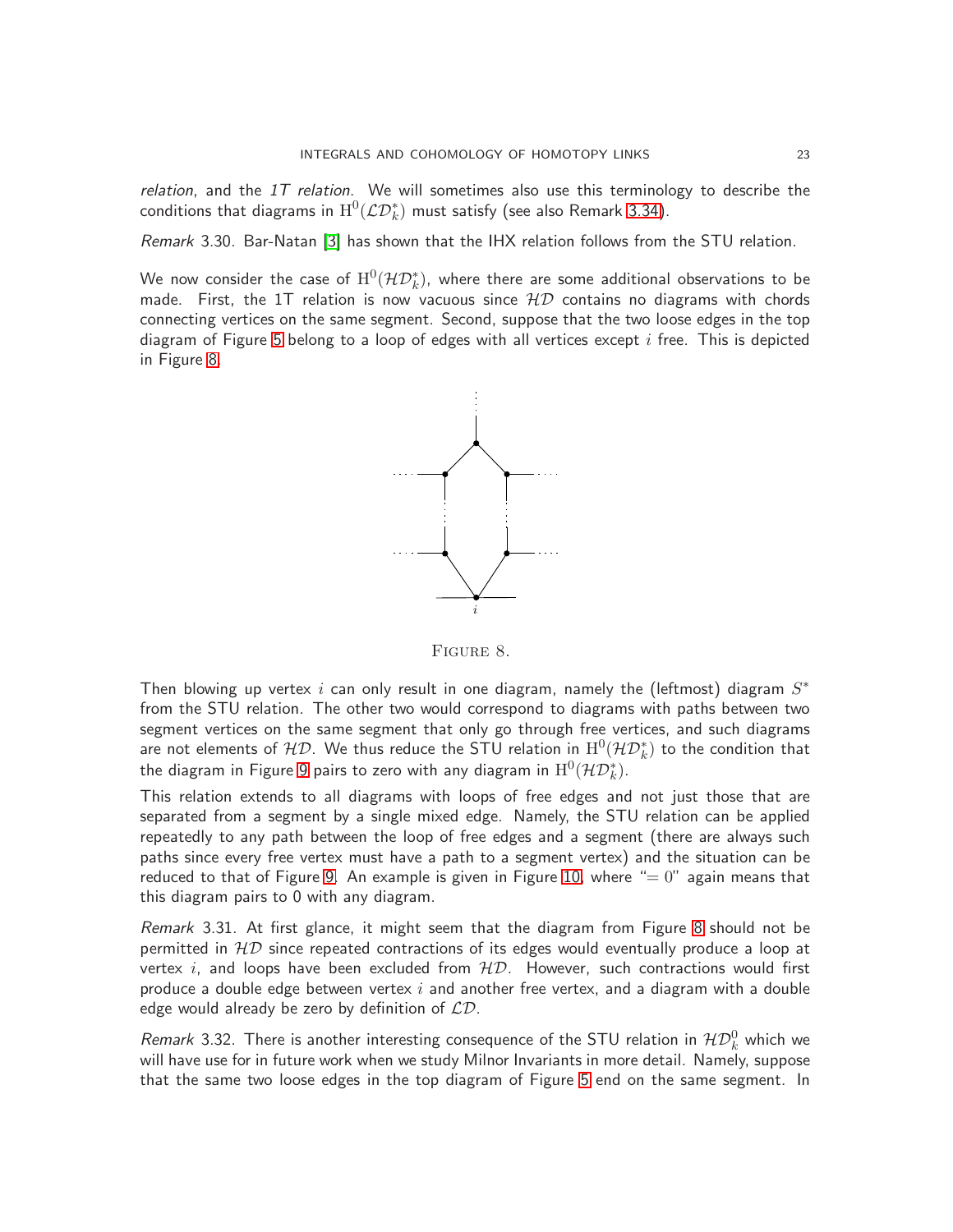

<span id="page-23-1"></span>FIGURE 10. An example of how a diagram with a loop of free edges pairs to 0 with any diagram.

other words, suppose the picture is as in Figure [11,](#page-23-2) where the dots indicate that there might be other segment vertices between those pictured.

<span id="page-23-0"></span>

<span id="page-23-2"></span>FIGURE 11.

Then the STU relation gotten from blowing up this diagram is just  $T^* + U^* = 0$ , since the S diagram contains a path between two segment vertices that goes through only a free vertex. We thus get a special case of the STU relation in  $\mathcal{HD}_k^0$ , given in Figure [12,](#page-24-2) i.e. the two sides of the equation are equal on all diagrams in  $\mathcal{HD}_{k}^{0}.$ 

We now collect the observations made so far. Recall that we use the pairing on diagrams given by  $\langle \Gamma_i, \Gamma_j \rangle = \delta_{ij} |\operatorname{Aut}(\Gamma_i)|.$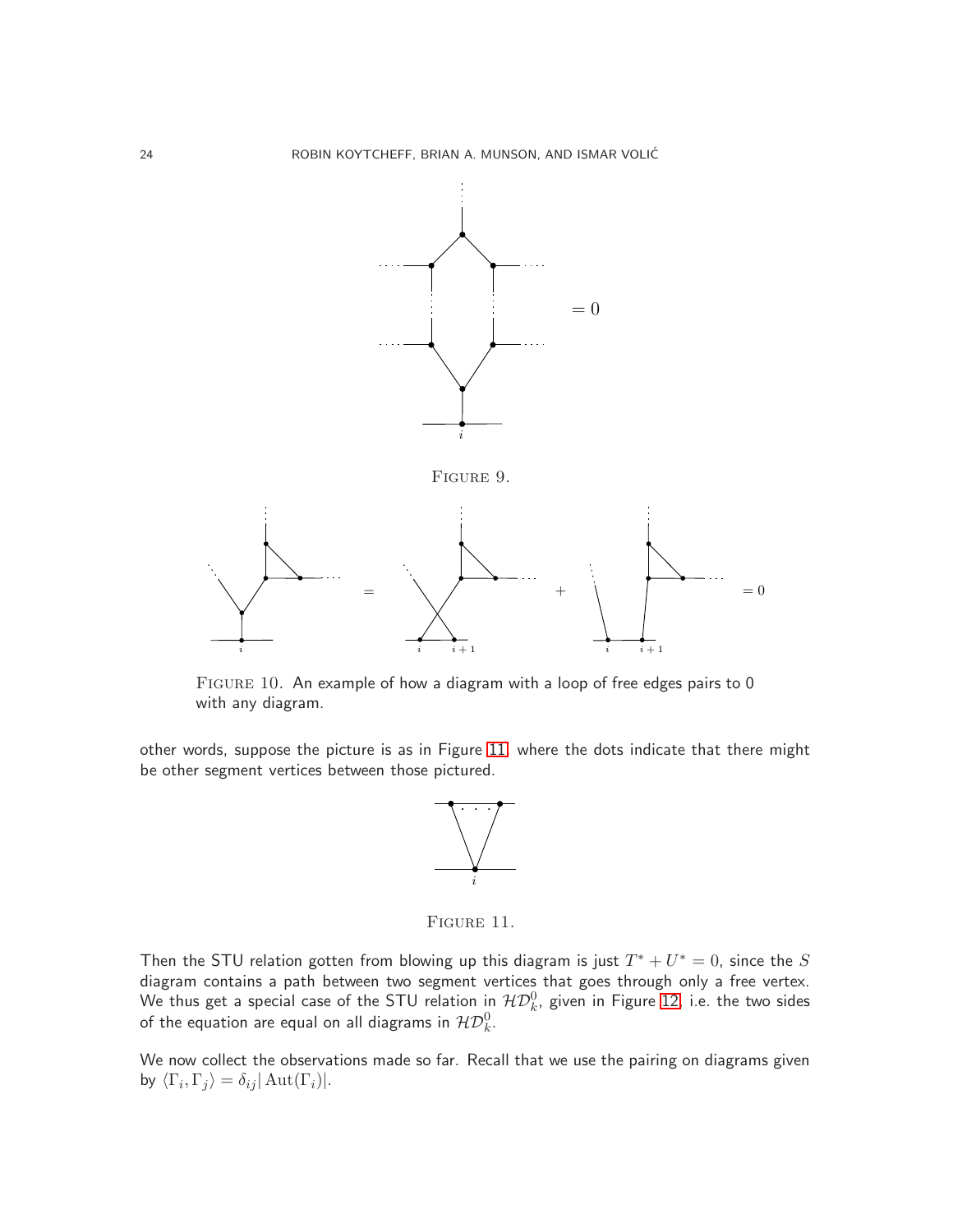

<span id="page-24-2"></span>FIGURE 12. A consequence of the STU relation in  $\mathrm{H} ^{0}(\mathcal{HD}).$ 

## <span id="page-24-0"></span>**Proposition 3.33.** For each  $k \geq 0$ ,

- $\bullet\,\,\text{H}^0(\mathcal{L}\mathcal{D}^*_k)$  consists of all linear combinations  $\alpha=\sum a_i\Gamma_i$  of trivalent diagrams  $\Gamma_i$  which satisfy the
	- STU relation, i.e.,  $(S^* + T^* + U^*)(\alpha) \equiv \langle S + T + U, \alpha \rangle = 0$
	- IHX relation, i.e.,  $(I^* + H^* + X^*)(\alpha) \equiv \langle I + H + X, \alpha \rangle = 0$ , and
	- $-$  1T relation, i.e.,  $((1T)^*)(\alpha) \equiv \langle 1T, \alpha \rangle = 0$ .
- $\bullet \,\, \mathrm{H}^0(\mathcal{HD}_k^*)$  consists of all linear combinations  $\alpha=\sum a_i\Gamma_i$  of trivalent diagrams  $\Gamma_i$  which satisfy the
	- STU relation and
	- IHX relation, and
	- $-$  "H1T relation", which is that  $\Gamma^*(\alpha) = \langle \Gamma, \alpha \rangle = 0$  for any  $\Gamma$  containing a closed path of edges.

<span id="page-24-1"></span>Remarks 3.34.

- $(1)$  Regarding descriptions of  $\mathrm{H}^0(\mathcal{LD}_k^*)$  and  $\mathrm{H}^0(\mathcal{HD}_k^*)$  in previous literature, one difference is that Mellor [\[18\]](#page-63-5) and Mellor-Thurston [\[20\]](#page-63-6) work with the variant of  $\mathcal{HD}_{k}^{0}$  consisting of unitrivalent diagrams without segments and without the STU relation (but they keep the other relations). In fact, the only reason we listed the last relation for  $\mathrm{H} ^{0}(\mathcal{HD}_{k}^{*})$  (we could have left it out since it follows from the STU relation) is so that our description would exactly match those in [\[18,](#page-63-5) [20\]](#page-63-6).
- (2) Define a tree to be a connected diagram such that there is a unique path of minimal length between any pair of distinct vertices, and define a *leaf* to be a mixed edge or chord of a tree (so a leaf has at least one associated segment vertex). Define a forest to be a diagram whose connected components are all trees. Since elements of  $\mathcal{HD}_k^0$  are (sums of) trivalent diagrams without loops, every element is a sum of forests, each of whose trees has at most  $m$  leaves, where  $m$  is the number of distinct segments, and such that the segment vertices associated with the leaves all lie in distinct segments (that is, there is at most one segment vertex on each segment for a given tree in the forest). This was alluded to in the description of Figure [4,](#page-16-0) where the bottom diagram is such a tree.

<span id="page-24-3"></span>**Definition 3.35.** Define the space of *degree k link weight systems*  $\mathcal{L}W_k$  as the vector space

 $((\mathcal{LD}_k^0)^*/(STU, IHX,1T))^*,$ 

where  $(-)^*$  denotes the dual vector space, and where  $STU$  is the relation that  $S^* + T^* + U^* = 0$ , etc. Similarly, define the space of *degree*  $k$  *homotopy link weight systems*  $\mathcal{HW}_k$  as the vector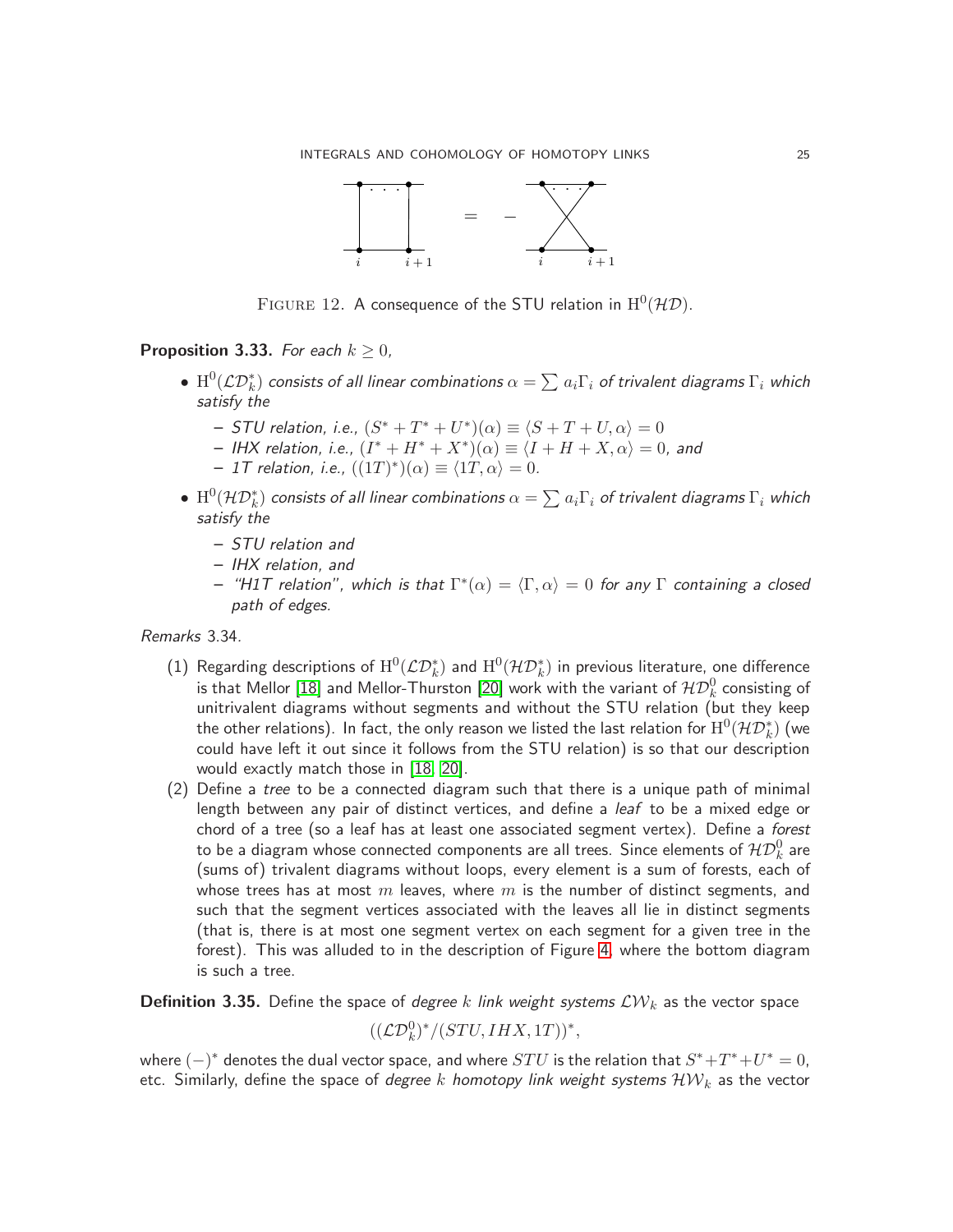space

$$
((\mathcal{HD}^0_k)^*/(STU, IHX, H1T))^*.
$$

Since a vector space is canonically isomorphic to its double dual, we have the following.

Proposition 3.36. There are canonical isomorphisms

 $\mathcal{L}\mathcal{W}_k \cong \mathrm{H}^0(\mathcal{L}\mathcal{D}_k^*)$  and  $\mathcal{H}\mathcal{W}_k \cong \mathrm{H}^0(\mathcal{H}\mathcal{D}_k^*).$ 

Since  $(\mathcal{LD}_k^0)^*$  and  $(\mathcal{HD}_k^0)^*$  are spaces of diagrams, we can think of a weight system  $W$  as a functional on diagrams such that  $W(S^*+T^*+U^*)=0$ , etc. This is how weight systems are typically defined, and this is how we will think of them in Section [5,](#page-51-0) where we will denote elements (diagrams) of  $(\mathcal{LD}_k^0)^*$  and  $(\mathcal{HD}_k^0)^*$  by letters without the superscripts  $*$ .

Remarks 3.37.

- (1) The real reason we introduced the grading by order is that weight systems of order  $k$ are precisely finite type  $k$  invariants; see Theorems [5.6](#page-56-1) and [5.8.](#page-57-0)
- (2) The above identification of weight systems with cocycles of diagrams can be used to reconcile integration from the graph complex with the integration of weight systems commonly found in the literature on finite type invariants. That is, the map  $\mathrm{H}^{0}(\mathcal{L}\mathcal{D}_{k}^{\ast})\to$  $\mathrm{H}^0(\mathcal{L}^3_m)$  can be thought of as a map  $\mathcal{LW}_k\to \mathrm{H}^0(\mathcal{L}^3_m).$  We will discuss this in Section [5.](#page-51-0)

We make one last observation, which we will use in Section [5.](#page-51-0) We defined  $\mathcal{LW}_k$  as the dual to a quotient of  $(\mathcal{L}\mathcal{D}_k^0)^*$  by certain relations. Instead of considering trivalent diagrams modulo these relations, one can reduce to the case of diagrams containing only chords, i.e. chord diagrams. That is, note that in  $(\mathcal{LD}_k^0)^*/(STU, IHX,1T)$ , any trivalent diagram  $\Gamma$  can be rewritten as a sum of chord diagrams using the STU relation repeatedly. The resulting complex inherits a different relation as follows: Because the trivalent diagram in the STU relation can have both of its "loose" edges also ending in segments (necessarily different segments in the case of  $HD$ ), applying the STU relation twice gives what is know as the  $4T$  relation, depicted in Figure [13.](#page-26-2) Denote by

$$
\mathcal{LC}_k^0 \quad \text{and} \quad \mathcal{HC}_k^0
$$

the R-vector spaces generated by chord diagrams on  $m$  segments with k chords ending on  $2k$  distinct vertices (since defect zero implies trivalence, two chords cannot end in a common segment vertex). For the latter space, there can be no chords with both endpoints on the same segment. We will call these the *link chord diagrams* and *homotopy link chord diagrams*. As in the case of trivalent diagrams, the duals  $(\mathcal{LC}_k^0)^*$  and  $(\mathcal{HC}_k^0)^*$  can be identified as spaces of chord diagrams. Using the relationship between the STU relation and the 4T relation, we have the following straightforward generalization of [\[3,](#page-63-12) Theorem 6].

<span id="page-25-0"></span>Theorem 3.38. There are isomorphisms

$$
(\mathcal{L}\mathcal{D}_k^0)^*/(STU, IHX,1T)\cong (\mathcal{L}\mathcal{C}_k^0)^*/(4T,1T)\qquad\text{and}\qquad (\mathcal{H}\mathcal{D}_k^0)^*/(STU,IHX,H1T)\cong (\mathcal{H}\mathcal{C}_k^0)^*/4T.
$$

Each isomorphism sends a diagram with no free vertices to itself and a diagram with free vertices to the sum of chord diagrams obtained from it via the STU relation.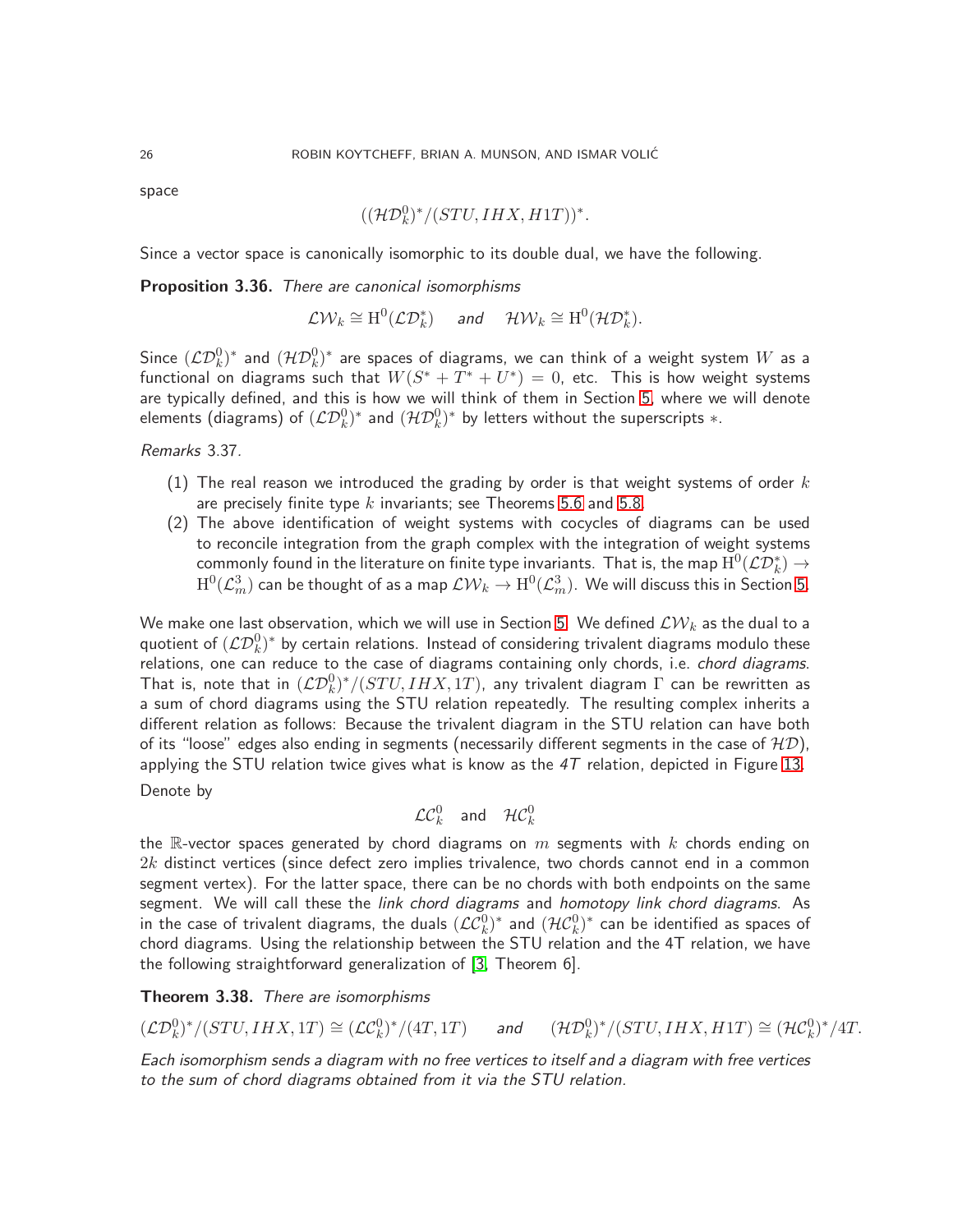

<span id="page-26-2"></span>Figure 13. Applying the STU relation to the middle and the right mixed edge produces the equality of the two pairs of chord diagrams. Any time four chord diagrams differ in two places as pictured, one obtains such an equality, called the 4T relation. The three arcs belong to distinct segments in the case of  $HD$ and some or all of them could belong to same segment in the case of  $\mathcal{LD}$ . An arbitrary permutation of the order of the three arcs in all the pictures is allowed.

Now denote by

<span id="page-26-3"></span>
$$
\mathcal{LCW}_k \quad \text{and} \quad \mathcal{HCW}_k
$$

the vector spaces of functionals on  $(\mathcal{LC}_k^0)^*/(4T,1T)$  and  $(\mathcal{HC}_k^0)^*/4T$ , respectively. Dualizing Theorem [3.38,](#page-25-0) we thus have isomorphisms

(17)  $\mathcal{L}\mathcal{W}_k \cong \mathcal{LCW}_k$  and  $\mathcal{HW}_k \cong \mathcal{HCW}_k$ .

Theorem [3.38](#page-25-0) will be used in the proof of Theorem [5.8.](#page-57-0)

<span id="page-26-1"></span><span id="page-26-0"></span>4. Configuration space integrals and cohomology of homotopy string links

4.1. Compactification of configuration spaces. In this section we review the standard construction of a compactification of configuration spaces over which we will integrate to produce invariants. This is necessary since integrals over the ordinary open configuration space may not converge. The original compactification is due to Fulton and MacPherson [\[9\]](#page-63-13) and Axelrod and Singer [\[2\]](#page-63-14).

**Definition 4.1.** For a manifold  $M$ , let

$$
C(p, M) = \{(x_1, x_2, ..., x_p) \in M^p : x_i \neq x_j \text{ for } i \neq j\}
$$

be the configuration space of p points in M. When  $M = \mathbb{R}$ , the configuration space has p! components, and in this case  $C(p, \mathbb{R})$  will mean the component consisting of those  $(x_1, \ldots, x_p)$ such that  $x_1 < \cdots < x_p.$  Similarly, when  $M = S^1, \ C(p,S^1)$  will mean one component where the points  $x_1, \ldots, x_p$  are in a fixed cyclic order.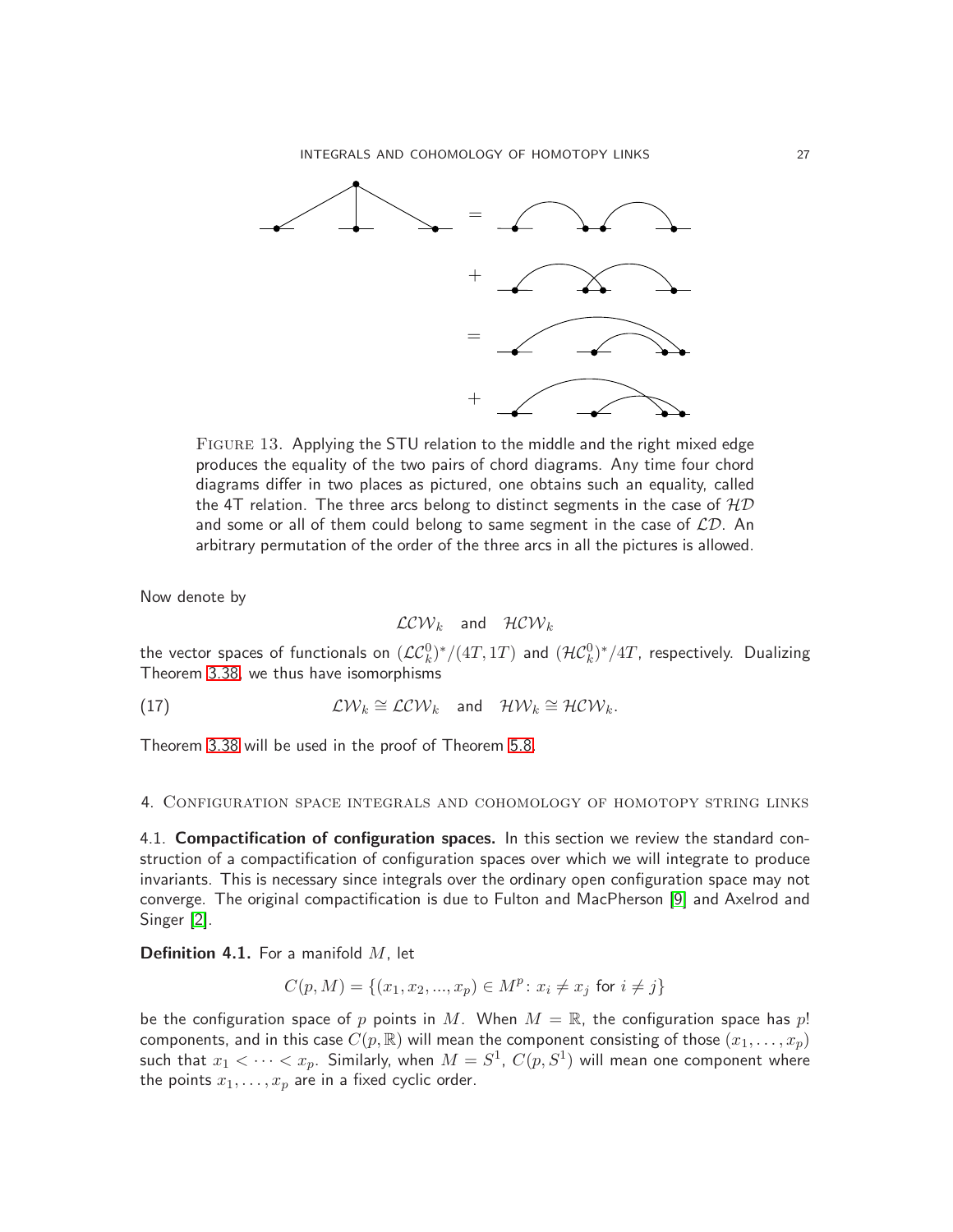For a submanifold Y of a manifold X, the blowup  $B(X, Y)$  is the result of removing Y and replacing it by the sphere bundle of its normal bundle. Equivalently, this is the result of removing an open tubular neighborhood of  $Y$ .

<span id="page-27-0"></span>**Definition 4.2.** For a compact manifold M, the (Fulton–MacPherson) compactification  $C[p, M]$ is defined as the closure of the image of

$$
C(p, M) \longrightarrow M^p \times \prod_{S \subset \{1, \dots, p\} \mid S \mid \geq 2} \text{Bl}(M^S, \Delta_S)
$$

where  $\Delta_S \ = \ \{(x,x,\ldots,x)\ \in\ M^S\}$  is the thin diagonal in  $M^S.$  For  $M\ =\ \mathbb{R}^n.$   $C[p,\mathbb{R}^n]$  is considered as the subspace of  $C[p+1, S^n]$  where the last point is fixed at  $\infty$ .

First, here are some general properties of  $C[p,\mathbb{R}^n]$  that are relevant for our purposes. Proofs can be found in [\[28\]](#page-64-9):

- (1) The space  $C[p,\mathbb{R}^n]$  is a manifold with corners homotopy equivalent to  $C(p,\mathbb{R}^n)$ ;
- $(2)$  The boundary of  $C[p,\mathbb{R}^n]$  is given by points colliding or escaping to infinity;
- (3) The directions and relative rates of collision are recorded, so that a  $k$ -stage collision (points coming together or going to infinity in  $k$  different stages rather than all of them doing this at the same instance) gives a point in a codimension  $k$  stratum of  $C[p,\mathbb{R}^n]$ . These  $k$  stages are the *screens* explained below.

The last property in particular says that codimension one faces of  $C[p,\mathbb{R}^n]$  consist of configurations where some subset of the points has come together or escaped to infinity at the same time. These faces are of particular interest since they play a role in checking whether some differential form obtained on the space of links is closed (i.e. they are relevant for an application of Stokes' Theorem).

Some elaboration is necessary in order to define configuration space integrals for string links. A stratum of  $C[p, M]$  is labeled by a collection  $\{S_1, ..., S_k\}$  of distinct subsets  $S_i \subset \{1, ..., p\}$ with  $|S_i|\geq 2$  and satisfying the condition

$$
S_i \cap S_j \neq \emptyset \Rightarrow \text{ either } S_i \subset S_j \text{ or } S_j \subset S_i
$$

In other words, the  $S_i$  are pairwise nested or disjoint. For each set  $S_i$  in the collection, we can think of the points in  $S_i$  as having collided. If there is an  $S_j\subset S_i$  in the collection, we can think of the points in  $S_j$  as having first collided with each other and then with the remaining points in  $S_i$ . Two strata indexed by  $\{S_1,...,S_k\}$  and  $\{S_1',...,S_j'\}$  intersect precisely when the set  $\{S_1,...,S_k,S'_1,...,S'_j\}$  satisfies the above condition. In that case, that is the set which indexes the intersection.

Roughly speaking, each  $S_i$  corresponds to an "infinitesimal configuration" or screen, and all the screens together encode directions and relative rates of collision, as follows. Let  $s_i =$  $|S_i|$ . In the case where all  $S_i$  are disjoint, the screen corresponding to  $S_i$  is a point  $\vec{u}_{S_i} \in$  $(C(s_i, T_x M)) / (\mathbb{R}^n \rtimes \mathbb{R}_+)$ , where  $\mathbb{R}^n \rtimes \mathbb{R}_+$  is the group of translations and (oriented) scalings of  $\R^n\cong T_xM$  . In the case where all the  $S_i$  are nested, say as  $S_1\subset...\subset S_k$ , the screen  $\vec{u}_{S_i}$ is a point in  $(C(s_i-s_{i-1}+1,T_xM))/(\mathbb{R}^n\rtimes \mathbb{R}_+)$  (where we set  $s_0=0)$ . In general,  $\vec{u}_{S_i}$  is a configuration of points in  $T_xM$ , modulo the action of  $(\mathbb{R}^n\rtimes \mathbb{R}_+)$ . Each of the  $p$  points in a limiting configuration (i.e., a configuratoin in the boundary of  $C[p,\mathbb{R}^n])$  corresponds to a point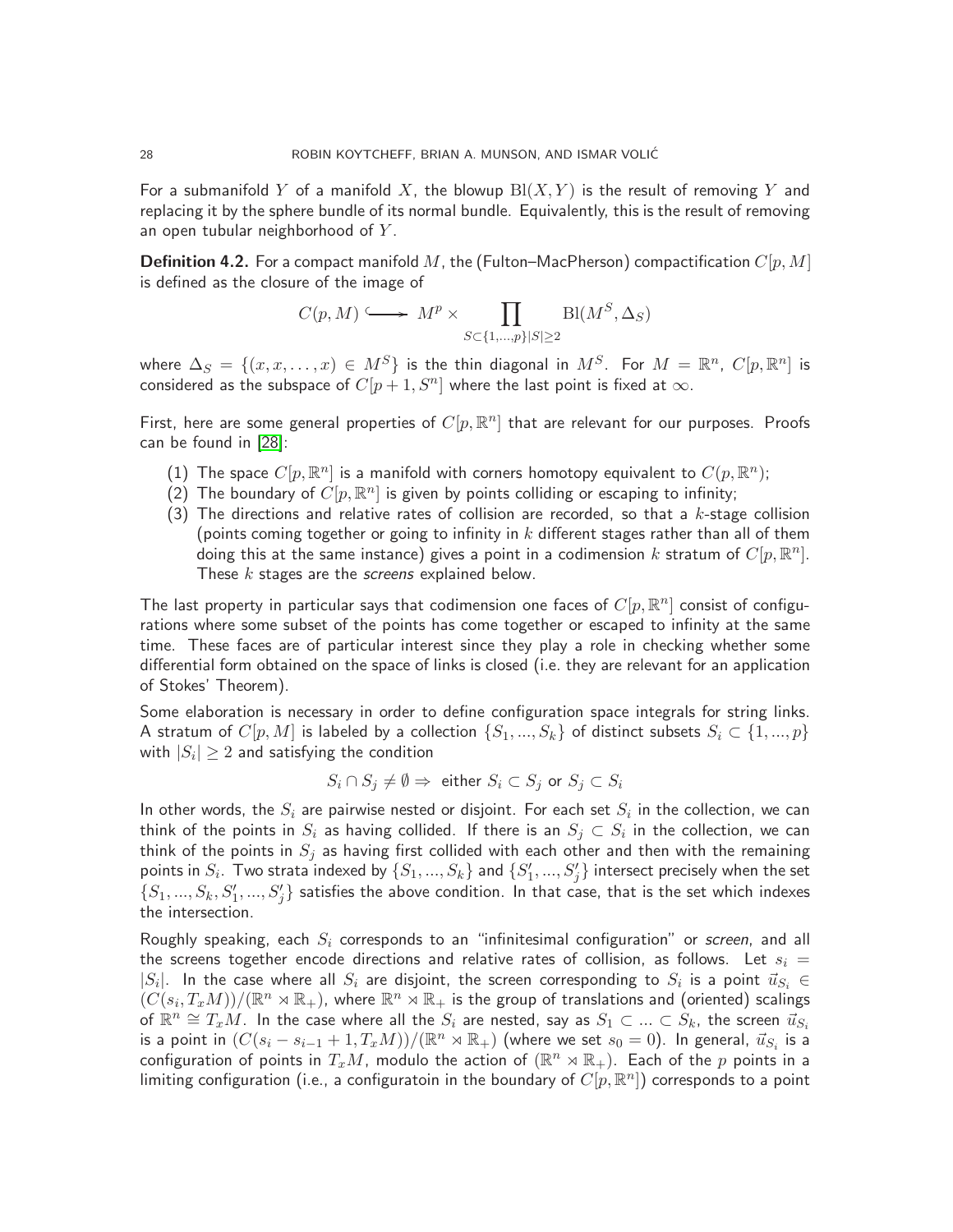in possibly multiple screens; if the point is indexed by  $j \in \{1, ..., p\}$ , it corresponds precisely to one point in each  $S_i$  that contains  $j.$  The number of points in  $\vec{u}_{S_i}$  is obtained by taking the points in  $S_i$  and, for each maximal proper  $S_j$  contained in  $S_i$ , replacing the points in  $S_j$ by a single point; i.e., all the points in  $\vec{U}_{S_i}$  become one point in  $\vec{U}_{S_j}$  when  $S_i\subset S_j.$  From this description, one can verify that the stratum labeled  $\{S_1, ..., S_k\}$  has codimension k. Again, more precise details can be found in [\[9\]](#page-63-13) and [\[2\]](#page-63-14).

Remark 4.3. An alternative but equivalent definition of this compactification was given by Sinha in [\[28\]](#page-64-9), which is as follows. Suppose  $M$  is a compact submanifold of  $\mathbb{R}^N$ . Then for all  $1 \leq i < j < k \leq p$  we have maps

(18) 
$$
v_{ij} = \frac{x_j - x_i}{|x_j - x_i|} \in S^{N-1}, \quad a_{ijk} = \frac{|x_i - x_j|}{|x_i - x_k|} \in [0, \infty],
$$

whose domain is  $C(p, M)$  and where  $[0, \infty]$  denotes the one-point compactification of  $[0, \infty)$ . These maps measure the direction and relative rates of collision of configuration points respectively. Adding this information to the configuration space is achieved by considering the map

(19) 
$$
\gamma: C(p, M) \longrightarrow M^p \times (S^{N-1})^{\binom{p}{2}} \times [0, \infty]^{\binom{p}{3}}
$$

$$
(x_1, ..., x_p) \longmapsto (x_1, ..., x_p, v_{12}, ..., v_{ij}, ..., v_{(p-1)p}, a_{123}, ..., a_{ijk}, ..., a_{(p-2)(p-1)p}).
$$

The closure of the image of  $\gamma$  turns out to be diffeomorphic (as a manifold with corners) to  $C[p, M]$ . That is,

$$
C[p, M] = \overline{\gamma(C(p, M))} \subset M^p \times (S^{N-1})^{\binom{p}{2}} \times [0, \infty]^{\binom{p}{3}}.
$$

Since  $C[p,\mathbb{R}^n]$  is defined via  $C[p+1,S^n]$ , we would have to take  $N$  above to be  $n+1$  if we were to use this definition. Then the unit vector difference maps  $v_{ij}$  would land in  $S^n$ , rather than the more geometrically obvious candidate,  $S^{n-1}.$  (If one tries to use  $S^{n-1}$ , the maps  $v_{ij}$ cannot extend from  $\mathbb{R}^n$  to  $S^n$ ; this is why Definition [4.2](#page-27-0) is better suited for our purposes.)

<span id="page-28-0"></span>4.2. Bundles of compactified configuration spaces. Given  $\Gamma \in \mathcal{LD}$ , we will construct in this section a certain bundle of configuration spaces over  $\mathcal{L}_m^n$ . There is already a standard recipe for doing this which was initiated in the case of closed knots  $(m = 1)$  in [\[5\]](#page-63-2) and fully developed in [\[7\]](#page-63-1). Generalizing this recipe to long knots or closed links is straightforward. In generalizing to homotopy string links, two issues arise. First, some care needs to be taken to extend this construction to ordinary string (i.e. long) links. The second and perhaps more serious issue is that even after extending to string links, this construction fails to even produce a bundle over  $\mathcal{H}_{m}^{n}$  by restriction to the subcomplex  $\mathcal{HD}% _{k}(G)$  as we will see in Section [4.2.4.](#page-35-1)

Resolving the first issue essentially just relies on our definition of string links, in which different components approach infinity in different directions (see Definition [2.1\)](#page-5-4), as well as properties of the Fulton-MacPherson compactification. We take the standard bundle construction, as in [\[7,](#page-63-1) [31\]](#page-64-1), as our starting point, and we describe how to make the construction work for string links in Section [4.2.1.](#page-29-0)

To fix the second issue, we devise a more refined way of constructing bundles which works over both  $\mathcal{L}_m^n$  and  $\mathcal{H}_m^n$ . In Section [4.2.4](#page-35-1) we refine this construction to produce bundles over spaces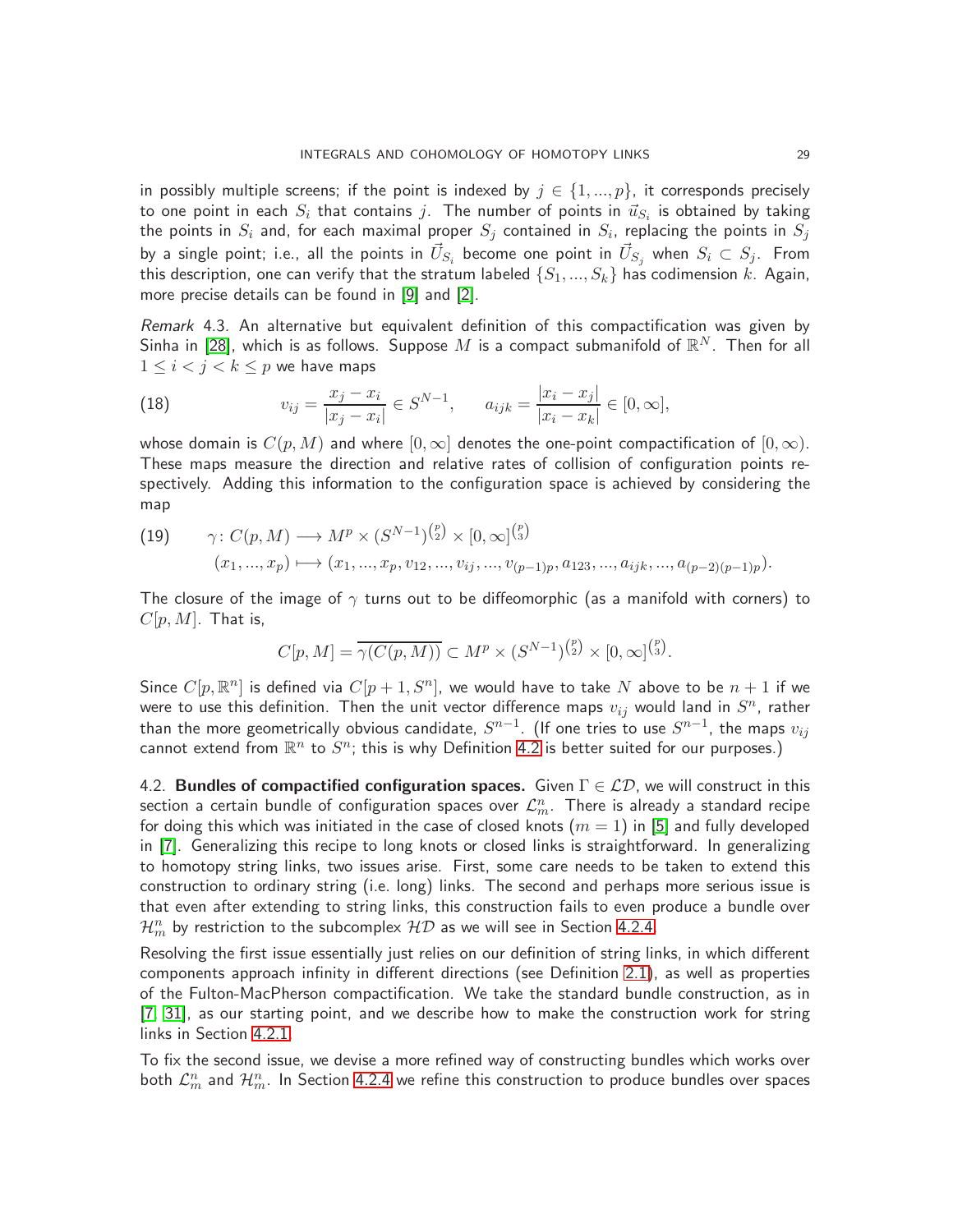of homotopy string links. The difference between the two approaches can be summarized very succinctly: in the standard approach, only vertices of a diagram are taken into account in the construction of bundles, whereas in the new approach, we will take into account both vertices and edges. We will show the compatibility of the approaches in Section [4.4.](#page-41-0)

<span id="page-29-0"></span>4.2.1. Bundles of compactified configuration spaces from vertices of a diagram. A diagram  $\Gamma \in \mathcal{LD}$  will define a configuration space where the segment vertices of  $\Gamma$  correspond to points moving along a link in  $\mathbb{R}^n$  and free vertices correspond to points that are free to move anywhere in  $\mathbb{R}^n$ .

Suppose  $\Gamma \in \mathcal{LD}$  has  $i_j$  segment vertices on the jth segment,  $1 \leq j \leq m$ , and s free vertices. For any link  $L \in \mathcal{L}_m^n$ , the evaluation map

(20) 
$$
ev_{\Gamma}(L): \prod_{j=1}^{m} C(i_j, \mathbb{R}) \longrightarrow C\left[\sum_{j=1}^{m} i_j, \mathbb{R}^n\right]
$$

is given by evaluating the jth strand of L on  $i_j$  configuration points. In other words, it is given by

$$
(L, (x_1^1, \ldots, x_{i_1}^1), \ldots, (x_1^m, \ldots, x_{i_m}^m)) \mapsto (L(x_1^1), \ldots, L(x_{i_1}^1), \ldots, L(x_1^m), \ldots, L(x_{i_m}^m)),
$$

Let  $C\left[\vec{i};\coprod_{j=1}^m{\mathbb R}\right]$  denote the closure of the image of  $ev_\Gamma(L)$ , where we think of  $\vec{i}$  as  $(i_1,\ldots,i_m).$ Suppressing the dependence on  $L$  will be justified by the next lemma. So far it is clear that for any  $L\in\mathcal{L}_m^n$ ,  $C\left[\vec{i};\coprod_{j=1}^m\mathbb{R}\right]$  is compact and that its interior is diffeomorphic to  $\prod_{j=1}^mC(i_j,\mathbb{R}).$ 

**Lemma 4.4.** For any  $L\in\mathcal{L}_{m}^{n},$  the space  $C\left[\vec{i};\coprod_{j=1}^{m}\mathbb{R}\right]$  has the structure of a manifold with corners, independent of L.

*Proof.* We will show that the manifold with corners structure comes from that on  $C[i_1 + \ldots +]$  $i_m+1,S^n]$ . First note that all the added limit points are in the boundary of  $C[i_1+\ldots+i_m,\mathbb{R}^n]$ . Around such a point, a neighborhood in  $C[i_1+\ldots+i_m,\mathbb{R}^n]$  has various strata, points of which are described by collections of screens, as was exaplained after Definition [4.2.](#page-27-0) To describe the corresponding neighborhood in  $C\left[\vec{i};\coprod_{j=1}^m\mathbb{R}\right]$ , we replace these spaces of screens by similar spaces which have lower dimension, but will have the same codimension in the latter space.

At a collision of  $s\geq 2$  points at a point  $x$  away from  $\infty$ , the space  $C(s,T_x\mathbb{R}^n)/(\mathbb{R}^n\rtimes\mathbb{R}_+)$  is replaced by  $C(s, T_xL)/(\mathbb{R} \rtimes \mathbb{R}_+)$ , where by abuse of notation L also denotes the image of L and where  $\mathbb{R}\rtimes \mathbb{R}_+<\mathbb{R}^n\rtimes \mathbb{R}_+$  is the subgroup of translations and scalings of  $T_x\mathbb{R}^n$  which take  $T<sub>r</sub>L$  to itself.

Consider a collision of  $\geq 1$  points with  $\infty$ , first as just a configuration in  $C[I,\mathbb{R}^n] \subset C[I+1,S^n]$ , where  $I := i_1 + ... + i_m$ . Consider a stratum incident to that configuration, labeled by  $\{S_1, ..., S_k\}$ . Let  $S_i$  be a set containing the  $(I+1)^{\text{th}}$  point  $\infty$ , and let  $s_i=|S_i|.$  We can describe the "screenspace" corresponding to  $S_i$  as  $C(s_i,T_\infty S^n)/(\mathbb R^n\rtimes \mathbb R_+)\cong C(s_i-1,T_\infty S^n\setminus\{0\})/\mathbb R_+$ , where this identification comes from fixing the  $(I+1)^{\text{th}}$  point  $\infty$  at the origin in  $T_{\infty}S^n.$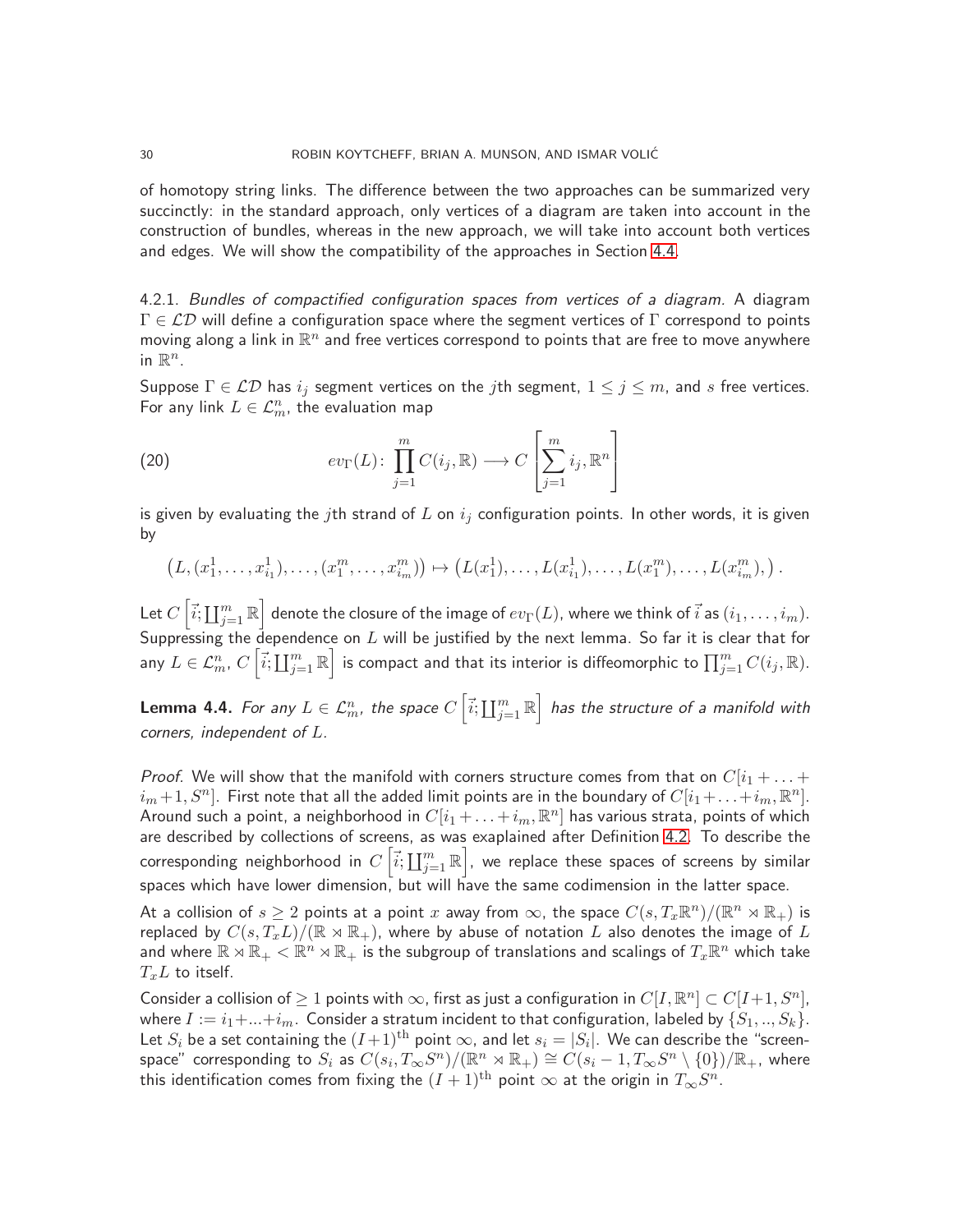Now suppose that the points in the configuration are on the link, so that this configuration is also in  $C\left[\vec{i}; \coprod_{j=1}^m \mathbb{R}\right]$ . We can describe a neighborhood in that space by replacing the screen above by a configuration of points in  $T_\infty S^n\setminus\{0\}$  which are constrained to lie in certain open rays emanating from the origin, modulo scaling. These rays correspond to the directions of the fixed linear embedding. In other words, we replace  $\overline{C}(s_i - 1, T_\infty S^n \setminus \{0\})/\mathbb{R}_+$  by  $C(s_i-1, T_{\infty}L\setminus\{0\})/\mathbb{R}_+$ . (Of course, the one-point compactification of L is not a manifold at  $\infty\in S^n$ , but  $T_\infty\overline{L}$  seems like appropriate notation for the subset of lines through the origin in  $T_\infty S^n$  corresponding to the components of  $L$ .) This treatment of collisions at infinity is where we use that our string link components to have different directions towards infinity, as required in Definition [2.1.](#page-5-4)

Note that not all the strata in  $C[I,\mathbb{R}^n]$  occur as strata in  $C\left[\vec{i};\coprod_{j=1}^m\mathbb{R}\right]$  because points in different components of the link cannot collide away from  $\infty$  (and furthermore, if a point on a link component has its two neighbors approaching  $\infty$ , then it must approach  $\infty$  too). But for a given  $\mathcal{S}=\{S_1,...,S_k\}$  which does index a stratum  $\mathfrak{S}$  of  $C\left[\vec{i};\coprod_{j=1}^m\mathbb{R}\right]$ , any subset of  $\mathcal{S}$ clearly indexes a stratum in  $C\left[\vec{i};\coprod_{j=1}^m\mathbb{R}\right]$ . These subsets correspond precisely to the higherdimensional strata which intersect a neighborhood of any point in  $\mathfrak{S}$ . This is the sense in which the corner structure on  $C\left[\vec{i};\coprod_{j=1}^m\mathbb{R}\right]$  is inherited from the one on  $C[I,\mathbb{R}^n].$  Hence the space  $C\left[\vec{i};\coprod_{j=1}^m\mathbb{R}\right]$  can be seen to be a manifold with corners for the same reason that  $C[I,\mathbb{R}^n]$  is.

In more detail we parametrize a neighborhood of a codimension  $k$  point in  $C\left[\vec{i};\coprod_{j=1}^m{\mathbb R}\right]$ , just as is done for  $C[i, \mathbb{R}]$  in [\[30,](#page-64-2) Section 4.1] or for  $C[i, M]$  in [\[2,](#page-63-14) Section 5.4]:

Let G be a stratum of codimension k, indexed by a collection S of subsets  $S_1, \ldots, S_k$  of  $\{1, 2, \ldots, 1+\sum_j i_j\}$  (with the last point here corresponding to  $\infty$ ). A point c in such a stratum is described by (not necessarily distinct) points  $x_1=x_1(c),\ldots,x_p=x_p(c)\in S^n=\mathbb{R}^n\cup\{\infty\},$ together with k screens  $\vec{u}_S$  (one for each  $S \in \mathcal{S}$ ) at some of these x's, with possibly multiple screens at any given  $x$ . A screen  $\vec{u}_S$  away from  $\infty$  consists of  $u_{S,1} < u_{S,2} < ... \in \mathbb{R} \cong T_xL$ such that  $\sum_h u_{S,h} = 0$  and  $\sum_h |u_{S,h}|^2 = 1.$  A screen  $\vec{u}_S$  at  $\infty$  decsribes the escape to  $\infty$  of  $a_j + b_j$  points on the  $j$ -th strand,  $a_j$  of them in the "negative direction" and  $b_j$  of them in the "positive direction". Such a screen is given by

$$
(u_{S,1}^1 < \ldots < u_{S,a_1}^1, \ldots, u_{S,1}^m < \ldots < u_{S,a_m}^m; v_{S,1}^1 < \ldots < v_{S,b_j}^1, \ldots, v_{S,1}^m < \ldots < v_{S,b_m}^m)
$$

where  $u^j_{S,h}\in(-\infty,0)$  and  $v^j_{S,h}\in(0,\infty)$  are points in the two rays in  $T_\infty L\setminus\{0\}$  coming from the  $j$ -th component of the link, and where these parameters satisfy

$$
\sum_j \left( \sum_{h=1}^{a_j} |u_{S,h}^j|^2 + \sum_{h=1}^{b_j} |v_{S,h}^j|^2 \right) = 1
$$

Note that either type of screen  $\vec{u}_S$  is given by as many parameters as there are elements in  $S$ . Using the set of the  $x$ 's in  $\mathbb{R}^n=S^n\setminus\{\infty\}$  (without multiplicity) and the parameters in the  $\vec{U}_S,$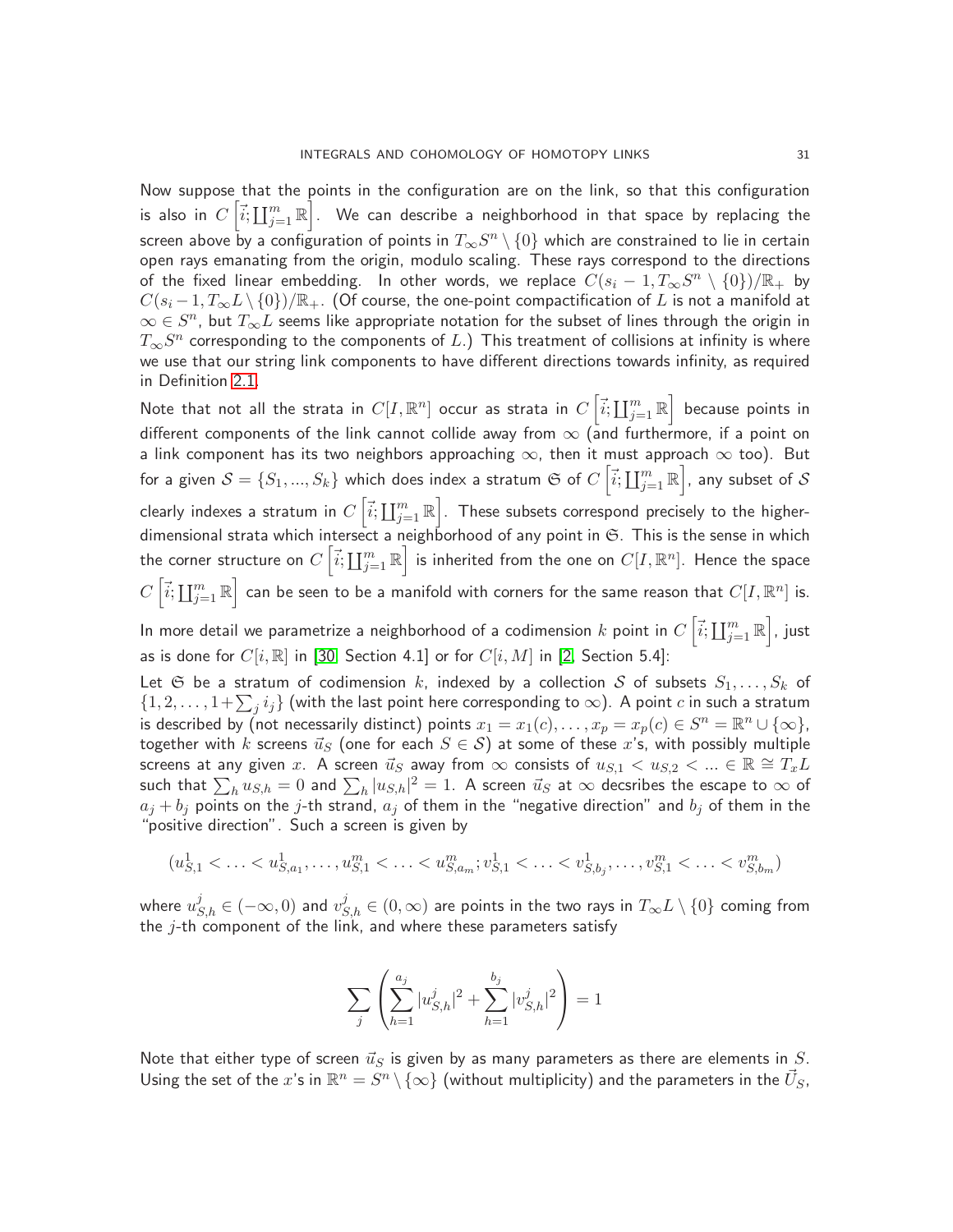we can parametrize an open neighborhood  $V \subset \mathfrak{S}$  of an interior point  $c_0 \in \text{int}(\mathfrak{S})$ , showing that G is a manifold (of dimension  $np - k$ ).

Thus to understand the corner structure of  $C\left[\vec{i};\coprod_{j=1}^m\mathbb{R}\right]$ , it suffices to provide a map from an open neighborhood  $U\times [0,\epsilon)^k$  of  $(c_0,0)$  in  $\mathrm{int}(\mathfrak{S})\times [0,\infty)^k$  to  $C\left[\vec{i};\coprod_{j=1}^m{\mathbb R}\right]$ . We first define a map  $U\times (0,\epsilon)^k\to (S^n)^{i_1+\ldots+i_m}$  by

$$
(c,r_1,...,r_k)\mapsto \left(\exp_{x_1(c)}\left(\sum_{\ell\in\{1,...,k\}:\ S_\ell\ni 1}\widetilde{r}_\ell\ u_{S_\ell,1}\right),...,\exp_{x_p(c)}\left(\sum_{\ell\in\{1,...,k\}:\ S_\ell\ni p}\widetilde{r}_\ell\ u_{S_\ell,p}\right)\right)
$$

where  $\exp_x$  is the exponential map  $T_x L \to S^n$  and where

$$
\widetilde{r}_{\ell} = \prod_{\ell':\ S_{\ell'} \supset S_{\ell}} r_{\ell'}.
$$

Even though  $T_{\infty}L$  is strictly not a tangent space to a manifold, it has an exponential map coming from the restriction of the exponential map from  $T_\infty S^n.$  For a sufficiently small neighborhood  $U = U(c_0)$  and sufficiently small  $\epsilon = \epsilon(c_0)$ , one can show that this map is injective. The map above is essentially [\[2,](#page-63-14) Equation 5.71], and the proof of injectivity is essentially the same as the proof given in that reference. Finally, this map extends continuously to a map  $U\times [0,\epsilon)^k\rightarrow$  $C\left[\vec{i}; \coprod_{j=1}^m \mathbb{R}\right]$  by mapping a point  $(c,0)$  into  $\mathfrak S$  and, more generally, by mapping a boundary point  $(c, \vec{r})$  into the stratum indexed by  $\{S_\ell : r_\ell = 0\}$ .

It is now clear that for any  $L$  this gives a compactification of  $\prod_{j=1}^m C(i_j,\mathbb{R})$  whose manifoldwith-corners structure is independent of  $L$ . So we can write

<span id="page-31-0"></span>(21) 
$$
ev_{\Gamma}: \mathcal{L}_m^n \times C \left[\vec{i}; \prod_{j=1}^m \mathbb{R}\right] \longrightarrow C \left[\sum_{j=1}^m i_j, \mathbb{R}^n\right]
$$

Returning to the ordinary compactified configuration spaces, we have the projection

(22) 
$$
pr: C\left[\sum_{j=1}^{m} i_j + s, \mathbb{R}^n\right] \longrightarrow C\left[\sum_{j=1}^{m} i_j, \mathbb{R}^n\right]
$$

given by forgetting the last s points of a configuration, as well as all the  $v_{ij}$  and  $a_{ijk}$  which involve any of the last  $s$  points.

**Definition 4.5.** Given  $\Gamma \in \mathcal{LD}$  with  $i_j$  segment vertices on the *j*th segment and *s* free vertices, let  $\vec{i} = (i_1, \ldots, i_m)$ , and let

$$
C\left[\vec{\imath}+s;\,\mathcal{L}_{m}^{n},\Gamma\right]
$$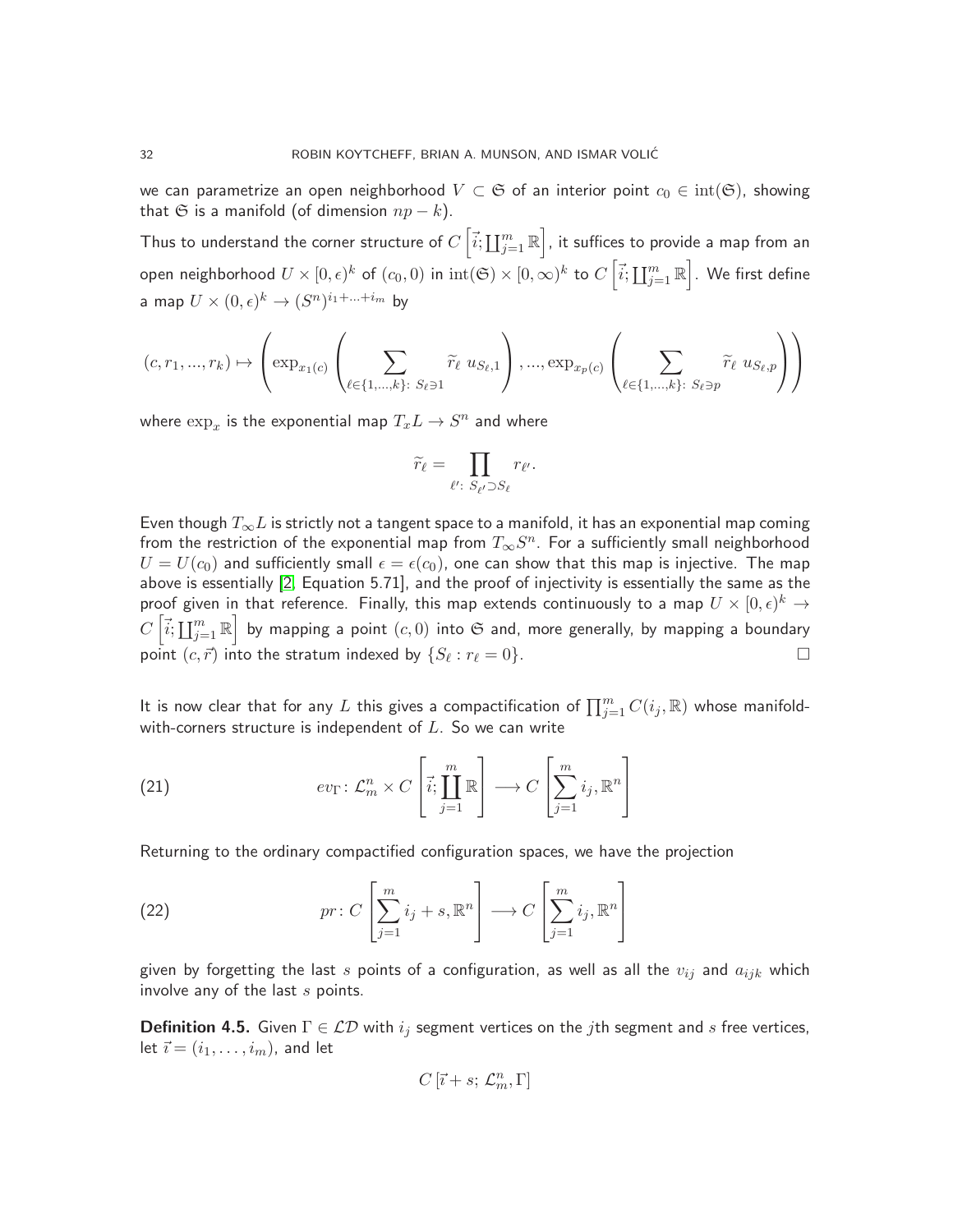be the pullback of  $pr$  along  $ev_{\Gamma}$ :

(23)  
\n
$$
C[\vec{i} + s; \mathcal{L}_m^n, \Gamma] \longrightarrow C\left[\sum_{j=1}^m i_j + s, \mathbb{R}^n\right]
$$
\n
$$
\downarrow \qquad \qquad \downarrow r
$$
\n
$$
\mathcal{L}_m^n \times C\left[\vec{i}; \coprod_{j=1}^m \mathbb{R}\right]. \xrightarrow{ev_{\Gamma}} C\left[\sum_{j=1}^m i_j, \mathbb{R}^n\right]
$$

We then have the following special case of Proposition A.3 in [\[5\]](#page-63-2).

<span id="page-32-1"></span>**Proposition 4.6.** With  $\Gamma$  as above, the projection

$$
\overline{\pi}_{\mathcal{L},\Gamma} \colon C\left[\overrightarrow{\imath}+s;\,\mathcal{L}_{m}^{n},\Gamma\right] \longrightarrow \mathcal{L}_{m}^{n}
$$

is a smooth fiber bundle whose fiber is a finite-dimensional smooth manifold with corners.

Returning to the perspective of diffeology (as explained in Section [2.2\)](#page-6-0), it is convenient to think of this as a compatible collection of bundles, one for each  $\psi\colon M\to \mathcal{L}_m^n$ , just as the one above but with  $\mathcal{L}_m^n$  replaced by  $M.$  Here  $\psi$  is a smooth map and  $M$  is a finite-dimensional manifold (without corners). In that case, it is not hard to generalize the proof of Proposition A.3 of [\[5\]](#page-63-2) from one fiber to the whole bundle. It is also not hard to see that the projection map  $\overline{\pi}$  is smooth. (Note that the corner structure plays no role in the smoothness of  $\overline{\pi}$ , since  $d\overline{\pi}$  sends all the tangent vectors orthogonal to boundary faces to zero.)

We will denote the fiber of  $\overline{\pi}_{\mathcal{L},\Gamma}$  over a link L by

$$
\overline{\pi}_{\mathcal{L},\Gamma}^{-1}(L)=C\left[\vec{i}+s;\, L,\Gamma\right].
$$

We think of this space as a configuration space whose first  $i_1$  points must lie on the first strand of L, second  $i_2$  must lie on the second strand, and so on, while the last s are free to move anywhere in  $\mathbb{R}^n$  (including on the image of  $L$ ).

<span id="page-32-0"></span>4.2.2. Bundles from diagram vertices and a difficulty with homotopy links. If  $\Gamma$  is a diagram in  ${\cal HD}$ , then the above construction will not in general produce a fiber bundle over  ${\cal H}_{m}^{n}.$  The first problem is that a generic element  $H\in\mathcal{H}_m^n$  need not be an embedding or even an immersion, so that the target of the evaluation map is not the usual compactified configuration space, but rather a "partial" configuration space where some points are allowed to collide (without regard for how), while others are not. The second problem, not as easily overcome, is that the map from one partial configuration space to another which restricts to some subset of the original set of points is usually not a fibration, making it difficult to produce a fiber bundle by pullback. As an illustration, consider the following example.

### Example 4.7. Define

$$
C(2,1; \mathbb{R}^n) = \{ (x_1, x_2, y) \in (\mathbb{R}^n)^3 \colon x_1, x_2 \neq y \}.
$$

and let  $C[2,1;\mathbb{R}^n]$  denote its compactification (we only compactify along the diagonals which have been removed). Next, take  $m = 1$  (so there is one strand) and any value of  $n$ , and consider the evaluation map

$$
ev \colon \mathcal{H}_1^n \times C[2,\mathbb{R}] \longrightarrow \mathbb{R}^n \times \mathbb{R}^n.
$$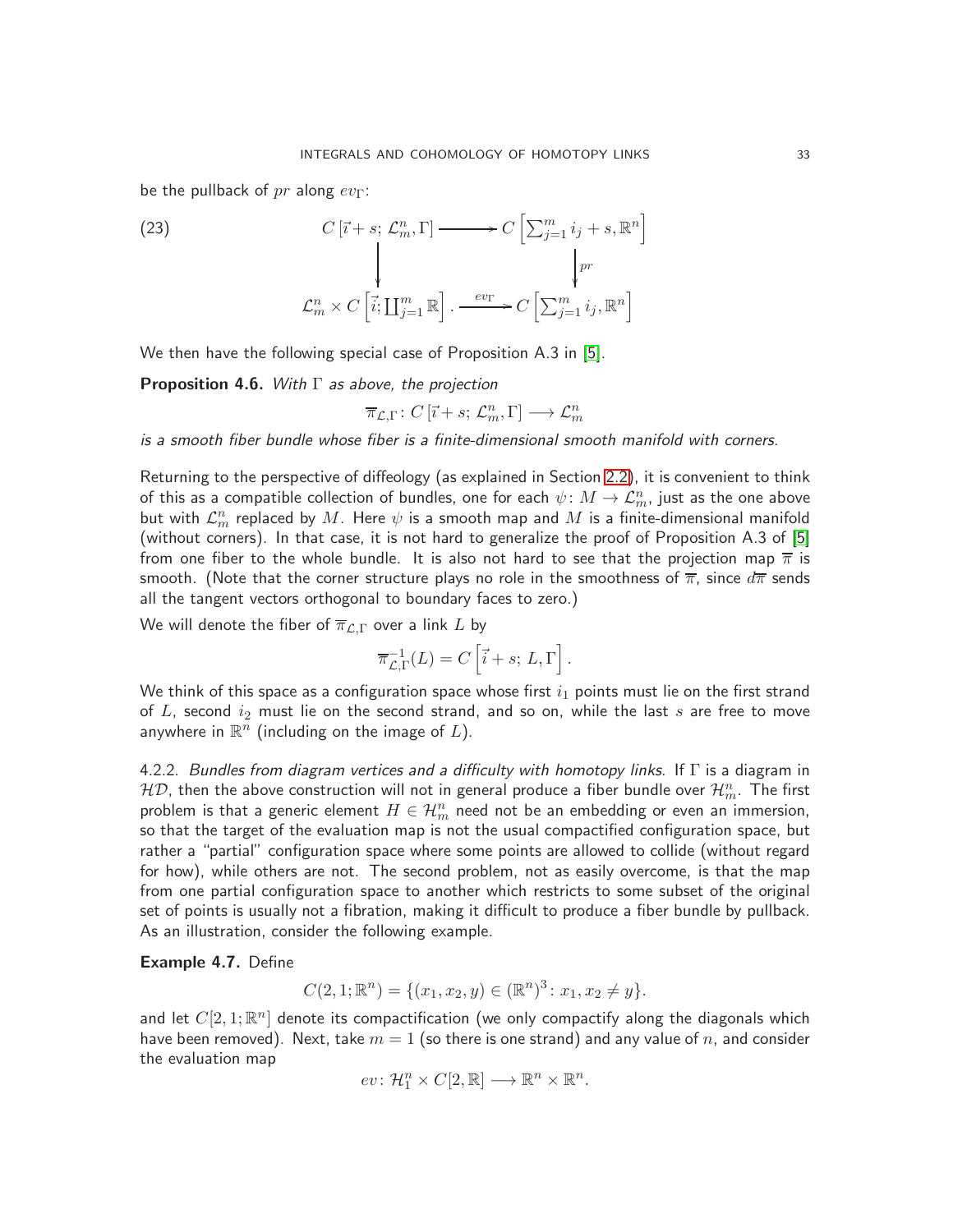The projection

$$
pr: C[2,1; \mathbb{R}^n] \longrightarrow \mathbb{R}^n \times \mathbb{R}^n
$$

to the first two coordinates is not even a fibration, as the fiber over a point  $(x_1, x_2)$  with  $x_1 = x_2$ is homotopy equivalent to  $S^{n-1}$ , while the fiber over such a pair with  $x_1\neq x_2$  is homotopy equivalent to  $S^{n-1} \vee S^{n-1}.$  The problem persists with links of more components.

However, if we only allow one point on each strand for the evaluation map, then we can proceed as follows. We have an evaluation map (where  $\vec{1} := (1, 1, ..., 1)$ )

$$
ev \colon \mathcal{H}_m^n \times C \left[\vec{1}; \coprod_{j=1}^m \mathbb{R} \right] \longrightarrow C[m, \mathbb{R}^n]
$$

obtained by evaluating each strand of a homotopy link on exactly one point in that strand. The image necessarily lies in the interior of the compactified configuration space  $C[m,\mathbb{R}^n]$  since the images of the  $m$  strands are disjoint.

We again have a projection map

(24) 
$$
pr: C[m+s, \mathbb{R}^n] \longrightarrow C[m, \mathbb{R}^n]
$$

which is a fibration (of manifolds with corners) so that one can form the pullback

<span id="page-33-1"></span>
$$
C[\vec{1} + s; \mathcal{H}_m^n] \longrightarrow C[m+s, \mathbb{R}^n]
$$
  

$$
\downarrow \qquad \qquad \downarrow r_m
$$
  

$$
\mathcal{H}_m^n \times C[\vec{1}; \coprod_{j=1}^m \mathbb{R}] \xrightarrow{ev} C[m, \mathbb{R}^n]
$$

There is now a bundle

(25)  $C[\vec{1} + s; \mathcal{H}_m^n] \longrightarrow \mathcal{H}_m^n$ 

for the same reason we have one in Proposition [4.6.](#page-32-1) (It should be noted that A.3 of [\[5\]](#page-63-2) may appear to the reader not to apply, but it depends on A.5, which does apply in this situation and gives the result we claim.) We now use this observation to build bundles over  $\mathcal{H}_m^n$  for any diagram  $\Gamma \in \mathcal{HD}$ , and this will naturally extend to diagrams in  $\mathcal{LD}$ . In order to do so, we need to break our diagrams up into pieces, called "grafts".

### <span id="page-33-0"></span>4.2.3. The graft components of a diagram.

**Definition 4.8.** For a vertex v in a diagram Γ, let  $N(v)$  be the set of all pairs  $(w, e)$  such that  $b(e) = \{v, w\}.$ 

Thus  $N(v)$  consists of all the "neighbors" of v counted with multiplicity according to edges.

**Definition 4.9.** Let  $\Gamma = (V, E, b) \in \mathcal{LD}$  be a diagram. Define the hybrid of  $\Gamma$  to be the diagram  $\widetilde{\Gamma} = (\widetilde{V}, \widetilde{E}, b)$  defined as follows: The set  $\widetilde{V}$  is obtained from V by replacing each segment vertex  $v \in V$  of  $\Gamma$  with the set  $v \times N(v)$ , the elements of which will represent new vertices, and otherwise the vertex set is unchanged. The edge set  $E$  is equal to E. The map b is induced from b according to the following rule: Suppose  $b(e) = \{v, w\}$ . If  $v, w \in \tilde{V}$ , then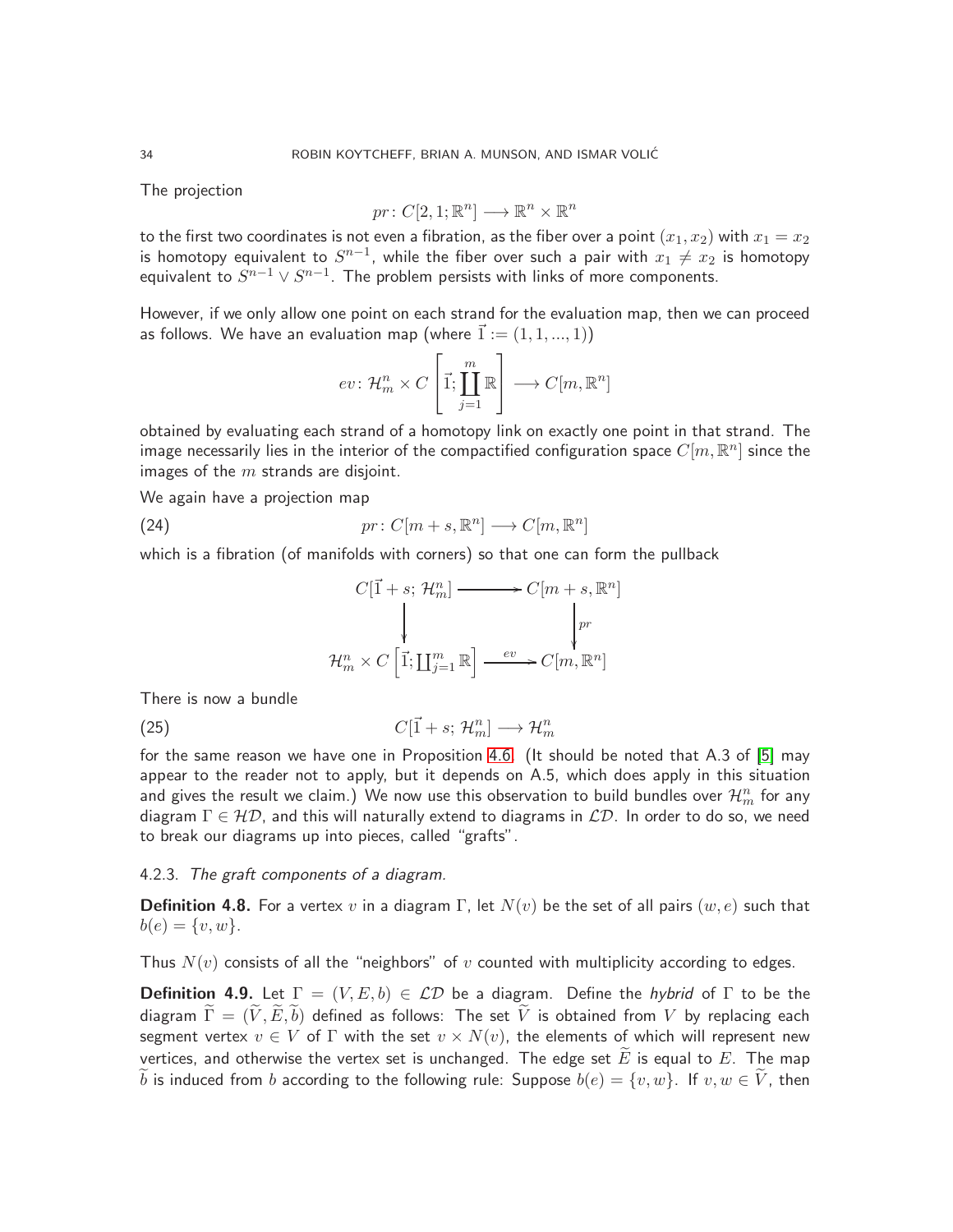$\widetilde{b}(e) = b(e)$ . If one of  $v$  or  $w$ , say  $v$ , is a segment vertex, then  $\widetilde{b}(e) = \{(v,(w,e)), w\}$ . If both are, then  $b(e) = \{(v,(w,e)),(w,(v,e))\}.$ 

The hybrid is not a link diagram, but it does induce certain link diagrams which are subdiagrams of the original link diagram  $\Gamma$ .

<span id="page-34-0"></span>Definition 4.10. For a diagram  $\Gamma \in \mathcal{LD}$  with hybrid  $\widetilde{\Gamma}$ , define the graft components of  $\widetilde{\Gamma}$  to be the set of path components (i.e., connected components) of  $\widetilde{\Gamma}$ .

**Example 4.11.** Consider the diagram  $\Gamma$  in Figure [14.](#page-34-1) The five graft components of its hybrid  $\overline{\Gamma}$  are given in Figure [15.](#page-34-2)



<span id="page-34-2"></span><span id="page-34-1"></span>Figure 15. The five graft components of the diagram in Figure [14.](#page-34-1) We have simplified the labels on the vertices of the graft components because the original diagram does not possess multiple edges between a given pair of vertices.

The following is clear by construction.

<span id="page-34-3"></span>**Proposition 4.12.** Each chord of  $\Gamma$  gives rise to a graft component consisting of two vertices and a single edge, and each loop at a segment vertex gives rise to a graft component with a single vertex and a single edge.

Although the hybrid  $\widetilde{\Gamma}$  is not a link diagram, each graft component  $c(\widetilde{\Gamma})$  of  $\widetilde{\Gamma}$  canonically defines an element of  $\mathcal{LD}$ , with its structure induced by  $\Gamma$ .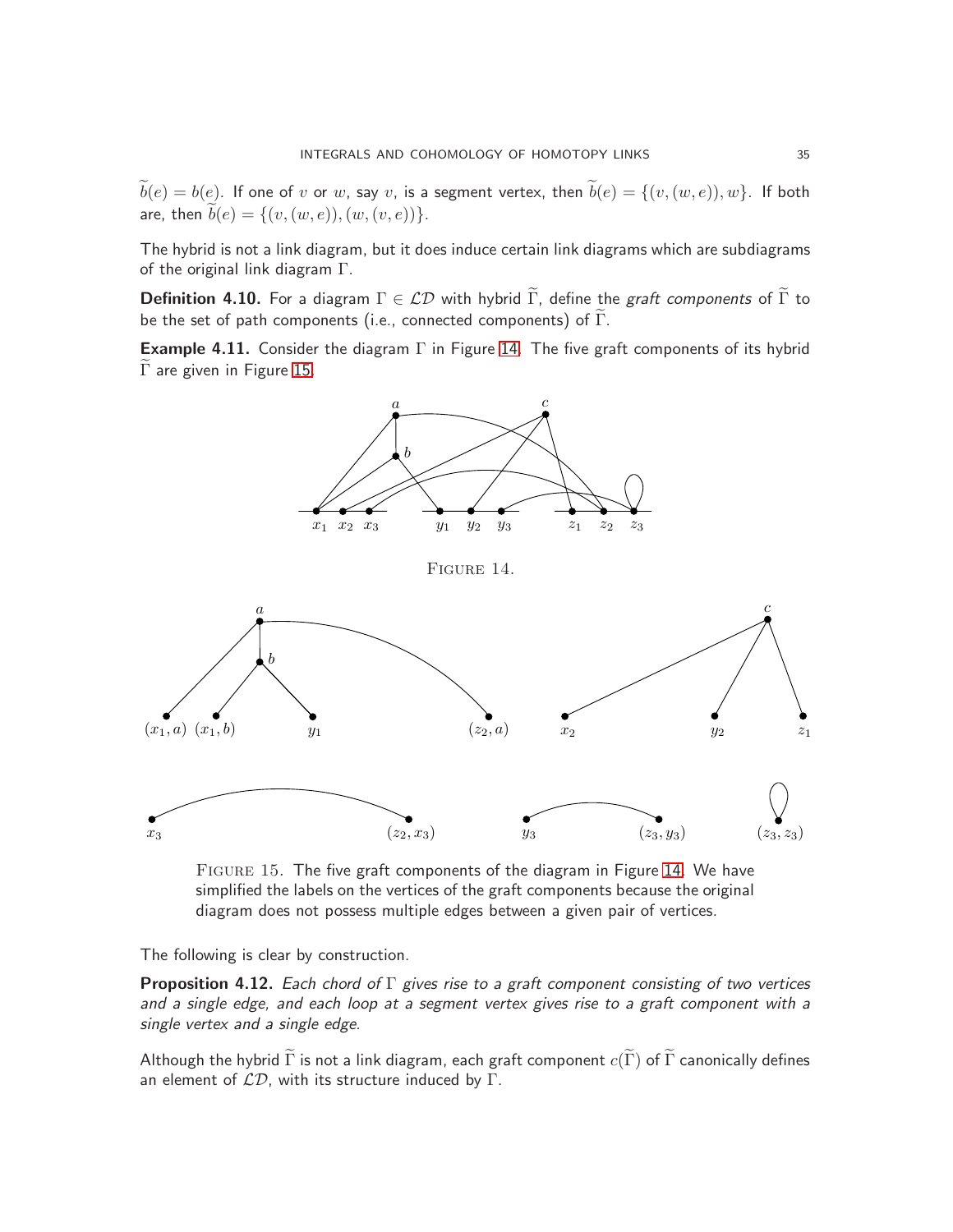<span id="page-35-0"></span> ${\bf Definition \ 4.13.}$  Suppose the diagram  $c(\Gamma)=(V(c(\Gamma)),E(c(\Gamma)),b_{c(\widetilde\Gamma)})$  is a graft component of  $\widetilde{\Gamma}$ , so that  $V(c(\widetilde{\Gamma})) \subset \widetilde{V}$  and  $E(c(\widetilde{\Gamma})) \subset \widetilde{E} = E$ . The forgetful map  $\widetilde{V} \to V$  identifies  $c(\widetilde{\Gamma})$ with a subdiagram  $c(\Gamma)$  of  $\Gamma$ , called a graft of  $\Gamma$  which inherits all the necessary structure for it to define an element of  $LD$ .

If  $\Gamma \in \mathcal{HD}$ , then it is clear that all the grafts of  $\Gamma$  are also elements of  $\mathcal{HD}$ . The set of all graft components, and hence the set of all grafts, can be ordered according to the ordering of the vertices of  $\Gamma$ ; no two grafts will have the same underlying vertex sets because diagrams with multiple edges between a pair of vertices are set to zero.

If  $\Gamma \in \mathcal{HD}$ , the grafts of  $\Gamma$  have an additional useful property which will allow us to build bundles over  $H$ .

<span id="page-35-2"></span>**Proposition 4.14.** For  $\Gamma \in \mathcal{HD}$ , each graft of  $\Gamma$  has at most one segment vertex on each segment.

Proof. First we claim that for any pair of distinct free vertices  $v, v'$  in the same graft component  $c(\Gamma)$ , there exists a path of free edges between them. This is clear since each vertex of Γ which arises from a segment vertex of  $\Gamma$  is joined to precisely one other vertex in that component, so any path between  $v$  and  $v'$  in  $c(\Gamma)$  can be shortened to avoid such vertices. This clearly descends to a path in  $c_\Gamma$  between  $v$  and  $v'$  consisting only of free edges.

Now suppose, on the contrary, that there is some graft component  $c(\tilde{\Gamma})$  of  $\tilde{\Gamma}$  such that the associated graft  $c(\Gamma)$  of  $\Gamma$  has two distinct segment vertices  $x$  and  $x'$  on a given segment.

Let  $\alpha = \{e_i\}_{i=1}^k$  be any path of edges from  $x$  to  $x'$  in  $c(\Gamma)$ . Let  $1 \leq j \leq k$  be such that  $b(e_j)$ contains a segment vertex  $y$  on a segment different than the segment on which  $x, x'$  lie. Such a  $j$  must exist by definition of  $\mathcal{HD}.$  If  $b(e_j)=\{y,v\}$  and  $b(e_{j+1})=\{y,v'\}$ , then  $v=v'$  implies  $y$ could be avoided by removing  $e_j,e_{j+1}$  from our path. Hence  $v\neq v'$ , and both are free vertices by Proposition [4.12.](#page-34-3) But our observation at the beginning of the proof shows there must exist a path between  $v$  and  $v^\prime$  which avoids  $y.$  We can similarly eliminate any other segment vertex encountered along the way, producing a path between  $x$  and  $x'$  which does not pass through any other segment vertices.  $\Box$ 

<span id="page-35-1"></span>4.2.4. Bundles of compactified configuration spaces from vertices and edges of a diagram. We now describe the construction of bundles over  $\mathcal{L}^n_m$  and  $\mathcal{H}^n_m$  using the grafts of a diagram.

**Proposition 4.15.** Let  $\Gamma \in \mathcal{LD}$  be a diagram with  $i_j$  segment vertices on the jth segment, and let  $c(\Gamma)$  be a graft of  $\Gamma$  with  $d_j$  segment vertices on the jth segment for all  $j=1$  to m. Let  $i = (i_1, ..., i_m)$ . Then  $c(\Gamma)$  gives rise to an evaluation map

$$
ev_{c(\Gamma)}: \mathcal{L}_m^n \times C \left[\vec{i}; \prod_{j=1}^m \mathbb{R}\right] \longrightarrow C \left[\sum_j d_j, \mathbb{R}^n\right].
$$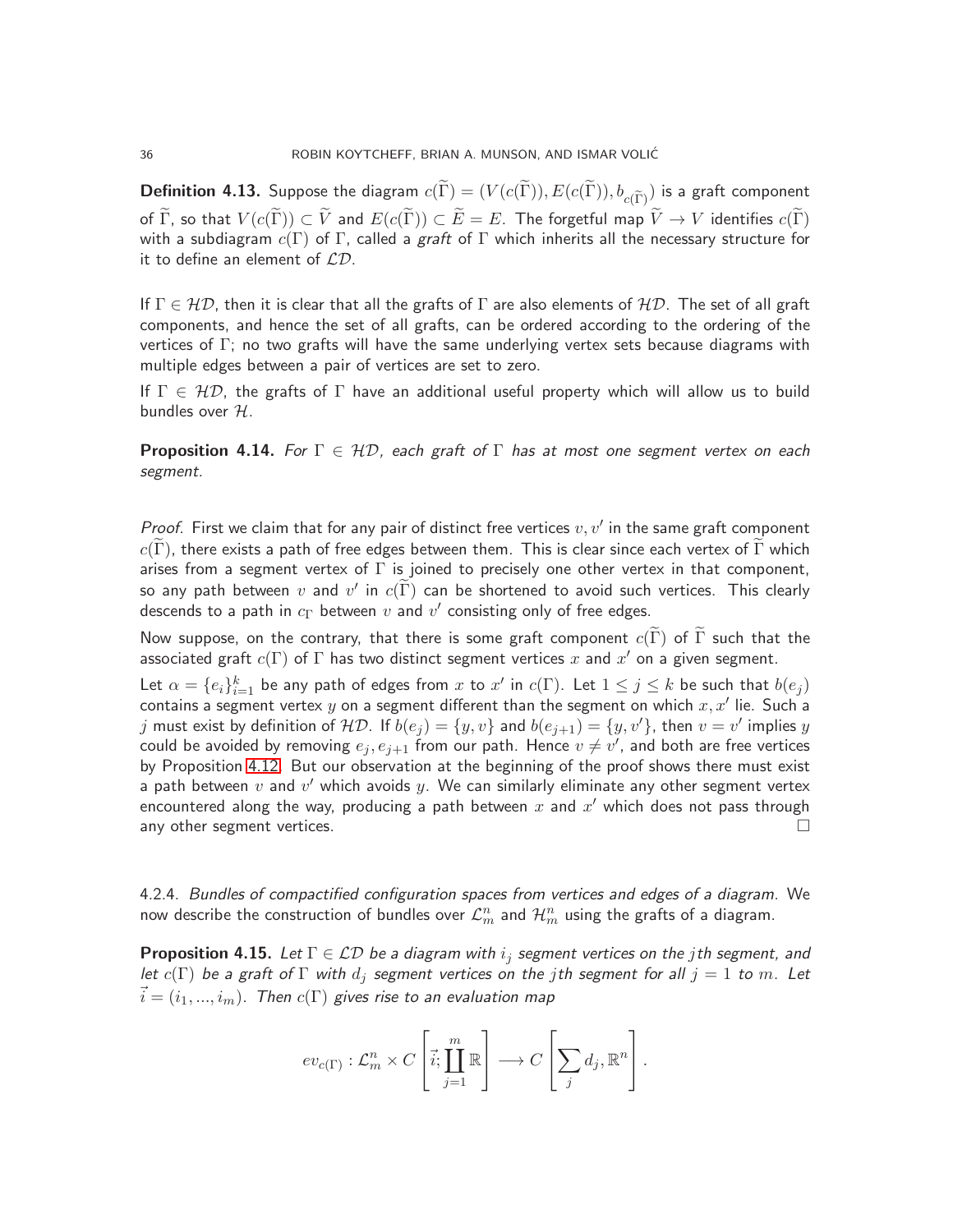If  $c_1(\Gamma), \ldots, c_k(\Gamma)$  are the grafts of  $\Gamma$  ordered as described above, and  $c_l(\Gamma)$  has  $d_{l,i}$  segment vertices on the jth segment for  $l = 1$  to k, then we have an evaluation map

(26) 
$$
ev_{gr(\Gamma)} : \mathcal{L}_m^n \times C \left[ \vec{i}; \prod_{j=1}^m \mathbb{R} \right] \longrightarrow \prod_{l=1}^k C \left[ \sum_j d_{l,j}, \mathbb{R}^n \right],
$$

where  $ev_{ar(\Gamma)} = (ev_{c_1(\Gamma)}, \ldots, ev_{c_k(\Gamma)})$ . Moreover, if  $\Gamma \in \mathcal{HD}$ , then we have an evaluation map

<span id="page-36-0"></span>
$$
ev_{gr(\Gamma)}: \mathcal{H}_m^n \times C\left[\vec{i}; \prod_{j=1}^m \mathbb{R}\right] \longrightarrow \prod_{l=1}^k C\left[\sum_j d_{l,j}, \mathbb{R}^n\right]
$$

whose restriction to  $\mathcal{L}_m^n\times C\left[\vec{i};\coprod_{j=1}^m\mathbb{R}\right]$  is equal to the map in equation  $(26)$ , and whose image in each factor lies in the open configuration space  $C\left(\sum_j d_{l,j}, \mathbb{R}^n\right)$ .

Proof. This follows immediately from Proposition [4.14,](#page-35-2) since there is at most one segment vertex on each segment of a graft  $c(\Gamma)$ , and since homotopy links send points in distinct segments to distinct points, so that the codomain of the evaluation map is correctly identified.  $\Box$ 

If  $\Gamma \in \mathcal{LD}$ , we now have a different evaluation maps associated with a link diagram, and this gives rise to a new way to build a bundle associated with a diagram.

<span id="page-36-1"></span>**Definition 4.16.** Let  $\Gamma \in \mathcal{LD}$  be a link diagram with grafts  $c_1(\Gamma), \ldots, c_k(\Gamma)$  such that  $c_l(\Gamma)$ has  $d_{l,j}$  segment vertices on the  $j$ th segment and  $s_l$  free vertices for  $l=1$  to  $k.$  Let  $\vec{d_l}=$  $(d_{l,1},\ldots,d_{l,m})$ . Define

$$
\oplus_l C[\vec{d}_l + s_l; \mathcal{L}_m^n, c_l(\Gamma)]
$$

as the pullback of pr along  $ev_{ar(\Gamma)}$ :

(27) 
$$
\oplus_{l} C[\vec{d}_{l} + s_{l}; \mathcal{L}_{m}^{n}, c_{l}(\Gamma)] \longrightarrow \prod_{l=1}^{k} C\left[\sum_{j} d_{l,j} + s_{l}, \mathbb{R}^{n}\right] \downarrow
$$

$$
\downarrow \downarrow r
$$

$$
\mathcal{L}_{m}^{n} \times C\left[\vec{i}; \prod_{j=1}^{m} \mathbb{R}\right] \xrightarrow{ev_{gr(\Gamma)}} \prod_{l=1}^{k} C\left[\sum_{j} d_{l,j}, \mathbb{R}^{n}\right].
$$

Similarly we define  $\oplus_l C[\vec{d_l}+s_l;\,{\cal H}_m^n,c_l(\Gamma)]$  when  $\Gamma\in{\cal HD}$  and  ${\cal H}_m^n$  replaces  ${\cal L}_m^n.$ 

Remark 4.17. The notation here is meant to observe that given a collection of spaces and maps  $X \rightarrow Y_i \leftarrow Z_i$  such that  $P_i$  is the pullback of this diagram for each index  $i$ , then the pullback of the evident diagram  $X \to \prod_i Y_i \leftarrow \prod_i Z_i$  is the pullback of  $\prod_i P_i$  along the diagonal map  $\Delta: X \to \prod_i X.$ 

**Proposition 4.18.** Let  $\Gamma \in \mathcal{LD}$  be a link diagram with grafts  $c_1(\Gamma), \ldots, c_k(\Gamma)$  such that  $c_l(\Gamma)$ has  $d_{l,j}$  segment vertices on the jth segment for  $l = 1$  to  $k, j = 1$  to  $m$ . Then the projection

$$
\pi_{\mathcal{L},\Gamma}\colon \oplus_l C[\vec{d_l}+s_l;\, \mathcal{L}^n_m,c_l(\Gamma)] \longrightarrow \mathcal{L}^n_m
$$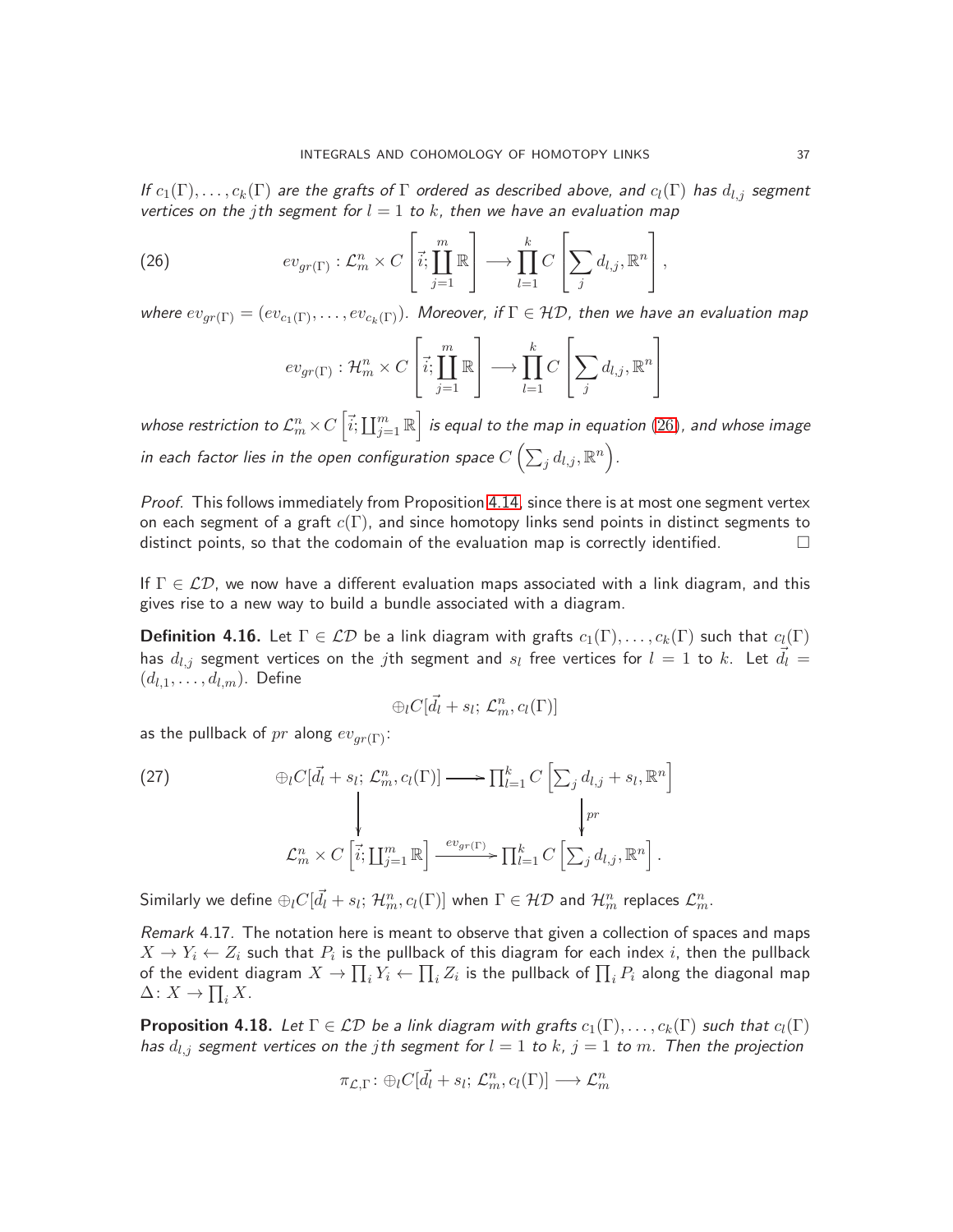is a smooth fiber bundle whose fibers are smooth finite-dimensional manifolds with corners. Moreover, if  $\Gamma \in \mathcal{HD}$ , then the projection

<span id="page-37-0"></span>
$$
\pi_{\mathcal{H},\Gamma} \colon \oplus_l C[\vec{d}_l + s_l; \mathcal{H}_m^n, c_l(\Gamma)] \longrightarrow \mathcal{H}_m^n
$$

is also a smooth fiber bundle whose fibers are smooth finite-dimensional manifolds with corners, and

(28) 
$$
\oplus_{l} C[\vec{d}_{l} + s_{l}; \mathcal{L}_{m}^{n}, c_{l}(\Gamma)] \longrightarrow \oplus_{l} C[\vec{d}_{l} + s_{l}; \mathcal{H}_{m}^{n}, c_{l}(\Gamma)]
$$
\n
$$
\downarrow_{\pi_{L,\Gamma}}
$$
\n
$$
\downarrow_{\pi_{H,\Gamma}}
$$
\n
$$
\downarrow_{\pi_{H,\Gamma}}
$$
\n
$$
\downarrow_{\pi_{H,\Gamma}}
$$
\n
$$
\downarrow_{\pi_{H,\Gamma}}
$$

is a pullback square.

*Proof.* The projection  $\pi_{\mathcal{L},\Gamma}$  is a smooth bundle for the same reasons that  $\overline{\pi}_{\mathcal{L},\Gamma}$  in Proposition [4.6](#page-32-1) is. For  $\pi_{\mathcal{H},\Gamma}$ , this is just an extension of the observation made in [\(25\)](#page-33-1). (As mentioned for the bundle  $\overline{\pi}_{\mathcal{L},\Gamma}$ , it will sometimes be convenient to think of the bundle  $\pi_{\mathcal{L},\Gamma}$  (resp.  $\pi_{\mathcal{H},\Gamma}$ ) as a compatible collection of bundles, one for each finite-dimesnional manifold mapped into  $\mathcal{L}_m^n$ (resp.  $\mathcal{H}_m^n$ ).) Lastly, the fact that the square [\(28\)](#page-37-0) is a pullback follows directly from the  $definition.$ 

We will denote the fibers of  $\pi_{\mathcal{L},\Gamma}$  and  $\pi_{\mathcal{H},\Gamma}$  over a link  $L\in\mathcal{L}_m^n$  or a homotopy link  $H\in\mathcal{H}_m^n$ , respectively, by

$$
\pi_{\mathcal{L},\Gamma}^{-1}(L) = \bigoplus_l C[\vec{d}_l + s_l; L, c_l(\Gamma)]
$$

and

$$
\pi_{\mathcal{H},\Gamma}^{-1}(H) = \bigoplus_l C[\vec{d}_l + s_l; H, c_l(\Gamma)].
$$

**Example 4.19.** Consider the two different evaluation maps, one from equation [\(21\)](#page-31-0) and the other from equation [\(26\)](#page-36-0), for the diagram  $\Gamma$  from Figure [16.](#page-37-1) For conciseness, we have omitted the compactification coordinates.



<span id="page-37-1"></span>FIGURE 16.

On the one hand, using equation  $(21)$ , we have

$$
ev_{\Gamma} \colon \mathcal{L}_3^n \times C[1,2,1; \mathbb{R} \sqcup \mathbb{R} \sqcup \mathbb{R}] \longrightarrow C[4, \mathbb{R}^n]
$$

whose restriction to the interior is given by

$$
(L, x, y1, y2, z) \mapsto (L(x), L(y1), L(y2), L(z)).
$$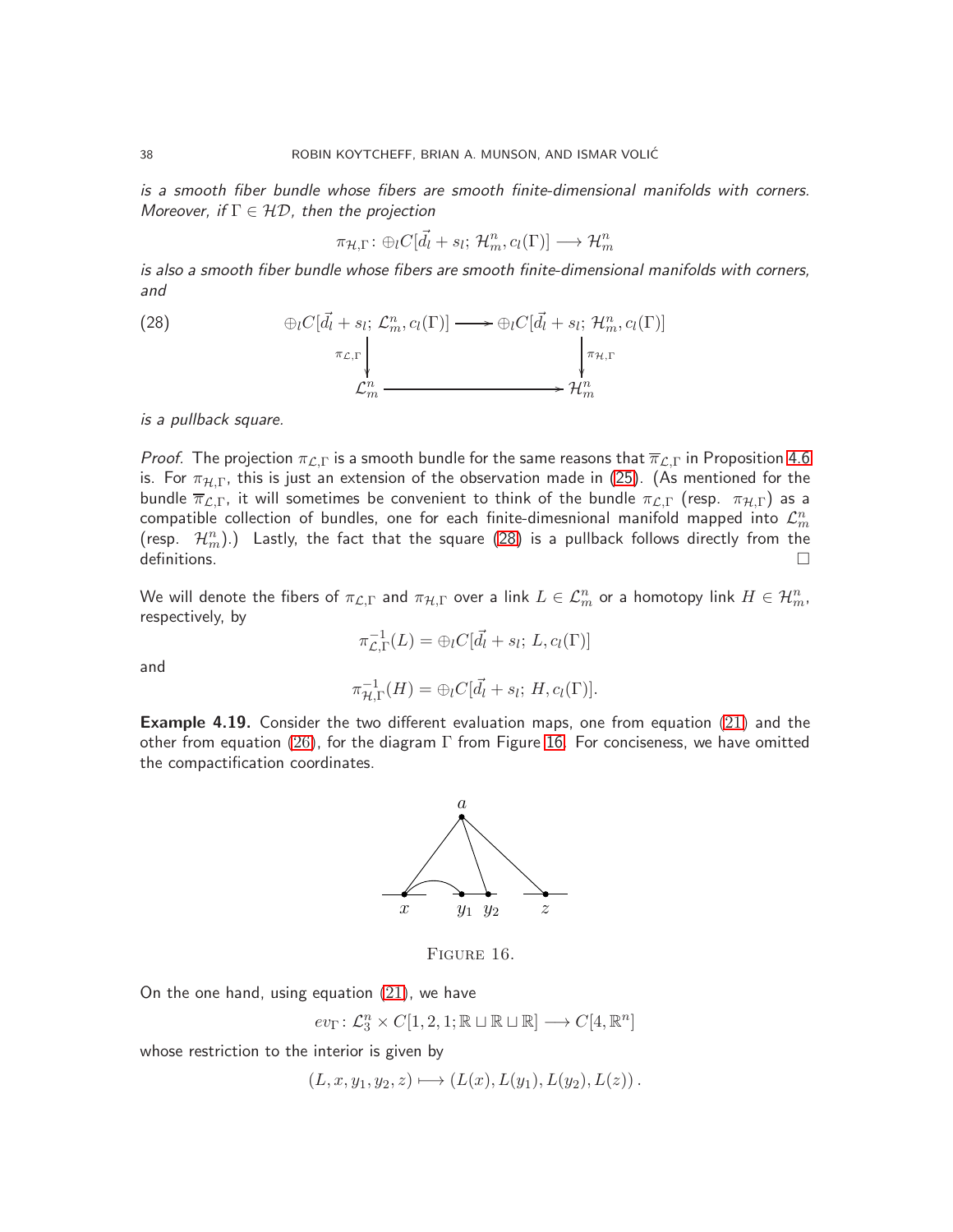The image of this restriction lies in the subspace of all  $(w_1, w_2, w_3, w_4)$  where  $w_1 \neq w_2, w_3, w_4$ , and  $w_2, w_3 \neq w_4$  of  $(\mathbb{R}^n)^4.$  We also have the projection map

$$
pr: C[5, \mathbb{R}^n] \longrightarrow C[4, \mathbb{R}^n]
$$

which on the interior sends  $(w_1, w_2, w_3, w_4, w_5)$  to  $(w_1, w_2, w_3, w_4)$ , so that the fibers of the bundle  $\overline{\pi}_{\mathcal{L},\Gamma}:C[(1,2,1)+1;\mathcal{L}_3^n]\to \mathcal{L}_3^n$  are a subspace of  $C[5,\mathbb{R}^n].$  The five configuration points correspond with the vertices of  $\Gamma$ , and we blow up all diagonals of  $(\mathbb{R}^n)^5$ . Note that the bundle obtained is exactly the same for any diagram with the same vertices as  $\Gamma$ .

On the other hand,  $\Gamma$  has two graft components, one of which is the diagram with a single chord from x to  $y_1$ , and the other of which is the "tripod" with free vertex a and edges between it and  $x, y_2$ , and  $z$ . Then equation  $(26)$  gives another evaluation map

$$
ev_{gr(\Gamma)}: \mathcal{L}_3^n \times C[1,2,1; \mathbb{R} \sqcup \mathbb{R} \sqcup \mathbb{R}] \longrightarrow C[2, \mathbb{R}^n] \times C[3, \mathbb{R}^n]
$$

given on the interior by

$$
(L, x, y_1, y_2, z) \longmapsto (L(x), L(y_1), L(x), L(y_2), L(z))
$$

whose image in each factor lies in the open configuration space. To build the bundle, we use the product of two projection maps

$$
C[2,\mathbb{R}^n] \times C[4,\mathbb{R}^n] \longrightarrow C[2,\mathbb{R}^n] \times C[3,\mathbb{R}^n]
$$

given by

$$
(u_1, u_2, w_1, w_2, w_3, w_4) \longmapsto (u_1, u_2, w_1, w_2, w_3)
$$

to form a bundle

$$
\pi_{\mathcal{L},\Gamma} \colon C[(1,1,0); \mathcal{L}_3^n] \oplus C[(1,1,1) + 1; \mathcal{L}_3^n] \longrightarrow \mathcal{L}_3^n.
$$

The fibers of this bundle are isomorphic to a subspace of  $(\mathbb{R}^n)^5$ , namely the subspace of all tuples  $(w_1, w_2, w_3, w_4, w_5) = (L(x), L(y_1), L(y_2), L(z), a)$ , but  $w_3 = w_5$  is now allowed and we do not blow up this diagonal. This is because there is no mixed edge between the free vertex a and the segment vertex  $y_1$ . We also do not blow up the locus  $w_2 = w_3$ . Thus the fibers are a subspace of a (compactified) partial configuration space, because not all diagonals have been removed from  $(\mathbb{R}^n)^5$ .

In general, the difference between the pullback bundle based on vertices only and the one based on vertices and edges is precisely what we saw in the last example. In the latter, the configuration space is not compactified along all the diagonals but only along those that belong to the same graft component. Thus if there is no edge between two vertices and they belong to different graft components, the corresponding configuration points can pass through each other without the direction of collision being recorded.

<span id="page-38-0"></span>4.3. Pullback of differential forms to new bundles of configuration spaces. For the sake of concreteness, it is necessary to choose coordinates on our configuration spaces so that we may explicitly define the pullback of forms. As the interior of configuration space is a subspace of a product of Euclidean spaces, it will suffice instead to consider coordinate systems on such spaces.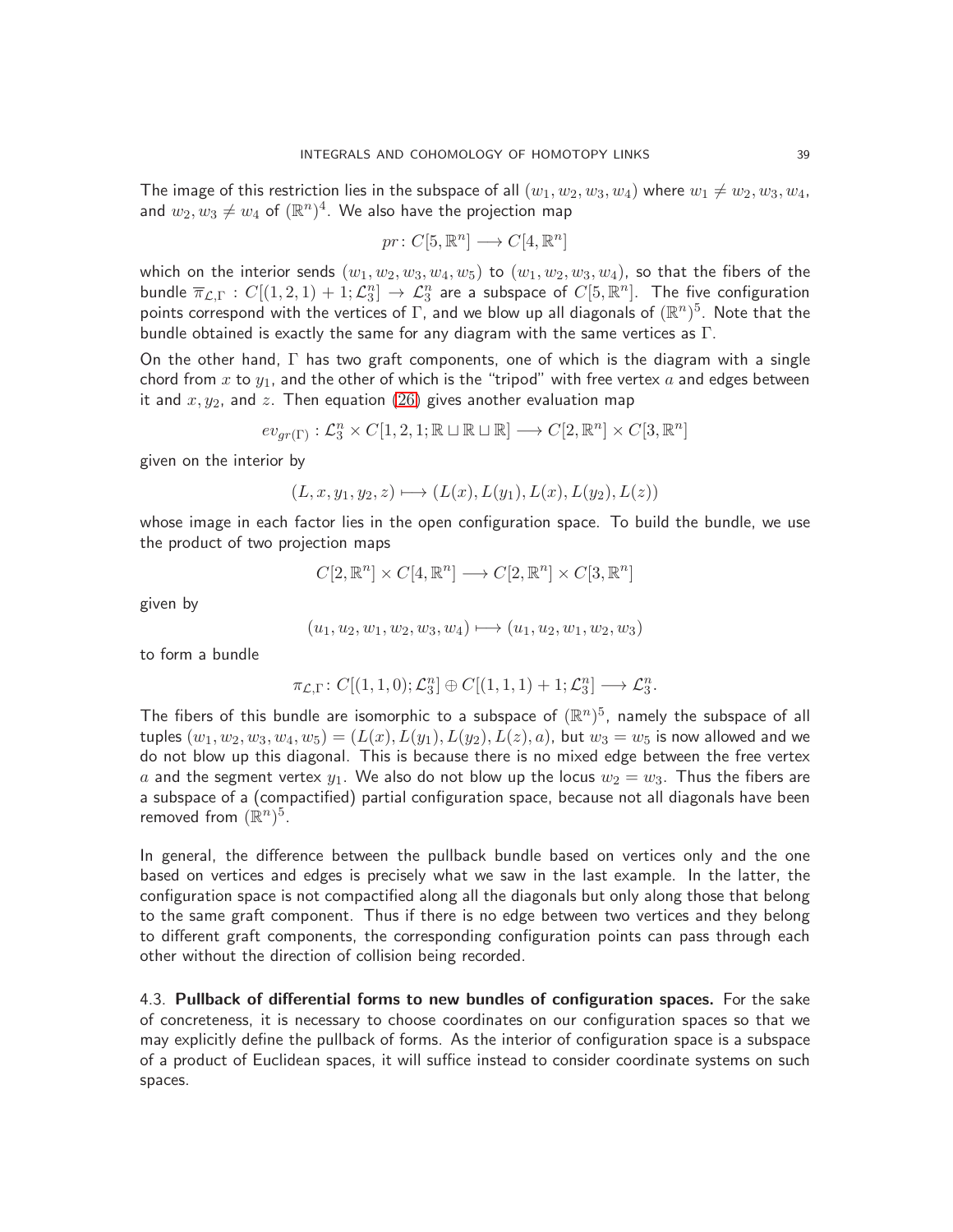Given a finite ordered set  $S$ , we have a unique order-preserving isomorphism

$$
pos \colon S \longrightarrow \{1, \ldots, |S|\}.
$$

For a coordinate system  $(x_1,\ldots,x_{|S|})$  on  $(\mathbb{R}^n)^{|S|}$ , this gives a natural way to associate  $s\in S$ with the coordinate  $x_{\mathrm{pos}(s)}.$ 

Suppose we have a category C whose objects are subsets of a fixed finite ordered set S and whose morphisms are inclusions. The association  $T\mapsto (\mathbb{R}^n)^{|T|}$  is a contravariant functor from  ${\cal C}$  to spaces, since an inclusion  $T\to T'$  gives rise to the projection  $p_i:(\mathbb{R}^n)^{|T'|}\to(\mathbb{R}^n)^{|T|}$ which forgets the coordinates associated with  $T^\prime - T.$ 

Now suppose we have a family of subsets  $T_1, \ldots, T_k$  of S whose union is equal to S. We will let  ${\cal C}$  be the category as above whose objects are  $S$  and all possible intersections of the  $T_i.$ 

Consider the category of subsets of  $\{1,\ldots,k\}$  with inclusions as morphisms. For each  $R\subset$  $\{1,\ldots,k\}$  we have the set  $T_R:=\cap_{i\in R}T_i$  (where we define  $T_\emptyset:=S$ ), and for each inclusion  $R \to R'$  an inclusion  $T_{R'} \to T_R$ . Hence  $R \mapsto T_R$  is a contravariant functor to  $C$ , which can be thought of as a k-dimensional cube. Following this by the functor from  $C$  to spaces defined above gives a covariant functor  $R\mapsto ({\mathbb R}^n)^{|T_R|}$ . Since  $S$  is the union of all the  $T_i$ , we have that  $\lim_{R\neq\emptyset}(\R^n)^{|T_R|}\cong (\R^n)^{|S|}.$  The particular isomorphism we have in mind is the one which makes the following diagram commute:



The diagonal arrow is the natural inclusion of the limit into the product, and the top arrow is the isomorphism we spoke of above, and we use it to give coordinates on the limit. Given a diagram  $\Gamma \in \mathcal{LD}$ , the situation described above arises with  $S = V(\Gamma)$  and  $T_i$  as the set of vertices of the ith graft (recall that the set of grafts is naturally ordered).

**Definition 4.20.** Let  $\Gamma \in \mathcal{LD}$  be a diagram with  $i_j$  segment vertices on the *j*th segment and s free vertices. Let  $e \in E(\Gamma)$ , and suppose  $b(e) = \{v, w\}.$ 

• If  $v \neq w$ , then if e is oriented from v to w (or if it is not oriented, then if  $v < w$  in the ordering of the vertex set), define

$$
\phi'_e \colon \prod_{l=1}^k C \left[ \sum_j d_{l,j} + s_l, \mathbb{R}^n \right] \longrightarrow S^{n-1}
$$

as the map given on the interior by

$$
\vec{x} \longmapsto \frac{x_{\text{pos}(w)} - x_{\text{pos}(v)}}{|x_{\text{pos}(w)} - x_{\text{pos}(v)}|},
$$

and define

$$
\phi_e \colon \oplus_l C[\vec{d}_l + s_l; \mathcal{L}_m^n, c_l(\Gamma)] \longrightarrow S^{n-1}
$$

to be the pullback of  $\phi'_e$  along the map  $\oplus_lC[\vec{d_l}+s_l;\,\mathcal{L}_m^n,c_l(\Gamma)]\to\prod_{l=1}^kC\left[\sum_jd_{l,j}+s_l,\mathbb{R}^n\right]$ .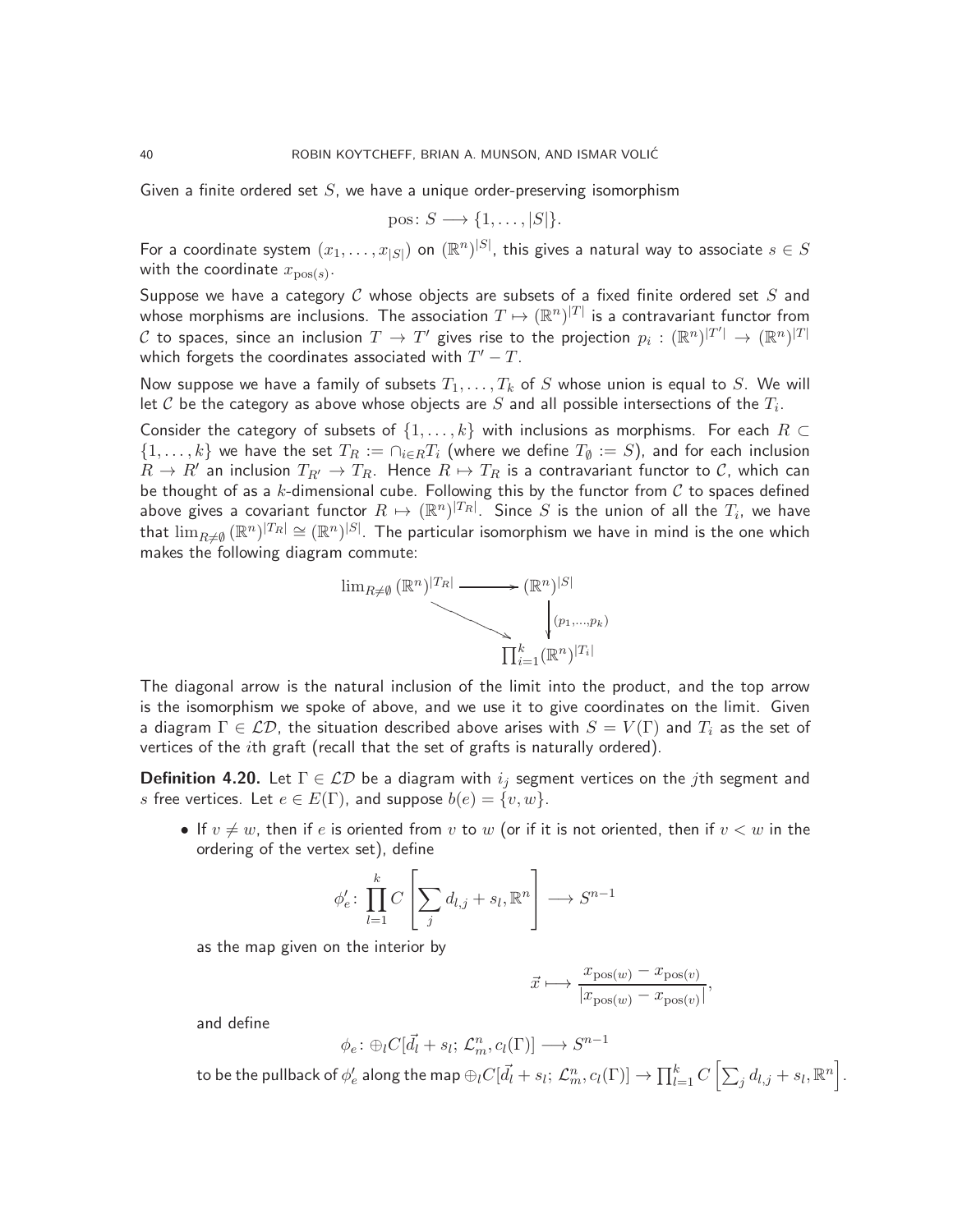• If  $v = w$ , then necessarily e joins a segment vertex with itself, and if it is oriented by the injection which sends  $b(e) = \{v\}$  to 1 (or is not oriented at all),

$$
\phi_e(\vec{x}, L) = D_z L(u) / |D_z L(u)|
$$

where z is the point in one of the strands such that  $L(z) = x_{\text{pos}(v)}$  and u is the positive unit tangent vector to the strand at z. If e is oriented by the injection sendin  $b(e) = \{v\}$ to  $-1$ , then

$$
\phi_e(\vec{x}, L) = -D_z L(u) / |D_z L(u)|.
$$

with  $z, u$  as above.

Note that  $D_zL(u) \neq 0$  since L is an embedding; in the case of homotopy string links, which may not be embeddings, we do not have to worry about whether this is well-defined because loops cannot be present in diagrams in  $HD$ .

**Definition 4.21.** Given  $\Gamma \in \mathcal{LD}$  as above, define

$$
\phi_{\Gamma} \colon \oplus_l C[\vec{d_l} + s_l; \, \mathcal{L}_m^n, c_l(\Gamma)] \longrightarrow S^{(n-1)|E(\Gamma)|}
$$

by

$$
\phi_{\Gamma} = \left(\phi_{e_1}, \ldots, \phi_{e_{|E(\Gamma)|}}\right),\,
$$

where  $pos(e_i) = i$  if the edge set is ordered, and otherwise order them according to the dictionary ordering on  $\{b(e_i)\}\$  (which can be imposed since diagrams with more than one edge joining a pair of vertices are set to zero).

Let  $\mathrm{sym}_{S^{n-1}}$  be a smooth, unit volume top form on  $S^{n-1}$  which is symmetric (meaning its values on antipodal points are equal, though in Section [5.1,](#page-51-1) when we discuss the case of links in dimension 3, we will also require this form to be the unique rotation-invariant unit volume form) and let

$$
\omega = \bigwedge_{|E(\Gamma)|} \text{sym}_{S^{n-1}}
$$

Finally define the pullback form

$$
\alpha_{\Gamma} = (\phi_{\Gamma})^* \omega \in \Omega^{(n-1)(|E(\Gamma)|)} \left( \bigoplus_l C[\vec{d}_l + s_l; \mathcal{L}_m^n, c_l(\Gamma)] \right).
$$

Notice that nothing changes in the case of homotopy links. For a diagram  $\Gamma \in \mathcal{HD}$ , we again use edges (but there are no longer any loops) to pull back a product of forms  $\omega$  from  $S^{(n-1)|E(\Gamma)|}$ to the space  $\oplus_lC[\vec{d_l}+s_l;\,\mathcal{H}^n_m,c_l(\Gamma)]$ , although we will write  $\alpha_\Gamma^{\mathcal{H}}$  for the pullback form when  $\Gamma \in \mathcal{HD}.$ 

Observe also that the same definitions are valid for the bundle  $C[\vec{i}+s; \mathcal{L}_m^n, \Gamma]$  considered in earlier literature on the subject. Namely, we have a map

$$
\overline{\phi}_{\Gamma} \colon C\left[\overrightarrow{\imath} + s; \mathcal{L}_m^n, \Gamma\right] \longrightarrow S^{(n-1)|E(\Gamma)|}
$$

dictated by the edges of Γ, and this can be used for pulling back a product of volume forms to give a form  $\overline{\alpha}_{\Gamma}=(\overline{\phi}_{\Gamma})^{*}\omega.$  This case was considered in [\[31,](#page-64-1) Section 3.2].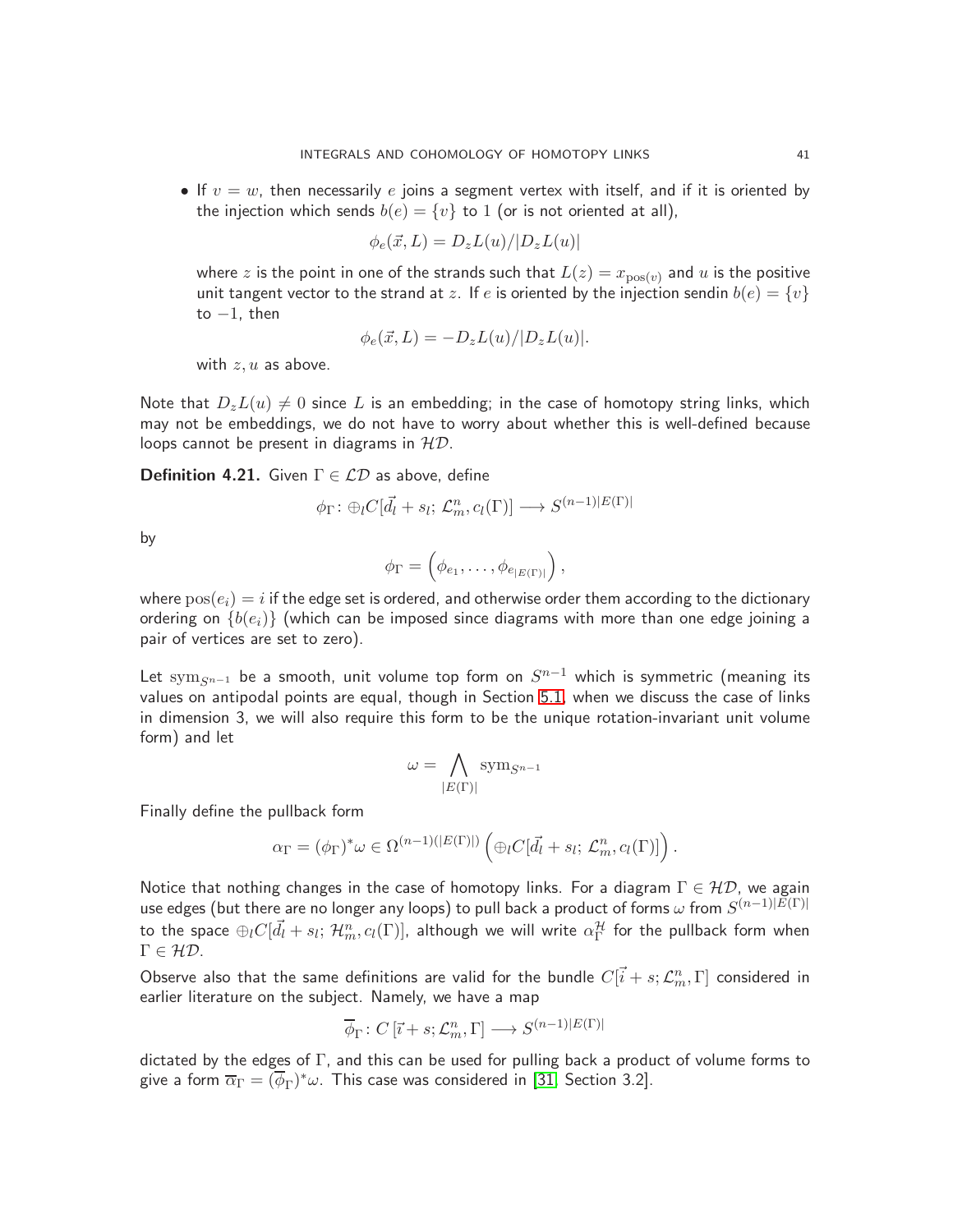<span id="page-41-0"></span>4.4. Configuration space integrals of string links and homotopy string links. We are finally ready to produce forms on spaces of links and homotopy links. Namely, the form  $\alpha_{\Gamma}$  can be pushed forward, or integrated along the fiber of the bundle

$$
\pi_{\mathcal{L},\Gamma}\colon \oplus_l C[\vec{d_l}+s_l;\, \mathcal{L}^n_m,c_l(\Gamma)] \longrightarrow \mathcal{L}^n_m
$$

to produce a form  $(\pi_{\mathcal{L},\Gamma})_* \alpha_{\Gamma}$ , or, as we will usually denote it, a form

$$
(I_{\mathcal{L}})_{\Gamma} \in \Omega^{|\Gamma|}(\mathcal{L}_m^n).
$$

The value of this form on a link  $L\in\mathcal{L}^n_m$  is thus

$$
(I_{\mathcal{L}})_{\Gamma}(L) = \int_{\pi_{\mathcal{L},\Gamma}^{-1}(L) = \bigoplus_{l} C[\vec{d}_l + s_l; L, c_l(\Gamma)]} \alpha_{\Gamma}.
$$

The degree  $|\Gamma| := (n-1)|E(\Gamma)| - n|V(\Gamma)_{free}| - |V(\Gamma)_{seg}|$  of  $(I_{\mathcal{L}})_{\Gamma}$  is the difference of the degree of  $\alpha_\Gamma$  and the dimension of the fiber  $\pi_{\mathcal{L},\Gamma}^{-1}(L)$ . Recall that this quantity is also equal to

$$
k(n-3)+d,
$$

where  $d = \deg(\Gamma)$  and  $k = \text{ord}(\Gamma)$ , so that we have constructed a map

(29) 
$$
I_{\mathcal{L}}: \mathcal{L}\mathcal{D}_k^d \longrightarrow \Omega^{k(n-3)+d}(\mathcal{L}_m^n).
$$

For a diagram  $\Gamma\in{\mathcal{HD} }$ , we integrate the associated form  $\alpha^{\mathcal{H}}_{\Gamma}$  along the bundle

<span id="page-41-1"></span>
$$
\pi_{\mathcal{H},\Gamma} \colon \oplus_l C[\vec{d}_l + s_l; \mathcal{H}_m^n, c_l(\Gamma)] \longrightarrow \mathcal{H}_m^n.
$$

This gives a form

$$
(I_{\mathcal{H}})_{\Gamma} \in \Omega^{|\Gamma|}(\mathcal{H}_m^n)
$$

whose value on a homotopy link  $H\in\mathcal{H}_m^n$  is

$$
(I_{\mathcal{H}})_{\Gamma}(H) = \int \limits_{\pi_{\mathcal{H},\Gamma}^{-1}(H) = \bigoplus_{l} C[\vec{d}_l + s_l; H, c_l(\Gamma)]} \alpha_{\Gamma}^{\mathcal{H}}.
$$

Again rewriting the degree of the form, we thus have a map

(30) 
$$
I_{\mathcal{H}} \colon \mathcal{HD}_{k}^{d} \longrightarrow \Omega^{k(n-3)+d}(\mathcal{H}_{m}^{n}).
$$

Remark 4.22. Thinking of the bundle as a collection of compatible bundles (as mentioned around Proposition [4.6\)](#page-32-1) makes clear that this construction produces differential forms on  $\mathcal{L}_m^n$ and  $\mathcal{H}_m^n$  in the sense described at the end of Section [2.2.](#page-6-0) In fact, if we replaced the link space by any finite-dimensional manifold  $M$  (or just an open subset of Euclidean space) parametrizing a family of links, then fiberwise integration certainly produces a differential form on  $M$ . It is also clear that for another manifold  $M'$  mapped into  $\mathcal{L}_m^n$  through the map  $\psi:M'\to M$ , the form on  $M'$  is the pullback via  $\psi$  of the form on  $M.$ 

Remark 4.23. It is immediate from the definition that maps  $I_{\mathcal{L}}$  and  $I_{\mathcal{H}}$  are also compatible with the inclusion

$$
\mathcal{L}_m^n \hookrightarrow \mathcal{H}_m^n,
$$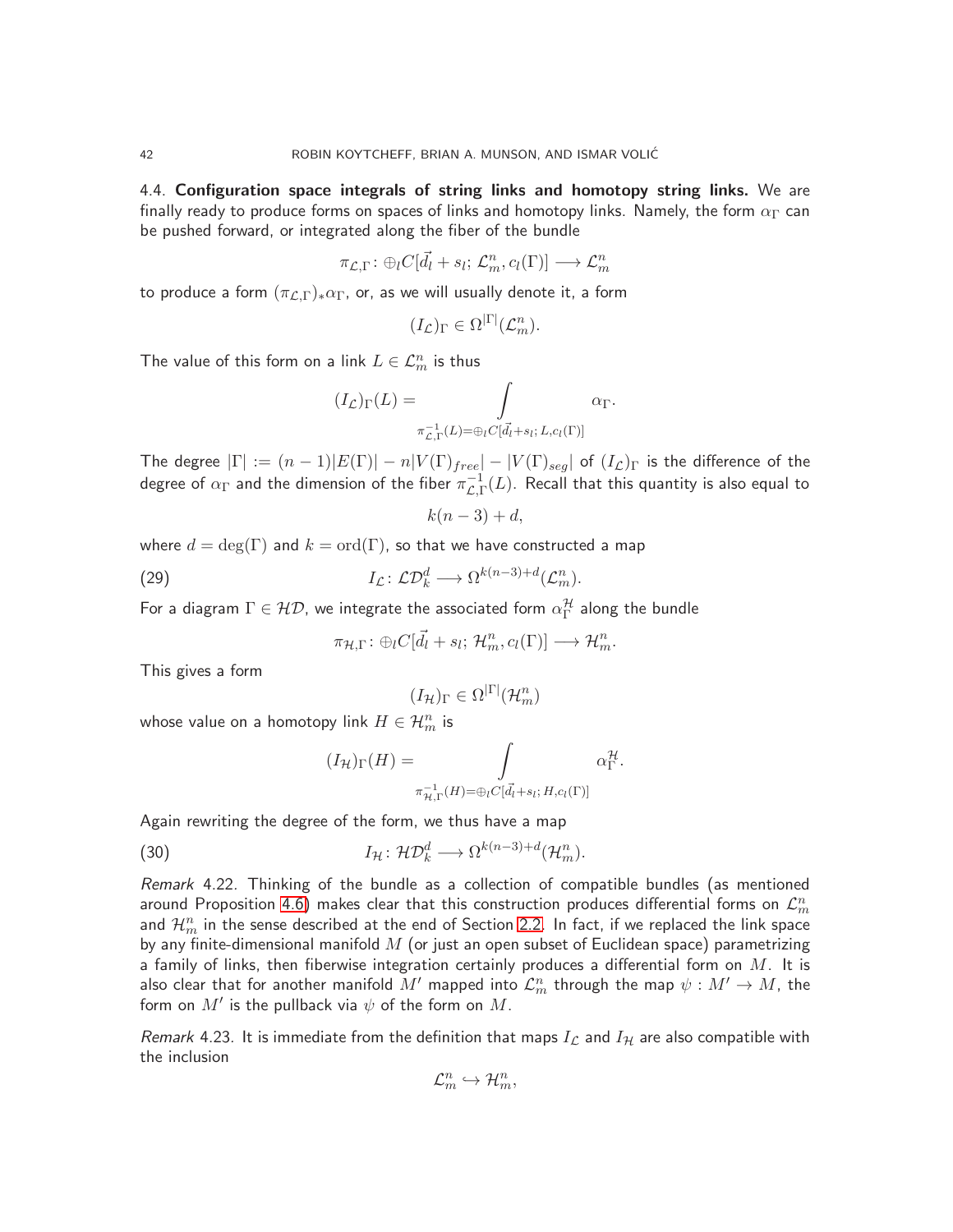that is, we have a commutative diagram



This is precisely what we were after when we refined the definition of the bundles we integrate over.

Now note that again nothing changes for the case of the pullback bundle defined without consideration of the grafts. Namely, the construction of  $(\pi_{\mathcal{L},\Gamma})_* \alpha_{\Gamma}$  goes through exactly the same way to give a form  $(\overline{\pi}_{\mathcal{L},\Gamma})_*\overline{\alpha}_{\Gamma}$  by pushing forward the form  $\overline{\alpha}_{\Gamma}$  along the map

$$
\overline{\pi}_{\mathcal{L},\Gamma} \colon C\left[\overrightarrow{\imath}+s;\,\mathcal{L}_{m}^{n},\Gamma\right] \longrightarrow \mathcal{L}_{m}^{n}
$$

from Proposition [4.6.](#page-32-1) We now want to show that the forms we obtain by integrating along this bundle are the same as the forms we obtain by integrating along

$$
\pi_{\mathcal{L},\Gamma} \colon \oplus_l C[\vec{d_l} + s_l; \, \mathcal{L}_m^n, c_l(\Gamma)] \longrightarrow \mathcal{L}_m^n
$$

are the same as in the case of integration along the bundle

$$
\overline{\pi}_{\mathcal{L},\Gamma} \colon C[\vec{i}+s;\, \mathcal{L}_m^n, \Gamma] \longrightarrow \mathcal{L}_m^n.
$$

This will finally show that our way of setting up configuration space integrals for links is indeed a refinement of the way that has been considered in literature thus far.

<span id="page-42-0"></span>**Proposition 4.24.** For any  $\Gamma \in \mathcal{LD}$ ,  $(\pi_{\mathcal{L},\Gamma})_* \alpha_{\Gamma} = (\overline{\pi}_{\mathcal{L},\Gamma})_* \overline{\alpha}_{\Gamma}$ .

Proof. The map between fibers is the inclusion of an open dense set. The two fibers are the same on the biggest stratum, namely the open configuration space. They differ in that  $\overline{\pi}_{\mathcal{L},\Gamma}^{-1}(L)$ has more diagonals of  $\mathbb{R}^{n|V(\Gamma)|}$  removed and compactified. Thus the difference between the two is at least of codimension 1 and so the integrals are equal.  $\Box$ 

We next give a few examples of these configuration space integrals.

Example 4.25 (Diagrams with no free vertices). One special case is that of diagrams with no free vertices, i.e. those that only contain chords and loops. In that case, the construction simplifies since there are no pullback constructions as in Definition [4.16,](#page-36-1) and the bundles constructed are trivial. For example, if  $\Gamma \in \mathcal{LD}$  is the diagram from Figure [17](#page-43-1) (where we have omitted the edge orientations and labels for simplicity), then the map  $\phi_{\Gamma}$  is a composition

$$
\phi_{\Gamma} \colon \mathcal{L}_3^n \times C[3, 1, 2; \mathbb{R} \sqcup \mathbb{R} \sqcup \mathbb{R}] \xrightarrow{ev_{\Gamma}} C[2, \mathbb{R}^n]^4 \times C[1, \mathbb{R}^n] \longrightarrow (S^{(n-1)})^5
$$

After pulling back the product of five (antipodally) symmetric top forms from  $(S^{(n-1)})^5$ , the integration takes place along the trivial bundle

$$
\pi_{\mathcal{L},\Gamma} \colon \mathcal{L}_3^n \times C[3,1,2;\mathbb{R} \sqcup \mathbb{R} \sqcup \mathbb{R}] \longrightarrow \mathcal{L}_3^n.
$$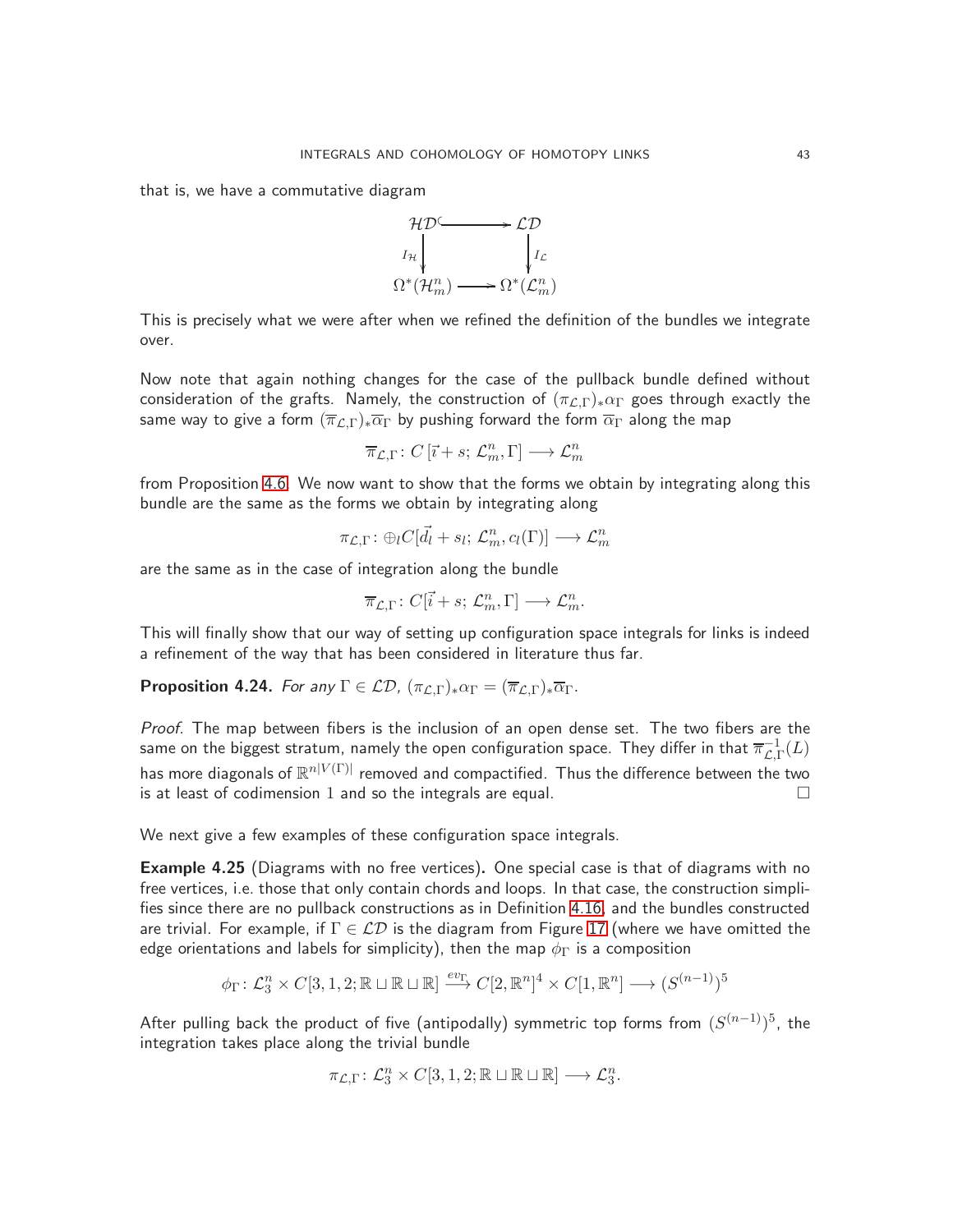

<span id="page-43-1"></span>FIGURE 17.

<span id="page-43-4"></span>Example 4.26 (Linking number). Another special case, and in fact the case that motivated Bott and Taubes to define configuration space integrals for knots in [\[5\]](#page-63-2), is that of the linking number of a two-component link in  $\mathbb{R}^3$ . Namely, suppose  $\Gamma$  is the diagram with a single chord between segments  $i$  and  $j$  and no free vertices or segment vertices on other segments, as in Figure [18.](#page-43-2)



<span id="page-43-2"></span>FIGURE 18.

Then the integration described above recovers the classical Gauss integral computing the linking number of strands  $i$  and  $j$  of a link or a homotopy link  $L$ , which we will denote by  $\operatorname{lk}(L_i,L_j).$ In short,

$$
lk(L_i, L_j) = (I_{\mathcal{H}})_{\Gamma}(L) = (I_{\mathcal{L}})_{\Gamma}(L) = \int_{C[1,1; \mathbb{R} \cup \mathbb{R}]} \left( \frac{L(x) - L(y)}{|L(x) - L(y)|} \right)^* \text{sym}_{S^2}
$$

where the compactification  $C[1, 1; \mathbb{R} \sqcup \mathbb{R}]$  is an octagonal disk (see [\[15,](#page-63-15) Section 1.2] for details).

To see how shuffle products of integrals give products of linking numbers, see Example [4.30.](#page-45-0)

**Example 4.27** (Homotopy links with one strand). Consider the case of  $\mathcal{H}_1^n$ ,  $n \geq 3$ . Now the only diagram in  $\mathcal{HD}$  is the empty diagram, and so the integration does not produce any forms in this case. This is of course consistent with the fact that  $\mathcal{H}_1^n$ ,  $n\geq 3$ , is a contractible space (Corollary [2.4\)](#page-5-5).

<span id="page-43-0"></span>4.5. Integration is a map of differential graded algebras. The goal of this section is to prove Theorem [4.33,](#page-50-0) which says the map that associates fiberwise integrals to diagrams is a map of differential graded algebras. This theorem will follow from Propositions [4.28–](#page-43-3)[4.31.](#page-47-0) Most of the statements follow easily from the case of knots considered in [\[7,](#page-63-1) [8\]](#page-63-3), but for completeness and the convenience of the reader, we give fairly complete outlines of their proofs. We elaborate on the fact that  $I_{\mathcal{L}}$  is a map of algebras; this result is stated in [\[8\]](#page-63-3) but without justification. In addition, we also observe that the same proofs apply for the case of the the map  $I_{\mathcal{H}}$ , and that in fact some of the results now even work for  $n = 3$ .

#### We begin with

<span id="page-43-3"></span>**Proposition 4.28.** For  $n \geq 3$  and  $m \geq 1$ ,  $I_{\mathcal{L}}$  and  $I_{\mathcal{H}}$  are well-defined homomorphisms.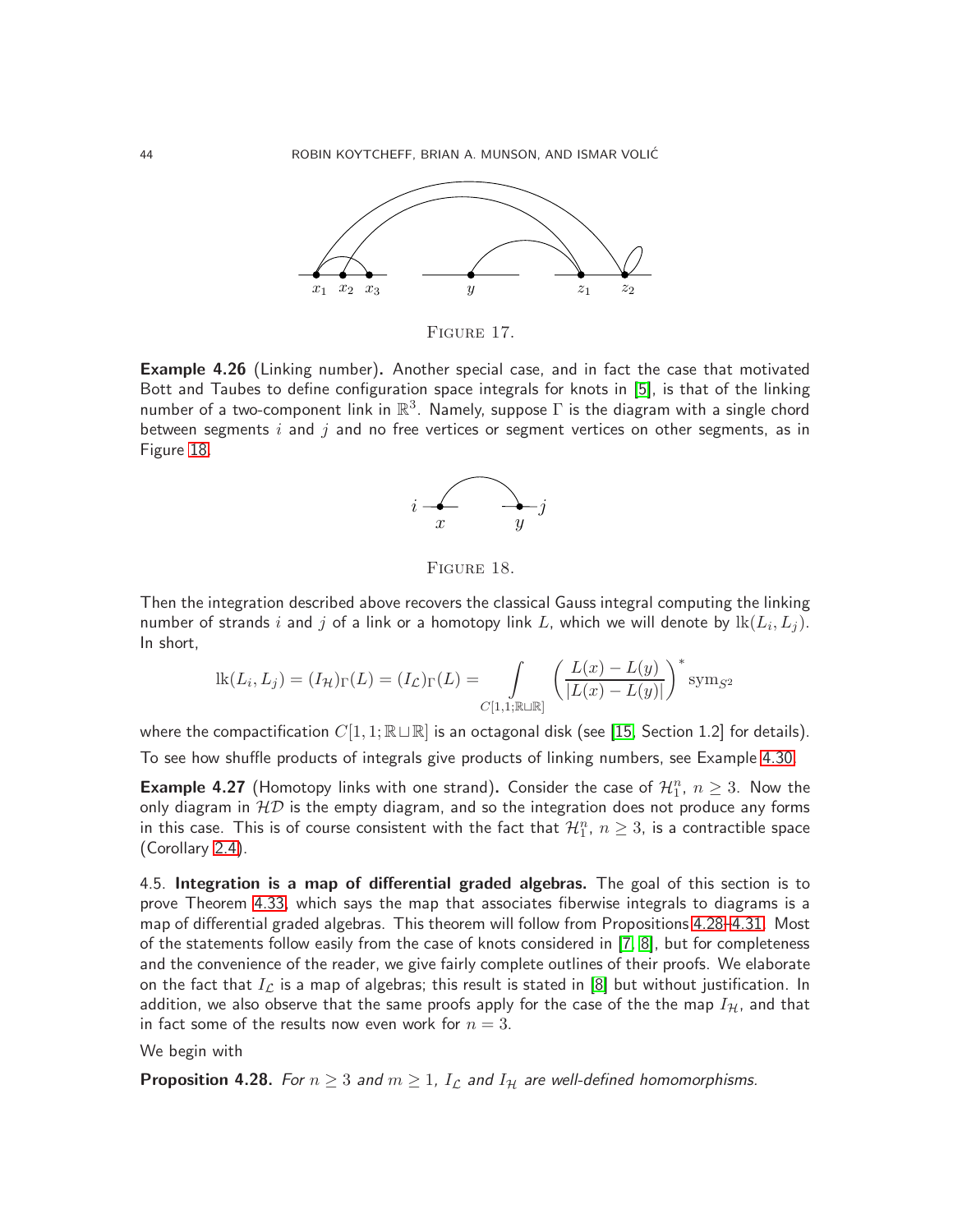Proof. We check that integration is compatible with the relations from Definition [3.11.](#page-10-2) For the first condition, if  $\Gamma$  has a double edge, then  $\phi_{\Gamma}$  factors through a product with one fewer sphere, since one direction is repeated:



Then the pullback of  $\omega$  via  $\phi_{\Gamma}$  is the same as the pullback through the factorization. However, the dimension of  $\omega$  is greater than  $(n-1)(|E(\Gamma)|-1)$  and so the pullback is zero. The same argument holds when  $\oplus_lC[\vec{d_l}+s_l;\,\mathcal{L}_m^n,c_l(\Gamma)]$  is replaced by  $\oplus_lC[\vec{d_l}+s_l;\,\mathcal{H}_m^n,c_l(\Gamma)].$ 

The other two conditions in Definition [3.11](#page-10-2) are in fact designed for compatibility with the integration. Namely, if  $n$  is even or odd, then switching two configuration points on the link (i.e. switching two copies of  $\R$ ) gives  $\oplus_lC[\vec{d_l}+s_l;\,{\cal L}_m^n,c_l(\Gamma)]$  and  $\oplus_lC[\vec{d_l}+s_l;\,{\cal H}_m^n,c_l(\Gamma)]$  different orientations and produces an integral with a different sign. A similar situation occurs if two free configuration points are switched and  $n$  is odd, and if two maps are switched in the product  $\phi_{\Gamma}$  and n is odd (this corresponds to switching the order of edges). The latter case introduces a sign because the effect is that of transposition of two even-dimensional forms. Again, a minus sign is introduced in the integral. Thus  $I_{\mathcal{L}}$  and  $I_{\mathcal{H}}$  are well-defined and they are homomorphisms since pullback of forms and integration are linear.  $\hfill \Box$ 

## <span id="page-44-1"></span>**Proposition 4.29.** For  $n \geq 3$  and  $m \geq 1$ ,  $I_{\mathcal{L}}$  and  $I_{\mathcal{H}}$  are maps of graded algebras.

*Proof.* Recall that we can consider  $\mathcal{LD}_*^*$  and  $\mathcal{HD}_*^*$  as differential graded algebras with a single grading given by  $|\Gamma|$ . Since  $I_{\mathcal{L}}(\Gamma)$  (or  $I_{\mathcal{H}}(\Gamma)$ ) is a form of degree  $|\Gamma|$ ,  $I_{\mathcal{L}}$  and  $I_{\mathcal{H}}$  preserve this grading.

Thus it reamins to check that the shuffle product of diagrams from Definition [3.21](#page-15-2) corresponds precisely to the wedge product of forms which gives the deRham complex the structure of an algebra. That is, we must check that

<span id="page-44-0"></span>(31) 
$$
(I_{\mathcal{L}})_{\Gamma_1 \bullet \Gamma_2} = (I_{\mathcal{L}})_{\Gamma_1} \wedge (I_{\mathcal{L}})_{\Gamma_2} \text{ and } (I_{\mathcal{H}})_{\Gamma_1 \bullet \Gamma_2} = (I_{\mathcal{H}})_{\Gamma_1} \wedge (I_{\mathcal{H}})_{\Gamma_2}.
$$

This statement is a direct generalization of the same statement for long knots [\[8,](#page-63-3) Proposition 5.3]. Since that result is provided without much explanation, we elaborate on [\(31\)](#page-44-0) a bit here.

Recall that one way to think about the wedge product is as follows:

Given a k-form  $\alpha$  and an l-form  $\beta$ , the wedge product is a multilinear  $(k+l)$ -form whose value on the variables  $x_1, \ldots, x_{k+l}$  is

$$
\alpha \wedge \beta(x_1,\ldots,x_{k+l}) = \sum_{\sigma \in \text{Shuffle}(k,l)} \text{sign}(\sigma) \alpha(x_{\sigma(1)} \wedge \cdots \wedge x_{\sigma(k)}) \beta(x_{\sigma(k+1)} \wedge \cdots \wedge x_{\sigma(k+l)}),
$$

where Shuffle is the subset of the permutations of  $\{1, \ldots, k+l\}$  such that  $\sigma(1) < \sigma(2) < \cdots <$  $\sigma(k)$  and  $\sigma(k+1) < \sigma(k+2) < \cdots < \sigma(k+l)$ .

Thus, given diagrams  $\Gamma_1$  and  $\Gamma_2$ , each shuffle  $v_{\sigma(1)}, \ldots, v_{\sigma(k+l)}$  of the segment vertices on one segment corresponds to configurations on a strand of a link appearing in that order. In other words, the integration takes place over a "piece" of  $\mathbb{R}^{k+l}$  determined by  $x_{\sigma(1)}<\cdots < x_{\sigma(k+l)}$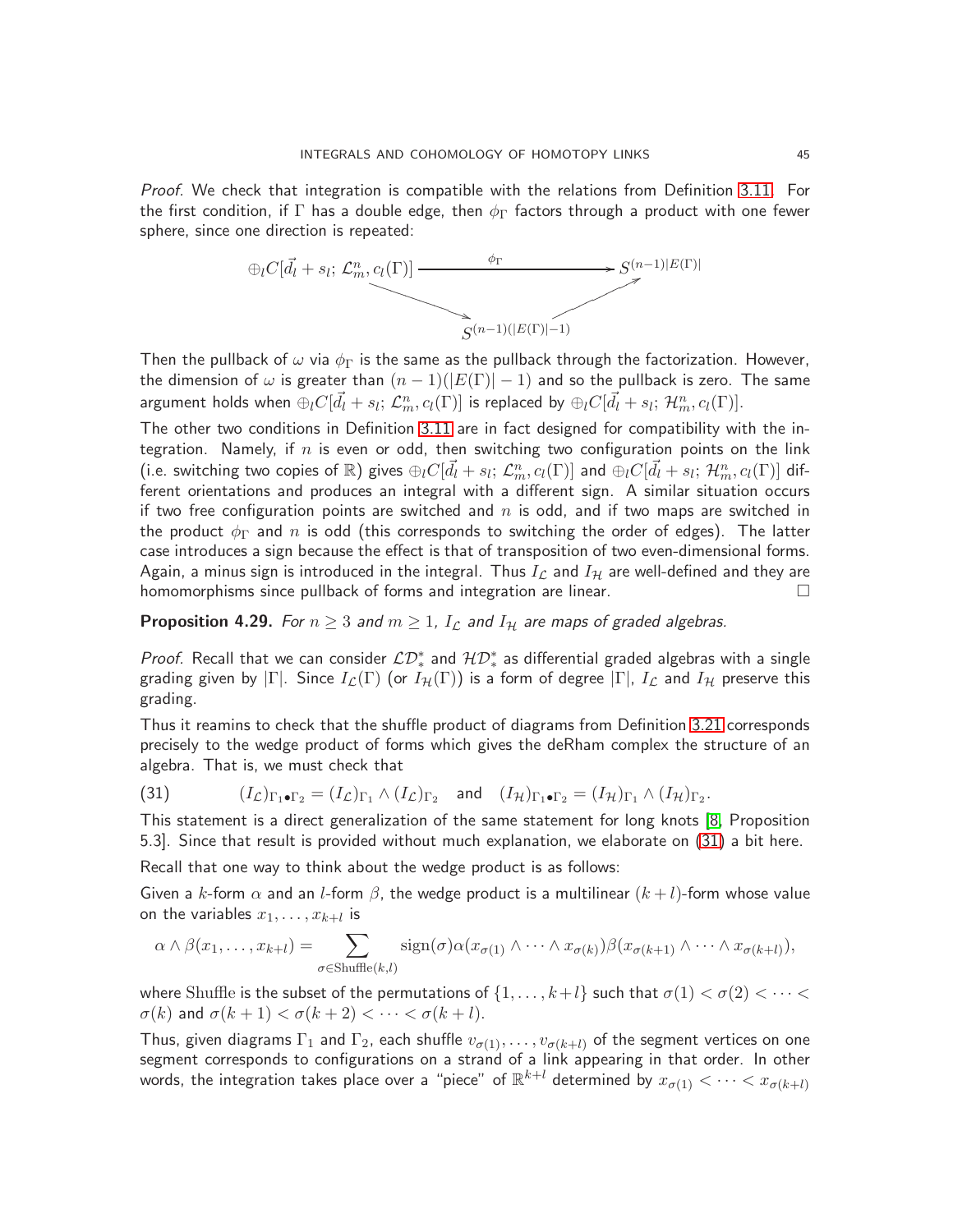(plus as many copies of  $\mathbb{R}^n$  as there are free vertices in both diagrams, since they are free to move anywhere). Adding the integrals over all shuffles, we get  $(I_{\mathcal{L}})_{\Gamma_1\bullet \Gamma_2}$ , and in this sum, integration thus takes places over all pieces of  $\mathbb{R}^{k+l}$ . <sup>[2](#page-45-1)</sup> The integrals agree on the boundary, so that this sum can be represented by a single integral, taken over  $\mathbb{R}^{k+l}$  (again plus some copies of  $\mathbb{R}^n).$  But this integral is a product of integrals by Fubini's Theorem, one taken over  $\mathbb{R}^k$  and one over  $\mathbb{R}^l$  (plus as many copies of  $\mathbb{R}^n$  in each as there are free vertices in the two diagrams whose shuffle product was taken). This product of integrals is precisely  $(I_\mathcal{L})_{\Gamma_1}\wedge (I_\mathcal{L})_{\Gamma_2}.$  The same is true when  $I_{\mathcal{L}}$  is replaced by  $I_{\mathcal{H}}$ .

An example of the argument given above is the following

<span id="page-45-0"></span>**Example 4.30.** Recalling Example [4.26,](#page-43-4) we now also see from Proposition [4.29](#page-44-1) how shuffle products of diagrams, each with one chord between different strands, corresponds to the powers and products of linking numbers. For example, if  $\Gamma_1$  and  $\Gamma_2$  are as in Figure [19,](#page-45-2) then their shuffle product is given in Figure [20.](#page-45-3)



<span id="page-45-2"></span>Figure 19.



<span id="page-45-3"></span>Figure 20.

<span id="page-45-1"></span> $2$ This is much like what happens in the Eilenberg-Zilber map.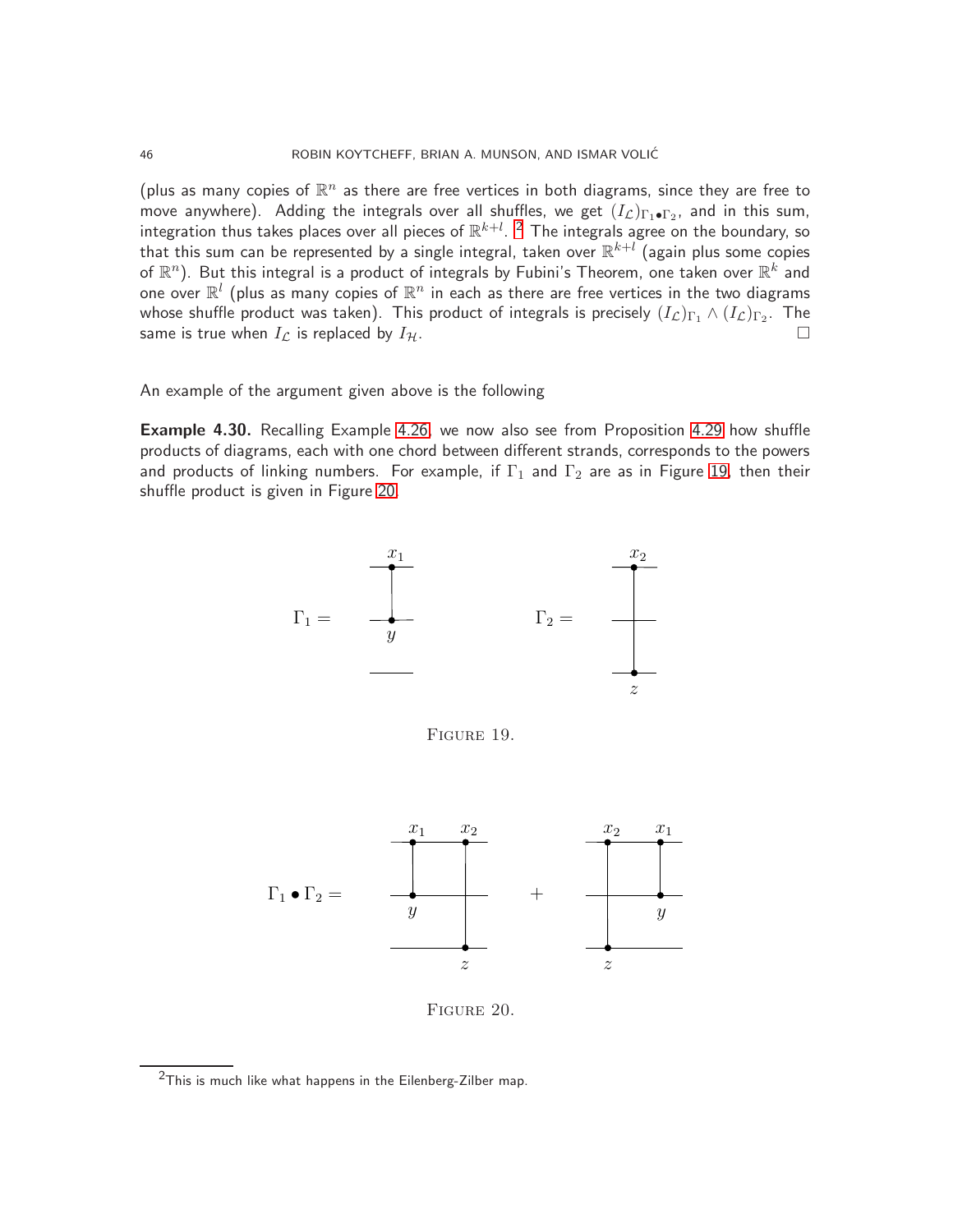The corresponding sum of integrals is the following (with explanations below):

$$
(I_{\mathcal{L}})_{\Gamma_{1}\bullet\Gamma_{2}}(L) = (I_{\mathcal{H}})_{\Gamma_{1}\bullet\Gamma_{2}}(L)
$$
\n
$$
= \int_{C[2,1,1;\mathbb{R}\sqcup\mathbb{R}\sqcup\mathbb{R}]} \frac{\left(L(x_{1}) - L(y)\right)^{2}}{|L(x_{1}) - L(y)|} \int_{\mathbb{R}}^{x_{2}} \wedge \left(\frac{L(x_{2}) - L(z)}{|L(x_{2}) - L(z)|}\right)^{2} \operatorname{sym}_{S^{2}}
$$
\n
$$
+ \int_{C[2,1,1;\mathbb{R}\sqcup\mathbb{R}\sqcup\mathbb{R}]} \frac{\left(L(x_{1}) - L(z)\right)^{2}}{|L(x_{1}) - L(z)|} \int_{\mathbb{R}}^{x_{2}} \wedge \left(\frac{L(x_{2}) - L(y)}{|L(x_{2}) - L(y)|}\right)^{2} \operatorname{sym}_{S^{2}}
$$
\n
$$
\stackrel{(a)}{=} \int_{C[2,1,1;\mathbb{R}\sqcup\mathbb{R}\sqcup\mathbb{R}]} \frac{\left(L(x_{1}) - L(y)\right)^{2}}{|L(x_{1}) - L(y)|} \int_{\mathbb{R}}^{x_{2}} \operatorname{sym}_{S^{2}} \wedge \left(\frac{L(x_{2}) - L(z)}{|L(x_{2}) - L(z)|}\right)^{2} \operatorname{sym}_{S^{2}}
$$
\n
$$
+ \int_{C[2,1,1;\mathbb{R}\sqcup\mathbb{R}\sqcup\mathbb{R}]} \frac{\left(L(x_{2}) - L(z)\right)^{2}}{|L(x_{2}) - L(z)|} \int_{\mathbb{R}}^{x_{2}} \operatorname{sym}_{S^{2}}
$$
\n
$$
\stackrel{(b)}{=} \int_{C[2,1,1;\mathbb{R}\sqcup\mathbb{R}\sqcup\mathbb{R}]} \frac{\left(L(x_{1}) - L(y)\right)^{2}}{|L(x_{1}) - L(y)|} \int_{\mathbb{R}}^{x_{2}} \operatorname{sym}_{S^{2}} \wedge \left(\frac{L(x_{2}) - L(z)}{|L(x_{1}) - L(y)|}\right)^{2} \operatorname{sym}_{S^{2}}
$$
\n
$$
+ \int_{C[2,1,1;\mathbb{R}\sqcup\mathbb{R}]} \frac{\left(L(x_{1}) - L(y)\right)^{2}}{|L(x_{1}) - L(y)|} \
$$

The subscript  $C[2, 1, 1; \mathbb{R} \sqcup \mathbb{R} \sqcup \mathbb{R}] : x_1 \leq x_2$  indicates integration over the component of  $C[2, 1, 1; \mathbb{R} \sqcup \mathbb{R} \sqcup \mathbb{R}]$  whose interior consists of points  $(-\infty < x_1 < x_2 < \infty, y \in \mathbb{R}, z \in \mathbb{R})$ . Equality  $(i)$  comes from just switching the labels  $x_1$  and  $x_2$ . Equality  $(ii)$  holds because switching the order of the maps, and hence pullbacks, does not matter ( $n = 3$  is odd here). In equality  $(iii)$ , the subscript  $C[2,1,1; \mathbb{R} \sqcup \mathbb{R} \sqcup \mathbb{R}]: (x_1, x_2) \in \mathbb{R}^2$  denotes the space obtained by gluing the two components of  $C[2, 1, 1; \mathbb{R} \sqcup \mathbb{R} \sqcup \mathbb{R}]$  along the boundary face where  $x_1$  has collided with  $x_2$ . (This space can also be constructed in a similar way to  $C[2, 1, 1; \mathbb{R} \sqcup \mathbb{R} \sqcup \mathbb{R}]$ , but without blowing up the diagonal  $x_1 = x_2$ .) Here we use that the two integrals on the previous line agree on this boundary face. The diagram representing this boundary in both cases is the one in Figure [21.](#page-47-1) This boundary faces indeed has opposite orientations in the two components of  $C[2, 1, 1; \mathbb{R} \sqcup \mathbb{R} \sqcup \mathbb{R}].$ 

In equality  $(iv)$ , we use that the maps used to pull back sym<sub>S2</sub> factor through a configuration space where all the faces at infinity except those corresponding to  $\{x_1, y, \infty\}$  and  $\{x_2, z, \infty\}$  are collapsed to points (i.e., a configuration space obtained by blowing up only those two diagonals).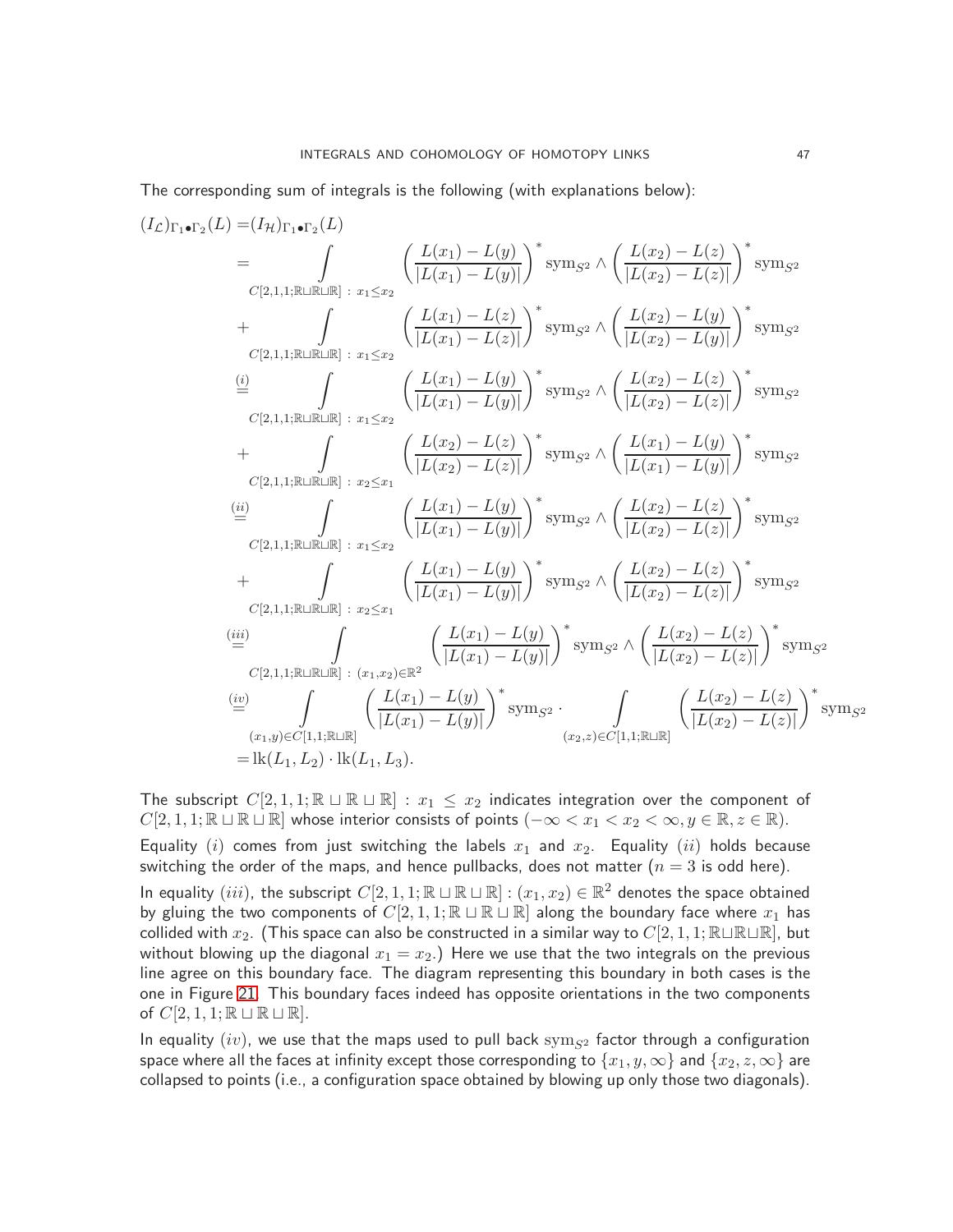

<span id="page-47-1"></span>Figure 21.

This space is the product  $(C[1,1;\mathbb{R}\sqcup\mathbb{R}])^2$ , to which we apply Fubini's theorem. Lastly, note that in the expression following equality  $(iv)$ , we get the ordinary product of integrals, rather than a wedge product, since the forms we obtain are 0-forms, i.e. functions on  $\mathcal{L}_3^3$  (or  $\mathcal{H}_3^3$ ), and the wedge product in that case is the usual product.

<span id="page-47-0"></span>**Proposition 4.31.** For  $n \geq 4$  and  $m \geq 1$ ,  $I_{\mathcal{L}}$  is a map of differential complexes. For  $n \geq 3$  and  $m \geq 1$ , the same is true for  $I_{\mathcal{H}}$ .

Remark 4.32. (Erratum to [\[31\]](#page-64-1)): In the case of string links, this Proposition reduces to the statement of Theorem 3.7 in [\[31\]](#page-64-1). However, with the definition of string links used in that paper, it is unclear how to compactify the configuration space as points on the string link approach infinity. While our present definition of string links fixes that issue, the proof of "vanishing along faces at infinity" in [\[31\]](#page-64-1) is still incomplete. Thus the proof of this Proposition provides an erratum to [\[31\]](#page-64-1). This will justify all the statements in that paper which depend on the vanishing of the integrals along faces at infinity.

Proof. The proof is very similar to the proof of the corresponding result for closed knots and  $n \geq 4$ , established in the Appendix of [\[7\]](#page-63-1). In short, Stokes' Theorem implies that

<span id="page-47-2"></span>(32) 
$$
d((\pi_{\mathcal{L},\Gamma})_*\alpha_{\Gamma}) = (\pi_{\mathcal{L},\Gamma})_*d\alpha_{\Gamma} + (\partial \pi_{\mathcal{L},\Gamma})_*\alpha_{\Gamma}
$$

Since in our case  $\alpha_{\Gamma}$  is the pullback of a closed form (namely the product of volume forms on the sphere),  $d\alpha_{\Gamma}=0$ . Thus the right-hand side is just  $(\partial \pi_{\mathcal{L},\Gamma})_* \alpha_{\Gamma}$ , where this term denotes the sum of integrals along all codimension one faces of  $\oplus_lC[\vec{d_l}+s_l;\,\mathcal{L}^n_m,c_l(\Gamma)].$  The faces given by two points colliding, called *principal*, correspond to contractions of edges in  $\mathcal{LD}$ . To get a map of complexes, therefore, it remains to show the vanishing of the restriction of the integral to all other faces. Recalling the discussion following Definition [4.2,](#page-27-0) such faces are characterized by more than two points coming together at the same time or one or more points escaping to infinity. The former are called hidden faces, and the latter are called faces at infinity.

The vanishing arguments depend on the various cases. In some cases, there is an involution of the face which either preserves its orientation and negates the form to be integrated, or reverses its orientation and preserves the form; thus the integral vanishes (see, for example, [\[30,](#page-64-2) Lemmas 4.5 and 4.6]). The remaining cases depend on dimension-counting. A representative dimension-counting argument is given in the beginning of the proof of Proposition [4.28.](#page-43-3)

For the case of closed knots and  $n \geq 4$ , the details of these vanishing arguments can be found in [\[7,](#page-63-1) [30\]](#page-64-2). The authors of [\[7\]](#page-63-1) argue by partitioning the faces into three types: Type I corresponds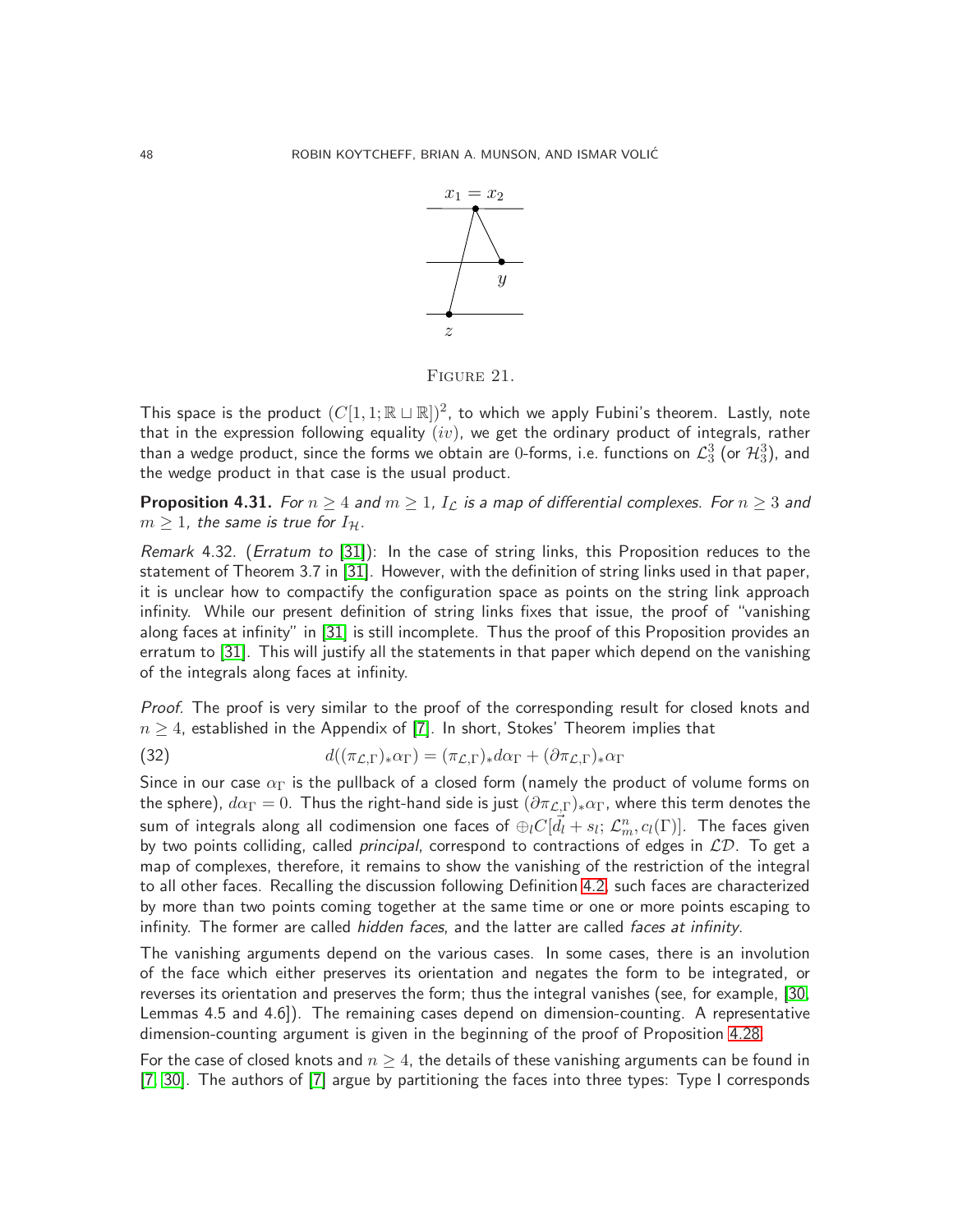to collisions of free vertices away from  $\infty$ , Type II corresponds to collisions of free vertices with  $∞$ , and Type III corresponds to collisions of both free and segment vertices away from  $∞$ . The generalization of their arguments to closed links and  $n \geq 4$  is immediate. To generalize to string links, including long knots, one just has to address faces where  $r + s$  points approach infinity,  $r \geq 1$  of which are on the link. We call this a Type IV face.

This Type IV face is similar to a Type II face, where  $s$  points, none of which are constrained to the link, approach infinity. In a Type II face, the collision of s points with  $\infty$  is described by a screen, which is a point in the space  $C(s+1,T_\infty S^n)/(\mathbb R^n\rtimes \mathbb R_+)$ . (Here  $\mathbb R^n\rtimes \mathbb R_+$  is the group of translations and oriented scalings of  $T_\infty S^n$  .) By fixing the last point at  $\infty$ , we can write this space as  $C(s, T_\infty S^n \setminus \{0\})/\mathbb{R}_+$ . For the Type IV face, where  $r+s$  points go to infinity with the first  $r$  of them on the link  $L$ , we replace  $C(r+s,T_\infty S^n\setminus\{0\})/\mathbb{R}_+$  by the subspace where the r points lie on appropriate components of  $T_{\infty}L$ . The dimension of this "screen-space" is  $r + ns - 1$ .

Alternatively, we can describe the screen from the viewpoint of the origin rather than  $\infty$ . In this description, the screen is a point in  $C(r+s+1,\mathbb{R}^n)/(\mathbb{R}^n\rtimes\mathbb{R}_+).$  Here the last point corresponds to the collection of points that have not escaped to infinity. Heuristically, if  $\Gamma'$ is the subgraph of vertices that escape to infinity, then the complement of  $\Gamma'$  is collapsed to a point in this description. By translating this point to the origin, this space is the same as  $C(r+s,\mathbb{R}^n\setminus\{0\})$ . Since the first  $r$  points are on the link  $L$ , the screen lies in the subspace where the first  $r$  points are constrained to appropriate rays through the origin, corresponding to the linear behavior of  $L$  towards  $\infty$ .

For every such face at infinity  $\mathfrak{S}$ , consider the map  $\mathfrak{S} \to (S^{n-1})^{|E(\Gamma)|}$ . (The description from the viewpoint of the origin above makes it particularly easy to see what the map is for the factors of  $S^{n-1}$  indexed by edges joining vertices in  $\Gamma'$  to vertices outside  $\Gamma'.$  ) This map can be factored through a product of two maps, one of which is from the (finite-dimensional) screen-space to  $(S^{n-1})^{|E(\Gamma')|}$ , where  $\Gamma' \subset \Gamma$  consists of the vertices which have gone to infinity. As in Lemmas A.7–A.9 of [\[7\]](#page-63-1), we first reduce to the case where every free vertex in  $\Gamma'$  has valence  $\geq 3$ , and every segment vertex in  $\Gamma'$  has valence  $\geq 1$ :

Indeed, if v is any vertex which is 0-valent in  $\Gamma'$  or a free vertex which is 1-valent in  $\Gamma'$ , then  $v$  is joined by some edge  $e$  to a vertex outside of  $\Gamma'.$  Then the map from  $\mathfrak{S} \to (S^{n-1})^{|E(\Gamma)|}$ is constant in the  $S^{n-1}$  factor determined by  $e.$  Thus the image of this map has codimension  $\geq n-1$ . So as in the beginning of the proof of Proposition [4.28,](#page-43-3) the form to be integrated is pulled back through a lower-dimensional space and hence vanishes. Finally, if there is a vertex which is bivalent in  $\Gamma'$ , then the involution of the screen-space (due to Kontsevich) guarantees the vanishing of the integral along  $\mathfrak S$  (see Lemma A.9 of [\[7\]](#page-63-1)).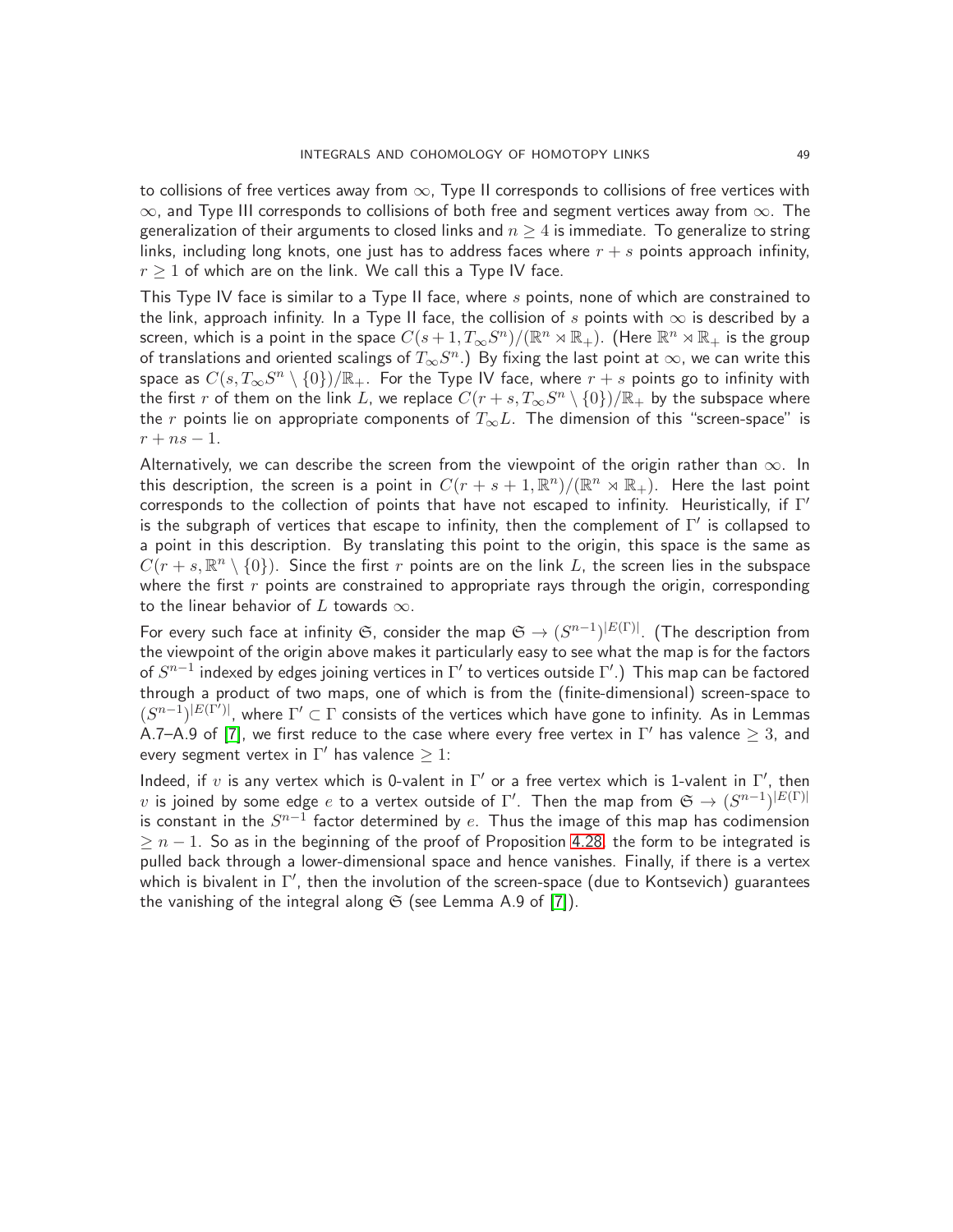So we may now suppose  $\Gamma'$  is "at least unitrivalent". We claim the dimension of the screen-space  $r + ns - 1$  is less than  $(n - 1)|E(\Gamma')|$ . In fact, we have

<span id="page-49-0"></span>(33) 
$$
(n-1)|E(\Gamma')| - (r+ns-1) \ge (n-1)\frac{r+3s}{2} - (r+ns-1)
$$

(34) 
$$
= \frac{(n-3)(r+s)}{2} + 1
$$

(35) 
$$
= \frac{(n-3)(r+s-2)}{2} + n-2
$$

$$
(36) \t\t\t\t\ge 1
$$

since  $n\geq 3$  and, by our assumptions on the valences in  $\Gamma',\ r+s\geq 2.$  So again, the pulledback form to be integrated factors through a lower-dimensional space and hence vanishes. This proves the first statement of the Proposition.

The same arguments of the Appendix of [\[7\]](#page-63-1) together with our addendum above for string links show that  $I_{\mathcal{H}}$  is a chain map. (Alternatively, for  $n\geq 4$ , we can use that  $\mathcal{HD}$  is a subcomplex of  $\mathcal{LD}$ , so we get a chain map  $I_{\mathcal{H}}$  by restricting  $I_{\mathcal{L}}$  to  $\mathcal{HD}.$ ) Moreover, these arguments apply when  $n=3$  to every face except Type III faces where the subgraph  $\Gamma'$  corresponding to the collided vertices is "at least unitrivalent". In defect zero, such a face must be the hidden face where all the configuration points come together (away from  $\infty$ ), i.e. the so-called *anomalous* face. This face will be discussed further in Section [5.1.](#page-51-1) Note that a collision of all configuration points can only happen if all the segment vertices in a diagram  $\Gamma \in \mathcal{LD}$  are concentrated on one segment (see Remark [5.1\)](#page-52-0). However, it is immediate from the definition of  $HD$  that no  $\Gamma \in \mathcal{HD}$  can have all its segment vertices on one segment, unless  $\Gamma$  is the empty diagram. Therefore one never encounters an anomalous face in the case of  $I_H$ . Thus, the arguments above show that we also get a chain map in the case of homotopy links for  $n = 3$  in defect zero (which is also main degree zero), even though  $I_{\mathcal{L}}$  is not known to be a chain map for  $n=3$ .  $\Box$ 

Let  $I^0_{\cal L}$  and  $I^0_{\cal H}$  denote the restrictions of  $I_{\cal L}$  and  $I_{\cal H}$  to  $\cal LD_*^0$  and  $\cal HD_*^0$ . For  $n\geq 4$ , one can show that  $I_{\mathcal L}^0$  induces an injective map in cohomology. The proof of this fact proceeds exactly as in the case of closed knots in [\[7\]](#page-63-1), to which we refer the reader for details. For  $I^{0}_{\cal H}$  consider the following diagram:

<span id="page-49-1"></span>(37)  
\n
$$
H^{0}(\mathcal{HD}_{k}^{*}) \longrightarrow H^{0}(\mathcal{LD}_{k}^{*})
$$
\n
$$
I_{\mathcal{H}}^{0} \downarrow \qquad \qquad \int_{I_{\mathcal{L}}^{0}} I_{\mathcal{L}}^{0}
$$
\n
$$
H^{k(n-3)}(\mathcal{H}_{m}^{n}) \longrightarrow H^{k(n-3)}(\mathcal{L}_{m}^{n})
$$

The top horizontal map is an injection because the degree zero cohomologies are just subspaces of  ${\cal HD}_k^0$  and  $\mathcal{LD}_k^0$ ; hence this arrow is just a restriction of the inclusion  ${\cal HD}_k^0\hookrightarrow\mathcal{LD}_k^0.$  We just alluded to the proof that the right-hand vertical map is an inclusion. The bottom horizontal map is induced by the inclusion  $\mathcal{L}_m^n \hookrightarrow \mathcal{H}_m^n$ . From the definitions of  $I_\mathcal{L}$  and  $I_\mathcal{H}$ , we see that this square commutes. Thus the left vertical map is an injection. Putting this together with the previous three propositions, we have the following: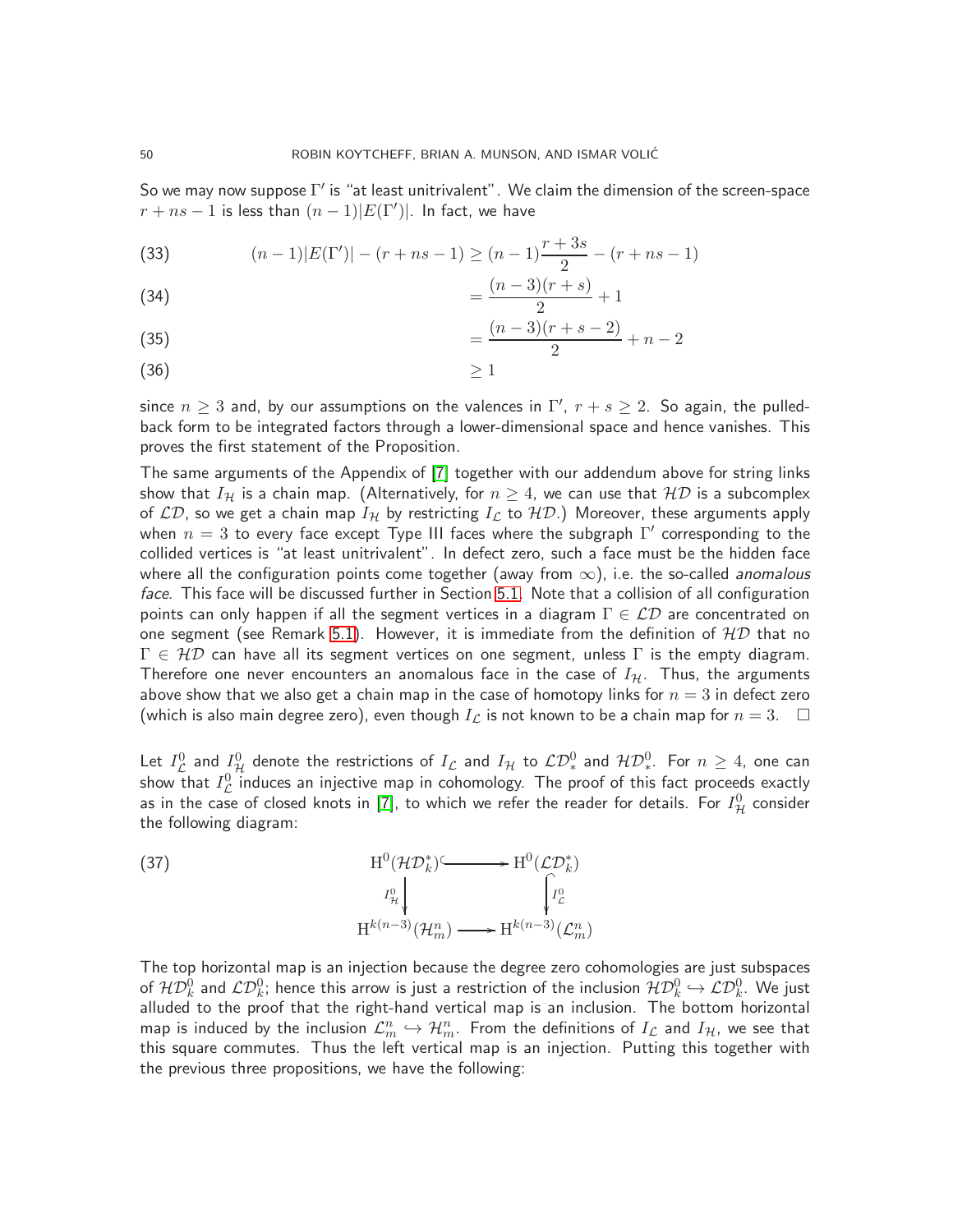<span id="page-50-0"></span>**Theorem 4.33.** For  $n \geq 4$  and  $m \geq 1$ , the integration map

(38) 
$$
I_{\mathcal{L}}: \mathcal{L}\mathcal{D}_{k}^{d} \longrightarrow \Omega^{k(n-3)+d}(\mathcal{L}_{m}^{n})
$$

$$
\Gamma \longmapsto \left( L \longmapsto (I_{\mathcal{L}})_{\Gamma}(L) = \int_{\pi_{\mathcal{L},\Gamma}^{-1}(L) = \bigoplus_{i} C[\vec{d}_{i} + s_{i}; L, c_{i}(\Gamma)]} \alpha_{\Gamma} \right)
$$

induces a morphism of differential graded algebras. We recall here that the grading  $|\Gamma|$  (=  $k(n-3) + d$ ) (together with the differential  $\delta$  and the shuffle product) makes the left-hand side a differential graded algebra, while the right-hand side is just the de Rham complex of  $\mathcal{L}_m^n$ .

For  $n \geq 3$  and  $m \geq 1$ , the same is true of the map

(39) 
$$
I_{\mathcal{H}}: \mathcal{HD}_k^d \longrightarrow \Omega^{k(n-3)+d}(\mathcal{H}_m^n)
$$

$$
\Gamma \longmapsto \left( H \longmapsto (I_{\mathcal{H}})_{\Gamma}(H) = \int_{\pi_{\mathcal{H},\Gamma}^{-1}(H) = \oplus_l C[\vec{d}_l + s_l; H, c_l(\Gamma)]} \alpha_{\Gamma}^{\mathcal{H}} \right).
$$

For  $n \geq 4$  and  $d = 0$ , the maps induced in cohomology by both of these maps are injective.

Remark 4.34. The results proven in the next section will imply that for  $n=3$ ,  $I_{\mathcal{H}}^{0}$  induces an injection in cohomology.

Remark 4.35. Conjecturally, the map  $I_{\mathcal{L}}$  is a quasi-isomorphism. This is likely since it is known that  $\mathcal{L}\mathcal{D}$  and  $\mathcal{L}^n_m$  have isomorphic cohomology.

**Theorem 4.36.** For  $n \geq 5$ , changing the form sym<sub>Sn−1</sub> to another (antipodally) symmetric volume form does not affect the map  $I_{\mathcal{L}}$  in cohomology. For  $n \geq 4$ , such a change of form does not affect the map  $I_H$  in cohomology..

Proof. The idea of the proof is the same as in [\[7,](#page-63-1) Proposition 4.5, Section A.4] (see also [\[29,](#page-64-0) Section 4.2]). If  $\alpha_1, \alpha_2$  are two forms on the same total space coming from two different volume forms, then their difference is an exact form  $d\beta$ . We want to show that the fiberwise integral of  $d\beta$  is exact. By equation [\(32\)](#page-47-2) (Stokes' Theorem), this integral is the difference of an exact form and the integral along the boundary of the fiber of  $\beta$ . Thus it suffices to show that this integral along the boundary vanishes. As before, we can do this either by involutions of boundary faces or by dimension-counting arguments. However, since  $\beta$  is a primitive for  $\alpha_1 - \alpha_2$ , our dimension-counting arguments must show that the image of a boundary face of the total space in the product of spheres has codimension at least two (rather than one).

The proof of [\[7,](#page-63-1) Proposition 4.5, Section A.4] for knots treats the case of Type I, II, and III faces for  $n \geq 5$ . So to prove the theorem statement for  $I_{\mathcal{L}}$  we just need to treat the Type IV faces. For the faces  $\mathfrak S$  where the corresponding subgraph  $\Gamma'$  is "less than unitrivalent", we saw that either the image of the face  $\mathfrak S$  in the product of spheres has codimension  $n-1$  $(\geq 2)$ , or G has an involution that guarantees the vanishing of the integral. For the case where  $\Gamma'$  is "at least unitrivalent", our calculation in [\(33\)](#page-49-0) shows that for  $n\geq 4$ , the quantity  $(n-1)|E(\Gamma')| - (r + ns - 1)$  is  $\geq 2$ , and hence that the codimension of the image of this Type IV face in the product of spheres is  $\geq 2$ . This proves the theorem for  $n \geq 5$ .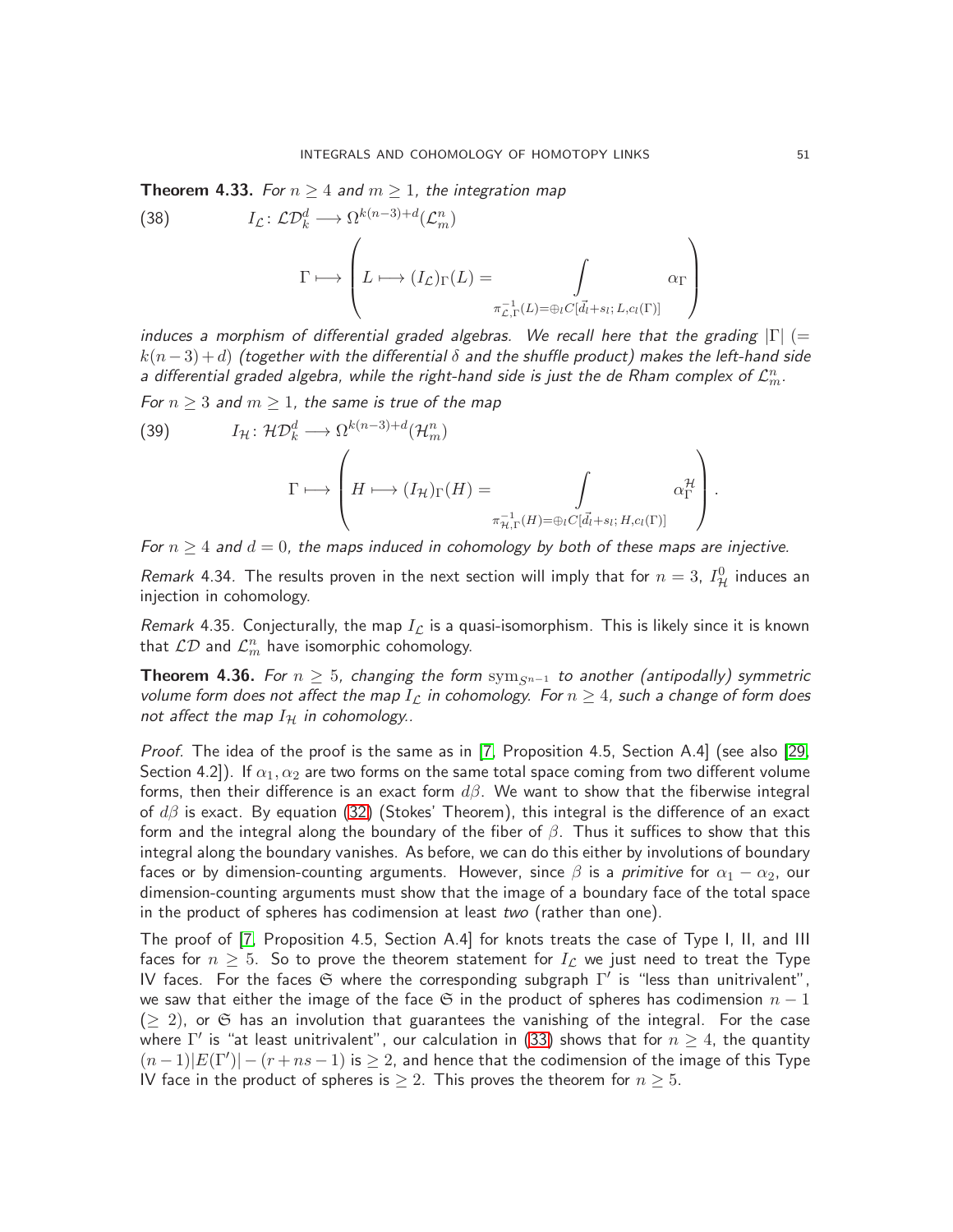For the statement regarding  $I_H$  when  $n = 4$ , we note that the argument fails for  $I_L$  and  $n = 4$ because of the Type III face. In the case of ordinary (long) knots/links, this face is the pullback via the unit derivative map of a bundle over  $S^{n-1}.$  However, for homotopy links, because of our grafts, such a codimension one face can involve only  $r = 1$  point on the link. In this case, the description of this face is the same as a Type I face (where only free points collide). A Type I face does not involve tangential data and can be dealt with by a dimension-counting argument. Thus we get the desired statement for  $I_H$  when  $n = 4$ . The reader may consult the Appendix of [\[7\]](#page-63-1) for further details.  $\square$ 

We cannot necessarily extend the result concering  $I_{\mathcal{H}}$  to  $n = 3$  because in that case the image of the Type IV face in the product of spheres may have codimension one.

## <span id="page-51-0"></span>5. Configuration space integrals and finite type invariants of homotopy string links

In this section, we focus on classical homotopy links, so  $n = 3$ , and we want to see what invariants, i.e. forms in degree zero, one obtains through our integration. It turns out that what appears are precisely *finite type invariants* of homotopy links, and that is the main result of this section. One way of saying this is that the vector space of weight systems  $\mathcal{HW}_k$  from Section [3.4](#page-17-0) corresponds precisely to  $\mathbb R$ -valued finite type k invariants of homotopy links via configuration space integrals. That the two are isomorphic is known [\[4\]](#page-63-4), but we exhibit this isomorphism explicitly using configuration space integrals. For links, this statement appeared in [\[31,](#page-64-1) Section 4] and is for convenience restated below as Theorem [5.6.](#page-56-1) The bulk of this section is devoted to proving the same statement for homotopy links (Theorem [5.8\)](#page-57-0). However, since the proofs are essentially identical for links and homotopy links, and since we supply most of the details here, this section can be thought of as also giving the proof of Theorem [5.6.](#page-56-1) See Remark [5.12](#page-61-0) for more details.

One important difference between links and homotopy links in this section is that one no longer has to worry about anomalous faces in the case of homotopy links (see Remark [5.1\)](#page-52-0). Looking at equation [\(29\)](#page-41-1), we see that it is precisely diagrams in defect zero that give degree zero forms, so this is why we considered them in Section [3.4;](#page-17-0) the reader may find it helpful to review that section before proceeding with this one. Since the rest of the paper only deals with  $n = 3$ , one may now safely confuse diagrams of defect zero with those of main degree zero, since the two coincide for  $n = 3$ .

<span id="page-51-1"></span>5.1. The anomalous correction. As mentioned in the proof of Proposition [4.31,](#page-47-0) the map  $I_{\mathcal{L}}$ is not a chain map for  $n = 3$ . Recall that, to prove that  $I_{\mathcal{L}}$  commutes with the differential, we have to check the vanishing of certain integrals along the hidden faces or faces at infinity of  $\oplus_lC[\vec{d_l}+s_l;\,\mathcal{L}_m^n,c_l(\Gamma)].$  That is, for  $\Gamma\in\mathcal{LD}_k^d.$  Stokes' Theorem implies that

$$
(d(I_{\mathcal{L}}(\Gamma)))(L) = \int_{\partial(\pi_{\mathcal{L},\Gamma}^{-1}(L))} \alpha_{\Gamma},
$$

and if  $\Gamma$  is a cocycle, we know that the principal face integrals contribute zero to the right-hand quantity. While the vanishing along hidden faces and faces at infinity indeed happens for  $n > 3$ , there is one type of face for which this fails in the case of defect zero and  $n = 3$ . This is known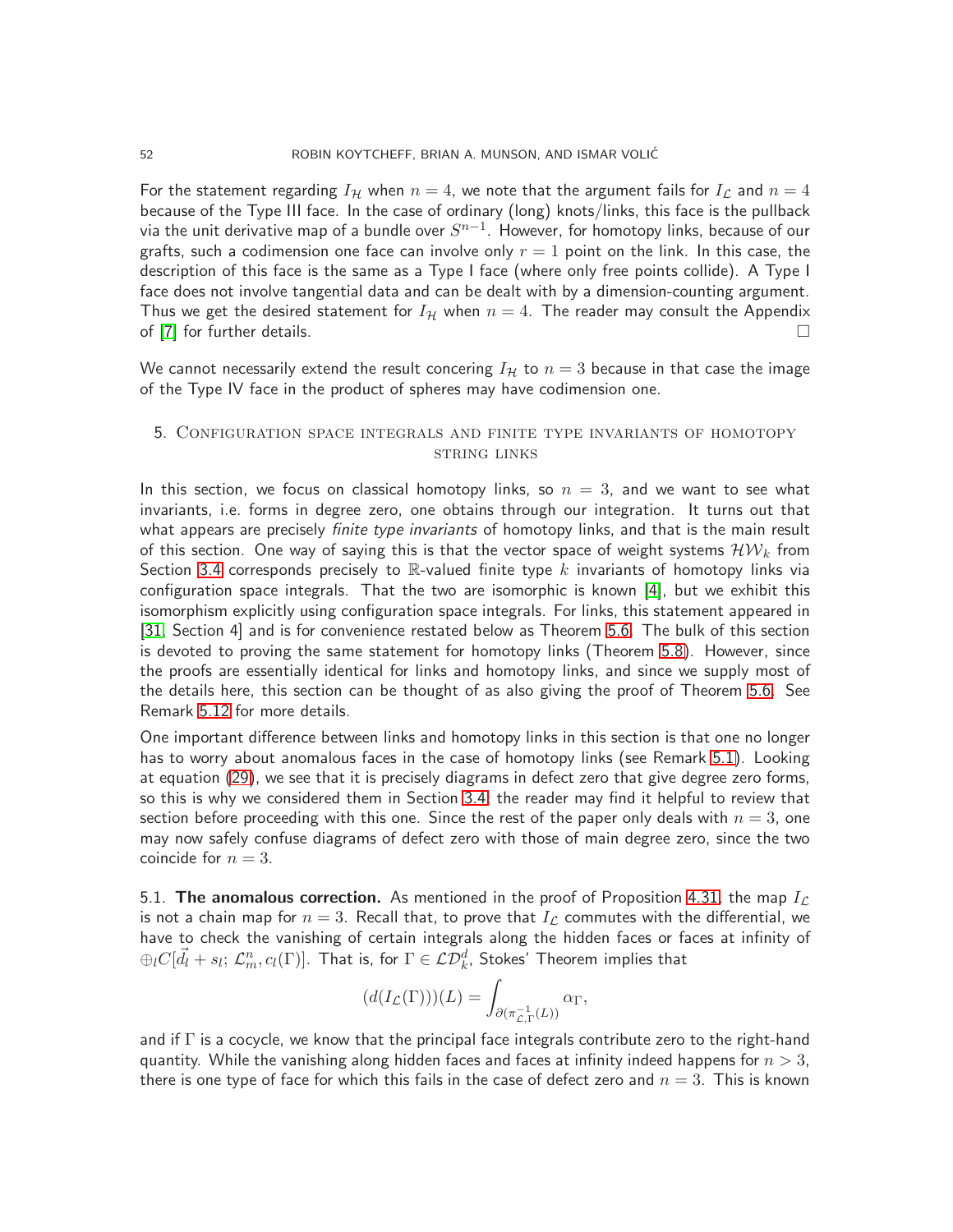as the *anomalous face* and is indexed by all vertices of a connected component of a diagram colliding at the same point in  $\mathbb{R}^n$ . To fix this, one introduces a correction term which we give for the convenience of the reader in equation [\(40\)](#page-52-1) below. This correction was first given by Bott and Taubes [\[5\]](#page-63-2) in the case of knots and was generalized to links in [\[31,](#page-64-1) Theorem 4.5].

<span id="page-52-0"></span>Remarks 5.1.

(1) The collision of all configuration points can only take place in the space

$$
C[0, ..., 0, k_j, 0, ..., 0; L, \Gamma], \quad 1 \le j \le m,
$$

because points on different strands of a link cannot come together. The diagram  $\Gamma$  which corresponds to this situation thus must have a connected component with all its segment vertices on a single segment (and does not contain chords – if it does, the integral along the anomalous face vanishes; see [\[31,](#page-64-1) Proposition 4.3]). Since the integral associated to such a  $\Gamma$ computes a form on the space of knots (i.e. only on the  $j^{\rm th}$  strand of the link), the issue with anomalous faces is thus purely a knotting phenomenon, rather than a linking one.

(2) As a consequence of the previous remark, and as was mentioned in the proof of Proposition [4.31,](#page-47-0) anomalous faces are thus not an issue for homotopy links. Because of how the complex  $HD$  is defined, a homotopy link diagram concentrated on one segment must be the empty diagram. The pushforward  $\pi_{\mathcal{H},\Gamma}$  along the anomalous face thus vanishes and this is why  $I_H$  does not require a correction factor in Theorem [5.8](#page-57-0) below.

To give the complete picture, we remind the reader of what the correction for the case of links is: Let  $\text{sym}_{S^2}$  now be a *rotation-invariant* smooth unit volume form on  $S^2$ . Also recall the definition of a connected component of a diagram (Definition [3.4\)](#page-8-1), and let  $\mathcal{LD}_{\mathrm{conn}}^0$  be the subcomplex of  $\mathcal{LD}$  consisting of connected diagrams of defect zero (or degree zero, since  $n = 3$ ). Consider the map

$$
\tilde{I}_{\mathcal{L}} \colon \mathcal{L}\mathcal{D}^0_{\text{conn}} \longrightarrow \Omega^0(\mathcal{L}^3_m)
$$

defined as follows:

- If Γ
	- has segment vertices on only one segment, or;
	- has segment vertices on more than one segment but also contains a chord, then  $(\tilde{I}_{\mathcal{L}})_{\Gamma}(L) = (I_{\mathcal{L}})_{\Gamma}(L);$
- <span id="page-52-1"></span>• If  $\Gamma$  has segment vertices on only one segment, labeled s, and contains no chords, then

(40) 
$$
(\tilde{I}_{\mathcal{L}})_{\Gamma}(L) = (I_{\mathcal{L}})_{\Gamma}(L) - \mu_{\Gamma} \int_{C[2,L_s]} \left( \frac{x_1 - x_2}{|x_1 - x_2|} \right)^* \text{sym}_{S^2}
$$

Here  $L_s$  is the sth strand of the link L and  $\mu_{\Gamma}$  is a real number which depends only on  $\Gamma$  and not on the link (this number is usually difficult to determine).

To extend  $I_{\mathcal{L}}$  to a map

(41) 
$$
\tilde{I}_{\mathcal{L}} : \mathcal{L} \mathcal{D}^0 \longrightarrow \Omega^0(\mathcal{L}^3_m)
$$

simply requires a little combinatorial organization. The reason is that if Γ has, say, two connected components  $\Gamma_1$  and  $\Gamma_2$ , and configuration points corresponding to  $\Gamma_1$  come together, the integral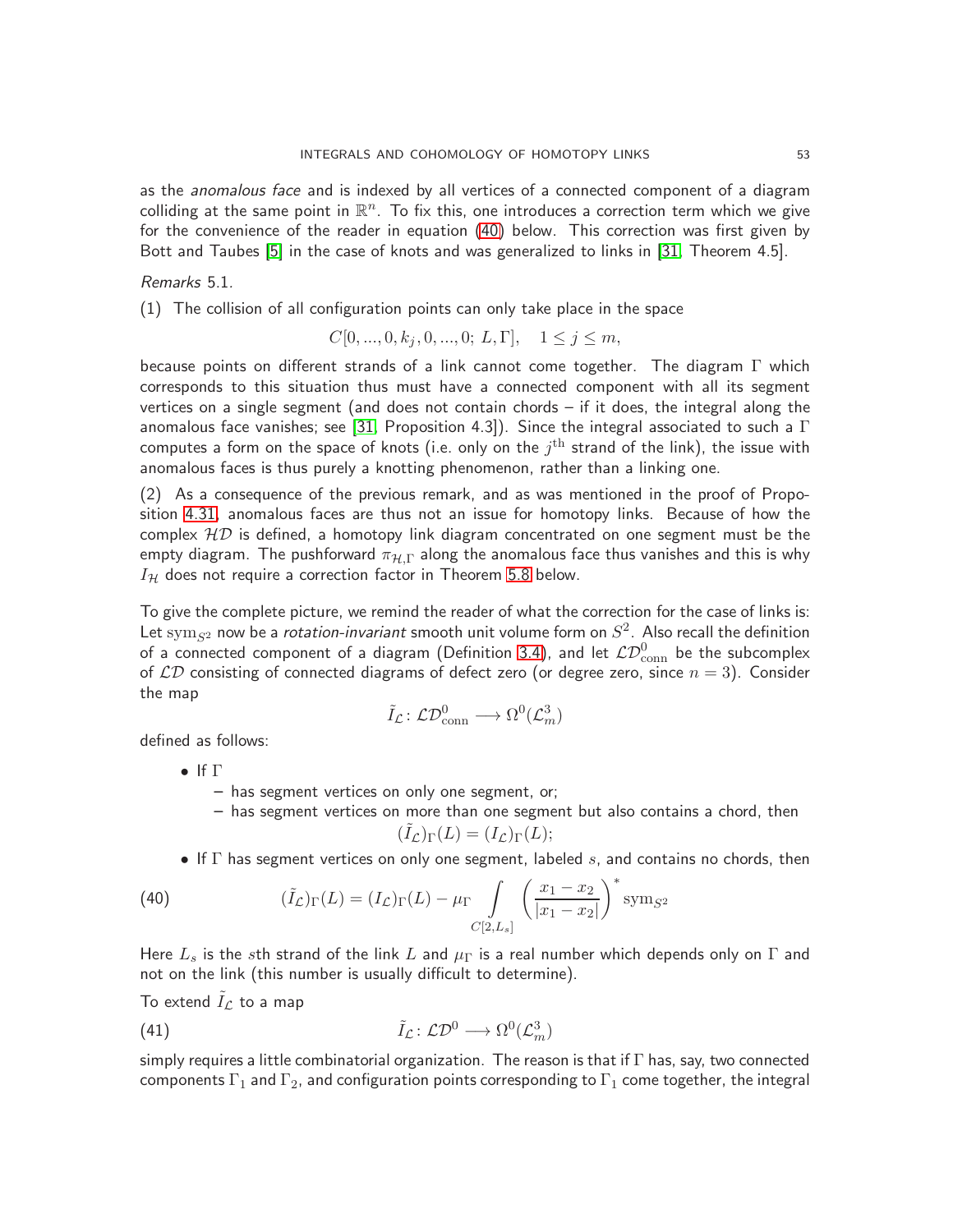for this face is a product of two integrals,

$$
(I_{\mathcal{L}})_{\Gamma_2} \cdot \partial_{\text{anom}} (I_{\mathcal{L}})_{\Gamma_1}
$$

where the second factor is the restriction of  $(I_{\mathcal{L}})_{\Gamma_1}$  to the anomalous face. The correction for this term is thus

$$
(I_{\mathcal{L}})_{\Gamma_2} \cdot \mu_{\Gamma_1} \int_{C[2,L_s]} \left( \frac{x_1 - x_2}{|x_1 - x_2|} \right)^* \text{sym}_{S^2}.
$$

However, one also has a situation when the roles of  $\Gamma_1$  and  $\Gamma_2$  are reversed, and further, each correction has its own anomalous face because of the first integral in the product. Thus one has to account for correction terms of correction terms.

The pattern is clear if  $\Gamma$  has more than two connected components. Rather than writing this out, we refer the reader to the succinct formula for this iterated correction [\[26,](#page-64-10) Proposition 1.2] (this also appears in [\[1\]](#page-63-16), but for framed knots). Even though this is a formula for knots and not links, understanding it for knots is sufficient by part (1) of Remark [5.1.](#page-52-0)

Again, by Stokes' Theorem, for any  $\Gamma\in\mathcal{LD}_k^d$ ,  $d(\tilde{I}_\mathcal{L}(\Gamma))$  can be written as an integral along the boundary of the fiber of  $\oplus_lC[\vec{d_l}+s_l;\, \mathcal{L}_m^n,c_l(\Gamma)].$  This integral along the boundary can be broken up into contributions from principal faces, hidden faces, and faces at infinity. Using the proof of Proposition [4.31,](#page-47-0) which provides the erratum to [\[31\]](#page-64-1) regarding faces at infinity, we have the following:

**Theorem 5.2.** [\[31,](#page-64-1) Theorem 4.5] The contribution to  $d(\tilde{I}_\mathcal{L}(\Gamma))$  from any hidden face (including any anomalous face) or any face at infinity is zero.

Remark 5.3. We again wish to emphasize that, for this theorem to be true, it is important that we start with a rotation-invariant form  $\mathrm{sym}_{S^2}$  on  $S^2.$  For details on why this is necessary, see Lemma 5.7 in [\[5\]](#page-63-2) (which uses Lemma 5.3, which in turn uses rotation invariance).

<span id="page-53-0"></span>5.2. Finite type invariants and chord diagrams. We now briefly review the theory of finite type link invariants and recall how it is connected to the combinatorics of chord diagrams. Literature on this subject is abundant, but a good start for the case of knots is [\[3\]](#page-63-12). For a slightly more detailed overview than we give here for the case of links, see [\[31,](#page-64-1) Section 4.3].

Suppose we are given a link or a homotopy link invariant  $V$ , so that  $V$  is an element of  $\mathrm{H}^{0}(\mathcal{L}^{3}_{m})$ or  $\mathrm{H}^0(\mathcal{H}_m^3)$ . This invariant can be extended to *singular* links, by which we mean links with finitely many double-point self intersections where the two derivatives are independent. The singularities for ordinary links can come from a single strand crossing itself or two different strands intersecting. For homotopy links, we only consider those singularities arising from two different strands (if there is a singularity on a single strand, we ignore it). The extension of  $V$ is defined via the skein relation given in Figure [22.](#page-54-0) The orientation on the link, which for us is given by the natural orientation of each of the  $m$  copies of  $\mathbb R$ , needs to be emphasized so that the two resolutions can be distinguished from each other (otherwise the two pictures on the right side of the equation in Figure [22](#page-54-0) can be rotated into one another).

A  $k$ -singular link (a link with  $k$  singularities) thus produces  $2^k$  links on which  $V$  can be evaluated. We will call these the *resolutions* of a singular link. Because of the signs, the order in which singularities are resolved does not matter.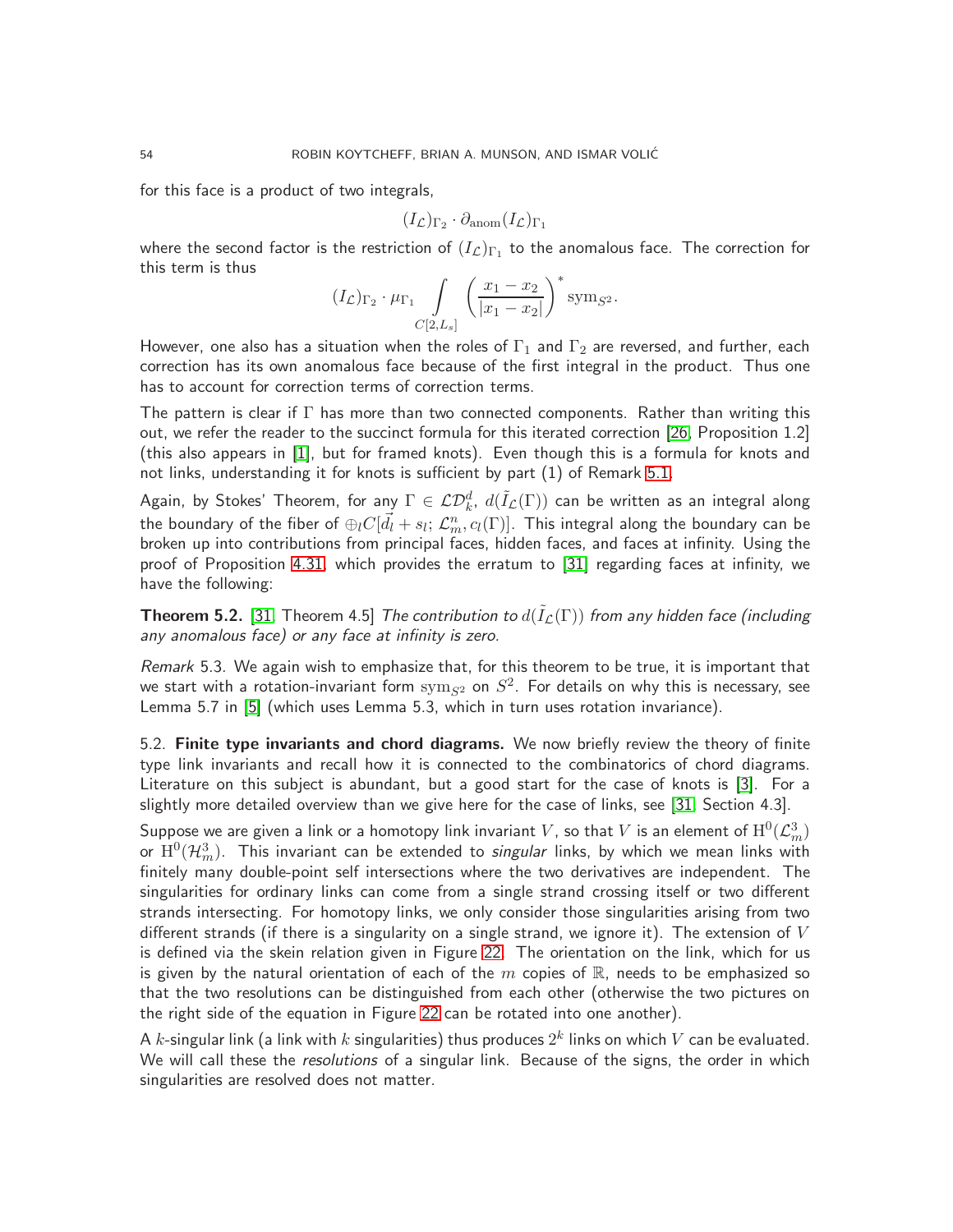INTEGRALS AND COHOMOLOGY OF HOMOTOPY LINKS 55



<span id="page-54-0"></span>Figure 22. Skein relation.

**Definition 5.4.** The invariant V is finite type k (or Vassiliev of type k) if it vanishes on links with  $k + 1$  singularities.

Let

 $\mathcal{LV}_k =$  real vector space generated by finite type k link invariants;

 $\mathcal{HV}_k$  = real vector space generated by finite type k homotopy link invariants.

Note that  $\mathcal{LV}_{k-1} \subset \mathcal{LV}_k$  and  $\mathcal{HV}_{k-1} \subset \mathcal{HV}_k$  so that it makes sense to form quotients  $\mathcal{LV}_k/\mathcal{LV}_{k-1}$  and  $\mathcal{HV}_k/\mathcal{HV}_{k-1}$ .

Next we want to describe a map  $f$  which to a finite type invariant associates a weight system (see Definition [3.35\)](#page-24-3). Recall that we think of a weight system (as is usual) as a functional on diagrams satisfying the usual STU, IHX, and 1T relations. The construction is standard in finite type knot theory and this map is in fact the first connection between finite type invariants and the combinatorics of chord diagrams described in Section [3.4](#page-17-0) (a detailed account of this in the case of knots is given in [\[3\]](#page-63-12)). Here we recall and adapt it to the setting of homotopy links. The inverse of f is given precisely by configuration space integrals and this is how one obtains isomorphisms in Theorems [5.6](#page-56-1) and [5.8](#page-57-0) below. The former was already proven in [\[31\]](#page-64-1) so we will only provide a proof for the latter here.

Remark 5.5. Another way to construct an inverse to f is the famous Kontsevich Integral [\[14\]](#page-63-17). In fact, this integral provided the first proof of the isomorphism from Theorem [5.6](#page-56-1) in the case of knots, i.e. when  $m = 1$ . This is known as the Fundamental Theorem of Finite Type Invariants.

To define  $f$ , first recall Theorem [3.38](#page-25-0) and the terminology introduced after its statement. Let  $\Gamma$  be a chord diagram in  $({\cal HC}^0_k)^*$  and let  $H_\Gamma$  be any singular homotopy link with singularities as prescribed by  $\Gamma$ . By this we mean that  $H_{\Gamma}$  is any smooth map of  $m$  copies of  $\mathbb R$  in  $\mathbb R^3$ with, as usual, disjoint images and which is fixed outside a compact set, but which also has  $k$ "nice" self-intersections (locally embedded, derivatives independent at intersection point) given by  $H_\Gamma(x_i)\,=\,H_\Gamma(y_j),\; \dot{x_i},y_j\,\in\,{\mathbb R},$  if there is a chord between vertices  $x_i$  and  $y_j$  in  $\Gamma.$  The points  $H_{\Gamma}(x_i)$  and  $H_{\Gamma}(y_i)$  are required to be on the strands corresponding to the segments that vertices  $x_i$  and  $y_j$  are on, and if  $x_i$   $(y_j)$  comes before some other segment vertex  $x_{i'}$   $\left(y_{j'}\right)$ in the ordering of the vertices of  $\Gamma$  (we picture  $x_i$  as lying to the left of  $x_{i'}$  in this case), then  $x_i\,<\,x_{i'}$   $\,(y_j\,<\,y_{j'})$  as points in  $\mathbb R$  (by abuse of notation, we label the segment vertices the same way as coordinates in  $\mathbb{R}$ ). An example is given in Figure [23.](#page-55-0)

Now consider the value of a type k invariant  $V \in \mathcal{HV}_k$  on (the sum of the resolutions of)  $H_{\Gamma}$ . This value remains unchanged if a crossing between two strands of  $H_{\Gamma}$  is switched because, by the skein relation,

 $V(H_{\Gamma}) - V(H_{\Gamma})$  with a crossing changed) =  $V(\text{some } (k+1)$ -singular link) = 0.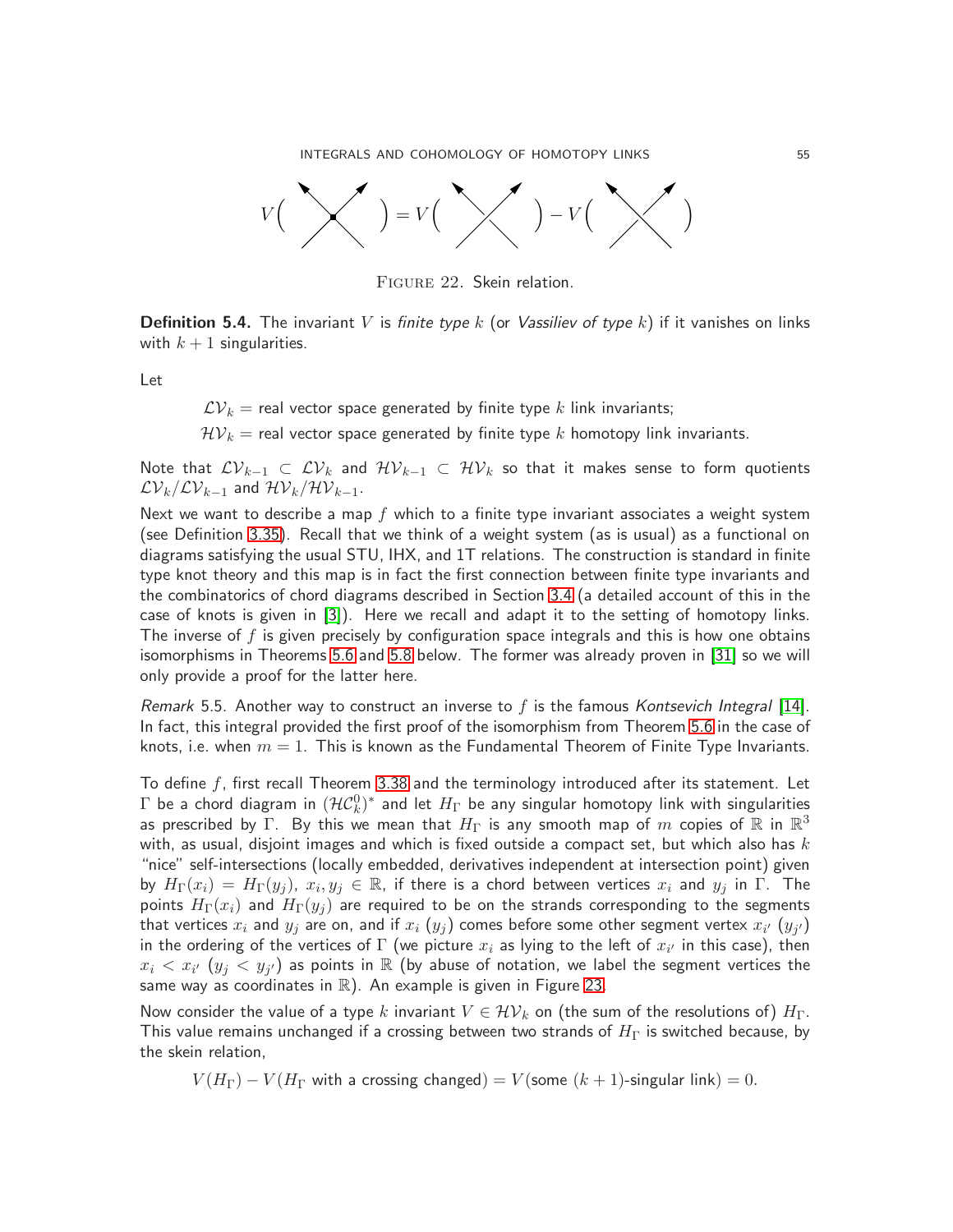

<span id="page-55-0"></span>FIGURE 23. An example of a homotopy link  $H_{\Gamma}$  associated to a chord diagram  $\Gamma \in (\mathcal{HC}_3^0)^*$ . The only requirement is that the relative positions of the singularities respect the relative positions of the chords. Note that strand 2 intersects itself but we ignore such singularities.

This means that  $V$  does not depend on a particular link but only on the placement of singularities. It thus makes sense to define a map

$$
f: \mathcal{HV}_k \longrightarrow \mathcal{HV}_k
$$
  

$$
V \longmapsto \left( \begin{array}{ccc} W: (\mathcal{HC}_k^0)^*/(4T, 1T) & \longrightarrow \mathbb{R} \\ & \Gamma & \longmapsto V(H_{\Gamma}) \end{array} \right)
$$

It follows immediately from the definitions that the kernel of f consists precisely of type  $k - 1$ invariants, so that  $f$  becomes an injection

(42) 
$$
f: \mathcal{HV}_k/\mathcal{HV}_{k-1} \hookrightarrow \mathcal{HCW}_k.
$$

We can then use the isomorphism

$$
\mathcal{HW}_k \cong \mathcal{HCW}_k
$$

from  $(17)$  to extend f to a functional on trivalent diagrams which satisfies the usual STU, IHX, and 1T relations. (Recall that this isomorphism is induced by sending a chord diagram to itself and trivalent diagram to a sum of chord diagrams obtained from it by resolving all the free vertices via the STU relation.) We obtain then an extension of  $f$  to an injection

<span id="page-55-1"></span>
$$
^{(43)}
$$

$$
f: \mathcal{HV}_k/\mathcal{HV}_{k-1} \hookrightarrow \mathcal{HW}_k
$$
\n
$$
V \longmapsto \begin{pmatrix} W: \mathcal{HD}_k^0/(\text{STU}, \text{IHX}, 1\text{T}) & \longrightarrow \mathbb{R} \\ & \Gamma & \longmapsto \begin{cases} V(H_{\Gamma}), & \Gamma \text{ chord diagram;} \\ \sum_i V(H_{\Gamma_i}), & \Gamma \text{ trivalent diagram} \end{cases}
$$

where the  $\Gamma_i$  are the chord diagram resolutions of a trivalent diagram  $\Gamma$ .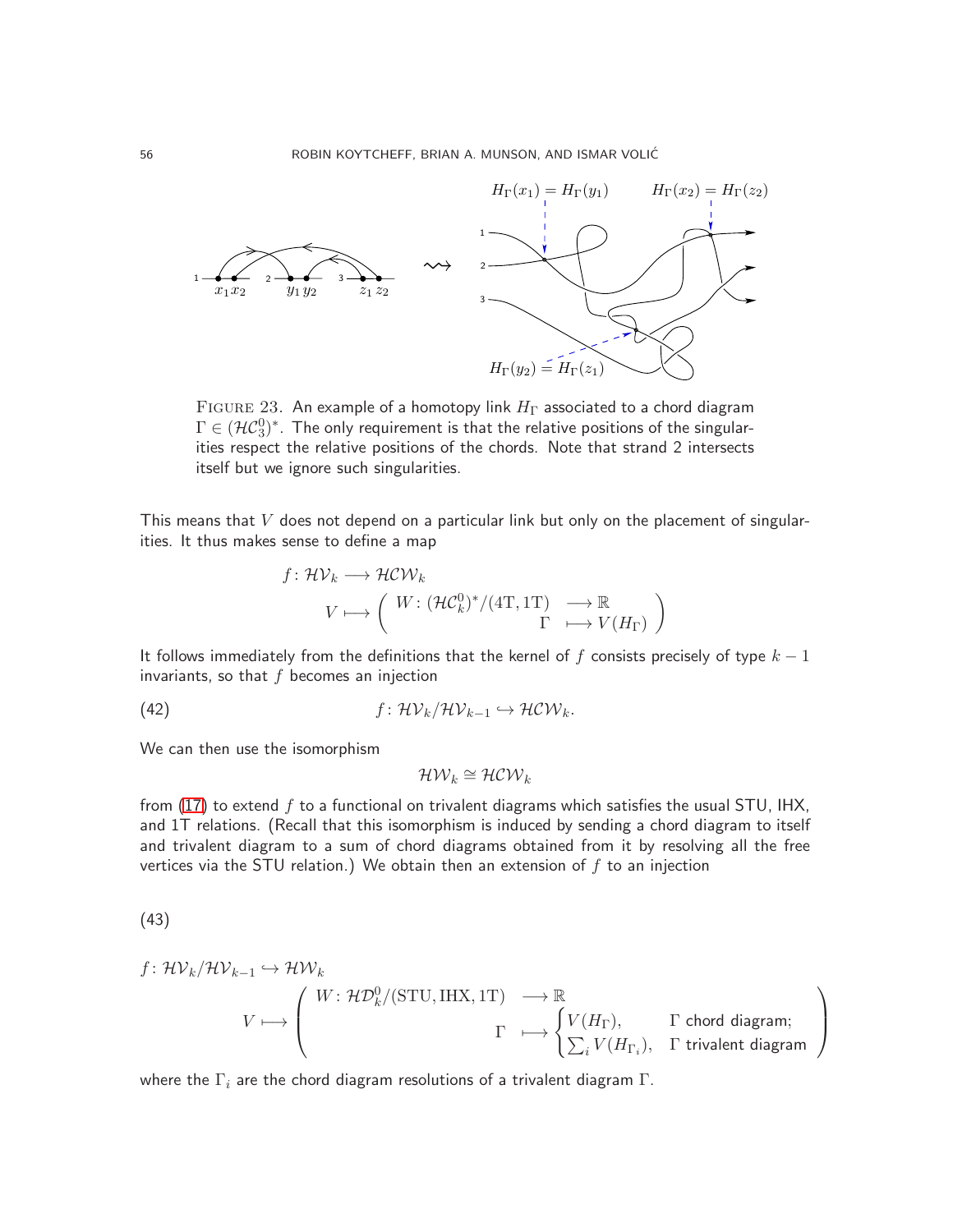<span id="page-56-0"></span>5.3. Integrals and finite type invariants of homotopy string links. We are now almost ready to state and prove the main result of this section, Theorem [5.8.](#page-57-0) This theorem states that configuration space integrals give an isomorphism between weight systems and finite type invariants of homotopy links. We will show this by exhibiting the map  $f$  above as the inverse to integration. The integration of weight systems is essentially the same as the integration map  $I_H$  from the graph complex. Before stating the theorem, we explain how this works.

We can consider  ${\cal HW}_k \cong (({\cal HD}^0_k)^*/(STU,IHX,H1T))^*$  as a space of functionals on  $({\cal LD}^0_k)^*$ satisfying certain relations (since  $({\cal HD}^0_k)^*/(STU,IHX,H1T)$  is a quotient of  $({\cal LD}^0_k)^*$ ). Choose a basis  $\mathcal{B}_k$  of diagrams for  $(\mathcal{L}\mathcal{D}_k^0)^*$ . Certanly  $\mathcal{B}_k$  is finite (and it is canonical up to signs of the elements). Since  $\mathcal{LW}_k\cong \mathrm{H}^0(\mathcal{L}\mathcal{D}_k^*)$  canonically, a weight system  $W$  corresponds canonically to some linear combination of diagrams  $\sum_{\Gamma \in \mathcal{B}_k} a_{\Gamma} \Gamma.$ 

Thus we have a composition

$$
\mathcal{L}\mathcal{W}_k \xleftarrow{\simeq} \mathrm{H}^0(\mathcal{L}\mathcal{D}_k^*) \xrightarrow{I^0_{\mathcal{L}}} \Omega^0(\mathcal{L}_m^3)
$$

given by

<span id="page-56-2"></span>
$$
W \longleftrightarrow \sum_{\Gamma \in \mathcal{B}_k} a_{\Gamma} \Gamma \longmapsto \sum_{\Gamma \in \mathcal{B}_k} a_{\Gamma} (I_{\mathcal{L}})_{\Gamma}.
$$

Since for all  $\Gamma \in \mathcal{B}_k$ ,  $W(\Gamma) = \langle a_\Gamma \Gamma, \Gamma \rangle = a_\Gamma |\operatorname{Aut}(\Gamma)|$ , we have  $a_\Gamma = W(\Gamma)/|\operatorname{Aut}(\Gamma)|$ . So we can rewrite this composition as

(44) 
$$
W \longmapsto \sum_{\Gamma \in \mathcal{B}_k} \frac{W(\Gamma)}{|\operatorname{Aut}(\Gamma)|} (I_{\mathcal{L}})_{\Gamma}.
$$

The latter expression is similar to one of the two formulae for producing a knot invariant from a weight system via configuration space integrals originally written down in [\[29\]](#page-64-0). The only difference is that our formula above contains no anomaly term because  $W$  is an element of  $\mathcal{HW}_k$ , rather than an arbitrary element of  $\mathcal{LW}_k$ . For ordinary link invariants (including knot invariants), all of the above paragraph applies, except that we would have to use the correction for the anomaly term  $\widetilde{I}_{\mathcal{L}}$  instead of the map  $I_{\mathcal{L}}$ . This is what we do in the statement of Theorem [5.6](#page-56-1) below.

The second formula in [\[29\]](#page-64-0) equivalent to [\(44\)](#page-56-2) is a sum over *labeled* diagrams in which the  $|\text{Aut}(\Gamma)|$  factors do not appear. This latter formula (which also appears in [\[30\]](#page-64-2)) is not immediately compatible with integration from the graph complex because in the graph complex, diagrams with different labels are equal up to sign. Nonetheless, the above description as a sum over unlabeled diagrams should clarify the relationship between integration of weight systems (i.e., functionals) for finite type invariants (as in [\[29,](#page-64-0) [30\]](#page-64-2)) and integration from the graph complex of diagrams (as in [\[7\]](#page-63-1)).

The following statement for links already appeared as Theorems 4.7 and 4.11 in [\[31\]](#page-64-1), though the correct proof of those theorems requires the erratum we provided in proving Proposition [4.31.](#page-47-0)

<span id="page-56-1"></span>**Theorem 5.6.** For  $k \geq 0$  and  $m \geq 1$ , the map

 $I_{\mathcal{L}}^{0} \colon \mathcal{L} \mathcal{W}_{k} \longrightarrow \mathcal{L} \mathcal{V}_{k}$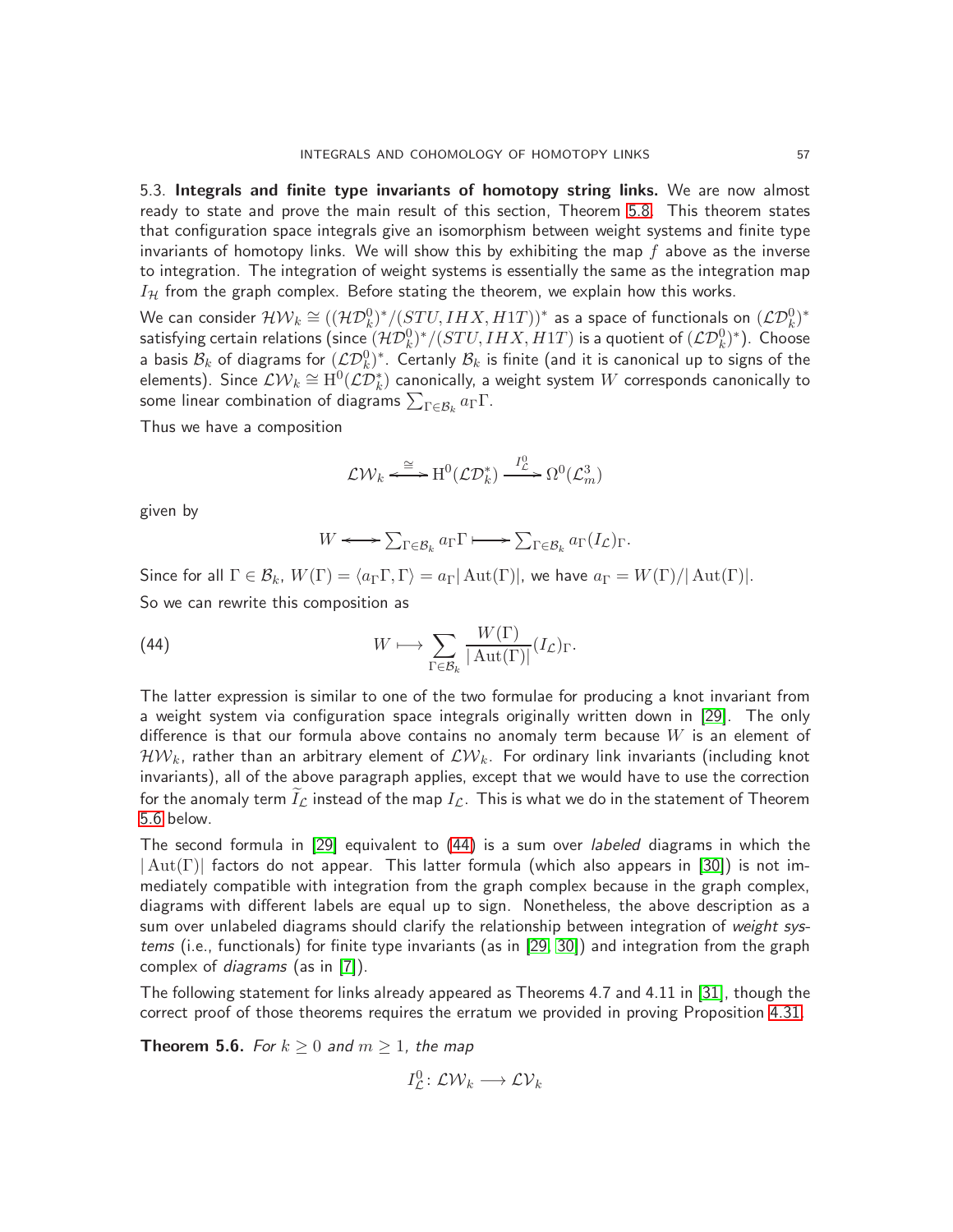given by

$$
W\longmapsto \left(L\longmapsto \sum_{\Gamma\in \mathcal{B}_k}\frac{W(\Gamma)}{|\operatorname{Aut}(\Gamma)|}(\widetilde{I}_{\mathcal{L}})_{\Gamma}(L)\right)
$$

gives a section to the natural projection  $\mathcal{LV}_k \to \mathcal{LV}_k/\mathcal{LV}_{k-1} \cong \mathcal{LW}_k$  .

*Remark* 5.7. Note that the map  $I_{\mathcal{L}}^0$  exists even for  $n > 3$ . However, one then obtains cohomology classes of  $\mathcal{L}_m^n$  in degree  $(n-3)k$  rather than in degree 0. The same is true for the map  $I_{\mathcal{H}}^0$  in Theorem [5.8](#page-57-0) below.

We now prove the same statement for homotopy links.

<span id="page-57-0"></span>**Theorem 5.8.** For  $k \geq 0$  and  $m \geq 1$ , the map

$$
I^0_{\mathcal{H}}\colon \mathcal{HW}_k\longrightarrow \mathcal{HV}_k
$$

given by

$$
W\longmapsto \left(H\longmapsto \sum_{\Gamma\in \mathcal{B}_k}\frac{W(\Gamma)}{|\operatorname{Aut}(\Gamma)|}(I_{\mathcal{H}})_{\Gamma}(H)\right)
$$

gives a section to the natural projection  $\mathcal{HV}_k \rightarrow \mathcal{HV}_k/\mathcal{HV}_{k-1} \cong \mathcal{HW}_k.$ 

*Remark* 5.9. The sums in the two theorems above are both taken over the basis  $\mathcal{B}_k$  for  $(\mathcal{LD}_k^0)^*$ , though equivalently, one could remove from  $B_k$  all the  $\Gamma$  such that the 1T relation (or its homotopy link analogue) forces  $W(\Gamma)=0$ ; this subset of  $\mathcal{B}_k$  will be smaller for  $\mathcal{HW}$  than for LW.

We first prove part of this theorem in the following:

<span id="page-57-1"></span>**Proposition 5.10.** The image of  $I_{\mathcal{H}}^{0}$  is a subset of  $\mathcal{HV}_{k}$ .

*Proof.* We have a commutative diagram as below. The inclusion  $\mathcal{HW}_k \longrightarrow \mathcal{L}W_k$  just comes from the fact that an element satisfying the relations defining  $\mathcal{HW}_k$  must satisfy the weaker relations defining  $\mathcal{L}W_k$ . The rest of the diagram is the square [\(37\)](#page-49-1), where we use Theorem [5.6](#page-56-1) to deduce that the middle map in the bottom row is injective.

(45) 
$$
\mathcal{HW}_k \xrightarrow{\cong} \mathrm{H}^0(\mathcal{HD}_k^*) \xrightarrow{I_H^0} \mathrm{H}^0(\mathcal{H}_m^3)
$$

$$
\downarrow \qquad \qquad \downarrow \qquad \qquad \downarrow
$$

$$
\mathcal{L}W_k \xleftarrow{\cong} \mathrm{H}^0(\mathcal{LD}_k^*) \xleftarrow{I_L^0} \mathcal{LV}_k \xrightarrow{H^0(\mathcal{L}_m^3)}
$$

As shown in the diagram, we already know that elements in the image of  $I_{\mathcal{H}}^{0}$  are invariants of homotopy links, since  $I^0_{\cal H}$  is a chain map. Furthermore, invariants in the image of  $I^0_{\cal H}$  are finite type since their image under the rightmost vertical map is in  $\mathcal{LV}_k$ . This proves the desired statement.  $\Box$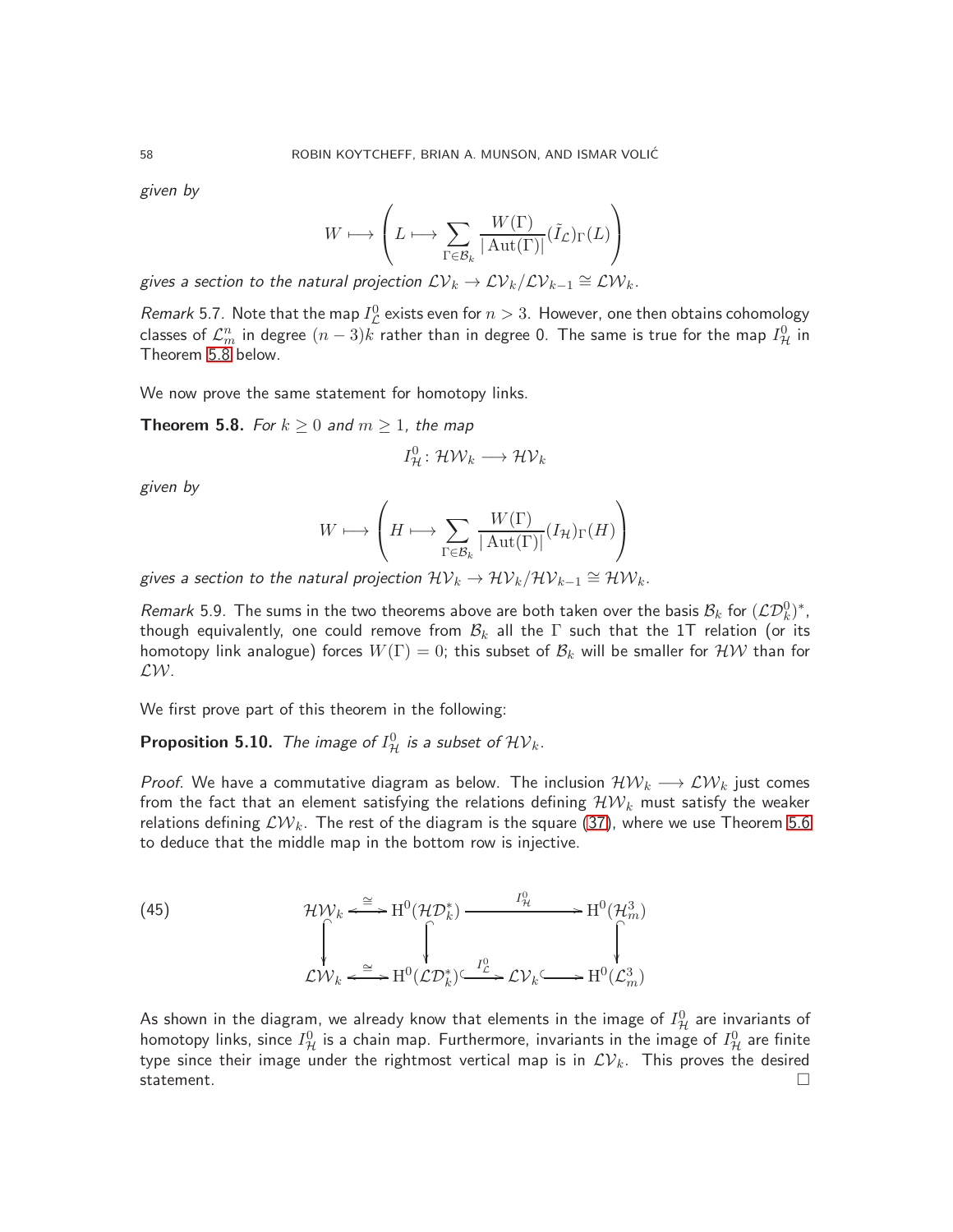Remark 5.11 (Explicit proof of link-homotopy invariance). From Theorem [4.33,](#page-50-0) we already knew that the link invariants in the image of  $I^0_{\cal H}$  are invariant under link homotopy. We now present a hands-on, concrete proof of this fact; since this is an argument reminiscent of the original proofs that Bott-Taubes integrals produce finite type invariants, we think this might be beneficial for the reader.

By the discussion at the end of Section [2,](#page-5-0) it suffices to show that this integral takes the same value on a link before and after a crossing change. Thus it suffices to show that given a diagram  $\Gamma\in{\cal HD}_k$  and links  $H^+$ ,  $H^-$  which differ only inside a ball  $B_\delta$  or radius  $\delta$  as pictured in Figure [24,](#page-58-0) we have

$$
(I_{\mathcal{H}})_{\Gamma}(H^{+}) = (I_{\mathcal{H}})_{\Gamma}(H^{-}).
$$

In other words,

(46)  
\n
$$
\int_{\bigoplus_{l} C[\vec{d}_l + s_l; H^+, c_l(\Gamma)]} \prod_{\text{edges } (a, b) \text{ of } \Gamma} \left( \frac{x_a - x_b}{|x_a - x_b|} \right)^* \text{sym}_{S^2} -
$$
\n
$$
\int_{\bigoplus_{l} C[\vec{d}_l + s_l; H^-, c_l(\Gamma)]} \prod_{\text{edges } (a, b) \text{ of } \Gamma} \left( \frac{x_a - x_b}{|x_a - x_b|} \right)^* \text{sym}_{S^2} = 0
$$

As usual, the configuration points  $x_a$  and  $x_b$  here correspond to diagram vertices  $a$  and  $b$ .



<span id="page-58-0"></span>FIGURE 24. Homotopy links  $H^+$  and  $H^-$  are the same outside the ball  $B_\delta$ where they differ as pictured. The two arcs in  $B_{\delta}$  come from the same strand.

The domain of integration over which the two integrals differ has measure a constant times  $\delta$ , and the integrals over these regions are bounded since  $|x_a - x_b| > \epsilon > 0$  for some  $\epsilon$  independent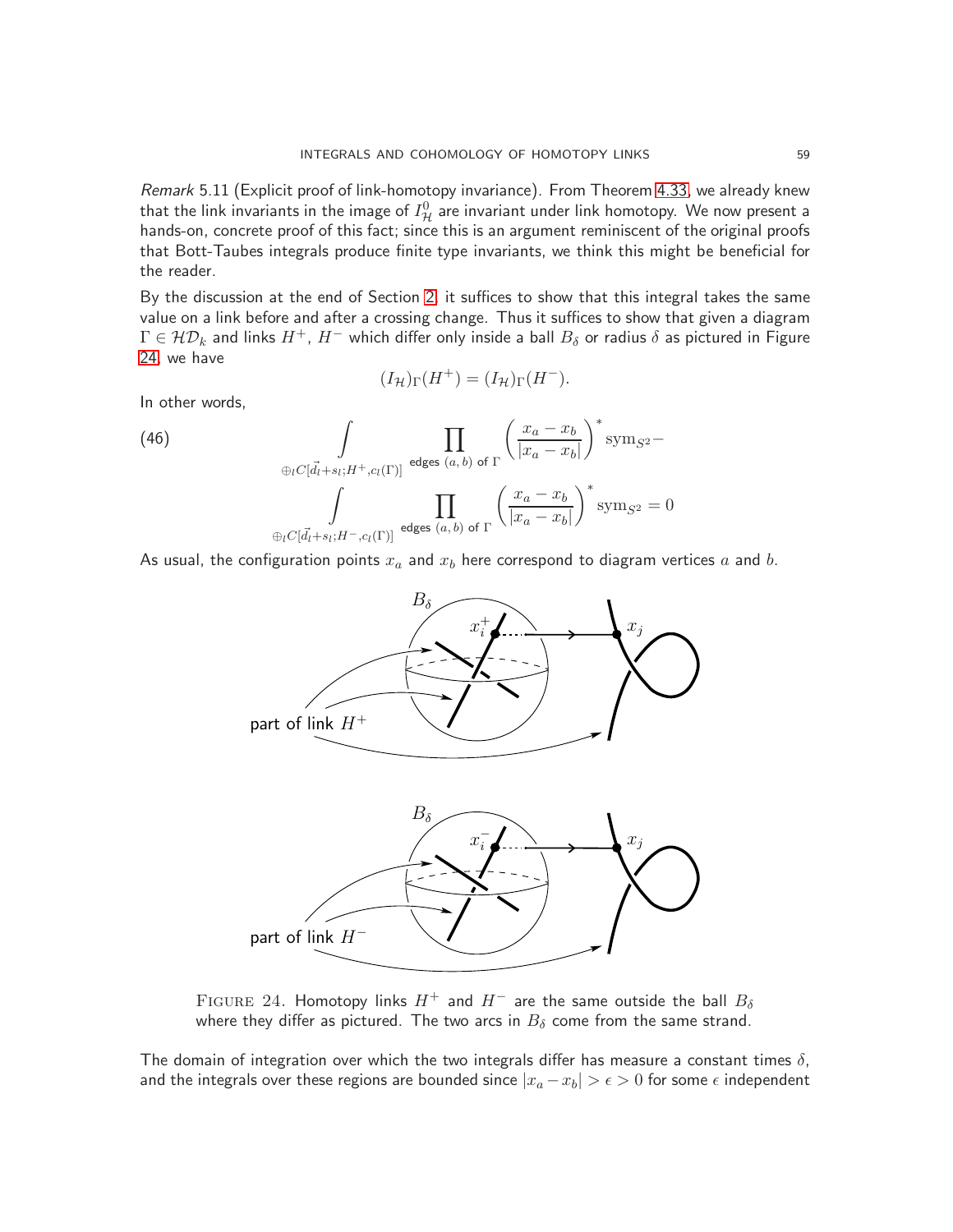of  $\delta$  for all  $a$  and  $b$  because such  $x_a$  and  $x_b$  will never lie on the same strand. It follows that the difference of the integrals can be made arbitrarily small.  $\Box$ 

*Proof of Theorem [5.8.](#page-57-0)* To show that  $I_{\mathcal{H}}^{0}$  is an isomorphism, we argue that its inverse is the map

<span id="page-59-1"></span>
$$
f\colon \mathcal{HV}_k/\mathcal{HV}_{k-1}\hookrightarrow \mathcal{HW}_k
$$

from [\(43\)](#page-55-1). We claim it suffices to prove that the composition

(47) 
$$
\mathcal{HW}_k \xrightarrow{I_H^0} \mathcal{HV}_k / \mathcal{HV}_{k-1} \xrightarrow{f} \mathcal{HW}_k
$$

is the identity. In fact,  $f\circ I_\mathcal{H}^0=id$  will imply  $f\circ(I_\mathcal{H}^0\circ f)=f$ , and since  $f$  is injective, it will follow that  $I_{\mathcal{H}}^0 \circ f=id$ . Furthermore, by the isomorphism  $\mathcal{HCW}_k \cong \mathcal{HW}_k$  we may think of the composition above as

(48) 
$$
\mathcal{H}\mathcal{C}\mathcal{W}_k \xrightarrow{I_H^0} \mathcal{H}\mathcal{V}_k/\mathcal{H}\mathcal{V}_{k-1} \xrightarrow{f} \mathcal{H}\mathcal{C}\mathcal{W}_k.
$$

To describe this composition, we choose a singular (homotopy) link  $H_{\Gamma}$  for each chord diagram Γ with k chords. The (labeled) singularities in  $H<sub>Γ</sub>$  will be prescribed by Γ, much like in the discussion preceding Figure [23.](#page-55-0) In this setting of invariants of link homotopy, we can actually construct the  $H_{\Gamma}$ 's quite explicitly.

We start the construction with a trivial string link with its segments all horizontal, numbered in decreasing order of y-coordinate.<sup>[3](#page-59-0)</sup> More precisely, we start with m disjoint copies of R, where inside some interval  $[-t_0, t_0] \subset \mathbb{R}$  the ith strand is given by  $t \mapsto (t, -i, 0)$ , and outside a larger interval  $[-t_1, t_1]$ , the *i*th strand is given by  $t \mapsto (t, |t|(\frac{m+1}{2} - i), 0)$ .

In what follows, "above" (resp. "below") will mean above (resp. below) the  $xy$ -plane in  $\mathbb{R}^3$ . We manipulate the strands (within  $\Box_m[-t_0,t_0] \subset \Box_m \mathbb{R}$ ) to make the singular link  $H_{\Gamma}$ , as follows. If there is a chord between the ith and jth strands and  $i < j$ , then move strand i so that it passes below strands  $i + 1, \ldots, j - 1$ , intersect strand  $j$  in a single point, passes beneath strands  $j, j-1, \ldots, i+1$ , and then resumes its course along  $\{(x, -i, 0)\}.$ 

Figure [25](#page-60-0) shows a picture of such an  $H_{\Gamma}$ . (We only show the image of the smaller intervals  $[-t_0, t_0] \subset \mathbb{R}$ . Recall that different directions towards infinity, outside of  $[-t_1, t_1]$ , were required for certain evaluation maps, and hence the configuration space integrals, to be well defined.)

By the Vassiliev skein relation (Figure [22\)](#page-54-0), the value of a type  $k$  invariant on  $H_{\Gamma}$  is its value on a signed sum of the  $2^k$  resolutions of  $H_\Gamma$ . It will be useful to define specific resolutions of  $H_\Gamma$ , one resolution  $H^S_\Gamma$  for each  $S\subseteq \{1,2,....k\}.$  We can take  $H_\Gamma$  (and hence each  $H^S_\Gamma$ ) to lie in the  $xy$ -plane, except for crossings which take place inside small balls. Each  $H^S_{\Gamma}$  will agree with  $H_{\Gamma}$  outside of k small balls around the k double points of  $H_{\Gamma}$ .

Define the link  $H^S_\Gamma$  as follows: Consider a chord in  $\Gamma$  corresponding to an  $\ell \in \{1,...,k\}$ . This also corresponds to a double point in  $H_{\Gamma}$ . Let  $i < j$  be the endpoints of the chord  $\ell$ . If  $\ell \in S$ , then in  $H^S_\Gamma$ , resolve the double point  $\ell$  by perturbing strand  $i$  slightly so that it goes over strand

<span id="page-59-0"></span> $3$ These are not quite the "horizontal" or "tangle" chord diagrams considered by some authors. The reason is that there could be two chords between two strands that cross and there is no way to draw all chords horizontally in such a situation. However, weight systems that are associated with Milnor invariants vanish on chord diagrams with more that one chord connecting two segments [\[19\]](#page-63-18), so in that case one can reduce to the case of genuine tangles. More will be said about this in future work.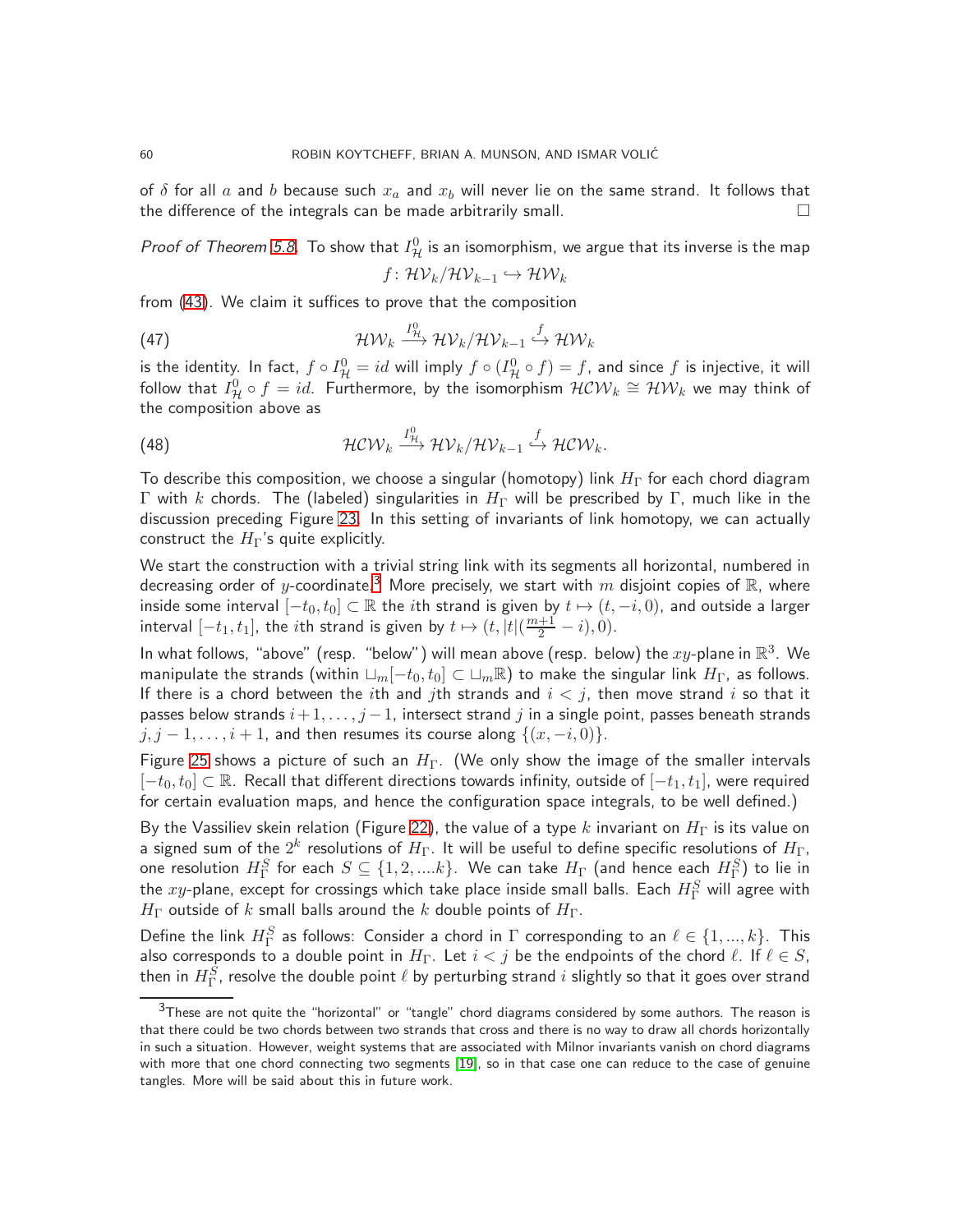j. If  $\ell \notin S$ , then perturb strand i slightly so that it goes under strand j. Perhaps a better way of thinking about this is as follows: <code>each</code>  $H^S_\Gamma$  is the resolution of  $H_\Gamma$  where each double point in  $S$  has been resolved "positively" (as in the first picture on the right side of the equation in Figure [22\)](#page-54-0), while the remaining singularities have been resolved "negatively" (as in the second picture on the right side of the equation in Figure [22\)](#page-54-0). An example is shown in Figure [25.](#page-60-0)



<span id="page-60-0"></span>Figure 25. An example of a diagram Γ, its horizontal version, a singular homotopy link  $H_\Gamma$ , and its resolution  $H^+_\Gamma$  $T^+ := H_{\Gamma}^{\{1,...,k\}}$  $\Gamma_{\Gamma}^{\{1,...,k\}}$  for which  $(I^0_{\mathcal{H}})_{\Gamma}$  is nonzero.

Returning to the composition [\(48\)](#page-59-1), it is given by

$$
(\Gamma \mapsto W(\Gamma)) \longmapsto \left( \Gamma \mapsto \sum_{\Gamma' \in \mathcal{B}_k} \ W(\Gamma') \ \sum_{S \subseteq \{1,2,\ldots,k\}} (-1)^{k - |S|} (I_{\mathcal{H}})_{\Gamma'}(H^S_{\Gamma}) \right)
$$

where as before,  $\mathcal{B}_k$  is a basis of trivalent diagrams (canonical up to the sign of each diagram). Here  $W \in \mathcal{HCW}_k$  is determined on arbitrary trivalent diagrams  $\Gamma'$  by the STU relation. This composition will be the identity if we can show that

<span id="page-60-1"></span>(49) 
$$
I_{\Gamma'} := \sum_{S \subset \{1, 2, ..., k\}} (-1)^{k-|S|} (I_{\mathcal{H}})_{\Gamma'} (H_{\Gamma}^{S}) = \begin{cases} 1, & \Gamma' = \Gamma \\ 0, & \Gamma' \neq \Gamma. \end{cases}
$$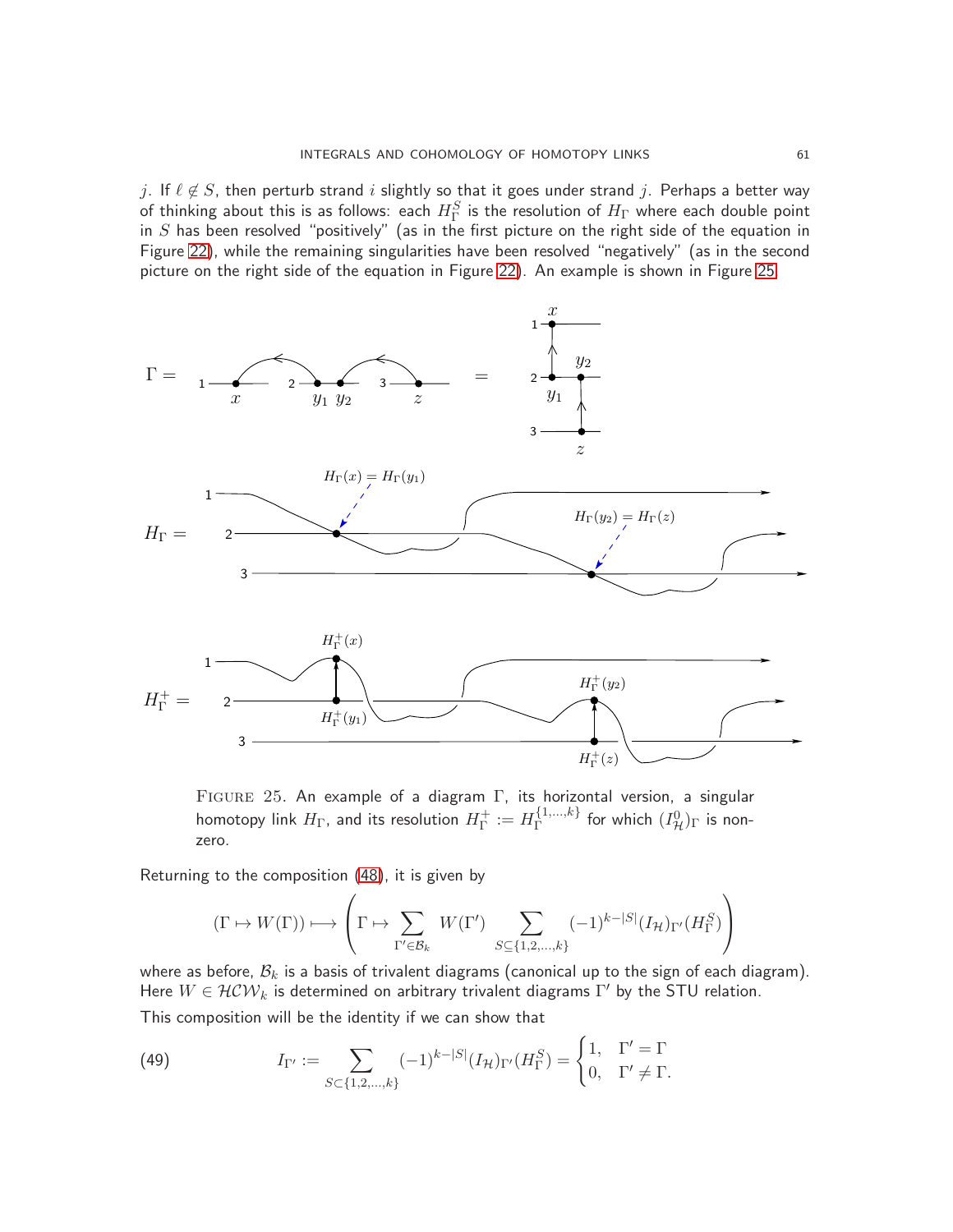First let  $C$  be the subspace of configuration space where there are exactly two points in the ball around each resolved double point. We first consider the case where  $\Gamma'$  is a chord diagram. We consider the contributions to  $I_{\Gamma'}$  from integrating over C, then show that the integral over the complement of  $C$  is zero.

If  $\Gamma'$  is a chord diagram other than  $\Gamma$ , then  $\mathcal C$  is empty.

If  $\Gamma=\Gamma'$ , the signed sum of integrals  $I_\Gamma'$  over the subspace  ${\cal C}$  can be rewritten as a sum of integrals with all  $+1$  signs by reversing the orientation on every "under-strand" in  $H^S_\Gamma$ . The resulting sum is the integral over a configuration space of points on circles enclosing (straight) arcs. By choosing smaller perturbations of the strands in all the resolutions, this integral can be made arbitrarily close to a product of linking numbers, one for each circle-arc pair. See Figure [26.](#page-61-1) But the linking number of each such pair is  $+1$  (assuming appropriate choices of orientation on the configuration space and the k spheres from which the integrand is pulled back). Thus the integral  $I_{\Gamma}$  over C can be made arbitrarily close to 1.



<span id="page-61-1"></span>FIGURE 26. A schematic if how, for  $\Gamma = \Gamma'$ , the integral  $I_{\Gamma'}$  over the subspace  $C$  is a product of linking numbers of circles with arcs.

For any chord diagram  $\Gamma'$ , the integral  $I_{\Gamma'}$  over the complement of  ${\cal C}$  vanishes. Indeed, for any configuration in the complement of  $C$ , there will be some pair of points joined by a chord  $\ell \in \{1, ..., k\}$  where at least one of the points is outside the ball around the resolved double point  $\ell.$  Partitioning the  $2^k$  terms into two parts according to the sign of this  $\ell$ th resolution, one can show that the two parts nearly cancel; that is, by making the balls smaller, these contributions can be made arbitrarily close to 0. The details are similar to the proof of Lemma 5.4 of [\[30\]](#page-64-2), though arguably simpler because our  $H^{S}_{\Gamma}$ 's are "almost horizontal".

Finally, if  $\Gamma'$  is not a chord diagram, then the integral  $I_{\Gamma'}$  over  ${\cal C}$  is also arbitrarily close to 0 because the contributions over the sum of the  $2^k$  terms can be similarly cancelled in pairs. The details are exactly as given in [\[30\]](#page-64-2), at the end of the proof of Lemma 5.4 of that paper.

Now the integral  $I_{\Gamma'}$  is an isotopy invariant. Thus in the arguments above, we may replace "arbitrarily close to" by "equal to". So the only nonzero contribution to  $I_{\Gamma'}$  is when  $\Gamma=\Gamma'$  in which case  $I_{\Gamma'} = 1$ . This proves [\(49\)](#page-60-1), which completes the proof of the theorem.

<span id="page-61-0"></span>Remark 5.12. Even though in the proof of Proposition [5.10](#page-57-1) we appealed to Theorem [5.6](#page-56-1) and the fact that  $I_{\mathcal L}^0$  is a universal finite type invariant of ordinary string links, it is easy to prove Proposition [5.10](#page-57-1) in a way that is independent of Theorem [5.6.](#page-56-1) In addition, the proof of Theorem [5.8](#page-57-0) essentially works the same way for string links as it does for homotopy string links. In light of the fact that the proof of Theorem [5.6](#page-56-1) is only outlined in [\[31\]](#page-64-1) (and requires the erratum from our Proposition [4.31](#page-47-0) to see that the integration map gives link invariants), one can thus regard the complete picture given here for finite type invariants of homotopy string links as also giving a fairly complete picture of finite type invariants for ordinary string links.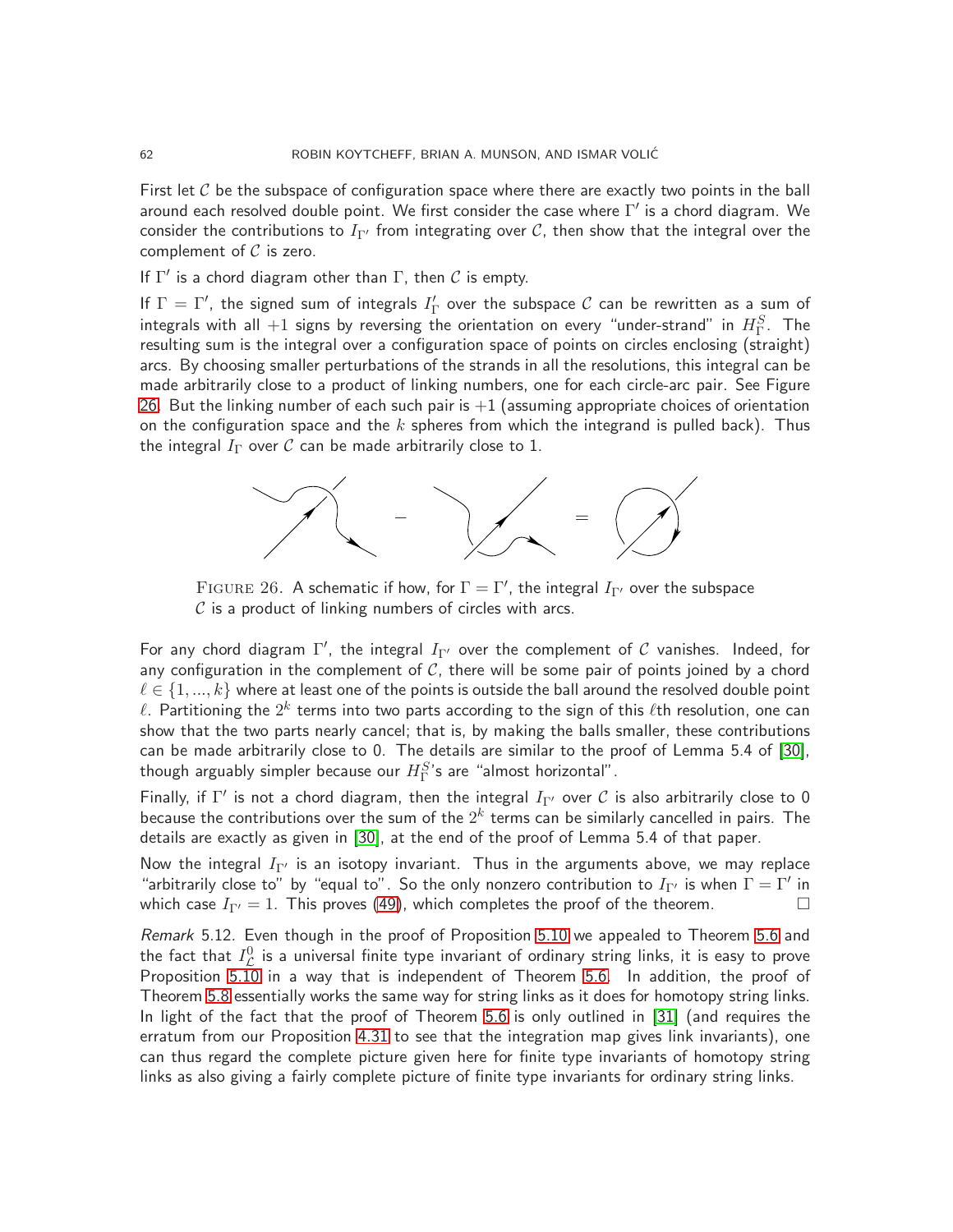<span id="page-62-0"></span>5.4. Milnor invariants of homotopy string links. With Theorem [5.8](#page-57-0) in hand, we can now quickly deduce the corollary about Milnor invariants of string links as promised in the Introduction.

For  $m$ -component string links, each non-repeating index Milnor invariant  $\mu_{i_1i_2\cdots i_{k+1}},\ 1\leq i_j\leq k$  $m$ , is well-defined (for closed links, there is an indeterminacy, modulo which one gets the  $\overline{\mu}$ invariants), and it is a finite type k invariant [\[4,](#page-63-4) [16\]](#page-63-19). Furthermore, this is a link-homotopy invariant [\[21\]](#page-64-11). Thus  $\mu_{i_1 i_2 \cdots i_{k+1}}$  can be thought of as a finite type invariant of  $\mathcal{H}^3_m$  (here we again use the discussion following Corollary [2.4\)](#page-5-5).

We have then the following consequence of Theorem [5.8.](#page-57-0)

<span id="page-62-1"></span>**Theorem 5.13.** Each Milnor invariant  $\mu_{i_1i_2\cdots i_{k+1}}$  of string links of m components is given, up to a type  $(k-1)$  invariant, by

<span id="page-62-2"></span>(50) 
$$
\mu_{i_1 i_2 \cdots i_{k+1}}(H) = (I^0_{\mathcal{H}}(W))(H) = \sum_{\Gamma \in \mathcal{B}_k} \frac{W(\Gamma)}{|\mathrm{Aut}(\Gamma)|} (I_{\mathcal{H}})_{\Gamma}(H)
$$

for some weight system  $W\in \mathcal{HW}_k$ , where  $\mathcal{B}_k$  is a basis of diagrams for  $(\mathcal{HD}_k^0)^*.$ 

We can refine this statement. If  $k + 1 < m$ , then some index  $j$  between 1 and  $m$  does not appear in the subscript of  $\mu_{i_1i_2\cdots i_{k+1}}$ , and we then have a Milnor invariant of  $(m-1)$ -component links, namely an invariant of the link obtained by deleting the  $j$ th strand. By relabeling, we can assume that that the deleted strand is in fact the  $m$ th one. To understand Milnor invariants, it suffices to study those invariants of  $m$ -component links that are not induced by the projection

$$
\mathcal{H}^3_m \longrightarrow \mathcal{H}^3_{m-1}
$$

given by deleting the  $m$ th strand of a link. This means that, in the sum from  $(50)$ , we only take those diagrams  $\Gamma$  with segment vertices appearing on all segments. If the sum is taken over only those diagrams that do not have any segment vertices on, say, the  $m$ th segment, then one obtains an invariant of  $(m - 1)$ -component links. This is easy to see as such diagrams account for all the necessary cancellations of integration along faces and thus produce a closed form. We will call diagrams with segment vertices on all segments *maximal* and will denote them by  $\Gamma_{\text{max}}$ .

It follows that, since  $\mu_{i_1i_2\cdots i_m}$  is a type  $m-1$  invariant, each  $\Gamma_{\max}$  must have  $2(m-1)$  vertices, at least  $m$  of which are segment vertices, lying on  $m$  segments. These can also be characterized as forests with at least m but no more than  $2(m-1)$  leaves with m distinct labels (each label is associated with a unique segment/strand). Recall that by a forest we mean a disjoint union of trees, and by a tree we mean the collection of vertices and edges, but not segments, of a diagram, where the leaves are the segment vertices.

We thus get the following

<span id="page-62-3"></span>**Corollary 5.14.** Each Milnor invariant  $\mu_{i_1i_2\cdots i_m}$  of string links of m components is given, up to a type  $(m-2)$  invariant, by

(51) 
$$
\mu_{i_1 i_2 \cdots i_m}(H) = (I^0_{\mathcal{H}}(W))(H) = \sum_{\Gamma_{\text{max}} \in \mathcal{B}_{m-1}} \frac{W(\Gamma)}{|\operatorname{Aut}(\Gamma)|} (I_{\mathcal{H}})_{\Gamma_{\text{max}}}(H)
$$

for some weight system  $W\in \mathcal{HW}_{m-1}$ , where  $\mathcal{B}_{m-1}$  is a basis of diagrams for  $(\mathcal{HD}^0_{m-1})^*.$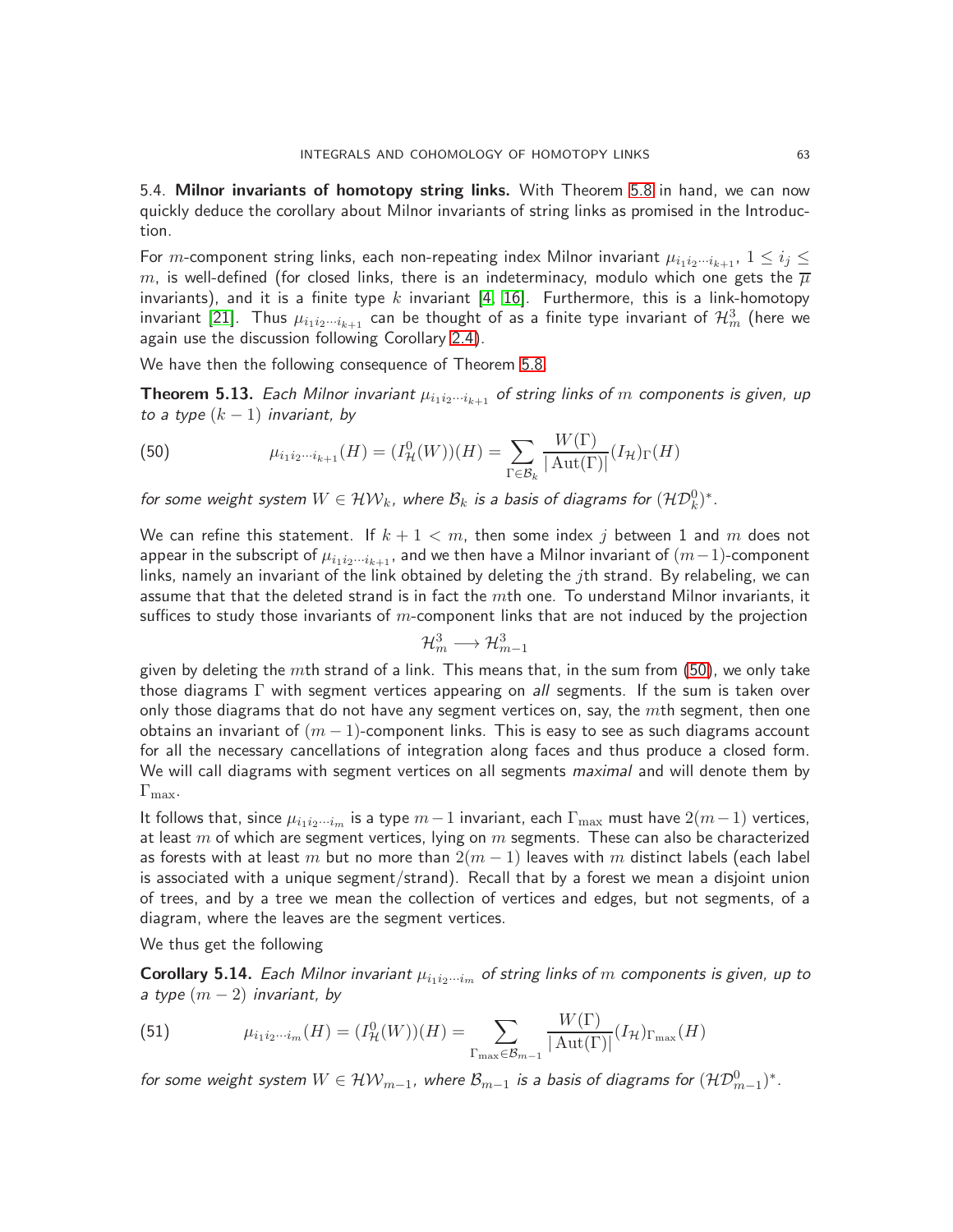*Remark* 5.15. Suppose that in addition we required that  $\Gamma_{\max} \in (\mathcal{HD}_{m-1})^*$  be connected. It is immediate that such a trivalent diagram must have precisely  $m$  segment vertices (one on each of the  $m$  segments) and  $m-2$  free vertices. Since diagrams in  $({\cal HD}_m)^*$  have no loops of edges, it follows that a connected  $\Gamma_{\text{max}}$  is precisely a tree with m leaves.

The next step is to understand precisely which weight systems appear in Corollary [5.14.](#page-62-3) In particular, one could to this end utilize the combinatorial properties of such "Milnor weight systems" established in [\[19\]](#page-63-18). The connection to [\[12\]](#page-63-20) should also be explored; one of the results of that paper is that Milnor invariants of string links correspond to the tree part of the Kontsevich integral, and it is this integral that gives an alternative way of showing that weight systems correspond to finite type invariants. (In fact, the Kontsevich integral provided the first proof of this theorem.) In addition, as mentioned in the Introduction, a further study of configuration space integrals and Milnor invariants in the context of manifold calculus of functors could also be beneficial.

#### <span id="page-63-0"></span>**REFERENCES**

- <span id="page-63-16"></span>1. Daniel Altschuler and Laurent Freidel, Vassiliev knot invariants and Chern-Simons perturbation theory to all orders, Comm. Math. Phys. 187 (1997), no. 2, 261–287.
- <span id="page-63-14"></span><span id="page-63-12"></span>2. Scott Axelrod and I. M. Singer, Chern-Simons perturbation theory. II, J. Differential Geom. 39 (1994), no. 1, 173–213.
- <span id="page-63-4"></span>3. Dror Bar-Natan, On the Vassiliev knot invariants, Topology 34 (1995), no. 2, 423–472.
- <span id="page-63-2"></span>4. Vassiliev homotopy string link invariants, J. Knot Theory Ramifications 4 (1995), no. 1, 13–32.
- <span id="page-63-9"></span>5. Raoul Bott and Clifford Taubes, On the self-linking of knots, J. Math. Phys. 35 (1994), no. 10, 5247–5287.
- <span id="page-63-1"></span>6. Jean-Luc Brylinski, Loop spaces, characteristic classes and geometric quantization, Progress in Mathematics, vol. 107, Birkhäuser Boston Inc., Boston, MA, 1993.
- 7. Alberto S. Cattaneo, Paolo Cotta-Ramusino, and Riccardo Longoni, Configuration spaces and Vassiliev classes in any dimension, Algebr. Geom. Topol. 2 (2002), 949–1000 (electronic).
- <span id="page-63-13"></span><span id="page-63-3"></span>8. Algebraic structures on graph cohomology, J. Knot Theory Ramifications 14 (2005), no. 5, 627–640.
- 9. William Fulton and Robert MacPherson, A compactification of configuration spaces, Ann. of Math. (2) 139 (1994), no. 1, 183–225.
- <span id="page-63-8"></span>10. Thomas G. Goodwillie and Brian A. Munson, A stable range description of the space of link maps, Algebr. Geom. Topol. 10 (2010), 1305–1315.
- <span id="page-63-7"></span>11. Nathan Habegger and Xiao-Song Lin, The classification of links up to link-homotopy, J. Amer. Math. Soc. 3 (1990), no. 2, 389–419.
- <span id="page-63-20"></span>12. Nathan Habegger and Gregor Masbaum, The Kontsevich integral and Milnor's invariants, Topology 39 (2000), no. 6, 1253–1289.
- <span id="page-63-17"></span><span id="page-63-10"></span>13. P. Iglesias-Zemmour, *Diffeology*, AMS Mathematical Surveys and Monographs, to appear.
- 14. Maxim Kontsevich, Feynman diagrams and low-dimensional topology, First European Congress of Mathematics, Vol. II (Paris, 1992), Progr. Math., vol. 120, Birkhäuser, Basel, 1994, pp. 97-121.
- <span id="page-63-19"></span><span id="page-63-15"></span>15. Robin Koytcheff, The milnor triple linking number for string links via cut-and-paste topology, submitted, arXiv:1209.6381.
- 16. Xiao-Song Lin, Power series expansions and invariants of links, Geometric topology (Athens, GA, 1993), AMS/IP Stud. Adv. Math., vol. 2, Amer. Math. Soc., Providence, RI, 1997, pp. 184–202.
- <span id="page-63-11"></span>17. Riccardo Longoni, *Nontrivial classes in H*\* $(\text{Imb}(S^1,\mathbb{R}^n))$  *from nontrivalent graph cocycles*, Int. J. Geom. Methods Mod. Phys. 1 (2004), no. 5, 639–650.
- <span id="page-63-18"></span><span id="page-63-5"></span>18. Blake Mellor, Finite type link homotopy invariants, J. Knot Theory Ramifications 8 (1999), no. 6, 773–787.
- 1, Weight systems for Milnor invariants, J. Knot Theory Ramifications 17 (2008), no. 2, 213–230. MR 2398734 (2009i:57032)
- <span id="page-63-6"></span>20. Blake Mellor and Dylan Thurston, On the existence of finite type link homotopy invariants, J. Knot Theory Ramifications 10 (2001), no. 7, 1025–1039.